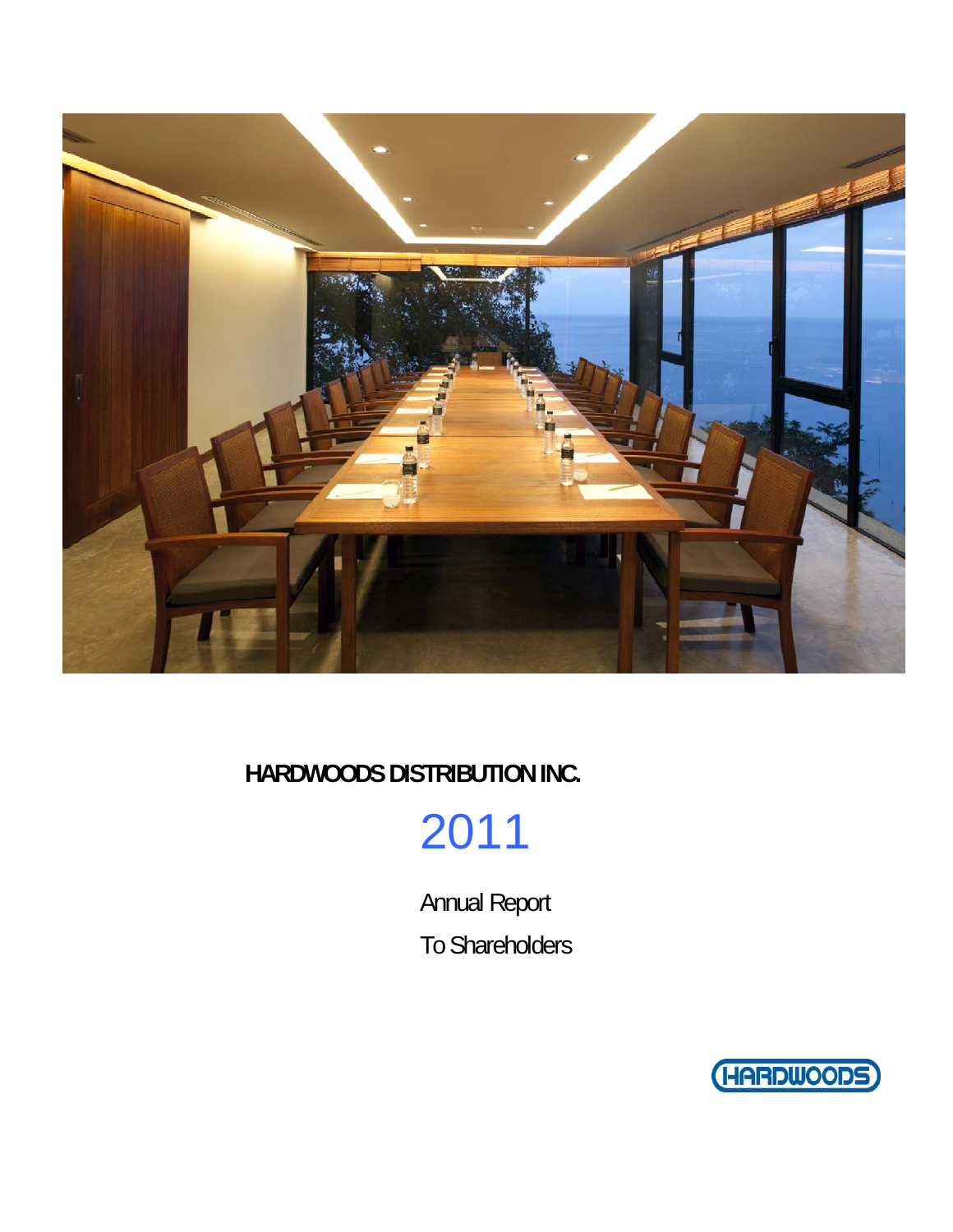# **Hardwoods Distribution Inc.**

Hardwoods Distribution Inc. ("Hardwoods" or "the Company") was established on July 1, 2011 with the conversion of the Hardwoods Distribution Income Fund to a publicly-traded, dividend paying corporation. The Company is listed on the Toronto Stock Exchange and trades under the symbol HWD. Hardwoods is one of North America's largest wholesale distributors of hardwood lumber and related sheet good and specialty wood products. Including our new Paxton business group, acquired in September 2011, we operate a network of 30 distribution centres in the US and Canada:



Demand for products made from hardwood comes from multiple sectors of the North American economy, including new home construction, renovation, commercial construction, and institutional markets. There is warmth to the look and touch of hardwoods that no other material can match, and people place a high value on products crafted from real wood.

# **Table of Contents**

|                                          | Page |  |
|------------------------------------------|------|--|
| Message to Shareholders                  |      |  |
| Management's Discussion and Analysis     |      |  |
| <b>Consolidated Financial Statements</b> | 35   |  |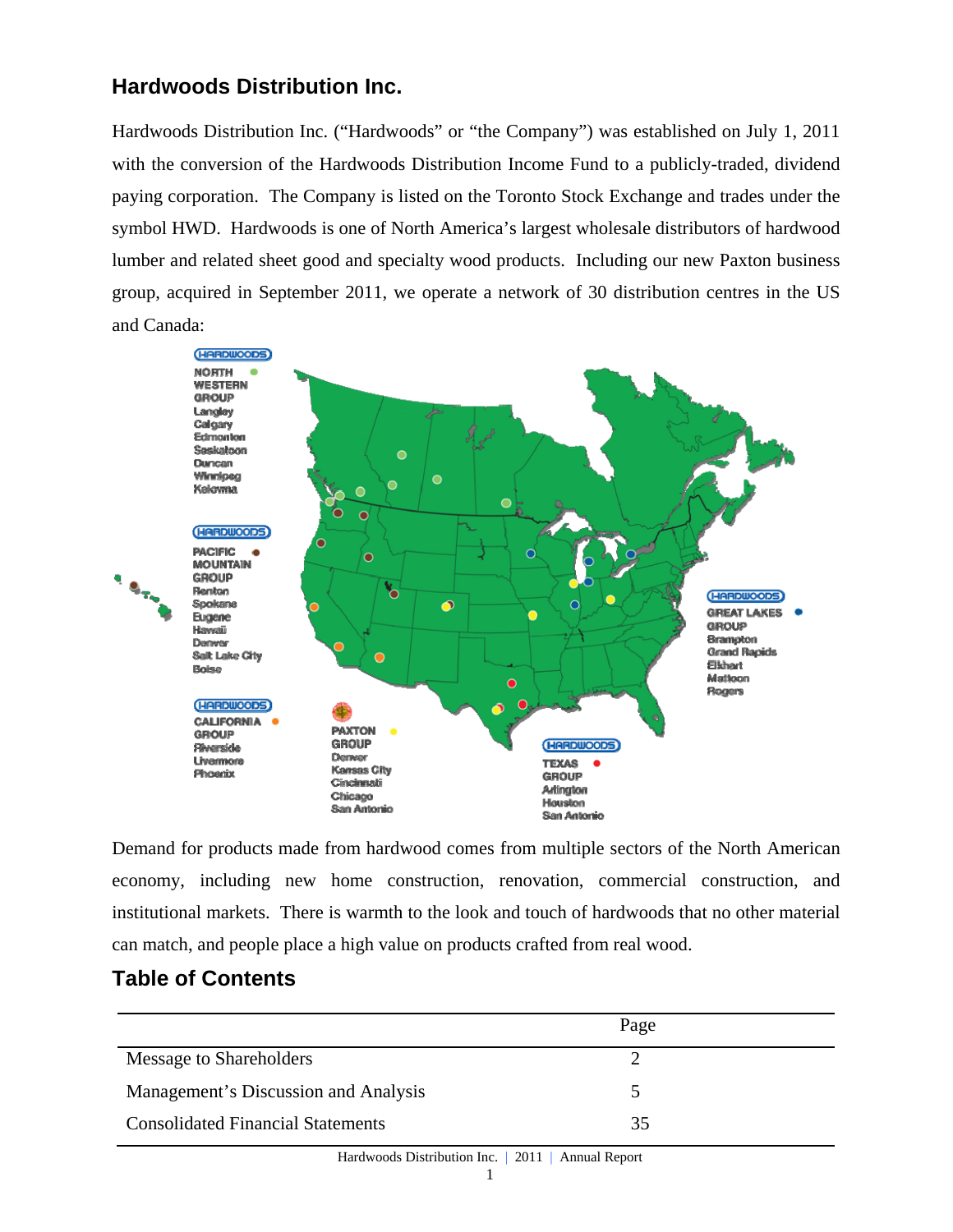

# **To Our Shareholders**

We achieved profitable growth in 2011 as we pursued our business strategy, investing in new markets, products and sales personnel, and improving results from our existing operations.

Our acquisition of the Frank Paxton Lumber Company on September 19, 2011 was a highlight of the year and is already proving accretive. Paxton is a respected remanufacturer and distributor of premium hardwood lumber, millwork and architectural sheet goods, with five US branches located in Chicago, Cincinnati, Denver, Kansas City and San Antonio. These branches also provide custom architectural millwork predominantly to commercial and institutional customers. During the three and a half months we operated this business in 2011, Paxton contributed revenues of \$13.6 million and a net positive EBITDA contribution of \$0.2 million, even after accounting for \$0.2 million of transaction costs.

Importantly, our existing operations also boosted performance in 2011, with strong organic sales and EBITDA growth, particularly from our US distribution centres. Overall, we generated our best revenue, EBITDA and profit results in three years, and we have now achieved seven consecutive quarters of improving sales performance.



These are significant achievements in light of market conditions. In the US market, home building, remodeling and commercial construction activity fell short of forecasters' expectations, resulting in closures and production cutbacks among secondary manufacturers, including some of the largest component and cabinet manufacturers in the US. In Canada, the residential construction sector posted modest gains, but secondary manufacturers continued to be hurt by a stronger Canadian dollar, which limits their ability to compete in the US market. Prices for hardwood lumber and panels were flat or slightly weaker than a year ago.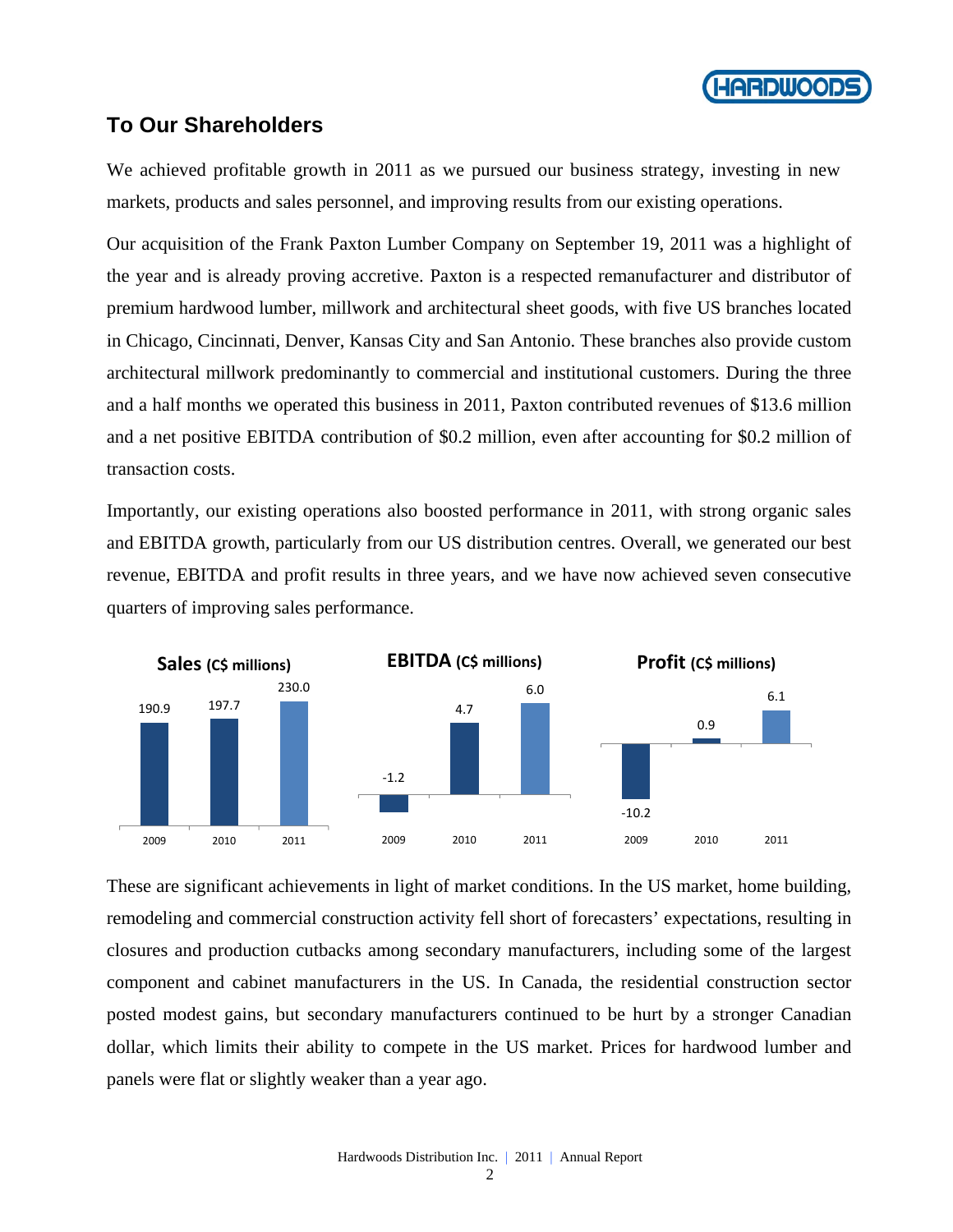Our improving financial performance in the midst of lackluster market conditions provides clear evidence that our business strategy is working. Launched in late 2010, our strategy focuses on three key objectives:

*Increasing Our End-Market Diversification -* We are actively targeting the commercial and institutional construction markets as we work to achieve greater end-market diversification. Customers in these sectors make significant use of hardwood in applications ranging from office, restaurant, school and hospital interiors, to hotel lobbies, and retail point-of-purchase displays. They have also been generally less affected by the economic downturn than residential construction customers, reflecting the different dynamics in these markets.

During 2011, we fine-tuned our product offering and hired experienced sales representatives to help us build our customer base. The Paxton acquisition provided further momentum by bringing us an established base of commercial and institutional construction customers, along with a line of architectural millwork products and capabilities targeted to them. As a result of our strategies, commercial accounts represented the majority of new accounts opened during the year and were an important contributor to our sales growth.

*Leveraging Our Import Program -* Hardwoods boasts one of the most successful lines of import products in the industry thanks to a long-term strategy of identifying top-notch manufacturers, working closely with them to create high-quality, differentiated products, branding these products, and providing strong support for them. As an example, our line of Dragon Ply plywood has built a reputation for quality, consistency and exceptional value, and attracts an ever-larger following of customers each year. During 2011, we continued to grow our import sales as we introduced our proprietary products to existing and new customers, including customers of the Paxton business. We also continued to refine our import program with the addition of new vendors and improved freight routes.

*Expanding Into High-Potential Geographic Markets -* We were successful in identifying and making our move into larger North American markets that have significant growth potential, but where we previously had little or no representation. Thanks to the Paxton acquisition we have gained a strong presence in Kansas City, Cincinnati and Chicago, all of which have a sizeable base of secondary manufacturers, and we have expanded our presence in San Antonio and Denver. In other regions, our success in attracting industry experienced sales staff within high potential geographic markets is also helping us win additional market share and contributing to our stronger results.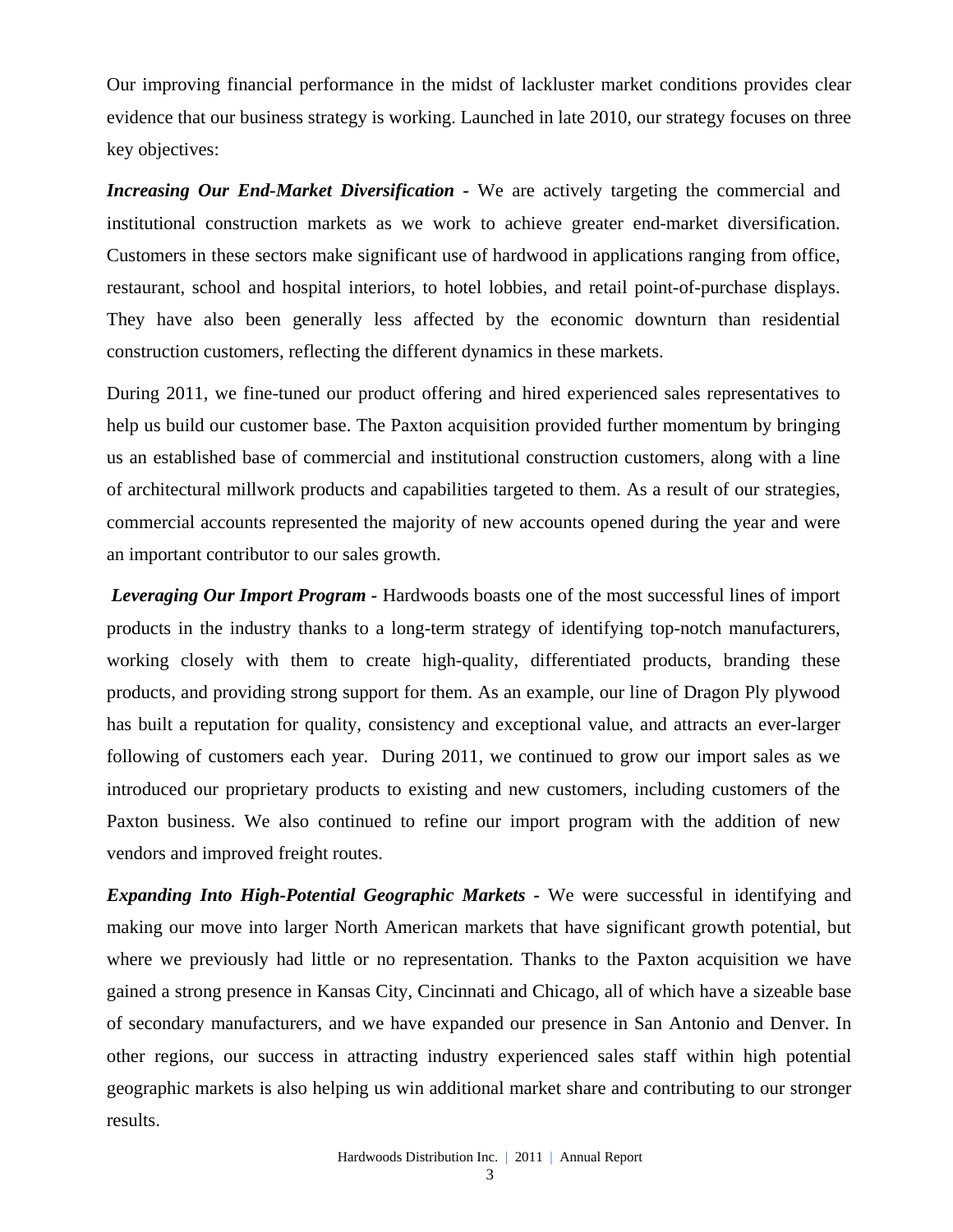#### **Looking Ahead**

Moving into 2012, we expect to continue improving our performance as we fully integrate the Paxton business and begin to expand our presence in our new geographic and end-use markets. While our outlook on market conditions remains cautious, we are confident of our ability to grow our business with added market share.

Financially, the Company is in excellent shape with a conservative financial position at the end of 2011 and \$21 million of unused debt capacity available to finance future growth. Having completed our conversion to a corporation, we are also able to move forward under a more simplified business structure.

Overall our future looks promising. We have demonstrated that we can grow and succeed in challenging conditions and when a sustained economic recovery takes hold, we believe we will be well positioned to capitalize on it.

Based on our improving performance and our positive outlook, our Directors initiated a quarterly dividend in 2011, declaring total dividends of \$0.04 per share in the second half of the year. Since the year end we have declared an additional quarterly dividend of \$0.02 per share to be paid on April 30, 2012, to unitholders of record on April 20, 2012. It is a real pleasure to be providing this tangible return to you, our investors. We thank you for your continued confidence in Hardwoods, and we look forward to continuing to reward your trust in us in the year ahead.

Lance R. Blanco

President and Chief Executive Officer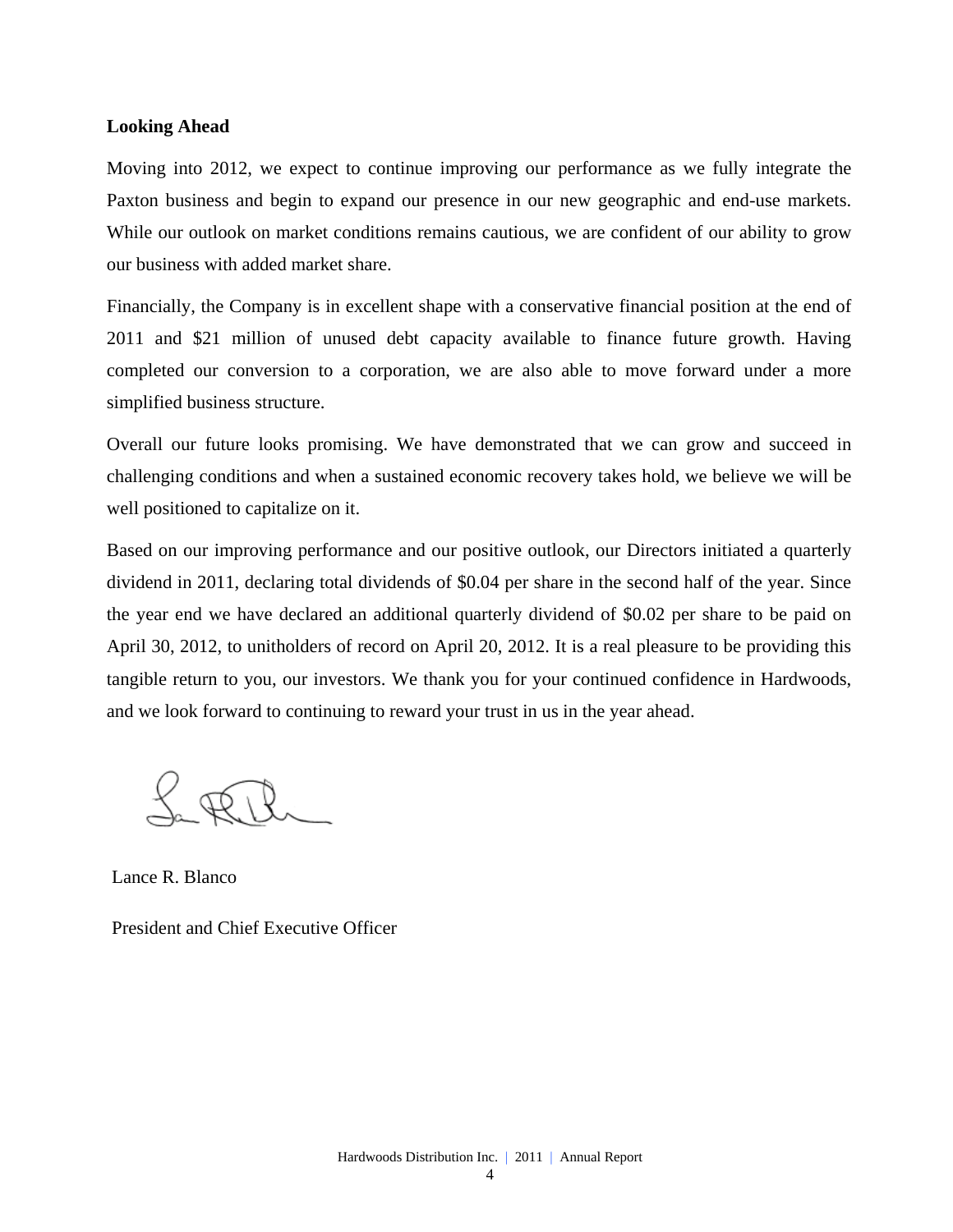### **Management's Discussion and Analysis** Management's Discussion and Analysis

This management's discussion and analysis ("MD&A") has been prepared by Hardwoods Distribution Inc. ("HDI" or the "Company"), formerly Hardwoods Distribution Income Fund (the "Fund"), as of March 9, 2012. This MD&A should be read in conjunction with the audited consolidated financial statements and accompanying notes ("Audited Financial Statements") of the Company for the years ended December 31, 2011 and 2010. Results are reported in Canadian dollars unless otherwise stated, and have been prepared in accordance with International Financial Reporting Standards ("IFRS"), including IFRS 1 "First Time Adoption of IFRS." For comparative purposes, all financial amounts related to the quarters ended March 31, 2010, June 30, 2010, September 30, 2010, and for the quarter and year ended December 31, 2010, have been restated in accordance with IFRS. For additional information, readers should also refer to our Annual Information Form and other information filed on www.sedar.com.

In this MD&A, references to "EBITDA" are to earnings before interest, income taxes, depreciation and amortization, where interest is defined as net finance costs as per the consolidated statement of comprehensive income. In addition to profit or loss, we consider EBITDA to be a useful supplemental measure of a company's ability to meet debt service and capital expenditure requirements, and we interpret trends in EBITDA as an indicator of relative operating performance.

EBITDA is not an earnings measure recognized by IFRS and does not have a standardized meaning prescribed by IFRS. Investors are cautioned that EBITDA should not replace profit or loss or cash flows (as determined in accordance with IFRS) as an indicator of our performance. Our method of calculating EBITDA may differ from the methods used by other issuers. Therefore, our EBITDA may not be comparable to similar measures presented by other issuers. For a reconciliation between EBITDA and profit or loss as determined in accordance with IFRS, please refer to the discussion of Results of Operations described in section 3.0 of this report.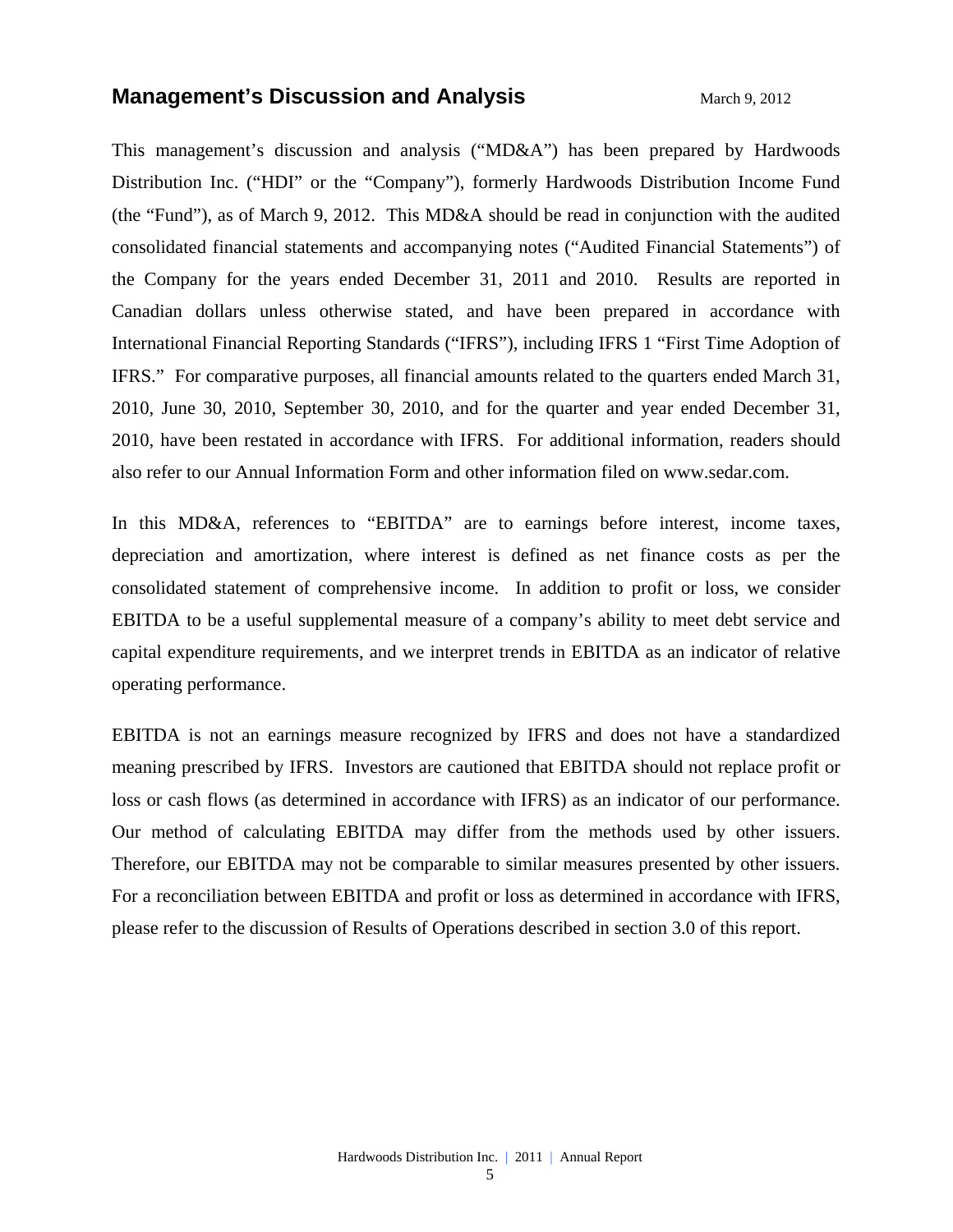

This MD&A includes the following sections:

- 1.0 Executive Summary
	- 1.1 Overview
	- 1.2 Outlook
- 2.0 Background
	- 2.1 Company Overview
	- 2.2 Business and Industry Overview
- 3.0 Results of Operations
	- 3.1 Years Ended December 31, 2011 and December 31, 2010
	- 3.2 Three Month Periods Ended December 31, 2011 and December 31, 2010
- 4.0 Selected Financial Information and Seasonality
	- 4.1 Quarterly Financial Information
	- 4.2 Annual Financial Information
- 5.0 Liquidity and Capital Resources
	- 5.1 Cash Flows from Operating, Investing and Financing Activities
	- 5.2 Working Capital
	- 5.3 Revolving Credit Facilities and Debt Management Strategy
	- 5.4 Contractual Obligations
	- 5.5 Off-Balance Sheet Arrangements
	- 5.6 Financial Instruments
	- 5.7 Share Data
	- 5.8 Dividends
- 6.0 Related Party Transactions
- 7.0 Critical Accounting Estimates and Adoption of Changes in Accounting Policies
	- 7.1 Critical Accounting Estimates
	- 7.2 Adoption of New Accounting Standards
- 8.0 Risks and Uncertainties
- 9.0 Disclosure Controls and Procedures and Internal Control over Financial Reporting
- 10.0 Note Regarding Forward Looking Information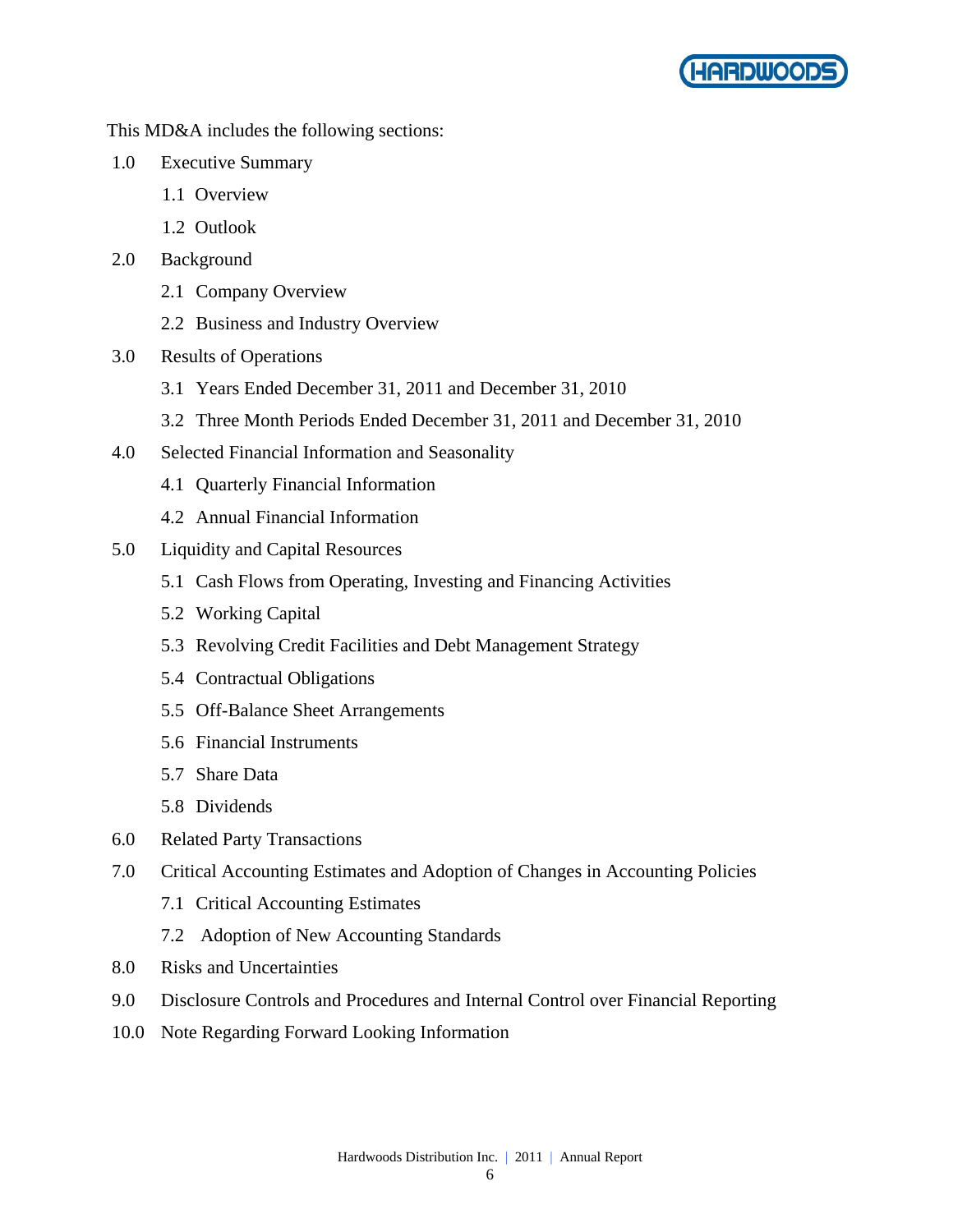# **1.0 Executive Summary**

### 1.1 Overview

The 2011 fiscal year brought a number of significant developments for Hardwoods, including our conversion from an income trust to a publicly traded corporation. The conversion was undertaken in response to changes to the taxation of income trusts which became effective January 1, 2011 and which made the income trust form of structure less advantageous for us. Concurrent with this move, we acquired the former non-controlling interest in our business at a discounted exchange ratio of 0.3791 common shares per exchangeable unit held by the non-controlling interest. Moving forward as Hardwoods Distribution Inc., we now own 100% of our underlying operating businesses, compared to 80% previously, and we are now operating with a corporate structure we believe is more beneficial for our shareholders in the long term.

Following our conversion to a corporation, our Directors instituted a quarterly dividend based on our improving financial performance and our positive outlook for the business. We declared dividends of \$0.02 per share in the third and fourth quarters, and have since declared a dividend of \$0.02 per share to be paid on April 30, 2012, to unitholders of record on April 20, 2012.

On September 19, 2011 we acquired the assets of the Frank Paxton Lumber Company ("Paxton") for \$13.7 million. Paxton is a leading remanufacturer and distributor of premium hardwood lumber, millwork and architectural sheet goods, with five branches located in Chicago Illinois, Cincinnati Ohio, Denver Colorado, Kansas City Missouri and San Antonio Texas. The acquisition supported our business strategy by providing an immediate entry into three highpotential geographic markets where we did not previously have a presence, and by increasing our access to commercial and institutional markets through Paxton's expertise in architectural millwork. In addition, we have gained an expanded customer base for our existing lines of highquality import products.

We financed the Paxton acquisition entirely with debt, taking advantage of our strong balance sheet to maximize accretion for our shareholders. Our financial position remains conservative even after making these changes with \$66.8 million of net current assets financed by just \$19.8 million of bank indebtedness at December 31, 2011. In May 2011, we renewed and extended the term of our revolving credit facility in the United States, and concurrent with the Paxton acquisition we increased the maximum available borrowing to US\$30 million. In December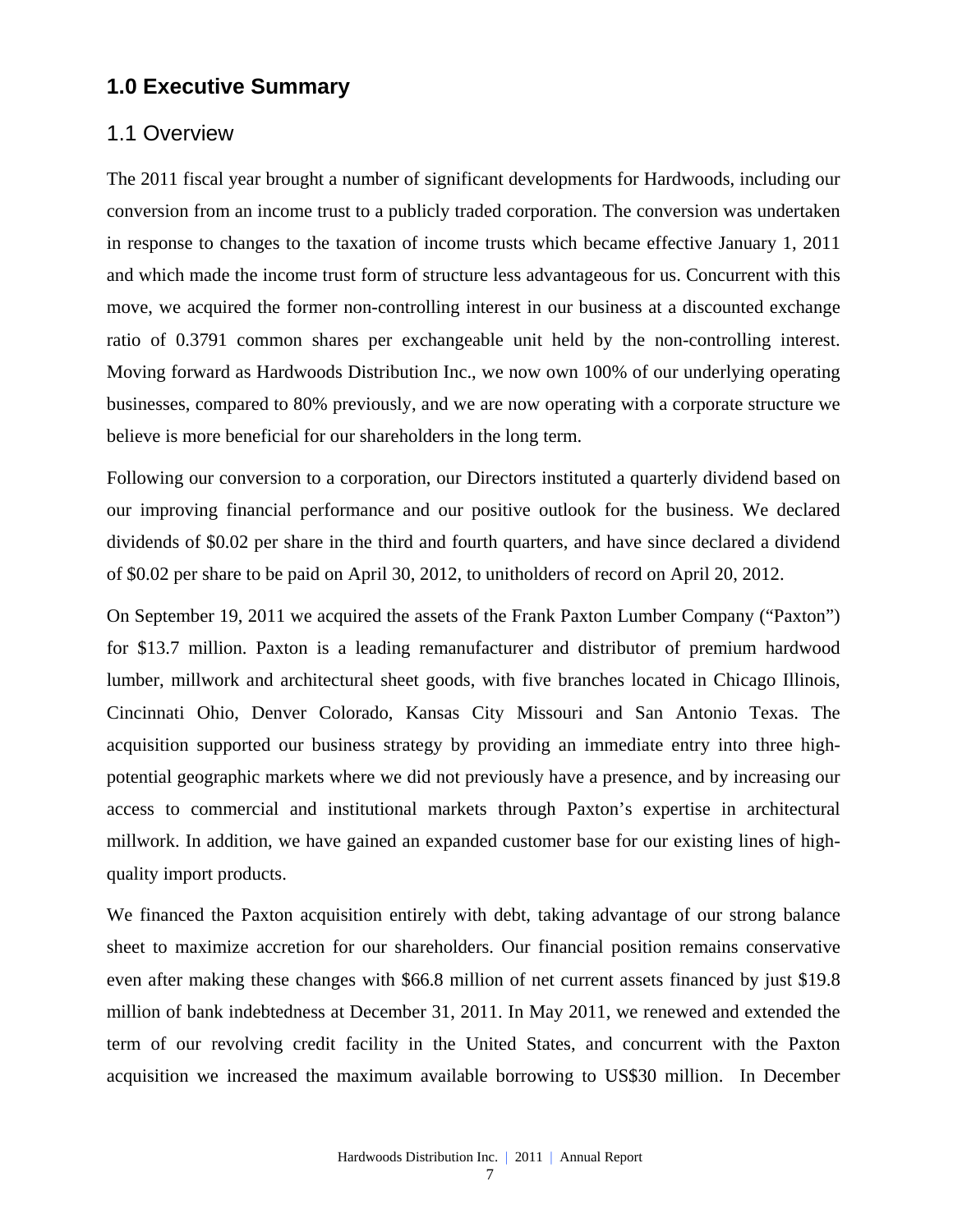2011, we renewed and extended the term of our \$15 million revolving credit facility in Canada. In both cases, we negotiated better rates and more flexible covenants.

Market conditions remained challenging in 2011 with a stronger Canadian dollar reducing the value of our US sales and continued weakness in the US economy limiting growth in hardwood demand. While combined single family and multi-family housing starts in the US climbed 3.4% to 606,900 starts in 2011, this was below industry expectations. The US non-residential construction sector had a weak start to the year, but ultimately posted modest gains on a yearover-year basis. However, remodeling activity declined as persistently high unemployment and concerns about the economy weakened consumer confidence. Secondary wood products manufacturers continued to be impacted by the weakness in demand, and many cabinet and wood component companies scaled back production during the year.

In Canada, market demand remained relatively flat in 2011, with modest growth in residential housing starts partially offset by weak demand from secondary manufacturers

On the supply side, hardwood lumber production climbed approximately 7.1% in the first half of 2011 according to the Hardwood Lumber Review, before falling off in the second half as weak demand failed to support the increased production levels. On average, pricing for hardwood lumber was flat to slightly weaker in 2011 compared to 2010, while pricing for panel products was predominantly flat.

Despite these challenges, Hardwoods' financial performance strengthened in 2011. Total sales increased 16.4%, gross profit was up by 18.2% and EBITDA grew 27.4% compared to 2010. Our improvement in EBITDA reflects our stronger sales and margin performance, and the acquisition of Paxton in September of 2011. Paxton contributed \$0.2 million of EBITDA (net of \$0.2 million of one-time transactions costs incurred to complete the acquisition) to our 2011 results. In addition to the incremental EBITDA provided by Paxton, comparison of our year-over-year EBITDA results is also impacted by one-time costs related to our conversion to a corporation in 2011, and the absence of a recovery from a lawsuit in the prior year period. Excluding these three items, the underlying improvement in Hardwoods business performance measured on an adjusted EBITDA basis is an increase of 46.3% year-over-year as outlined in the following table.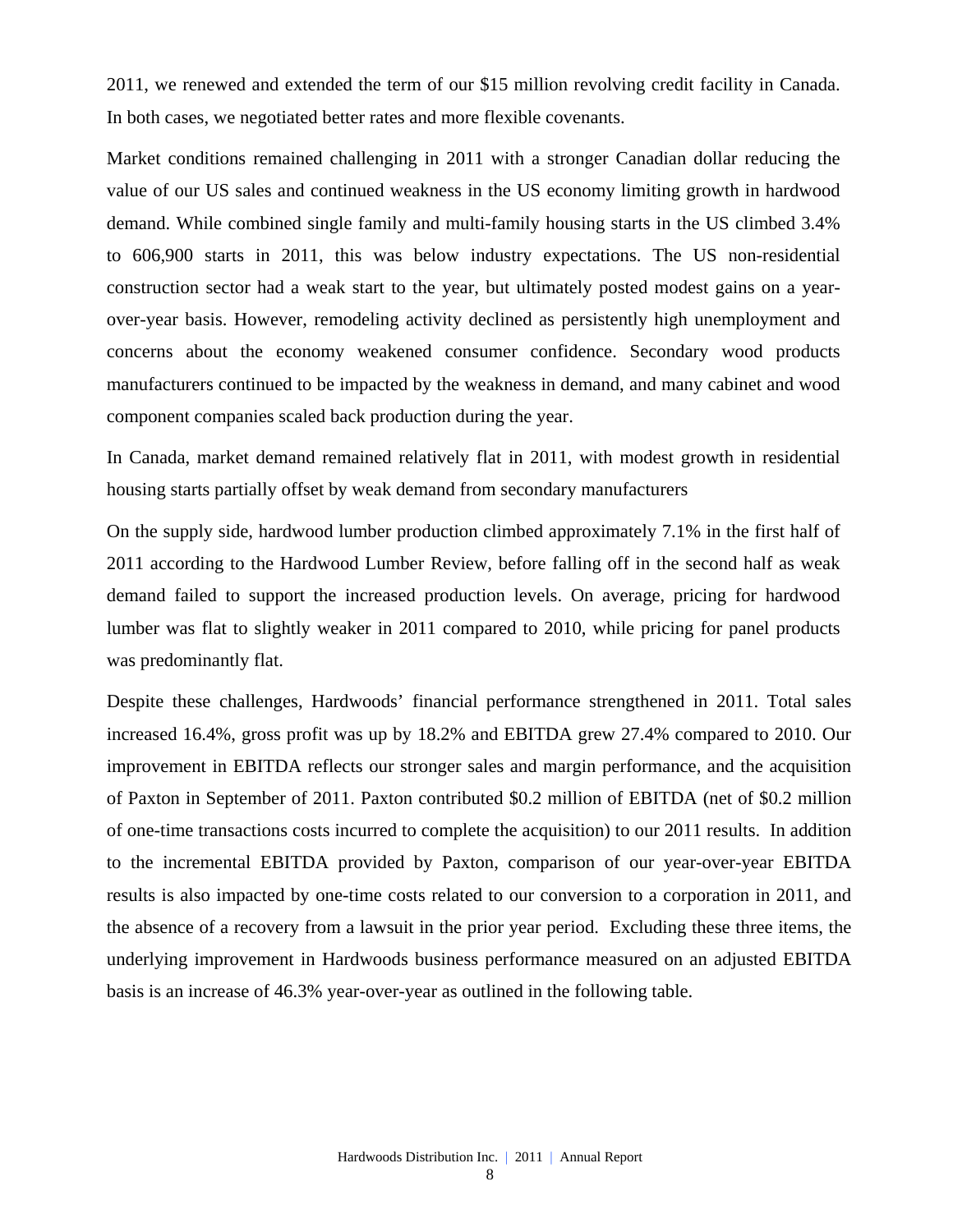| <b>Selected Unaudited Consolidated Financial Information</b><br>(in thousands of dollars) |    | Year ended<br>December 31,<br>2011 | Year ended<br>December 31.<br>2011 |   | \$ Increase<br>(Decrease) | $%$ Increase I<br>(Decrease) |
|-------------------------------------------------------------------------------------------|----|------------------------------------|------------------------------------|---|---------------------------|------------------------------|
| <b>EBITDA</b> as reported                                                                 | ה. | 5,969                              | 4.687                              | ъ | 1,282                     | 27.4%                        |
| Add (deduct):                                                                             |    |                                    |                                    |   |                           |                              |
| Corporate conversion expenses                                                             |    | 571                                |                                    |   |                           |                              |
| Proceeds received from litigation settlement                                              |    | $\overline{\phantom{a}}$           | (320)                              |   |                           |                              |
| Paxton EBITDA, net of one-time acquisition transaction costs                              |    | (151)                              |                                    |   |                           |                              |
| <b>Adjusted EBITDA</b>                                                                    |    | 6,389                              | 4.367                              |   | 2.022                     | 46.3%                        |

Given the weakness in market conditions, we believe most of our sales and EBITDA gains can be attributed to successful implementation of our business strategy. Our strategy focuses on increasing our end-market diversification with a stronger focus on the commercial and institutional construction markets; leveraging our import program to grow sales and build market share; and increasing our market share in larger, high-potential geographic markets.

Consistent with our practice of continually reviewing and optimizing our branch network, we closed our satellite branch in Red Deer, Alberta in December 2011. Sales personnel from the Red Deer branch were reassigned to our other branches and we are continuing service to customers in the Red Deer market through our existing branches in Edmonton and Calgary.

# 1.2 Outlook

Looking forward, we anticipate that the North American economy will continue to experience a slow recovery with very gradual improvement in the US residential construction markets and moderately stronger gains in non-residential construction markets. In Canada, growth in the domestic economy shows signs of slowing as global economic events reduce consumer confidence and the stronger Canadian dollar negatively impacts secondary manufacturers. Accordingly we anticipate only modest improvement from this market in 2012.

Given our expectation of continuing weak market conditions, we will continue to rely on our market expansion strategy to achieve growth and enhance profits. Specifically we will seek to:

- Further strengthen our presence in the commercial and institutional construction markets, including leveraging Paxton's products and capabilities to make a broader range of products available to customers in these sectors.
- Leverage our successful import program by continuing to seek out attractive new products and introducing our branded lines of import products to Paxton's base of customers.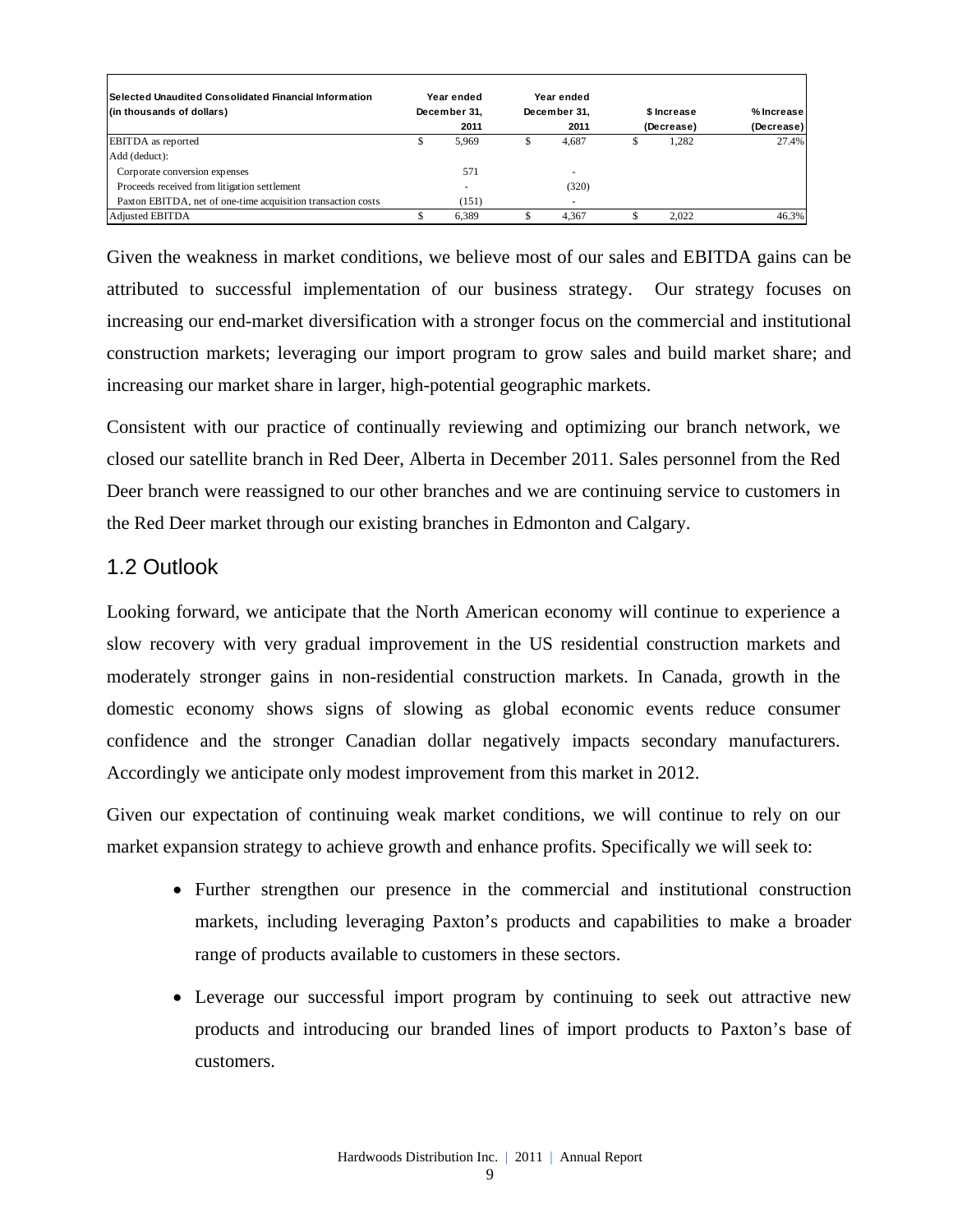• Solidify and further expand our presence in the large and promising new geographic markets we have entered via the Paxton acquisition, as well as target additional growth in selected existing markets.

We anticipate that operating expenses will increase further in 2012 as we implement our market expansion strategies, support increased sales activity and integrate the Paxton business. Key priorities in 2012 will be to complete the integration of the Paxton operations and to continue executing our business strategy, while tightly managing the business. We will also continue to seek out acquisition opportunities that further increase shareholder value.

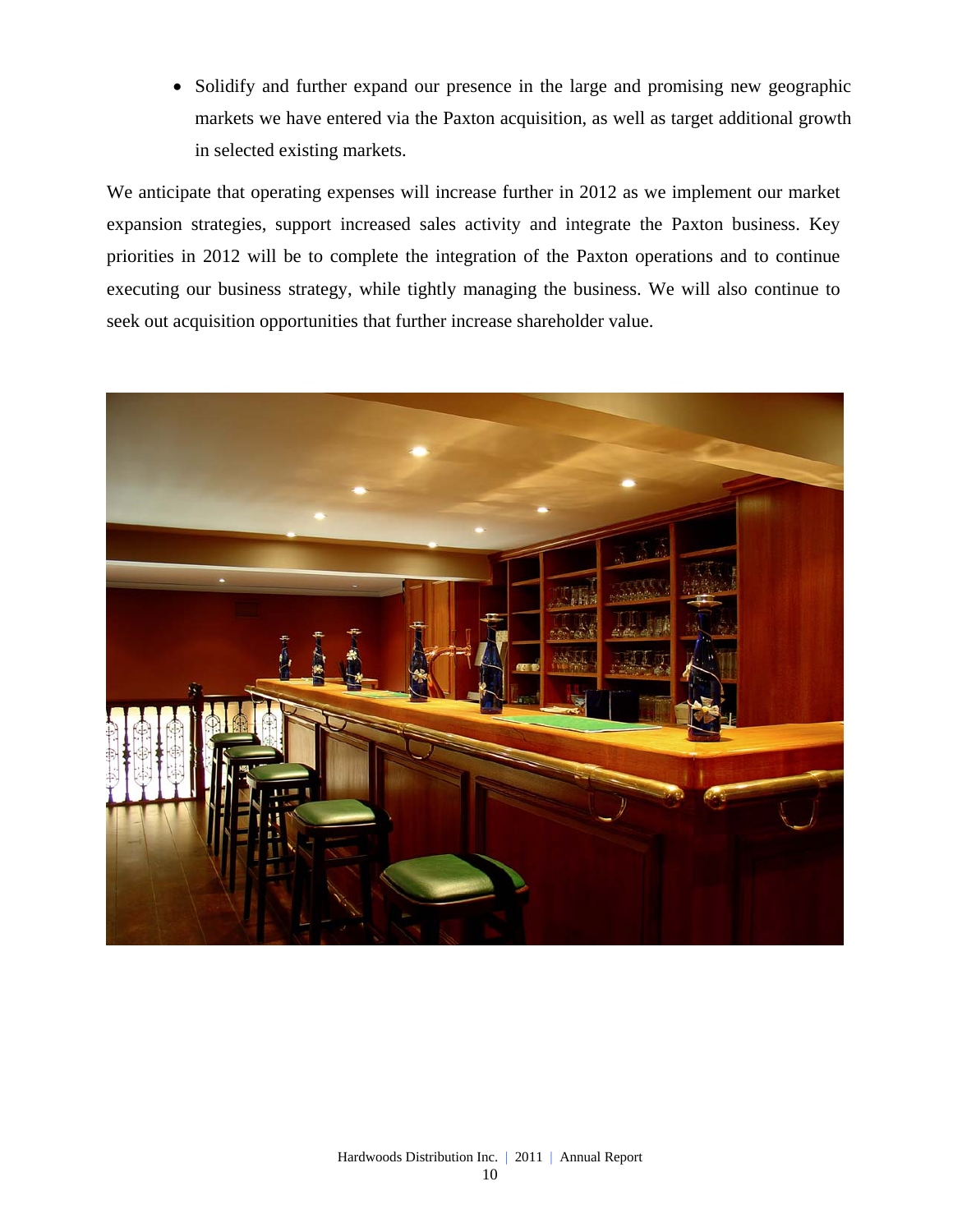# **2.0 Background**

# 2.1 Company Overview

Hardwoods Distribution Inc. is a publicly traded company that holds, indirectly, a 100% ownership interest in Hardwoods Specialty Products LP and Hardwoods Specialty Products US LP (collectively, "Hardwoods" or the "Business"). The Company was formed in order to convert Hardwoods Distribution Income Fund (the "Fund") from an income trust structure to a corporation. The Fund was converted to a corporation by way of a plan of arrangement effective July 1, 2011.

Pursuant to the conversion, all outstanding units of the Fund held by unitholders were exchanged for common shares of Hardwoods Distribution Inc. on a one-for-one basis. All of the Class B limited partner units in the Fund's operating subsidiaries, which represented a 20% equity interest in Hardwoods and were held by the former owners of the Business, were exchanged for common shares of Hardwoods Distribution Inc. on the basis of 0.3793 common shares per Class B limited partner unit. As a result of these arrangements, Hardwoods Distribution Inc. owns 100% of Hardwoods, whereas previously the Fund owned 80% of the Business. The Fund has been wound up into HDI. Hardwoods Distribution Inc. is listed on the Toronto Stock Exchange and trades under the symbol HWD.

# 2.2 Business and Industry Overview

Serving customers for over 50 years, Hardwoods is one of North America's largest distributors of high-grade hardwood lumber and specialty sheet goods to the cabinet, moulding, millwork, furniture and specialty wood products industries. At December 31, 2011 we operated 30 distribution facilities located in 16 states and 5 provinces throughout North America. To maximize inventory management, we utilize a hub and spoke distribution system, with major hub distribution centres holding the bulk of our inventory and making regular truck transfers to replenish stock in satellite distribution centres that are located in smaller markets.

Approximately 40% of our product mix is made up of high-grade hardwood lumber. The balance is made up of sheet goods and other specialty products, including hardwood plywood and non-structural sheet goods such as medium-density fiberboard, particleboard and melaminecoated stock. Our sheet goods and lumber are complementary product lines that are key products used by our customers in the manufacture of their end-use products.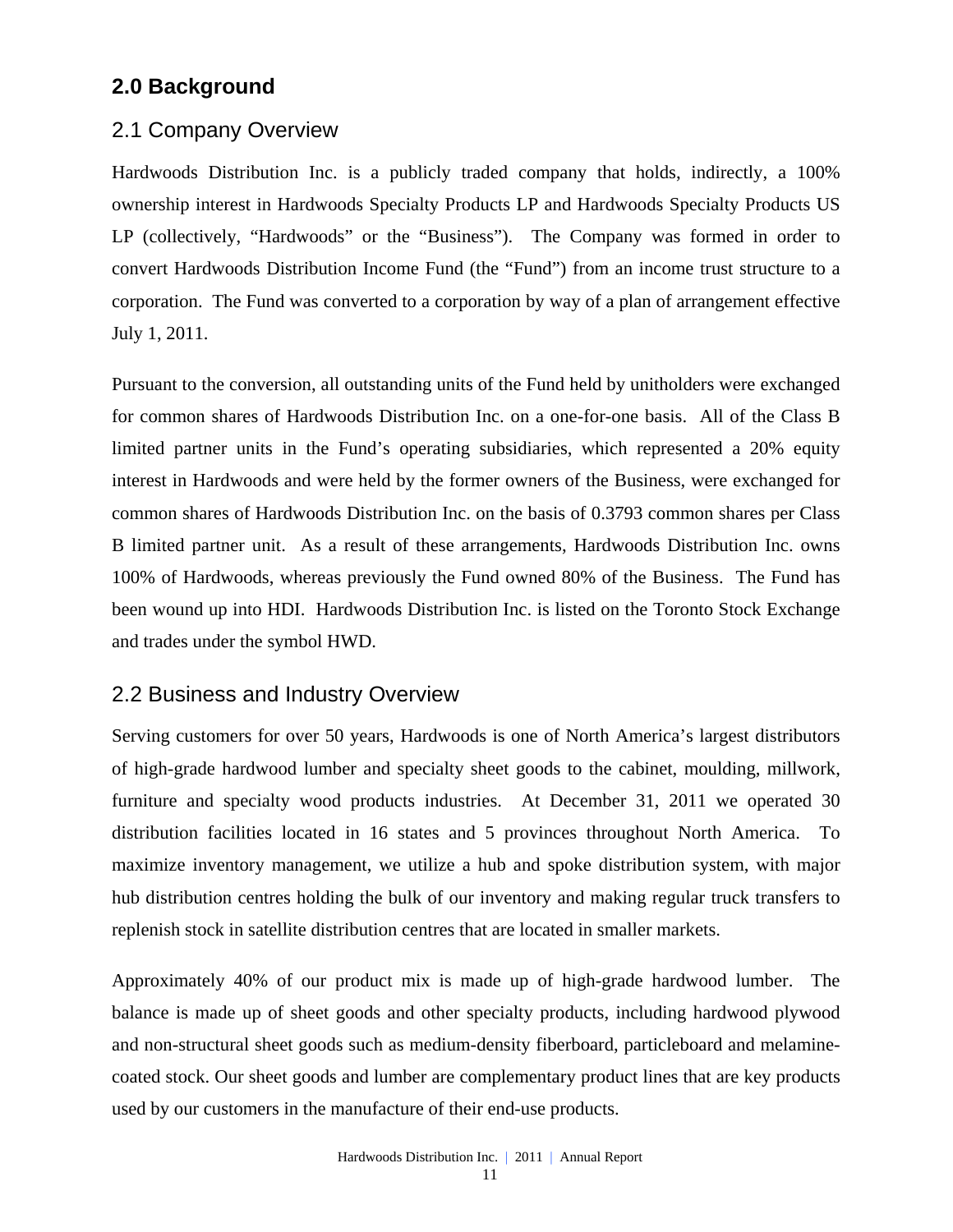Our role in the industry is to provide the critical link between mills that manufacture large volumes of hardwood lumber and sheet goods, and industrial customers that require smaller quantities of many different hardwood products for their own manufacturing processes. We provide a means for hundreds of hardwood mills to get their product to thousands of small-tomid-sized industrial manufacturers. We add value to our suppliers by buying their product in volume and paying them promptly, effectively acting as their third-party sales force. We add value for our customers by providing them with the materials they need on a just-in-time basis, remanufacturing materials to customer specifications where required, selling in smaller quantities and offering a wider range of product selection than the customer would be able to purchase directly from an individual mill. We also provide an important source of financing for our customers by allowing them to buy material from us on approved credit.

Our customer base manufactures a range of end-use products, such as cabinetry, furniture and custom millwork. These products in turn are sold into multiple sectors of the economy, including new home construction, renovation, non-residential construction and institutional markets. As a result of this diversity, it is difficult to determine with certainty what proportion of our products ends up in each sector of the economy. We estimate at least 50% of our products are used in new residential construction, in the form of cabinets, mouldings, custom finishing, and home furniture. We believe the balance of our products end up in other sectors of the economy not associated with new residential construction, such as home renovations, finishing millwork for office buildings, restaurant and bar interiors, hotel lobbies, retail point-of-purchase displays, schools, hospitals, custom motor coaches, yacht interiors and other specialty areas.

The majority of the hardwood lumber distributed in North America is harvested from North American hardwood forests, located principally in the Eastern United States, and is milled by hundreds of small mills. Imported hardwood lumber is largely limited to specialty species that generally do not compete with domestic hardwood lumber. Sheet goods are generally produced in North America by large manufacturers using domestic hardwoods and other materials, although imported hardwood plywood volumes have been increasing. Both domestic and imported hardwood lumber and plywood are distributed principally by third parties such as us. Historically, balanced supply and demand conditions have resulted in a stable pricing environment for hardwood lumber and hardwood plywood. More recently, global economic conditions and weaker US housing markets have resulted in supply/demand imbalances and greater variability in product pricing.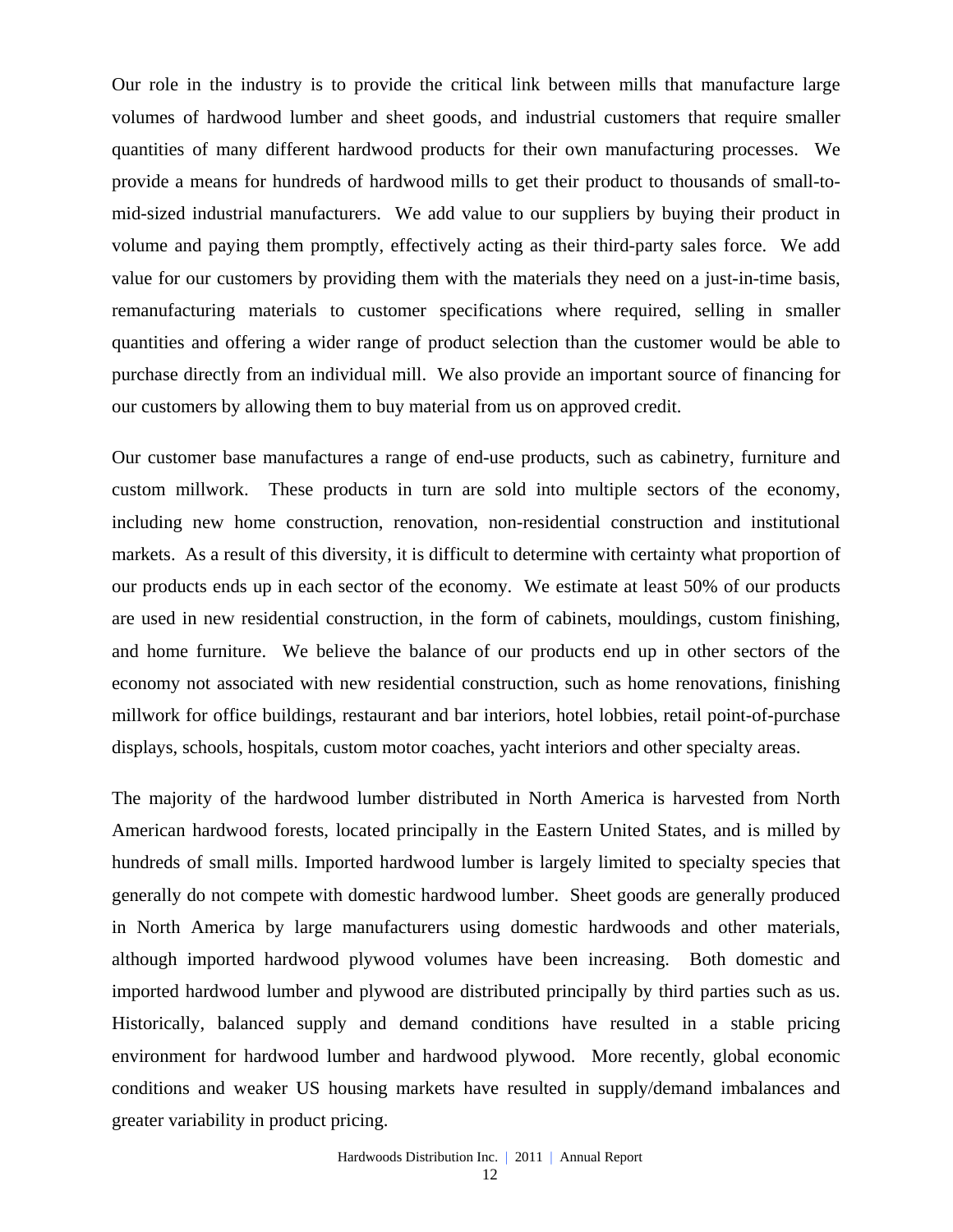The North American economy is currently experiencing a sluggish recovery after a significant economic downturn in housing and construction, which are key markets for the hardwood products that we distribute. However, current levels of housing and construction activity in North America are low relative to expected longer-term population and housing trends, and we believe that when a sustained economic recovery takes hold, prospects for our industry are attractive.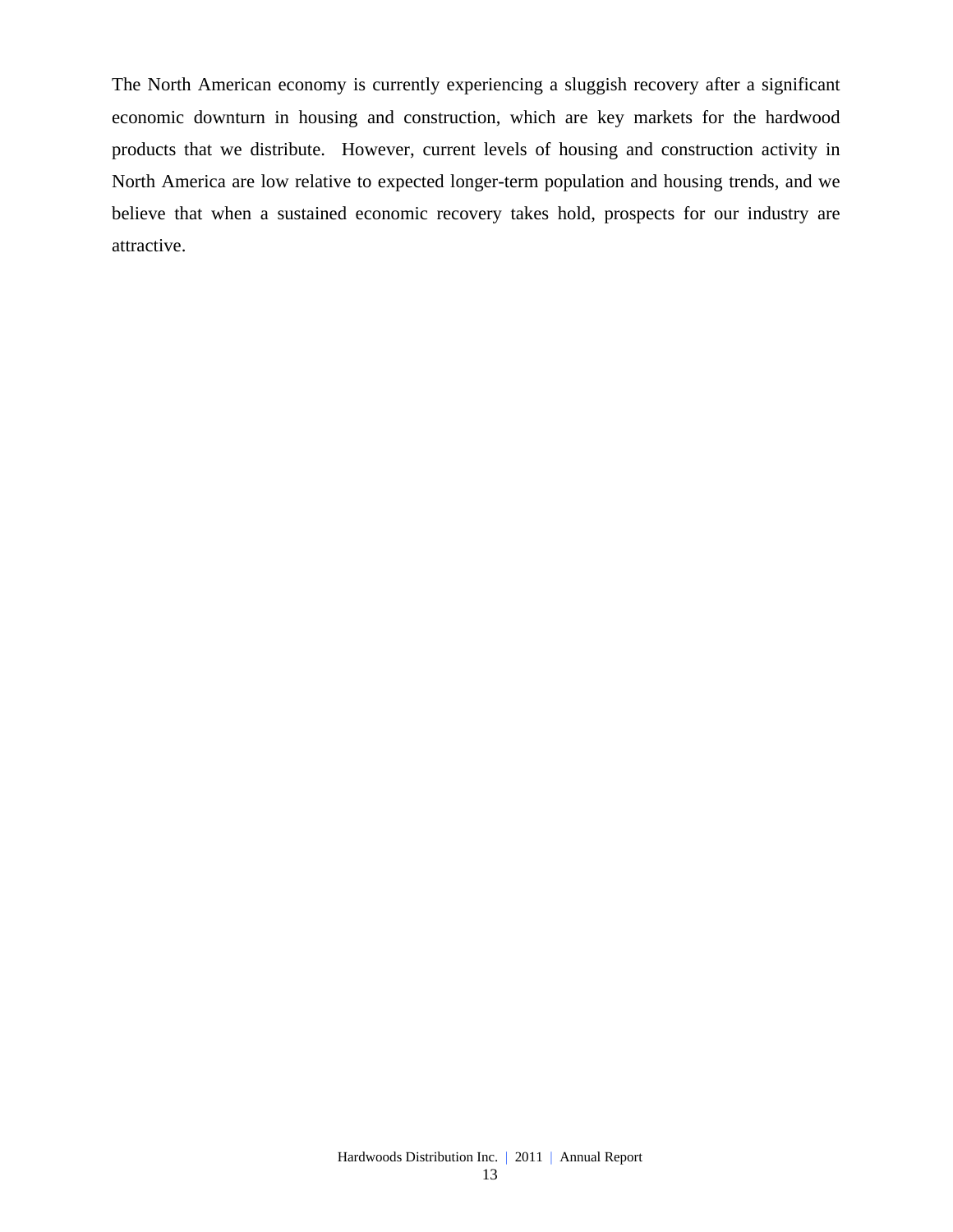# **3.0 Results of Operations**

# 3.1Years Ended December 31, 2011 and December 31, 2010

| Selected Unaudited Consolidated Financial Information (in thousands of Canadian dollars) |                    |                    |   |             |            |
|------------------------------------------------------------------------------------------|--------------------|--------------------|---|-------------|------------|
|                                                                                          | For the year       | For the year       |   |             |            |
|                                                                                          | Ended December 31. | Ended December 31, |   | \$ Increase | % Increase |
|                                                                                          | 2011               | 2010               |   | (Decrease)  | (Decrease) |
| Total sales                                                                              | \$<br>230,019      | \$<br>197,655      | S | 32,364      | 16.4%      |
| Sales in the US (US\$)                                                                   | 148,365            | 114,532            |   | 33,833      | 29.5%      |
| Sales in Canada                                                                          | 83,271             | 79,653             |   | 3,618       | 4.5%       |
| Gross profit                                                                             | 40,620             | 34,357             |   | 6,263       | 18.2%      |
| Gross profit %                                                                           | 17.7%              | 17.4%              |   |             |            |
| Operating expenses                                                                       | (35,653)           | (30, 808)          |   | 4,845       | 15.7%      |
| Profit from operating activities                                                         | 4,967              | 3,549              |   | 1,418       | 40.0%      |
| Add: Depreciation                                                                        | 1,002              | 1,138              |   | (136)       | $-12.0%$   |
| Earnings before interest, taxes, depreciation and                                        | \$<br>5,969        | \$<br>4,687        | S | 1,282       | 27.4%      |
| amortization and non-controlling interest ("EBITDA")                                     |                    |                    |   |             |            |
| Add (deduct):                                                                            |                    |                    |   |             |            |
| Depreciation                                                                             | (1,002)            | (1, 138)           |   | 136         | 12.0%      |
| Net finance cost                                                                         | (569)              | (1,028)            |   | 459         | 44.6%      |
| Income tax recovery (expense)                                                            | 1,667              | (1, 584)           |   | 3,251       | 205.2%     |
| Profit for the period                                                                    | \$<br>6,065        | \$<br>937          | S | 5,128       | 547.3%     |
| Basic profit per share/unit                                                              | \$<br>0.40         | \$<br>0.07         |   |             |            |
| Fully diluted profit per share/unit                                                      | 0.39               | 0.06               |   |             |            |
| Average Canadian dollar exchange rate for one US dollar                                  | 0.989              | 1.030              |   |             |            |

### **Sales**

For the twelve months ended December 31, 2011, we increased total sales to \$230.0 million, up 16.4% from \$197.7 million in 2010. This performance improvement reflects a 19.4% increase in underlying sales activity, partially offset by a 3.0% decrease in sales due to the negative impact of a stronger Canadian dollar on foreign exchange conversion of our US-based sales.

The 19.4% increase in underlying sales was led by sales growth of US\$33.8 million from our US operations. Approximately US\$13.7 million of this US growth was provided by our new Paxton operations, acquired on September 19, 2011. The remaining US\$20.1 million increase in sales reflects organic growth of 17.5% achieved by our US operating regions as we implemented our market expansion strategies. Introduced in late 2010, these new strategies focus on increasing our end-market diversification, continuing to leverage our import program, and selectively adding qualified sales representatives to our staff.

Sales in Canada increased by \$3.6 million or 4.5% in 2011 compared to the prior year. Our Canadian operations also benefited from execution of our market expansion strategies, albeit at more modest growth rates. Canada has been a more stable market for hardwoods demand throughout the recent economic downturn.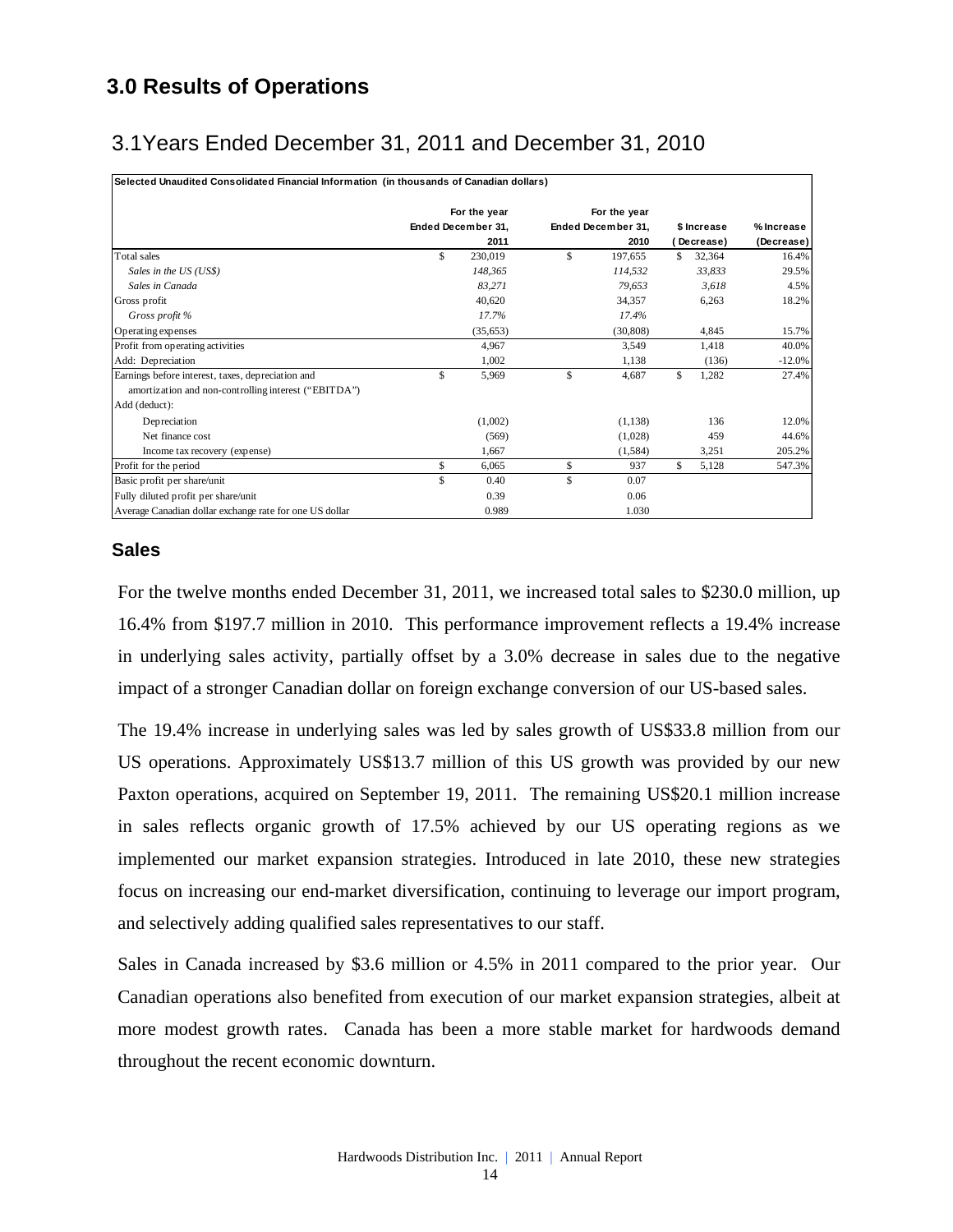### **Gross Profit**

Gross profit for the year ended December 31, 2011 was \$40.6 million, an increase of \$6.3 million, or 18.2%, from \$34.4 million in 2010. The improvement in gross profit primarily reflects the higher sales, but also the achievement of a higher gross profit margin during 2011. As a percentage of sales, gross profit increased to 17.7%, compared to 17.4% in 2010, reflecting product mix changes and lower inventory writedowns in 2011 compared to 2010. We view a gross profit margin of 17% to 18% as appropriate given competitive conditions at this point in the business cycle.

### **Operating Expenses**

Operating expenses were \$35.7 million in 2011, compared to \$30.8 million the prior year, an increase of \$4.8 million. The higher operating costs reflect an additional \$2.6 million in operating costs from the acquired Paxton operations, \$1.9 million in increased personnel and other operating costs incurred to support our market expansion strategies, and \$0.8 million in non-recurring transactions costs related to our conversion to a corporation and our acquisition of Paxton. In addition, a \$0.3 million litigation expense recovery that was received in the 2010 period was not repeated in the 2011 period. The increase in costs was partially offset by the \$0.8 million positive impact of a stronger Canadian dollar on the conversion of expenses at our US operations. As a percentage of sales, 2011 operating expenses were 15.5% of sales, compared to 15.6% in 2010.

#### **EBITDA**

For the year ended December 31, 2011, we recorded EBITDA of \$6.0 million, an increase of \$1.3 million, or 27.4%, from \$4.7 million in 2010. The increase in EBITDA reflects the \$6.3 million increase in gross profit, partially offset by the \$4.9 million increase in operating expenses before depreciation.

Excluding the impact of the Paxton acquisition and some non-recurring items (as outlined in section 1.1 of this report), adjusted EBITDA increased to \$6.4 million in 2011 compared to \$4.4 million in 2010, a 46.3% improvement in our underlying business performance.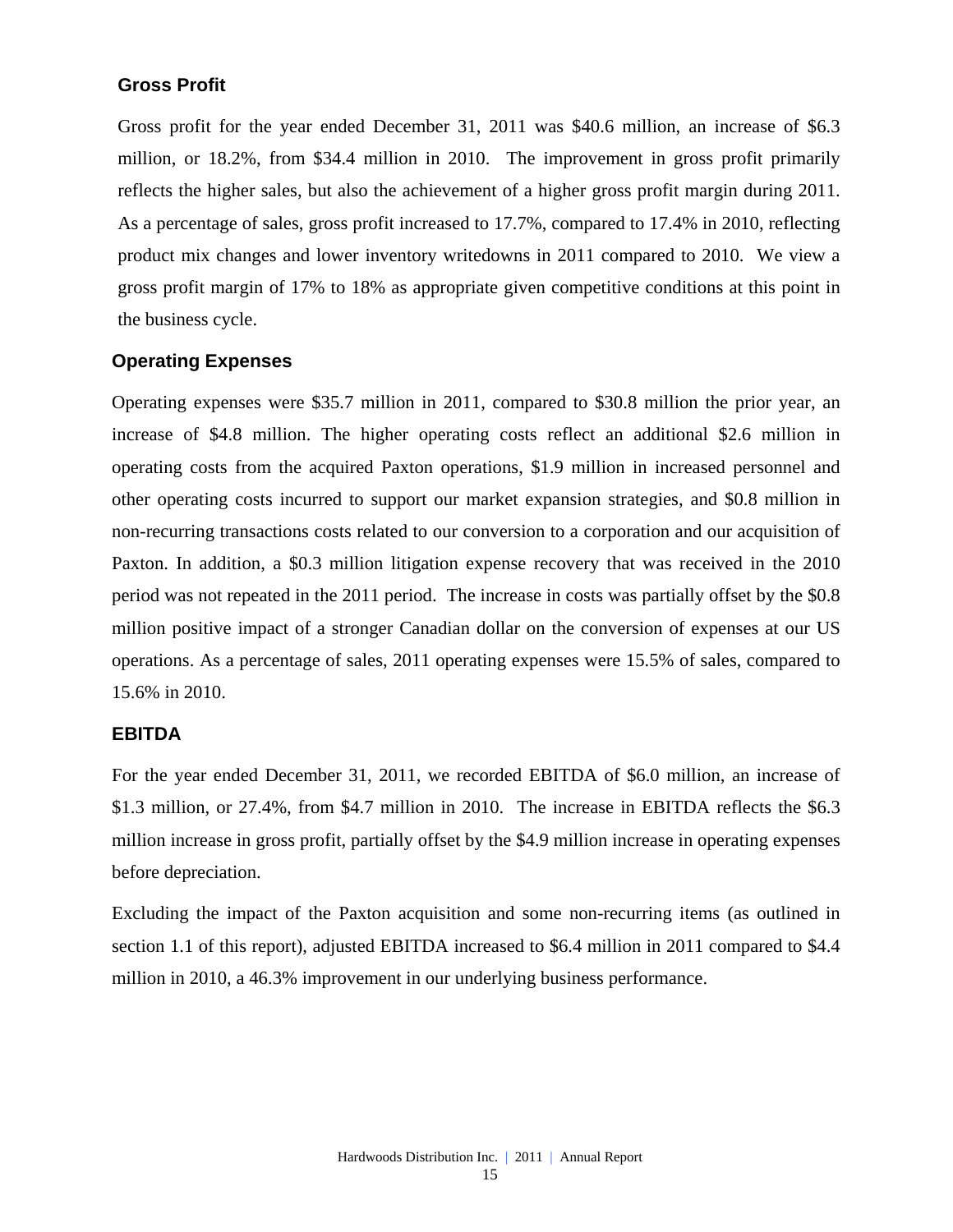### **Net Finance Income (Cost)**

| (in thousands of Canadian dollars)                | Year<br>ended | Year<br>ended |             |
|---------------------------------------------------|---------------|---------------|-------------|
|                                                   | December 31,  | December 31,  | \$ Increase |
|                                                   | 2011          | 2010          | Decrease)   |
|                                                   |               |               |             |
| Finance expense:<br>Interest on bank indebtedness | \$            |               | \$          |
|                                                   | (537)         | \$<br>(709)   | (172)       |
| Amortization of deferred finance cost             | (214)         | (177)         | 37          |
| Accretion of finance lease obligation             | (91)          | (94)          | (3)         |
| Change in fair value of                           |               |               |             |
| non-controlling interest                          | (546)         | (464)         | 82          |
| Foreign exchange losses                           |               | (161)         | (161)       |
| Total finance expense                             | (1,388)       | (1,605)       | (217)       |
| Finance income:                                   |               |               |             |
| Imputed interest on                               |               |               |             |
| employee loans receivable                         | 17            | 22            | (5)         |
| Interest on trade receivables                     |               |               |             |
| and customer notes                                | 487           | 555           | (68)        |
| Foreign exchange gain                             | 315           |               | 315         |
| Total finance income                              | 819           | 577           | 242         |
| Net finance cost                                  | \$<br>(569)   | \$<br>(1,028) | \$<br>459   |

Net finance cost was \$0.6 million in 2011, compared to a net finance cost of \$1.0 million in 2010. As shown above, the \$0.5 million change in net finance income primarily reflects two items: the \$0.2 million decrease in interest on bank indebtedness, and a \$0.5 million change in foreign exchange gains/losses between the periods.

The decrease in interest on bank indebtedness in 2011 compared to 2010 reflects lower interest rates paid on borrowings as a result of favorable renewals of our credit facilities during the year.

The change in foreign exchange gains/losses primarily relates to the impact of changes in the Canadian/US dollar exchange rate on translation for reporting purposes of intercompany debt held by, or with, our subsidiaries. During the year ended December 31, 2011, a weakening of the Canadian dollar resulted in a foreign exchange gain of \$0.3 million on this intercompany debt. In contrast, the Canadian dollar strengthened during the comparative period in 2010 and resulted in a foreign exchange loss of \$0.2 million.

### **Income Tax Recovery (Expense)**

We recorded an income tax recovery of \$1.7 million in 2011. This primarily reflects a \$3.8 million deferred income tax recovery arising as a result of restructuring activities that occurred during the third quarter of 2011, including the exchange of the non-controlling interest described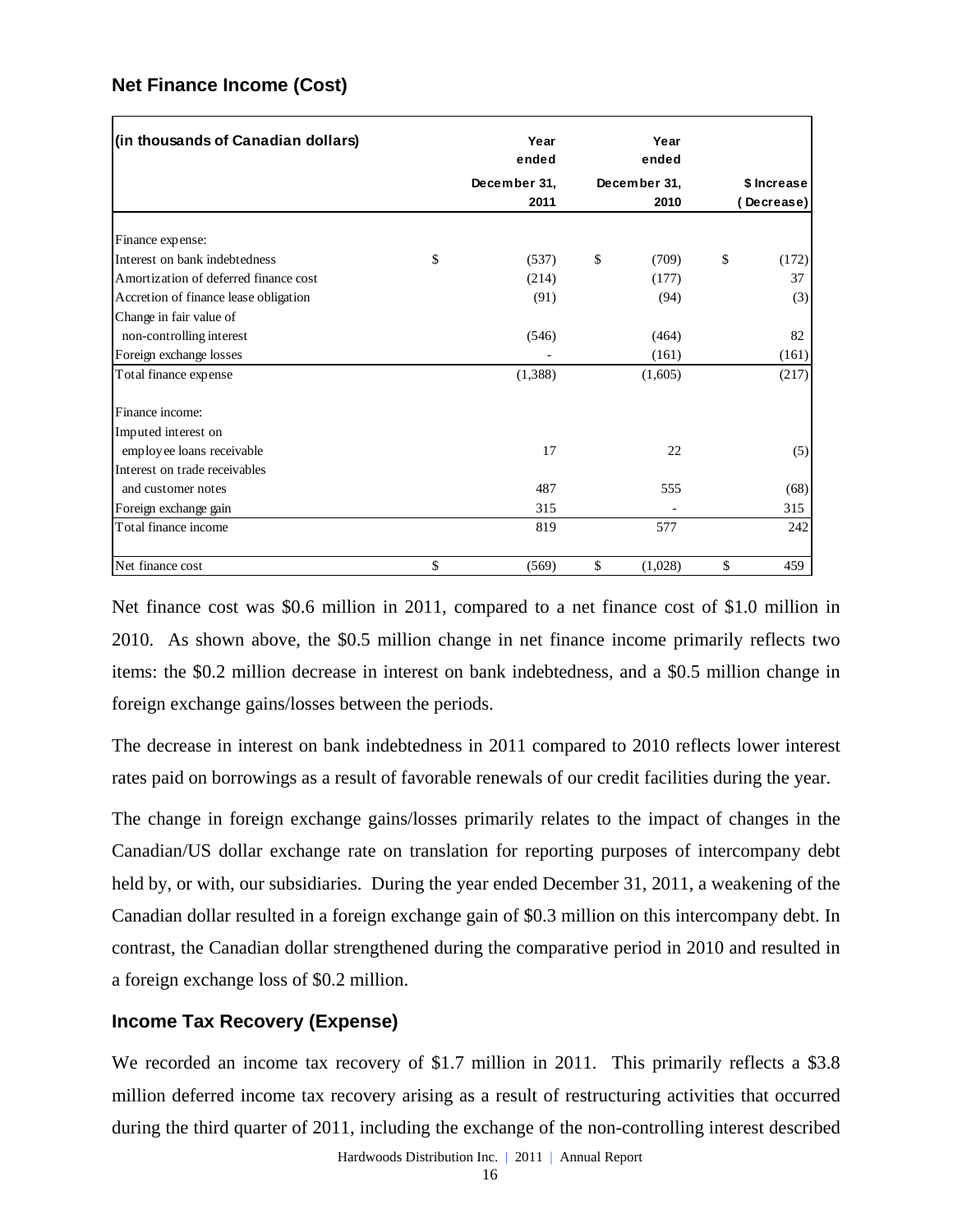in section 2.1 of this report and financing transactions undertaken as part of the Paxton acquisition. This was partially offset by a \$1.9 million utilization of future tax assets to offset taxable income generated during the period, and by \$0.2 million of current income tax expense incurred during the year.

In the comparative 2010 period, we recorded an income tax expense of \$1.6 million, primarily reflecting the use of future tax assets to offset taxable income generated during the period.

### **Profit for the Period**

Profit increased to \$6.1 million in 2011, from \$0.9 million in 2010. This \$5.1 million improvement reflects the \$1.3 million increase in EBITDA, a \$0.1 million decrease in depreciation, a \$0.5 million decrease in net finance cost, and the \$3.3 million increase in income tax recovery.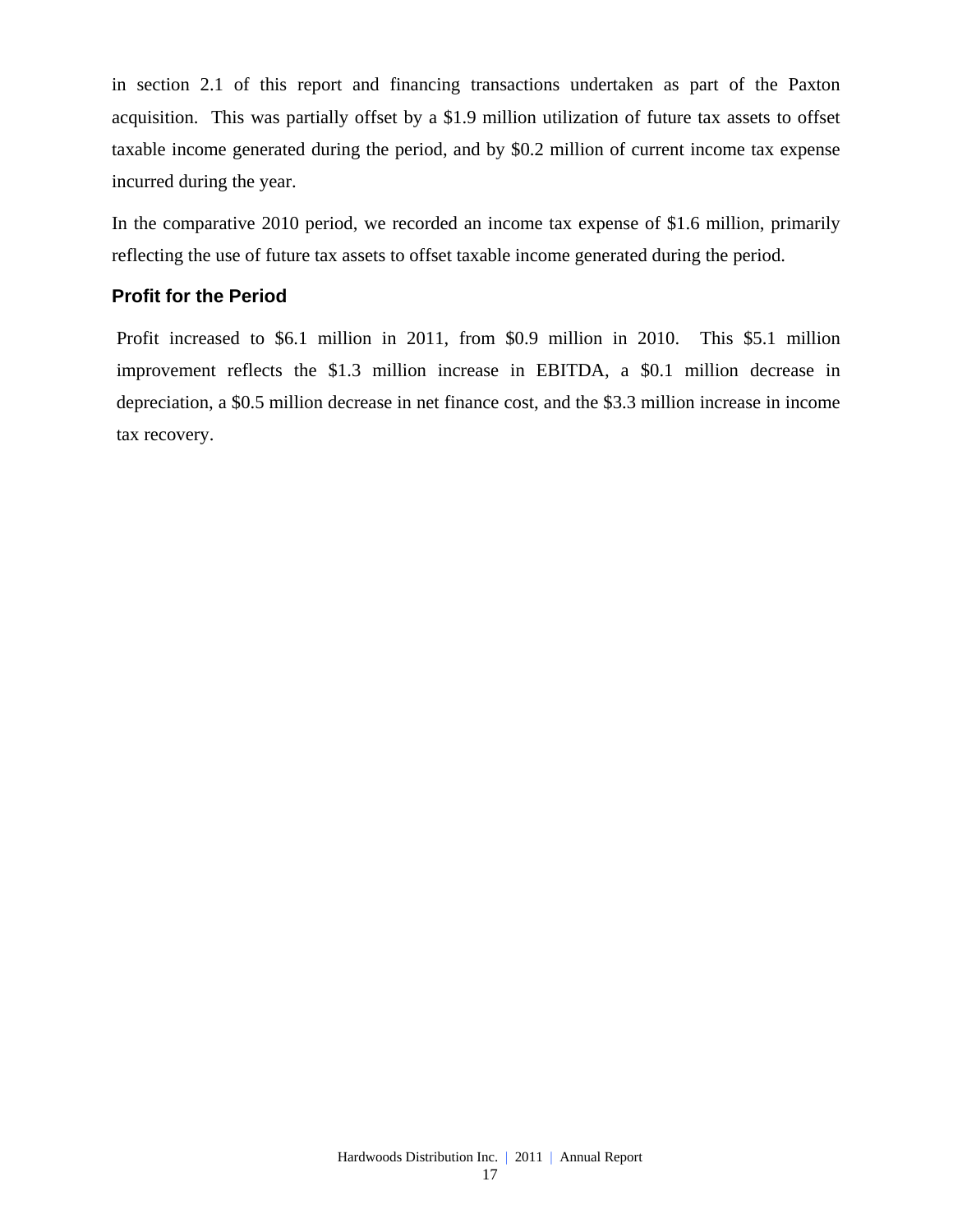# 3.2 Three Months Ended December 31, 2011 and December 31, 2010

| Selected Unaudited Consolidated Financial Information (in thousands of Canadian dollars) |                      |                      |     |             |            |
|------------------------------------------------------------------------------------------|----------------------|----------------------|-----|-------------|------------|
|                                                                                          | For the three months | For the three months |     |             |            |
|                                                                                          | Ended December 31.   | Ended December 31,   |     | \$ Increase | % Increase |
|                                                                                          | 2011                 | 2010                 |     | Decrease)   | (Decrease) |
| Total sales                                                                              | \$<br>63,899         | \$<br>46.392         | \$. | 17,507      | 37.7%      |
| Sales in the US (US\$)                                                                   | 43,888               | 27,230               |     | 16,658      | 61.2%      |
| Sales in Canada                                                                          | 19.350               | 18,826               |     | 524         | 2.8%       |
| Gross profit                                                                             | 11,315               | 7.689                |     | 3.626       | 47.2%      |
| Gross profit %                                                                           | 17.7%                | 16.6%                |     |             |            |
| Operating expenses                                                                       | (10,707)             | (8,265)              |     | 2,442       | 29.5%      |
| Profit from operating activities                                                         | 608                  | (576)                |     | 1,184       | $-205.6%$  |
| Add: Depreciation                                                                        | 333                  | 237                  |     | 96          | 40.5%      |
| Earnings before interest, taxes, depreciation and                                        |                      |                      |     |             |            |
| amortization and non-controlling interest ("EBITDA")                                     | \$<br>941            | \$<br>(339)          | \$  | 1,280       | $-377.6%$  |
| Add (deduct):                                                                            |                      |                      |     |             |            |
| Depreciation                                                                             | (333)                | (237)                |     | (96)        | $-40.5%$   |
| Net finance cost                                                                         | (512)                | (442)                |     | (70)        | $-15.8\%$  |
| Income tax recovery (expense)                                                            | (446)                | 38                   |     | (484)       | 1273.7%    |
| Loss for the period                                                                      | \$<br>(350)          | \$<br>(980)          | \$  | 630         | 64.3%      |
| Basic loss per share/unit                                                                | \$<br>(0.02)         | \$<br>(0.07)         |     |             |            |
| Fully diluted loss per share/unit                                                        | (0.02)               | (0.07)               |     |             |            |
| Average Canadian dollar exchange rate for one US dollar                                  | 0.981                | 1.0395               |     |             |            |

### **Sales**

For the three months ended December 31, 2011, total sales increased to \$63.9 million, from \$46.4 million during the same period in 2010. This \$17.5 million or 37.7% increase reflects a 40.0% increase in underlying sales activity, partially offset by a 2.3% decrease in sales due to the negative impact of a stronger Canadian dollar.

In the fourth quarter of 2011, sales activity at our US operations, as measured in US dollars, increased \$16.7 million compared to the same period last year. Sales from the Paxton business, acquired in September 2011, accounted for US\$11.6 million of this sales growth. The remaining \$5.1 million of US sales growth was generated by Hardwoods existing US branch network, reflecting the success of our market expansion strategies as described in section 1 of the MD&A. Sales in Canada increased by \$0.5 million, or 2.8%, in the three months ended December 31, 2011 compared to the same period in the prior year.

### **Gross Profit**

Gross profit for the fourth quarter increased to \$11.3 million, from \$7.7 million in the fourth quarter of 2010. The increase in gross profit primarily reflects higher sales, as well as an increase in gross profit margin. As a percentage of sales, gross profit increased to 17.7% in the three months ended December 31, 2011, from 16.6% in the same period in 2010. The lower gross profit margin realized in the fourth quarter of 2010 included certain valuation writedowns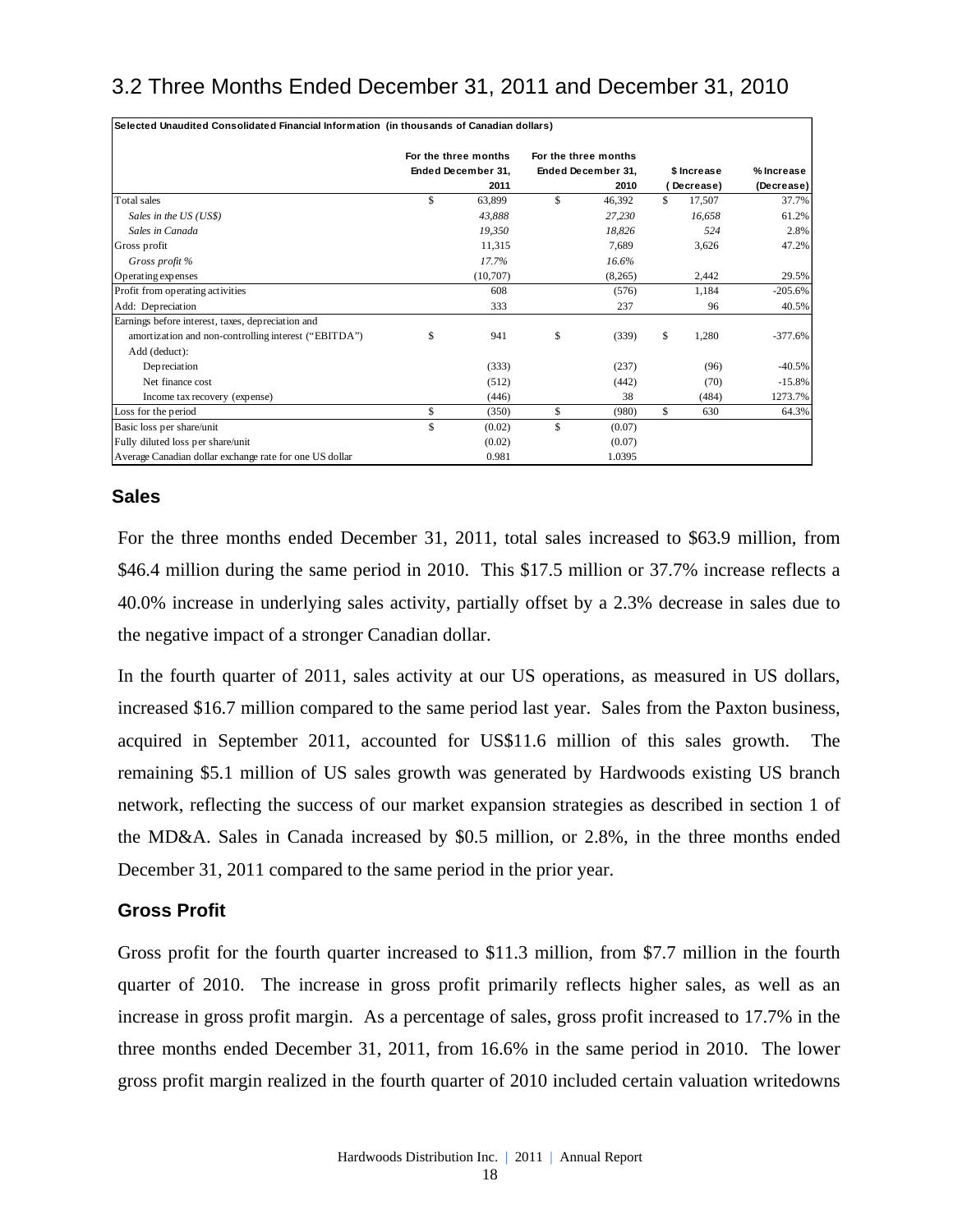and other adjustments made to year-end inventory which were not repeated in the current year period.

### **Operating Expenses**

Operating expenses increased \$2.4 million to \$10.7 million in the fourth quarter of 2011, from \$8.3 million during the same period in 2010. Incremental expenses related to the newly acquired Paxton operations were the most significant factor in this increase. As a percentage of sales, operating expenses for the three months ended December 31, 2011 were 16.8% of sales, compared to 17.8% in the same period in 2010.

### **EBITDA**

For the three months ended December 31, 2011, we recorded EBITDA of \$0.9 million, compared to an EBITDA loss of \$0.3 million during the same period in 2010. The \$1.3 million increase in EBITDA reflects the \$3.6 million increase in gross profit, partially offset by a \$2.4 million increase in operating expenses before depreciation.

### **Income Tax Recovery (Expense)**

Income tax expense for the three months ended December 31, 2011 was \$0.4 million, comprised of \$0.1 million of current taxes for estimated state taxes payable for the period, and \$0.3 million utilization of future tax assets to offset taxable income generated during the period. In the comparative 2010 period, we recorded an income tax recovery of \$38,000 against a small taxable loss generated during the period.

### **Loss for the Period**

Loss for the three months ended December 31, 2011 was \$0.4 million, compared to a loss of \$1.0 million in 2010. The \$0.6 million decrease in loss primarily reflects the \$1.3 million increase in EBITDA, partially offset by a \$0.1 million increase in depreciation expense, a \$0.1 million increase in net finance expense, and a \$0.5 million increase in income tax expense.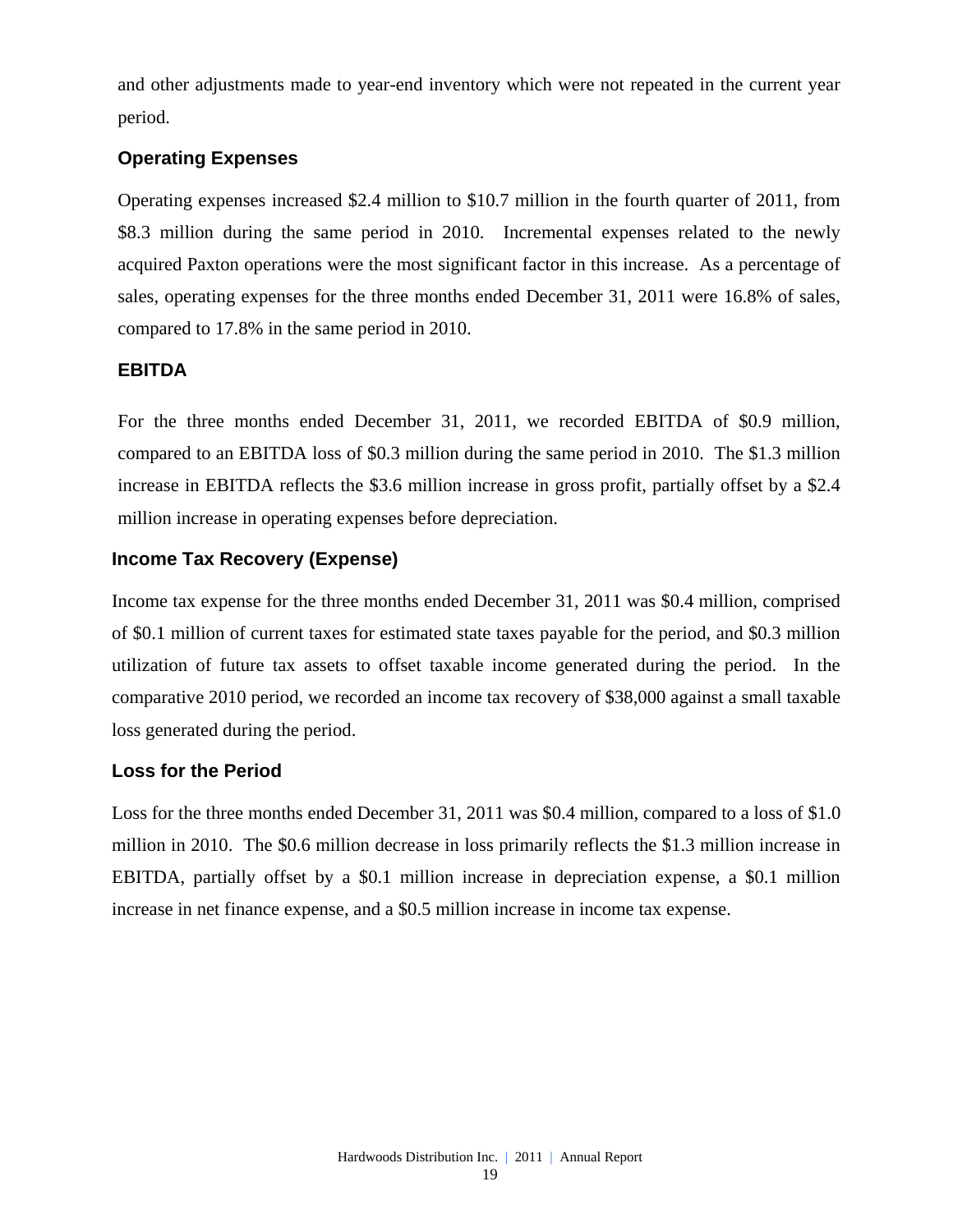# **4.0 Selected Financial Information and Seasonality**

| (in thousands of dollars)                        |    | Q4<br>2011  | Q <sub>3</sub><br>2011 |      | Q2<br>2011 |      | Q1<br>2011  | Q4<br>2010  | Q3<br>2010  | Q <sub>2</sub><br>2010 |    | Q1<br>2010 |
|--------------------------------------------------|----|-------------|------------------------|------|------------|------|-------------|-------------|-------------|------------------------|----|------------|
| Total sales                                      | \$ | 63,899      | \$<br>57,372 \$        |      | 56,718 \$  |      | 52,030 \$   | 46,392      | 50,559      | \$<br>52,206           | -S | 48,498     |
| Profit (loss)                                    | \$ | $(350)$ \$  | 5,605                  | -S   | 1,511      | - \$ | $(701)$ \$  | $(980)$ \$  | $(147)$ \$  | 1,495                  | -S | 569        |
| Basic profit (loss) per share or unit            | S  | $(0.02)$ \$ | 0.37                   | - \$ | 0.10S      |      | $(0.05)$ \$ | $(0.07)$ \$ | $(0.01)$ \$ | $0.10\,$ \$            |    | 0.04       |
| Fully diluted profit (loss) per share<br>or unit | \$ | $(0.02)$ \$ | $0.36$ \$              |      | 0.10S      |      | $(0.05)$ \$ | $(0.07)$ \$ | $(0.01)$ \$ | 0.10S                  |    | 0.04       |
| <b>EBITDA</b>                                    |    | 941         | \$<br>1,928            |      | $2,542$ \$ |      | 558 \$      | $(339)$ \$  | 1,399       | 2,387                  | -S | 1,240      |

# 4.1 Quarterly Financial Information

The preceding table provides selected quarterly financial information for our eight most recently completed fiscal quarters. This information is unaudited, but reflects all adjustments of a normal, recurring nature which are, in our opinion, necessary to present a fair statement of the results of operations for the periods presented. Quarter-to-quarter comparisons of our financial results are not necessarily meaningful and should not be relied upon as an indication of future performance. Historically, the first and fourth quarters have been seasonally slower periods for our business. In addition, net earnings reported in each quarter may be impacted by changes to the foreign exchange rate of the Canadian and US dollar, changes in the carrying value of deferred income tax assets (which occurred in the three months ended September 30, 2011), and changes in the fair value of the non-controlling interest liability prior to July 1, 2011.

| (in thousands of dollars except per unit amounts)              |                           |    |            |               |
|----------------------------------------------------------------|---------------------------|----|------------|---------------|
|                                                                | Year ended                |    | Year ended | Year ended    |
|                                                                | December 31, December 31, |    |            | December 31,  |
|                                                                | 2011                      |    | 2010       | 2009(1)       |
|                                                                |                           |    |            |               |
| Total sales                                                    | \$<br>230,019             | -S | 197,655    | \$<br>190,923 |
| Profit (loss)                                                  | 6,065                     |    | 937        | (10,240)      |
| Basic profit (loss) per share/unit                             | 0.40                      |    | 0.07       | (0.71)        |
| Fully diluted profit (loss) per share/unit                     | 0.39                      |    | 0.06       | (0.71)        |
| Total assets                                                   | 99,034                    |    | 76,150     | 74,270        |
| Total long-term financial liabilities                          | 589                       |    | 148,789    | 9,164         |
| <b>EBITDA</b>                                                  | 5,969                     |    | 4,687      | (1,154)       |
| Dividends/distributions per share/unit relating to the period: |                           |    |            |               |
| Public shareholders/unitholders                                | \$<br>0.040               |    |            |               |
| Retained interest unitholders                                  | \$                        | S  |            | \$            |
| Dividends/distributions per share/unit                         | \$<br>0.040               | \$ |            | \$            |

# 4.2 Annual Financial Information

(1) Year ended December 31, 2009 figures have not been restated to reflect the adoption of International Financial Reporting Standards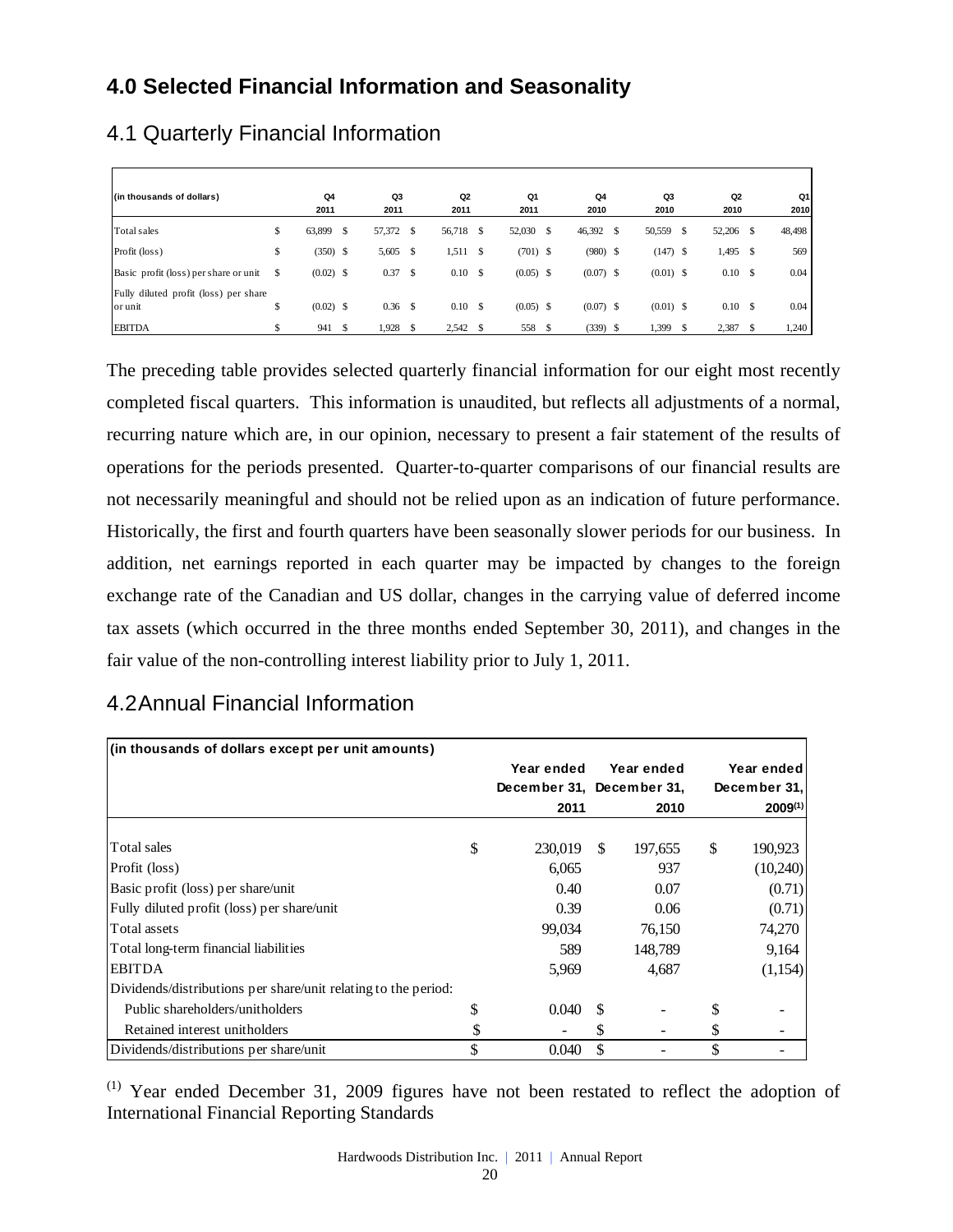# **5.0 Liquidity and Capital Resources**

| Selected Unaudited Consolidated Financial                      |    |           |    |                        |      |           |         |           |                                |
|----------------------------------------------------------------|----|-----------|----|------------------------|------|-----------|---------|-----------|--------------------------------|
| Information (in thousands of Canadian dollars)                 |    |           |    |                        |      |           |         |           |                                |
|                                                                |    |           |    | Year ended December 31 |      |           |         |           | Three months ended December 31 |
|                                                                |    | 2011      |    | 2010                   |      | \$ Change | 2011    | 2010      | \$ Change                      |
| Cash provided by (used by) operating activities before changes |    |           |    |                        |      |           |         |           |                                |
| in non-cash working capital                                    | \$ | 8.157     | -S | 5.119                  | - \$ | 3,038     | 1,035   | $(65)$ \$ | 1.100                          |
| Changes in non-cash working capital                            |    | (5.619)   |    | (7.914)                |      | 2.295     | 2.640   | 4.633     | (1,993)                        |
| Net cash provided by (used in) operating activities            |    | 2.538     |    | (2,795)                |      | 5,333     | 3.675   | 4,568     | (893)                          |
| Net cash provided by (used in) investing activities            |    | (13, 639) |    | 872                    |      | (14,511)  | (77)    | 81        | (158)                          |
| Net cash provided by (used in) financing activities            |    | 11.450    |    | 1.503                  |      | 9.947     | (3,532) | (4,809)   | 1,277                          |
| Increase (decrease) in cash                                    |    | 349       |    | (420)                  |      | 769       | 66      | (160)     | 226                            |
| Cash, beginning of period                                      |    | 43        |    | 463                    |      | (420)     | 326     | 203       | 123                            |
| Cash, end of period                                            | S  | 392       |    | 43                     |      | 349       | 392     | 43        | 349                            |

# 5.1 Cash Flows from Operating, Investing and Financing Activities

### *Net cash provided by (used in) operating activities*

For the year ended December 31, 2011, cash provided by operating activities was \$2.5 million, compared to cash used in operating activities of \$2.8 million during the same period in 2010. The \$3.0 million increase in cash provided by operating activities, before changes in non-cash working capital, primarily reflects the \$1.3 million increase in EBITDA discussed in section 3.1 of this report, and a \$1.8 million cash receipt of an income tax refund received in the first quarter of 2011. Investments in non-cash working capital were \$2.3 million lower in 2011 than in 2010. An analysis of changes in working capital is provided in section 5.2 of this report.

For the three months ended December 31, 2011, cash provided by operating activities decreased to \$3.7 million, from \$4.6 million during the same period in 2010. The \$1.1 million increase in cash provided by operating activities before changes in non-cash working capital primarily reflects the \$1.3 million increase in EBITDA discussed in section of 3.2 of this report. In addition, investment in non-cash working capital was higher by \$2.0 million in the fourth quarter of 2011 compared to the same period in the prior year. An analysis of changes in working capital is provided in section 5.2 of this report.

### *Net cash provided by (used in) investing activities*

Net cash used in investing activities increased by \$14.5 million in 2011 compared to 2010. The increase is primarily attributed to the \$13.7 million business acquisition of Paxton which occurred in the third quarter of 2011.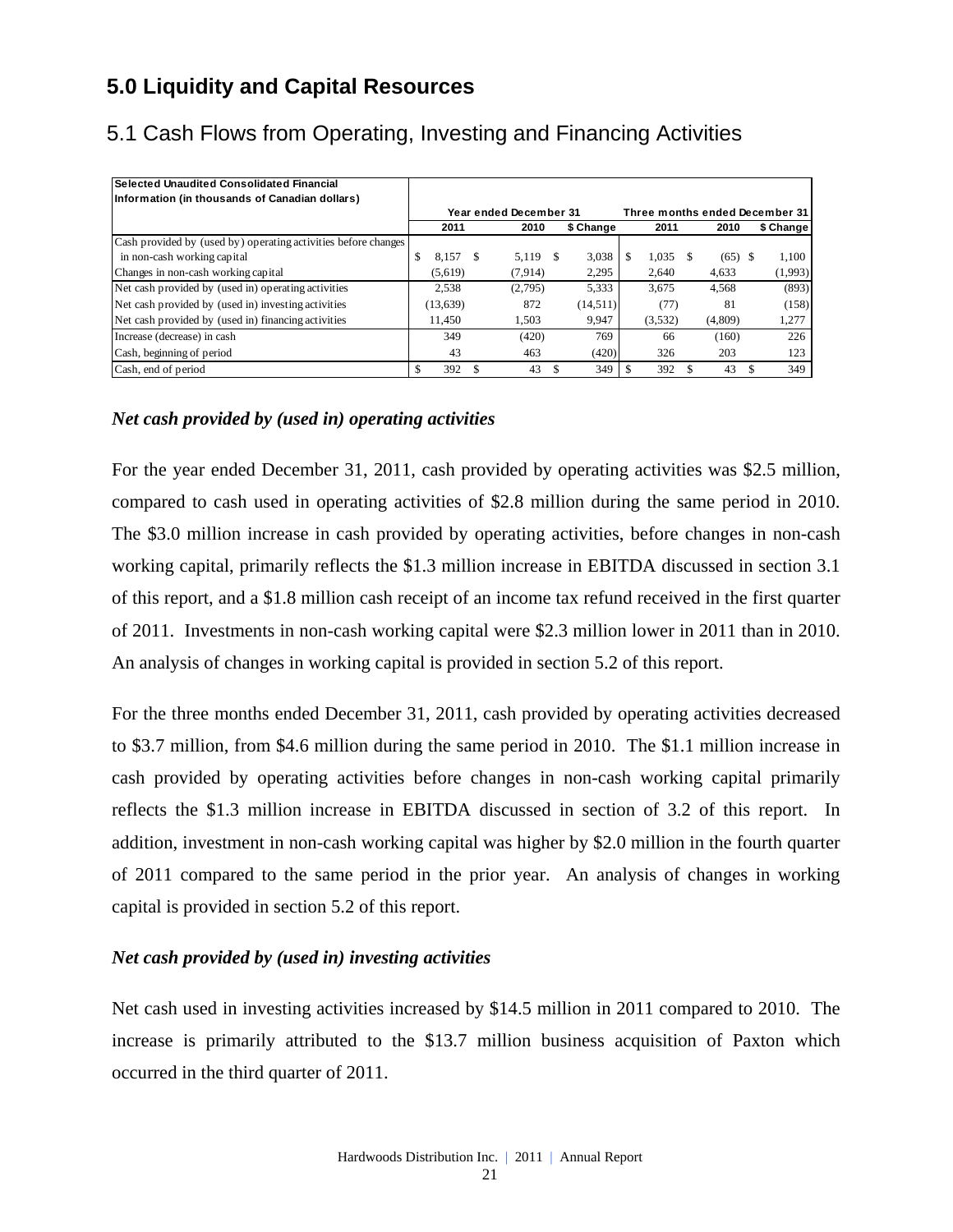Prior to the Paxton acquisition, our capital expenditures were typically low as we leased all of our buildings and contracted out all freight delivery services. Capital expenditures that were made were principally for the replacement of forklifts, furniture and fixtures, leasehold improvements and computer equipment. Between 2007 and 2011, capital expenditures were lower than normal, reflecting the closure of 11 branch locations in response to weak economic conditions. These closures freed up additional forklift capacity and reduced our need to purchase replacement forklift equipment. We also decreased many of our discretionary cash outlays for capital items during this period as we emphasized cost reduction and cash conservation. As a result, our total capital expenditures amounted to just \$0.1 million in the year ended December 31, 2010, and \$0.4 million in 2011.

We also lease automobiles for the use of outside sales representatives and certain managers. For the year ended December 31, 2011, principle payments on automobile finance lease obligation were \$0.7 million (2010 - \$0.8 million).

Despite the reduced spending on capital expenditures, we believe we have made sufficient expenditures to sustain productive capacity of our business as it relates to our needs for property, plant and equipment.

Our acquisition of Paxton on September 19, 2011 will increase our future maintenance capital expenditure needs. Unlike other Hardwoods distribution operations, the Paxton business requires ongoing investment in moulders and other light remanufacturing equipment. Paxton also buys trailers and leases tractor units for use in delivery of product to customers, whereas other Hardwoods operations contract out this freight delivery service to third-party carriers. We anticipate that additional annual capital expenditure requirements of approximately \$0.5 million will be associated with maintaining the productive capacity of the Paxton business.

#### *Net cash provided by financing activities*

Net cash provided by financing activities increased by \$9.9 million and \$1.3 million respectively in the year and three months ended December 31, 2011, compared to the same periods in 2010. These increases primarily reflect increased bank indebtedness as we supported sales growth with higher working capital investment. We also increased borrowing to fund the Paxton acquisition which occurred in the third quarter of 2011.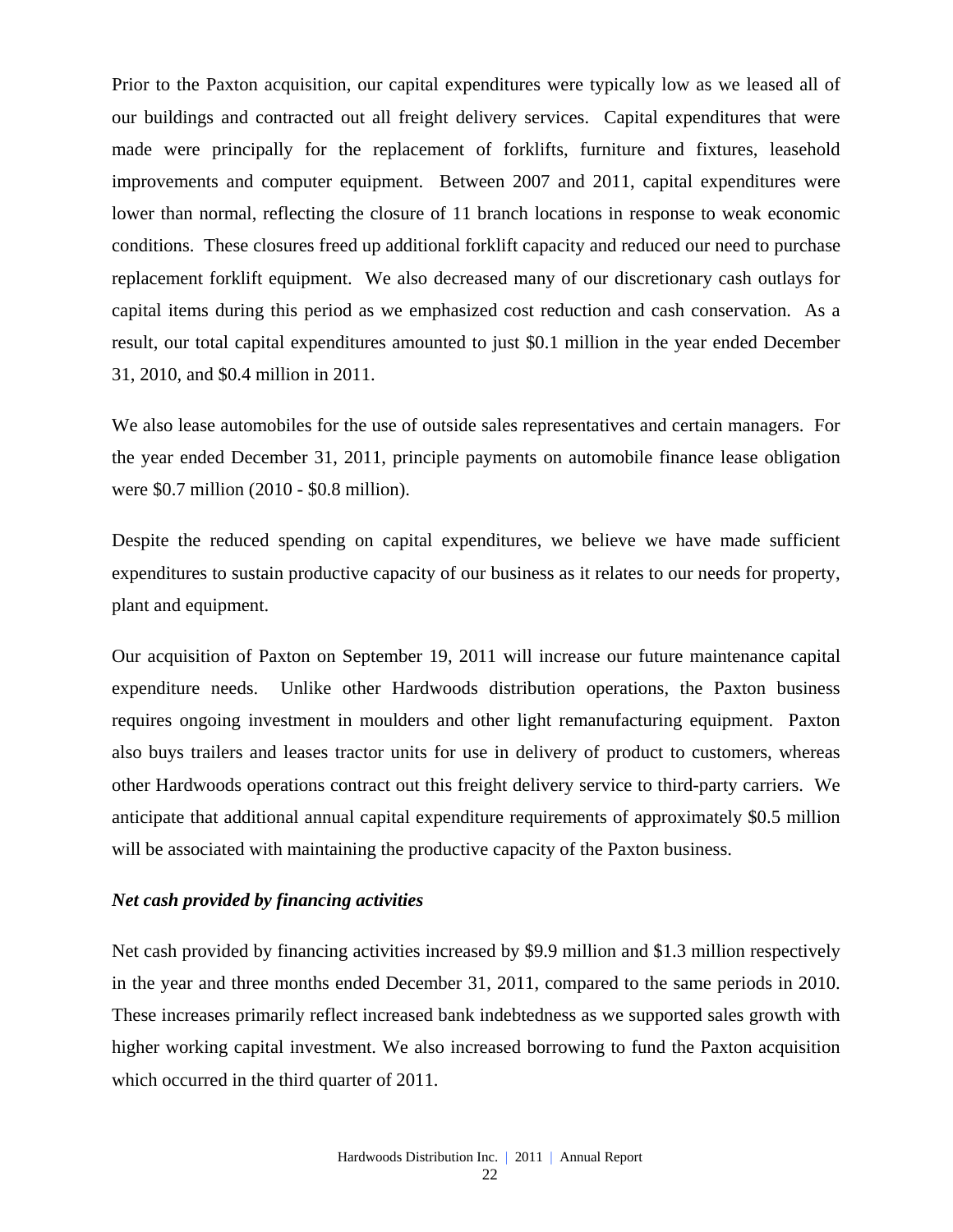# 5.2 Working Capital

Our business requires an ongoing investment in working capital, which we consider to be comprised of accounts receivable, inventory, and prepaid expenses, partially offset by provisions and short-term credit provided by suppliers in the form of accounts payable and accrued liabilities. We had working capital of \$67.6 million at December 31, 2011, compared to \$51.5 of working capital at December 31, 2010, with most of the increase attributable to the value of accounts receivable and inventory that we purchased with the Paxton acquisition, along with increased investment in accounts receivable and inventory to support our growth in sales.

Our investment in working capital fluctuates from quarter-to-quarter based on factors such as seasonal sales demand, strategic purchasing decisions taken by management, and the timing of collections from customers and payments made to our suppliers. Historically the first and fourth quarters are seasonally slower periods for construction activity and therefore demand for hardwood products decreases. As a result, sales and working capital requirements may be lower in these quarters. A summary of changes in our non-cash operating working capital during the twelve months and three months ended December 31, 2011 and 2010 is provided below.

| (in thousands of Canadian dollars)                        | Year ended<br>December 31, December 31, | Year ended   | Three months Three months<br>ended<br>December 31. | ended<br>December 31, |
|-----------------------------------------------------------|-----------------------------------------|--------------|----------------------------------------------------|-----------------------|
| Source (use) of funds                                     | 2011                                    | 2010         | 2011                                               | 2010                  |
|                                                           |                                         |              |                                                    |                       |
| Accounts receivable                                       | \$<br>$(2,237)$ \$                      | $(2,457)$ \$ | $4.295$ \$                                         | 3,552                 |
| Inventory                                                 | (5,110)                                 | (4, 436)     | 969                                                | 2,470                 |
| Prepaid expenses                                          | (121)                                   | (290)        | (67)                                               | (249)                 |
| Provisions                                                | (444)                                   | 85           | (360)                                              | 369                   |
| Accounts payable and accrued liabilities                  | 2.293                                   | (816)        | (2,197)                                            | (1,509)               |
| Decrease (increase) in non-cash operating working capital | $(5,619)$ \$                            | $(7,914)$ \$ | 2,640 \$                                           | 4,633                 |

Continued compliance with financial covenants under our credit facilities is important to ensure that we have adequate financing available to meet our working capital requirements. The terms of our revolving credit facilities are addressed in section 5.3 of this report.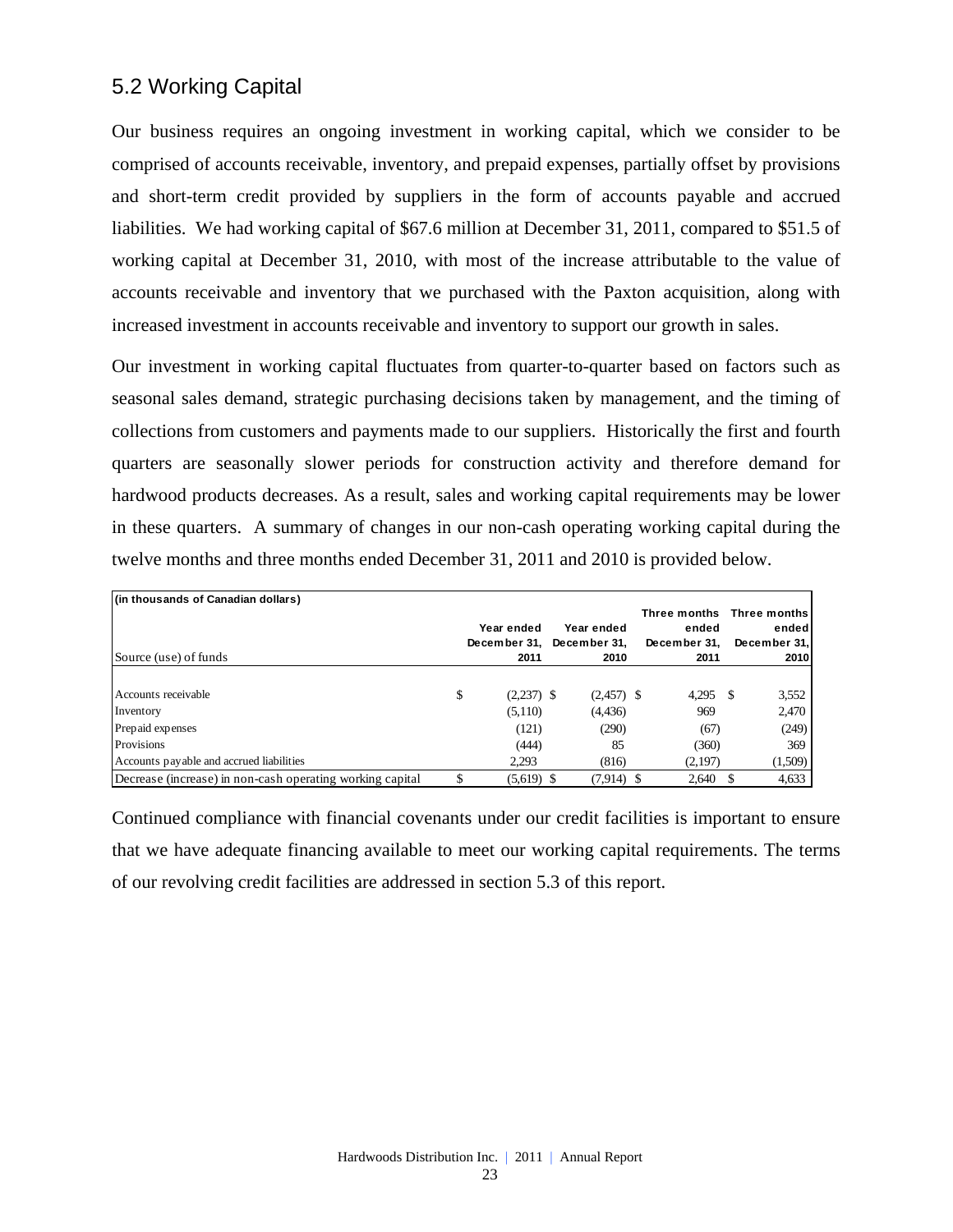# 5.3 Revolving Credit Facilities and Debt Management Strategy

| Selected Unaudited Consolidated Financial Information (in thousands of dollars) |                   |                   |
|---------------------------------------------------------------------------------|-------------------|-------------------|
|                                                                                 | As at             | As at             |
|                                                                                 | December 31, 2011 | December 31, 2010 |
| Cash and cash equivalents                                                       | \$<br>(392)       | \$<br>(43)        |
| <b>Bank</b> indebtedness                                                        | 19,794            | 6,745             |
| Net Debt                                                                        | \$<br>19.402      | \$<br>6,702       |
| Shareholders' equity/Unitholders' deficit                                       | 71.899            | (83, 557)         |
| Fund unit liability                                                             |                   | 144,366           |
| <b>Total Capitalization</b>                                                     | 91,301            | 67,511            |
| Net debt to total capitalization                                                | 21.3%             | 9.9%              |

The Company considers its capital to be bank indebtedness (net of cash), shareholder's equity, and, prior to conversion of the Fund to a corporation, the Fund unit liability. As shown above, our net debt balance increased by \$12.7 million to \$19.4 million at December 31, 2011, from \$6.7 million at December 31, 2010. This increase in net debt primarily reflects the use of our bank lines to finance the \$13.7 million acquisition of Paxton. Overall net debt compared to total capitalization stood at 21.3% as of December 31, 2011, compared to 9.9% at December 31, 2010.

We have independent credit facilities in both Canada and the U.S. These facilities may be drawn down to meet short-term financing requirements such as fluctuations in non-cash working capital, and in the case of the Canadian credit facility, to also make capital contributions to our US operating subsidiary. The amount made available under our Canadian and US revolving credit facilities is, from time-to-time, limited to the extent of the value of certain accounts receivable and inventories held by subsidiaries of the Company. Credit facilities also require ongoing compliance with certain credit ratios. A summary of our credit facilities at December 31, 2011 is provided in the following table. In the fourth quarter of 2011 we renewed our Canadian credit facility which provided our Canadian operating subsidiary with committed revolving credit extending to August 7, 2016.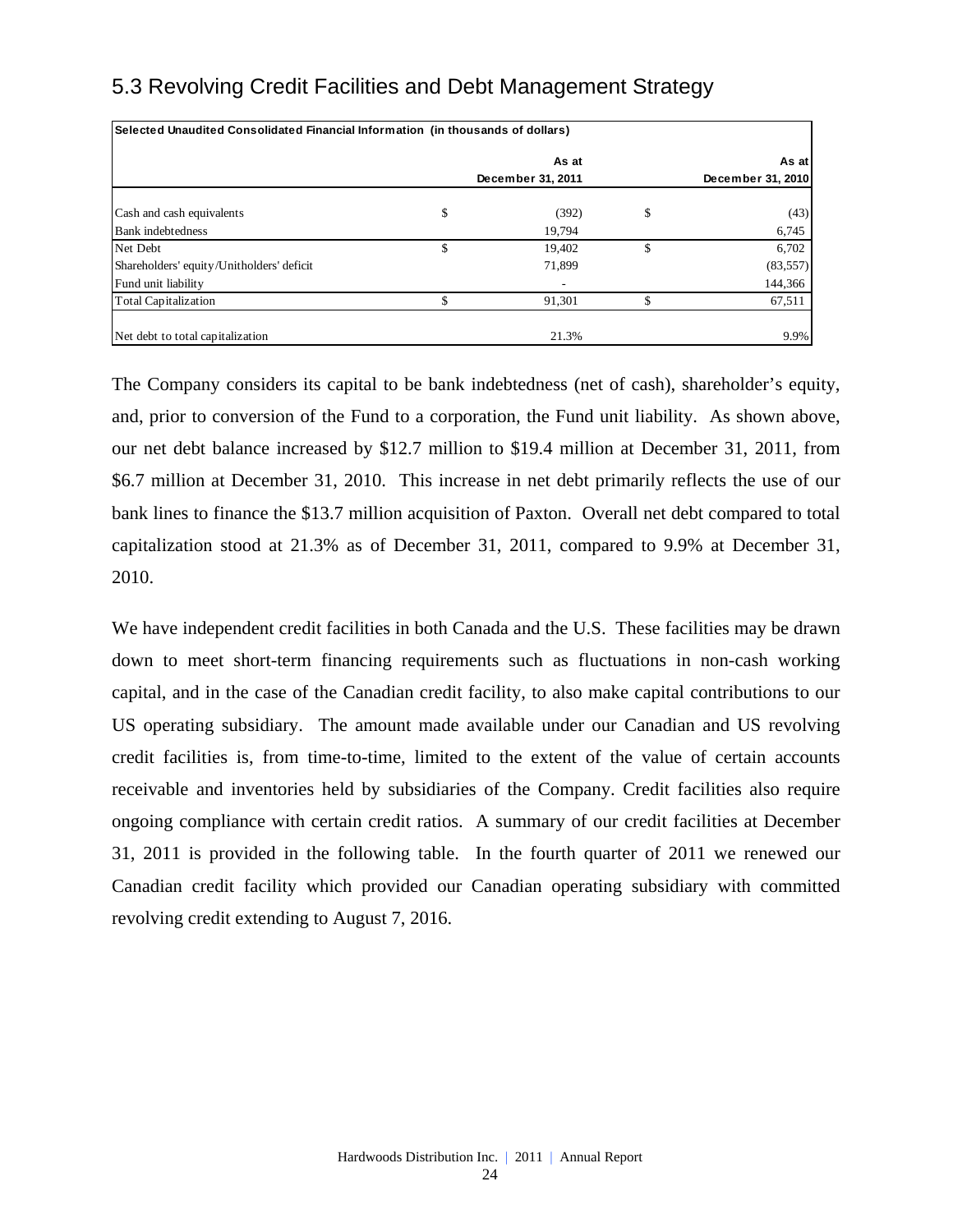| Selected Unaudited Consolidated Financial Information (in thousands of dollars) |                                           |                                      |
|---------------------------------------------------------------------------------|-------------------------------------------|--------------------------------------|
|                                                                                 | <b>Canadian Credit</b><br><b>Facility</b> | <b>US Credit</b><br><b>Facility</b>  |
| M aximum borrowings under credit facility                                       | \$15 million                              | \$30.5 million (US\$30 million)      |
| Credit facility expiry date                                                     | August 7, 2016                            | May 26, 2015                         |
| Available to borrow                                                             | \$11.8 million                            | \$28.5 million (US\$28.0 million)    |
| Credit facility borrowings                                                      | \$4.9 million                             | \$14.1 million (US\$13.9 million)    |
| Unused credit facility available                                                | \$ 6.9 million                            | $$14.4$ million (US\$ 14.1 million)  |
|                                                                                 |                                           |                                      |
| Financial covenants:                                                            |                                           |                                      |
|                                                                                 | Covenant does not apply when              | Covenant does not apply when         |
|                                                                                 | the unused credit facility available      | the unused credit facility available |
|                                                                                 | exceeds \$2.0 million, which it           | exceeds US\$2.5 million, which it    |
|                                                                                 | did at December 31, 2011                  | did at December 31, 2011             |

The terms of the agreements with our lenders provide that distributions from our subsidiaries cannot be made in the event that our subsidiaries are not compliant with their financial covenants, which would in turn restrict the ability of the Company to pay dividends to its shareholders. As shown in the preceding table, our operating subsidiaries were compliant with all required credit ratios as at December 31, 2011. Accordingly there were no restrictions on dividends arising from non-compliance with financial covenants.

Our debt management strategy is to roll and renew (as opposed to repay and retire) our revolving credit facilities in Canada and the US when they expire in August 2016 and May 2015, respectively. We do not intend to restrict future dividends in order to fully extinguish our bank debt obligations upon their maturity. The amount of bank debt that will actually be drawn on our available revolving credit facilities will depend upon the seasonal and cyclical needs of the business, and our cash generating capacity going forward. When making future dividend decisions, we will consider the amount of financial leverage, and therefore bank debt, we believe is appropriate given existing and expected market conditions and available business opportunities. We do not target a specific financial leverage amount. We believe our current credit facilities are sufficient to finance our working capital needs and market expansion strategy.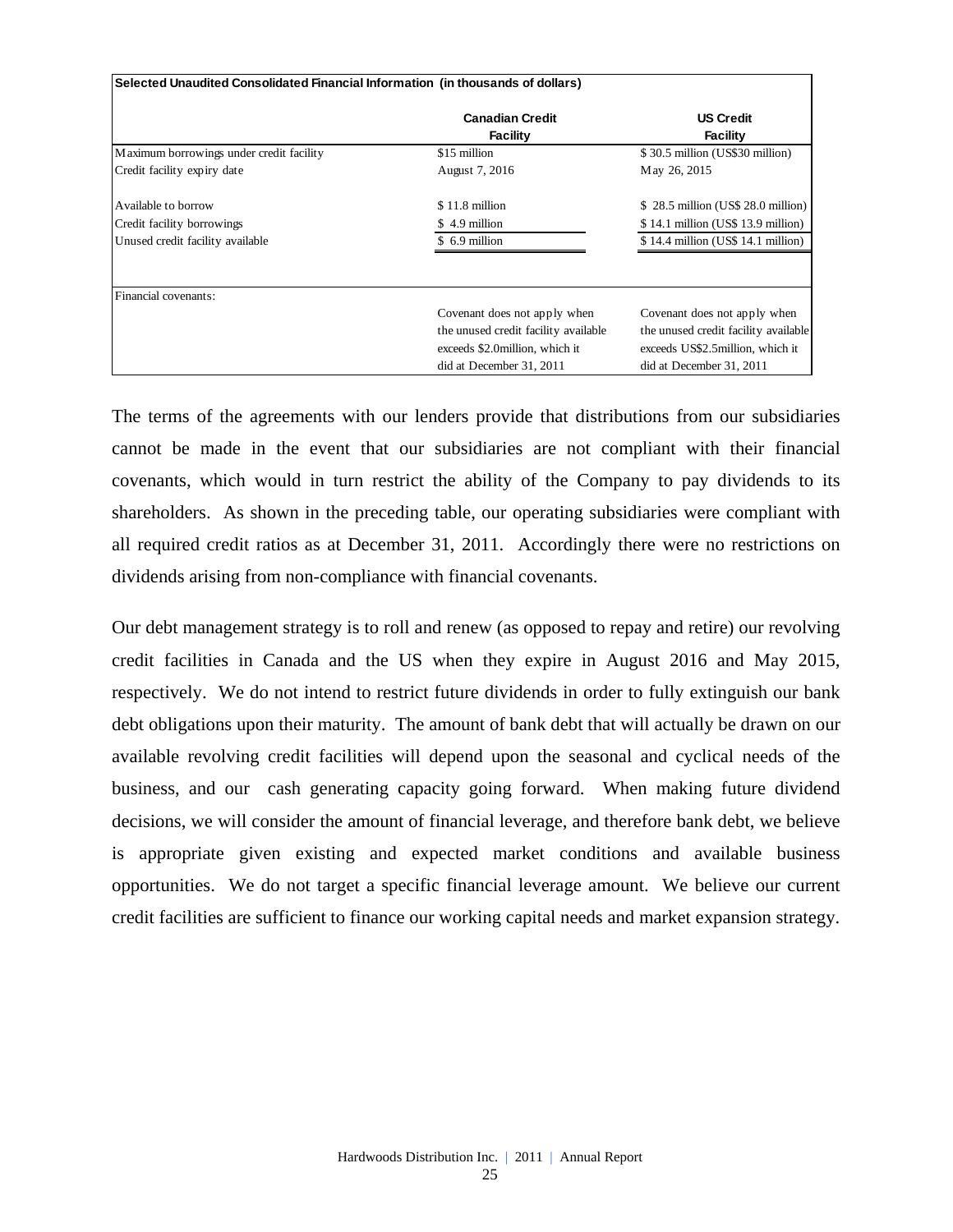# 5.4 Contractual Obligations

The table below sets forth our contractual obligations as at December 31, 2011. These obligations relate to leases on various premises and automobiles, and become due in the fiscal years indicated.

|    | (in thousands of Canadian dollars) |          |          |            |       |      |       |       |                               |
|----|------------------------------------|----------|----------|------------|-------|------|-------|-------|-------------------------------|
|    | Total                              |          | 2012     | 2013       | 2014  |      | 2015  | 2016  | <b>2017 and</b><br>thereafter |
|    |                                    |          |          |            |       |      |       |       |                               |
| -S | 19,108                             | <b>S</b> | 5,954 \$ | $5,003$ \$ | 4,204 | - \$ | 2,638 | 1.224 | 85                            |

### 5.5 Off-Balance Sheet Arrangements

The Company has no off-balance sheet arrangements.

### 5.6 Financial Instruments

Financial assets include cash and cash equivalents, current and long-term receivables and income taxes recoverable which are measured at amortized cost. Financial liabilities include bank indebtedness, accounts payable and accrued liabilities, and finance lease obligations which are measured at amortized cost. The carrying values of our cash and cash equivalents, accounts receivable, income taxes recoverable, accounts payable and accrued liabilities approximate their fair values due to the relatively short period to maturity of the instruments. The fair value of long-term receivables and finance lease obligations are not expected to differ materially from carrying value given the interest rates being charged. The carrying values of the credit facilities approximate their fair values due to the existence of floating market based interest rates.

### 5.7 Share Data

As at March 9, 2012 we had 16,095,343 common shares issued and outstanding. In addition at March 9, 2012 we had 104,856 performance share grants and 219,442 restricted share grants outstanding under the terms of our long-term incentive plan. The performance and restricted shares can be settled in common shares of the Company issued from treasury, shares purchased by us in the market, or in an amount of cash equal to the fair value of our common shares, or any combination of the foregoing. The restricted and performance shares vest over periods of up to three years and we intend to issue common shares from treasury to settle these obligations as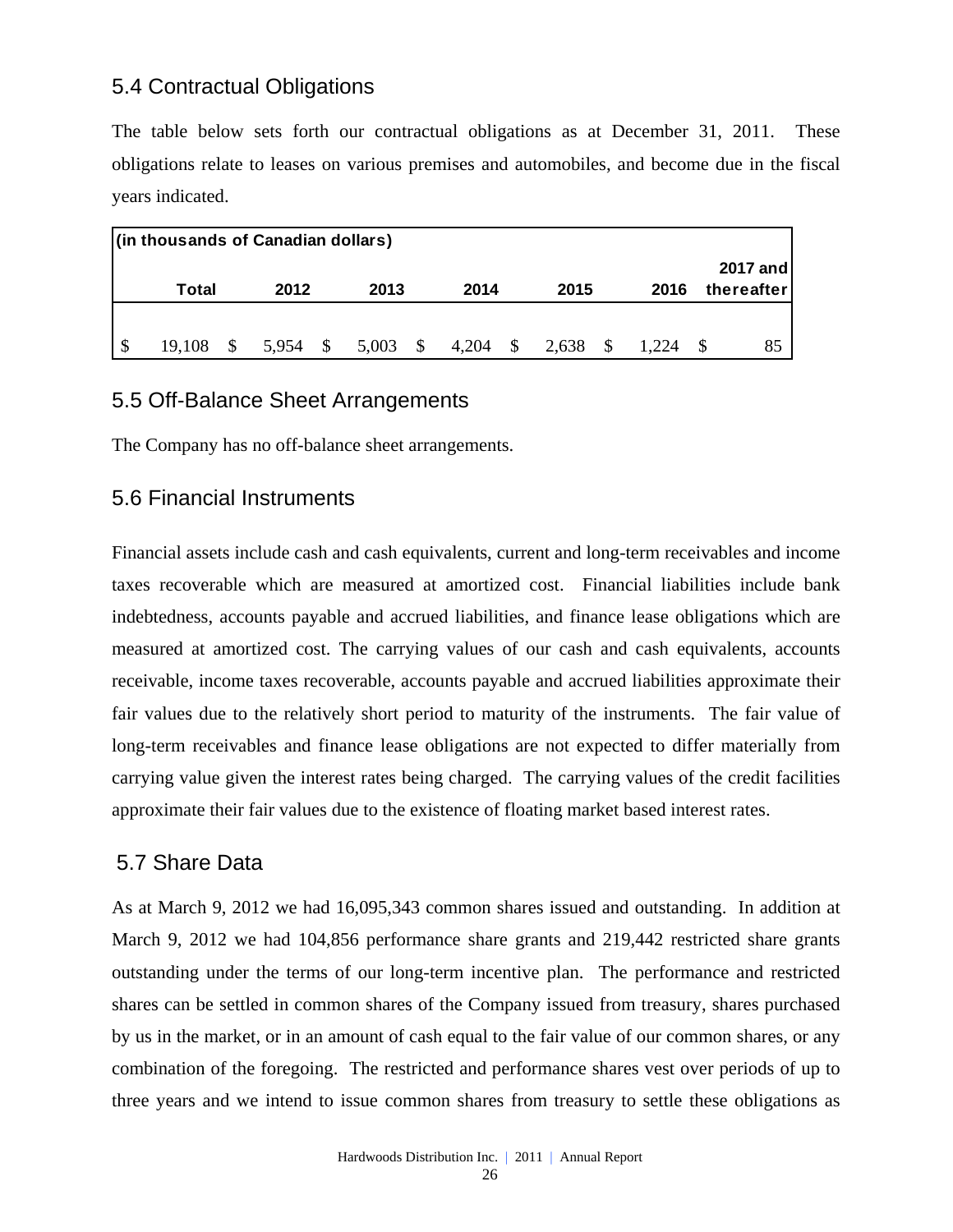they vest. The number of common shares to be issued to settle the performance share grants will be dependent upon the Company's financial performance over the vesting period.

# 5.8 Dividends

In the fourth quarter of 2011, we declared a quarterly dividend of \$0.02 per share, which was paid on January 31, 2012 to shareholders of record as at January 20, 2012. On March 9, 2012 we declared a quarterly dividend of \$0.02 per share, payable on April 30, 2012 to shareholders of record as at April 20, 2012.

# **6.0 Related Party Transactions**

Related parties refers to affiliates of the previous owners of the Business who retained up until July 1, 2011, a 20% interest in Hardwoods through ownership of Class B Hardwoods LP units and Class B Hardwoods USLP units, respectively, and who subsequent to July 1, 2011 retain an interest in the Company's common shares and who continue to have representation on our board of directors. For the year ended December 31, 2011, sales of \$0.3 million were made to related parties, and the subsidiaries of the Company purchased \$0.1 million from related parties. These sales and purchases took place at prevailing market prices.

# **7.0 Critical Accounting Estimates & Adoption of Changes in Accounting Policies**

# 7.1 Critical Accounting Estimates

The preparation of financial statements in accordance with IFRS requires that we make estimates and assumptions that can have a material impact on our results of operations as reported on a periodic basis. We base our estimates and assumptions on past experience and other factors that are deemed reasonable under the circumstances. Actual results could differ from these estimates. The critical estimates used in preparing our financial statements are:

*Accounts Receivable Provision*: Due to the nature of our business and the credit terms we provide to our customers, we anticipate that a certain portion of required customer payments will not be made, and we maintain an allowance for these doubtful accounts. The allowance is based on our estimate of the potential of recovering our accounts receivable, and incorporates current and expected collection trends.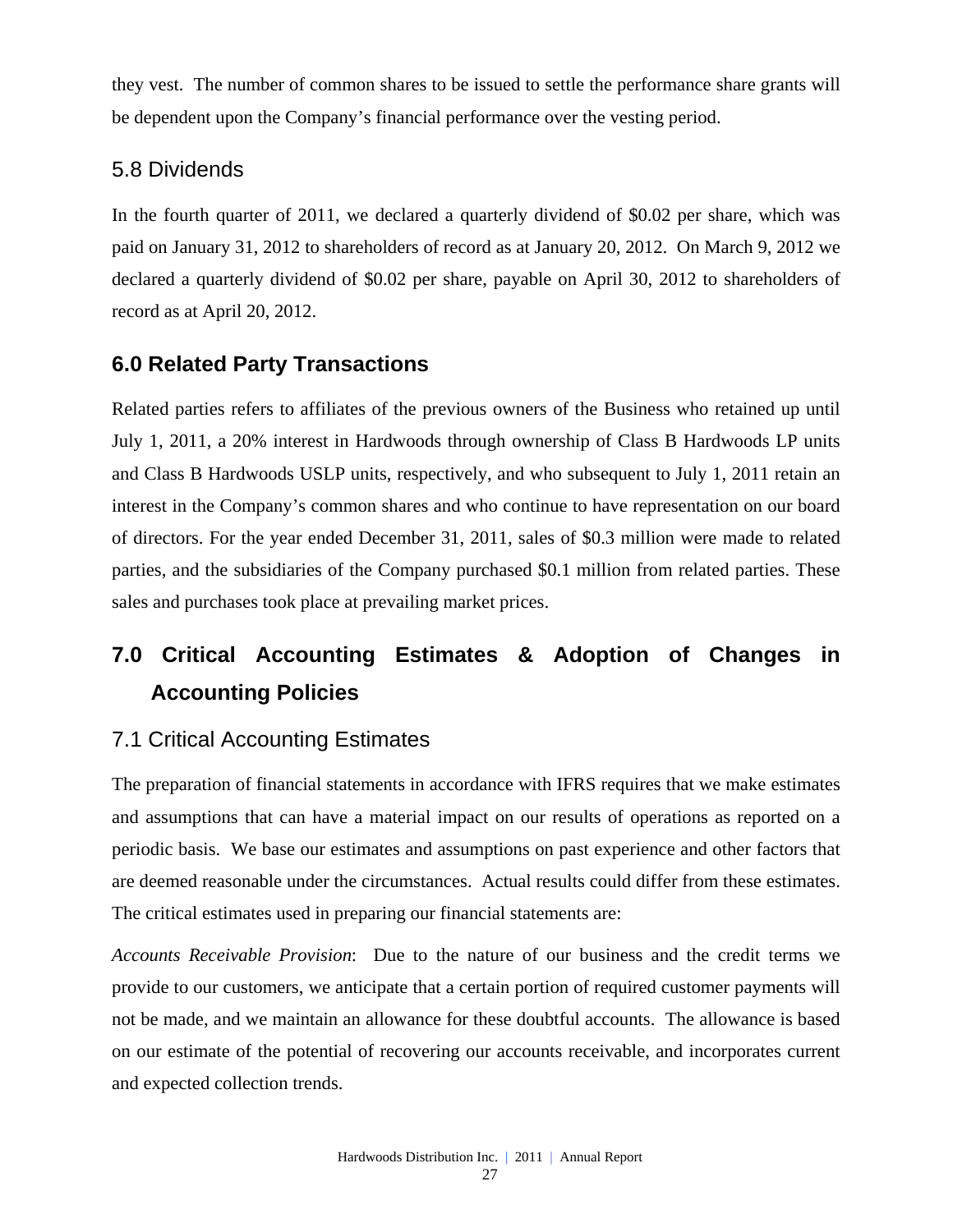*Valuation of Inventories:* We anticipate that the net realizable value of our inventory could be affected by market shifts or damage to our products. Our inventory is valued at the lower of cost and net realizable value.

*Deferred income Taxes:* We are required to make estimates and assumptions regarding future business results, as well as the amount and timing of certain future discretionary tax deductions available to us. These estimates and assumptions can have a material impact upon the amount of deferred income tax assets and liabilities that we recognize.

*Fair Value of Non-Controlling Interest:* Prior to conversion of the Fund to a corporation, we were required to estimate the fair value of the non-controlling interest liability at each reporting date. Estimating the value of the non-controlling interest required significant judgment, and we considered, amongst other things, the value of Fund Units as traded on the Toronto Stock Exchange, and the relative economic interests of non-controlling interests compared with Fund Units, including the terms of the subordination arrangements that were in place with the noncontrolling interest. As the changes in fair value determined at each reporting date were recorded in profit or loss for the period, our estimates of fair value may have a material impact upon the Fund's reported profit or loss.

*Allocation of Purchase Price related to the Acquisition of Paxton:* The acquisition of Paxton is accounted for as a business combination, which requires the consideration paid to be allocated to the identifiable assets acquired at their relative fair values. The assumptions made in determining the fair value of the assets acquired may impact the allocation of the purchase price in the financial statements.

# 7.2 Adoption of New Accounting Standards

Effective January 1, 2011 Canadian publicly listed entities were required to prepare their financial statements in accordance with IFRS. Due to the requirement to present comparative financial information, the effective transition date is January 1, 2010. The Audited Financial Statements include in Note 20 reconciliations of the previously disclosed comparative period financial statements prepared in accordance with Canadian generally accepted accounting principles reconciled to IFRS.

We note that the standard-setting bodies that determine IFRS have significant ongoing projects that could impact the IFRS accounting policies that we have selected. The impact of any new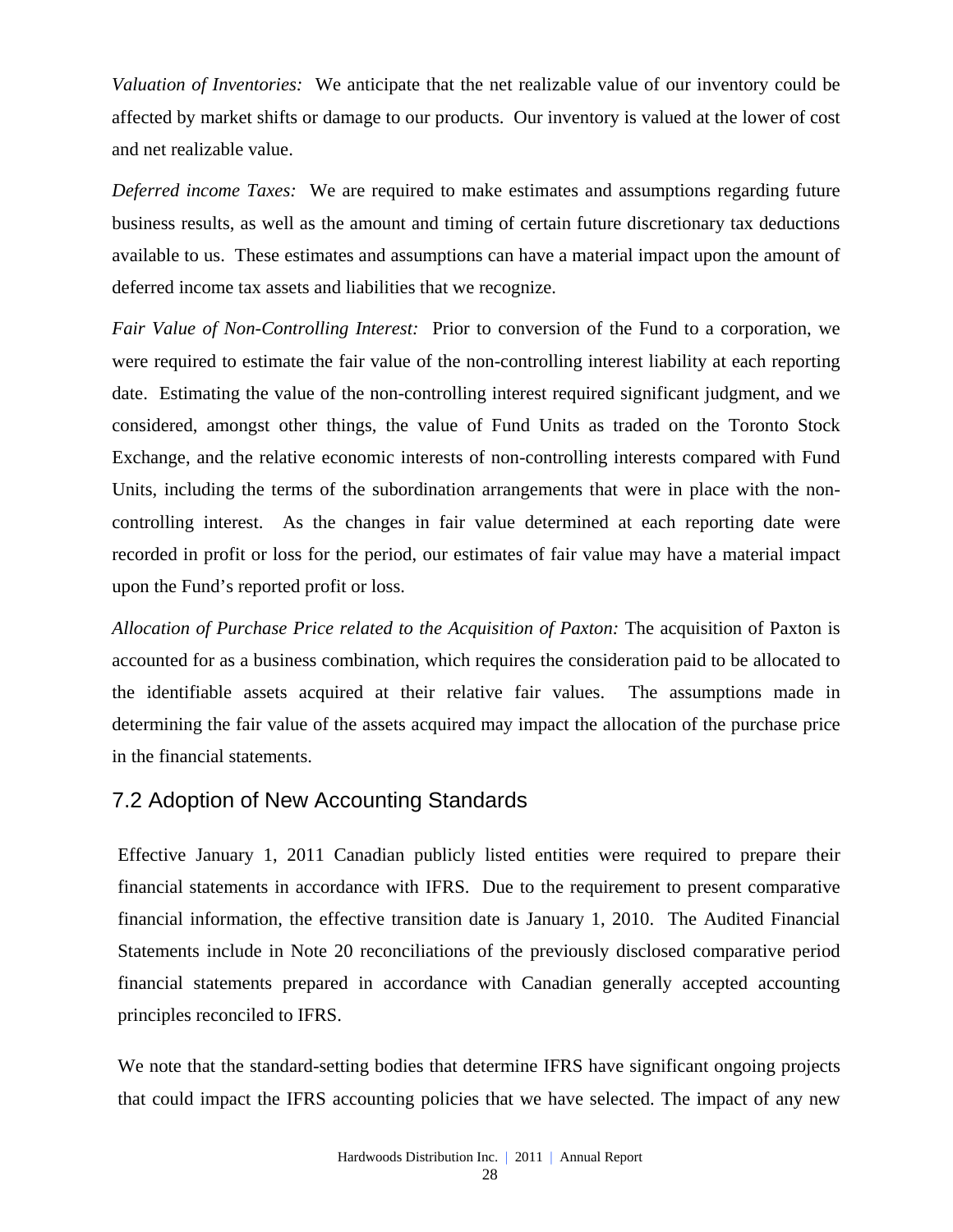IFRS standards or interpretations will be evaluated as they are drafted and published. New standards and interpretations that have been identified but have yet to be adopted are:

#### *IFRS 9 - Financial Instruments*

In November 2009, the IASB issued IFRS 9 - *Financial Instruments*, which is the first step in its project to replace IAS 39 - *Financial Instruments: Recognition and Measurement*. IFRS 9 establishes the measurement and classification of financial assets. Under IFRS 9, financial assets are measured either at fair value through earnings or at amortized cost if certain conditions are met. The effective date of this standard is January 1, 2015, but early adoption is permitted. We will apply this standard to our financial statements beginning on January 1, 2015. We are currently evaluating the impact of IFRS 9 on our financial statements.

#### *IFRS 10 – Consolidated Financial Statements*

In May 2011, the IASB issued IFRS 10 – *Consolidated Financial Statements*. The objective of IFRS 10 is to establish principles for the presentation and preparation of consolidated financial statements when an entity controls one or more other entities. The effective date of this standard is January 1, 2013, but early adoption is permitted. We will apply this standard to our financial statements beginning on January 1, 2013. The adoption of IFRS 10 is not expected to have a significant impact on our consolidated financial statements.

### *IFRS 12 – Disclosure of Interests in Other Entities*

In May 2011, the IASB issued IFRS 12 – *Disclosure of Interests in Other Entities*. The objective of IFRS 12 is to require the disclosure of information that enables users of financial statements to evaluate the nature of, and risks associated with, its interests in other entities and the effects of those interests on its financial position, financial performance and cash flows. The effective date of this standard is January 1, 2013, but early adoption is permitted. We will apply this standard to our financial statements beginning on January 1, 2013. We are currently evaluating the impact of IFRS 12 on our financial statements.

### *IFRS 13 – Fair Value Measurement*

Hardwoods Distribution Inc. | 2011 | Annual Report In May 2011, the IASB issued IFRS 13 – *Fair Value Measurement*. The objective of IFRS 13 is to define fair value, set out in a single IFRS framework for measuring fair value, and establish disclosure requirements regarding fair value measurements. The effective date of this standard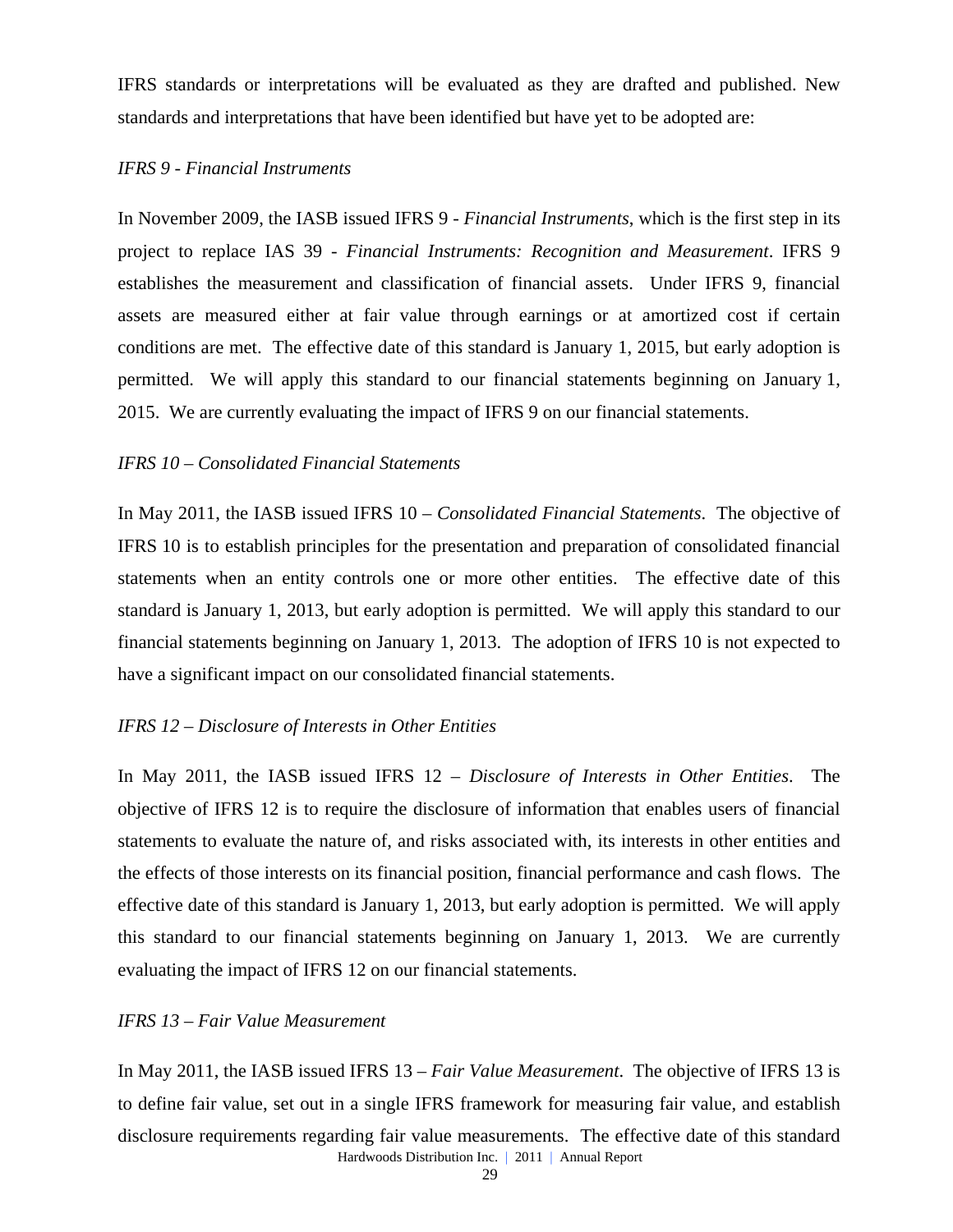is January 1, 2013, but early adoption is permitted. We will apply this standard to our financial statements beginning on January 1, 2013. We are currently evaluating the impact of IFRS 13 on our financial statements.

# **8.0 Risks and Uncertainties**

We are exposed to a number of risks and uncertainties in the normal course of business that could have a negative effect on our financial condition or results of operations. We identified significant risks that we were aware of in our Annual Information Form dated March 9, 2012 which is available to readers along with other disclosure information at www.sedar.com.

# **9.0 Disclosure Controls and Procedures and Internal Control over Financial Reporting**

Our management, under the supervision of the Chief Executive Officer ("CEO") and Chief Financial Officer ("CFO"), is responsible for establishing and maintaining adequate disclosure controls and procedures ("DC&P") and internal control over financial reporting ("ICFR"). Any systems of DC&P and ICFR, no matter how well designed, have inherent limitations. Therefore, even those systems determined to be effective can provide only reasonable assurance with respect to information required to be disclosed and financial statement preparation and presentation.

Our management has limited the scope of its design and testing of DC&P and ICFR to exclude controls, policies and procedures of Paxton, which we acquired on September 19, 2011. For the year ended December 31, 2011, Paxton accounted for \$13.7 million of our consolidated revenues. Paxton accounted for \$0.2 million of our income before discontinued operations and extraordinary items and \$0.1 million of our net income for the year ended December 31, 2011, net of transactions costs associated with completing the acquisition. As at December 31, 2011, Paxton accounted for \$10.1 million of our current assets, \$4.0 million of our non-current assets, \$0.5 million of our current liabilities and nil of our non-current liabilities.

As required by Multilateral Instrument 52-109 issued by the Canadian Securities Administrators, we carried out an evaluation of the effectiveness of our DC&P as of December 31, 2011. The evaluation was carried out under the supervision of, and with the participation of the CEO and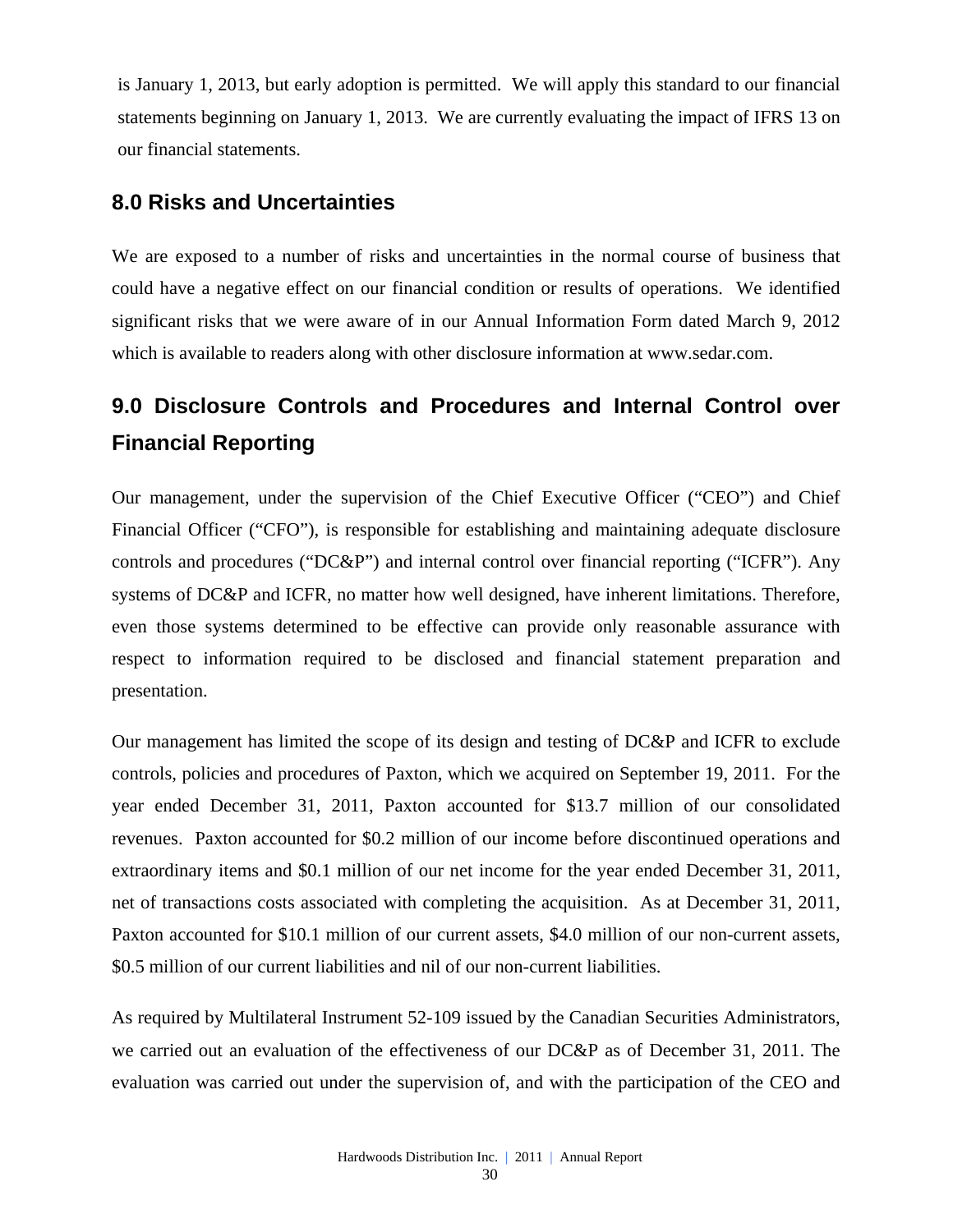CFO. Based on this evaluation, the CEO and CFO concluded that our DC&P were effective as of December 31, 2011.

As required by Multilateral Instrument 52-109 issued by the Canadian Securities Administrators, we carried out an evaluation of the effectiveness of our ICFR as of December 31, 2011. The evaluation was carried out within the COSO framework and under the supervision of, and with the participation of the CEO and the CFO. Based on this evaluation, the CEO and CFO concluded that our ICFR were effective as of December 31, 2011.

There have been no changes in our ICFR during the quarter ended December 31, 2011 that have materially affected, or are reasonably likely to materially affect, our ICFR.

### **10.0 Note Regarding Forward Looking Information**

Certain statements in this MD&A contain forward-looking information within the meaning of applicable securities laws in Canada ("forward-looking information"). The words "anticipates", "believes", "budgets", "could", "estimates", "expects", "forecasts", "intends", "may", "might", "plans", "projects", "schedule", "should", "will", "would" and similar expressions are often intended to identify forward-looking information, although not all forward-looking information contains these identifying words.

The forward-looking information in this MD&A includes, but is not limited to: our belief that given the weakness in market conditions, most of our sales and EBITDA gains can be attributed to successful implementation of our business strategy; that we anticipate that the North American economy will continue to experience a slow recovery with very gradual improvement in the US residential construction markets and moderately stronger gains in non-residential construction markets; our belief that in Canada, growth in the domestic economy shows signs of slowing as global economic events reduce consumer confidence and the stronger Canadian dollar negatively impacts secondary manufacturers, such that we anticipate only modest improvement from this market in 2012; that given our expectation of continuing weak market conditions, we will continue to rely on our market expansion strategy to achieve growth and enhance profits; that we anticipate that operating expenses will increase further in 2012 as we implement our market expansion strategies, support increased sales activity and integrate the Paxton business; that our key priorities in 2012 will be to complete the integration of the Paxton operations and to continue executing our business strategy, while tightly managing the business;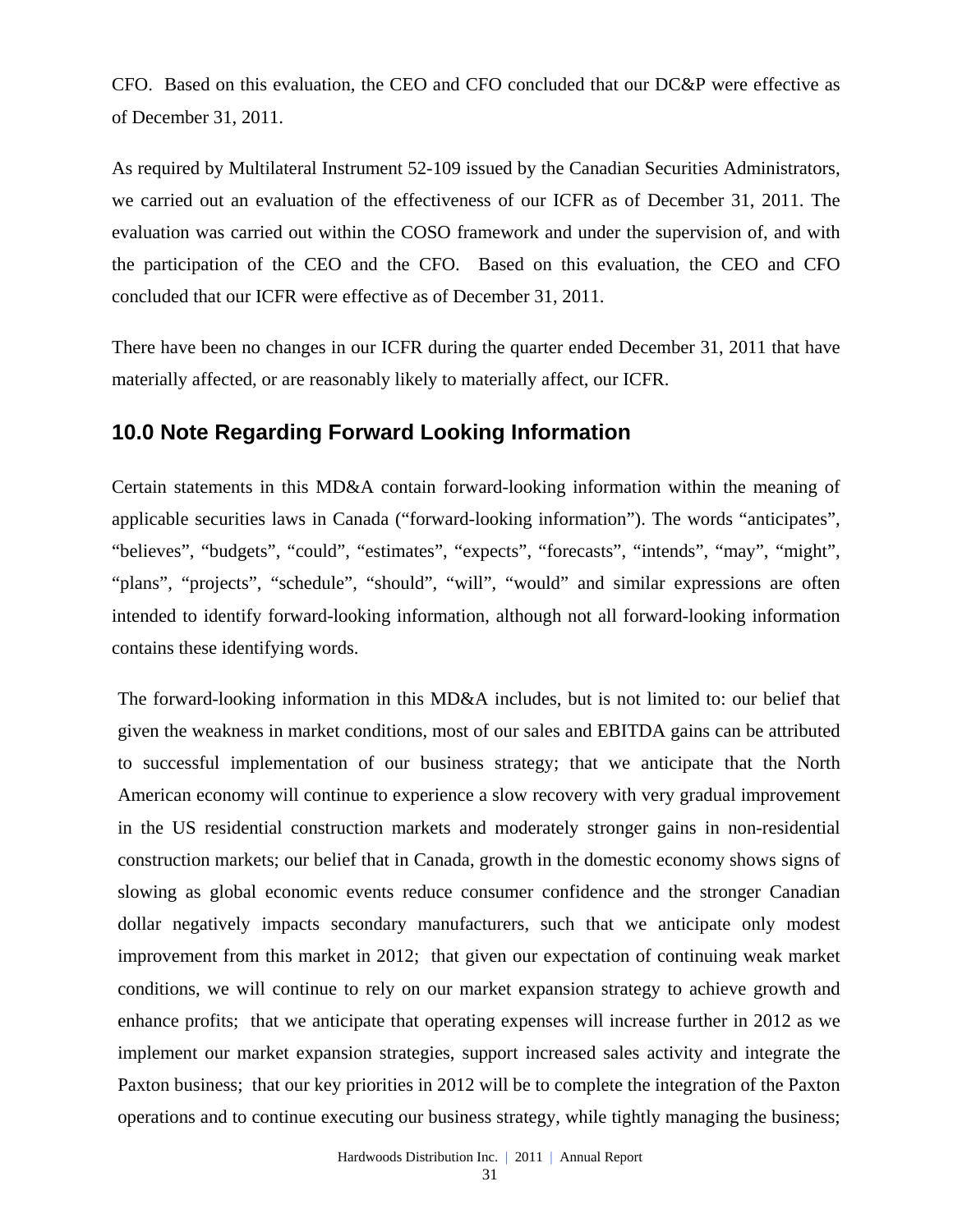our intention to continue to seek out acquisition opportunities that further increase shareholder value; our estimate that at least 50% of our products are used in new residential construction, in the form of cabinets, mouldings, custom finishing, and home furniture, and that the balance of our products end up in other sectors of the economy not associated with new residential construction, such as home renovations, finishing millwork for office buildings, restaurant and bar interiors, hotel lobbies, retail point-of-purchase displays, schools, hospitals, custom motor coaches, yacht interiors and other specialty areas; our belief that current levels of housing and construction activity in North America are low relative to expected longer-term population and housing trends, and we believe that when a sustained economic recovery takes hold, prospects for our industry are attractive; our belief we have made sufficient expenditures to sustain productive capacity of our business as it relates to our needs for property, plant and equipment; our perspective that our acquisition of Paxton will increase our future maintenance capital expenditure needs; that we anticipate additional annual capital expenditure requirements of approximately \$0.5 million will be associated with maintaining the productive capacity of the Paxton business; that our debt management strategy is to roll and renew (as opposed to repay and retire) our revolving credit facilities in Canada and the US when they expire in August 2016 and May 2015, respectively; that we do not intend to restrict future dividends in order to fully extinguish our bank debt obligations upon their maturity; that the amount of bank debt that will actually be drawn on our available revolving credit facilities will depend upon the seasonal and cyclical needs of the business, and our cash generating capacity going forward; that when making future dividend decisions, we will consider the amount of financial leverage, and therefore bank debt, we believe is appropriate given existing and expected market conditions and available business opportunities; that we do not target a specific financial leverage amount; and that we believe our current credit facilities are sufficient to finance our working capital needs and market expansion strategy.

The forecasts and projections that make up the forward-looking information are based on assumptions which include, but are not limited to: there are no material exchange rate fluctuations between the Canadian and US dollar that affect our performance; the general state of the economy does not worsen; we do not lose any key personnel; there are no decreases in the supply of, demand for, or market values of hardwood lumber or sheet goods that harm our business; we do not incur material losses related to credit provided to our customers; our products are not subjected to negative trade outcomes; we are able to sustain our level of sales and EBITDA margins; we are able to grow our business long term and to manage our growth;

Hardwoods Distribution Inc. | 2011 | Annual Report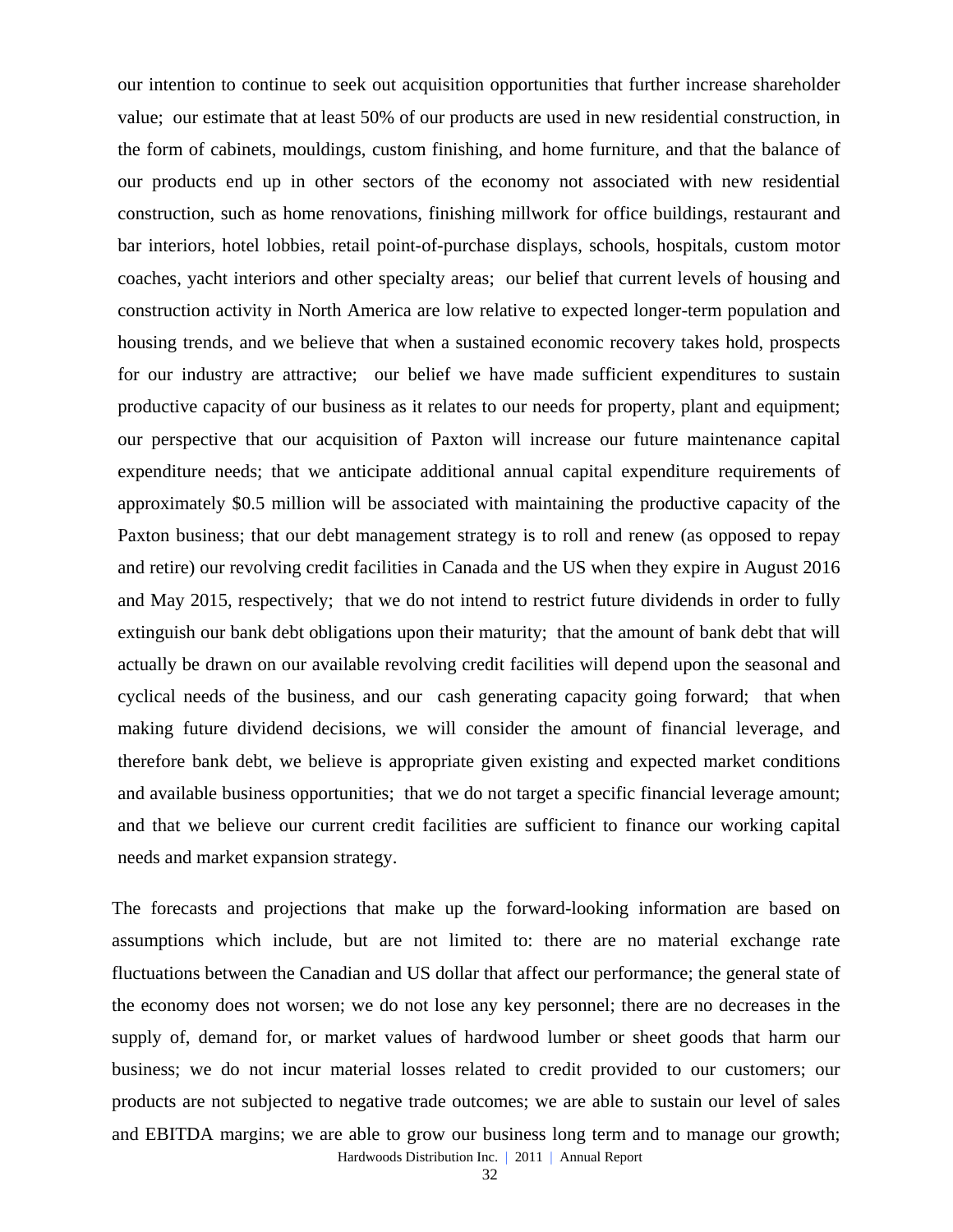there is no new competition in our markets that leads to reduced revenues and profitability; we do not become subject to more stringent regulations; importation of products manufactured with hardwood lumber or sheet goods does not increase and replace products manufactured in North America; our management information systems upon which we are dependent are not impaired; our insurance is sufficient to cover losses that may occur as a result of our operations; and, the financial condition and results of operations of our business upon which we are dependent is not impaired.

The forward-looking information is subject to risks, uncertainties and other factors that could cause actual results to differ materially from historical results or results anticipated by the forward-looking information. The factors which could cause results to differ from current expectations include, but are not limited to: exchange rate fluctuations between the Canadian and US dollar could affect our performance; our results are dependent upon the general state of the economy; we depend on key personnel, the loss of which could harm our business; decreases in the supply of, demand for, or market values of hardwood lumber or sheet goods could harm our business; we may incur losses related to credit provided to our customers; our products may be subject to negative trade outcomes; we may not be able to sustain our level of sales or EBITDA margins; we may be unable to grow our business long term to manage any growth; competition in our markets may lead to reduced revenues and profitability; we may become subject to more stringent regulations; importation of products manufactured with hardwood lumber or sheet goods may increase, and replace products manufactured in North America; we are dependent upon our management information systems; our insurance may be insufficient to cover losses that may occur as a result of our operations; we are dependent upon the financial condition and results of operations of our business; our credit facilities affect our liquidity, contain restrictions on our ability to borrow funds, and impose restrictions on distributions that can be made by our operating limited partnerships; our future growth may be restricted by the payout of substantially all of our operating cash flow; and, other risks described in our Annual Information Form and this MD&A.

All forward-looking information in this MD&A is qualified in its entirety by this cautionary statement and, except as may be required by law, we undertake no obligation to revise or update any forward-looking information as a result of new information, future events or otherwise after the date hereof.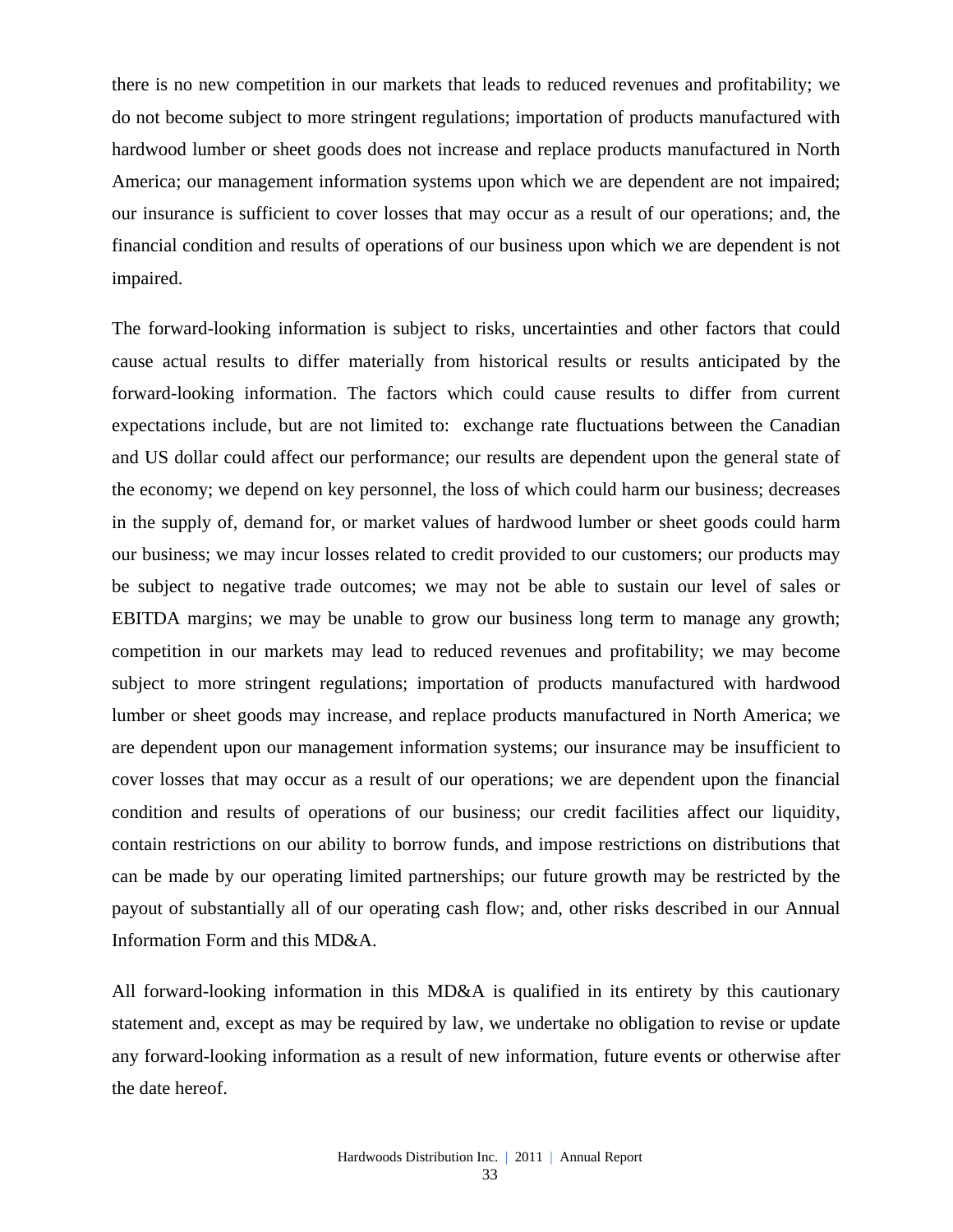# **Management's Statement of Responsibilities**

The accompanying consolidated financial statements are the responsibility of management and have been reviewed and approved by the Boards of Directors. The consolidated financial statements have been prepared by management, in accordance with Canadian generally accepted accounting principles and, where appropriate, reflect management's best estimates and judgements. Management has also prepared financial and all other information in the annual report and has ensured that this information is consistent with the consolidated financial statements.

The Company maintains appropriate systems of internal control, policies and procedure, which provide management with reasonable assurance that assets are safeguarded and the financial records are reliable and form a proper basis for preparation of financial statements.

The Boards of Directors ensure that management fulfills its responsibilities for financial reporting and internal control through an Audit Committee. This committee reviews the consolidated financial statements and is comprised of independent Directors. The auditors have full and direct access to the Audit Committee.

The consolidated financial statements have been independently audited by KPMG LLP, in accordance with Canadian generally accepted auditing standards. Their report herewith expresses their opinion on the consolidated financial statements of the Company.

**Lance R. Blanco President and Chief Executive Officer**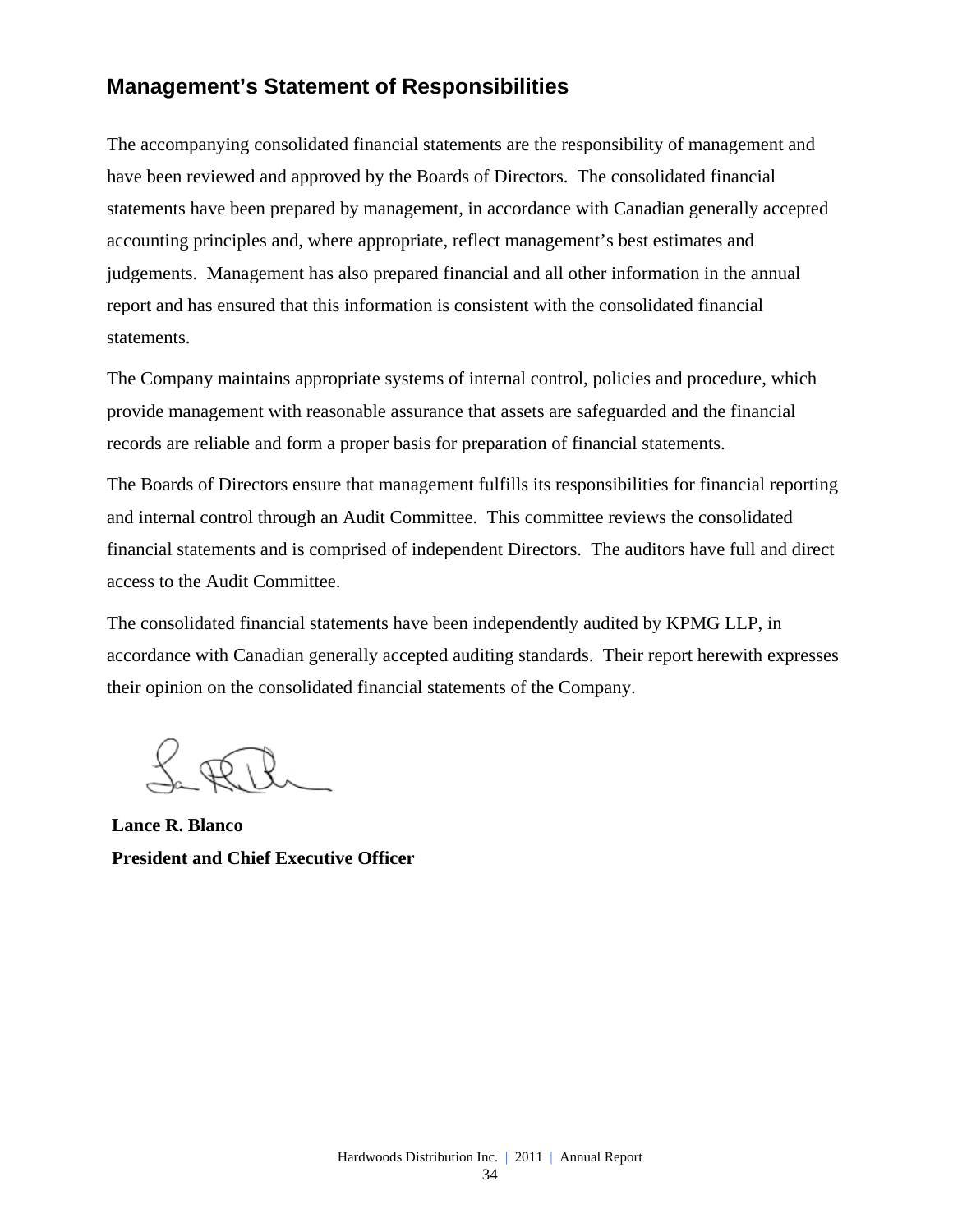# **Independent Auditor's Report**

To the Shareholders of Hardwoods Distribution Inc.

We have audited the accompanying consolidated financial statements of Hardwoods Distribution Inc., which comprise the consolidated statements of financial position as at December 31, 2011, December 31, 2010, and January 1, 2010, the consolidated statements of comprehensive income, changes in shareholders' equity and cash flows for the years ended December 31, 2011 and December 31, 2010, and notes, comprising a summary of significant accounting policies and other explanatory information.

#### **Management's Responsibility for the Consolidated Financial Statements**

Management is responsible for the preparation and fair presentation of these consolidated financial statements in accordance with International Financial Reporting Standards, and for such internal control as management determines is necessary to enable the preparation of consolidated financial statements that are free from material misstatement, whether due to fraud or error.

#### **Auditors' Responsibility**

Our responsibility is to express an opinion on these consolidated financial statements based on our audits. We conducted our audits in accordance with Canadian generally accepted auditing standards. Those standards require that we comply with ethical requirements and plan and perform an audit to obtain reasonable assurance about whether the consolidated financial statements are free from material misstatement.

An audit involves performing procedures to obtain audit evidence about the amounts and disclosures in the consolidated financial statements. The procedures selected depend on our judgment, including the assessment of the risks of material misstatement of the consolidated financial statements, whether due to fraud or error. In making those risk assessments, we consider internal control relevant to the entity's preparation and fair presentation of the consolidated financial statements in order to design audit procedures that are appropriate in the circumstances, but not for the purpose of expressing an opinion on the effectiveness of the entity's internal control. An audit also includes evaluating the appropriateness of accounting policies used and the reasonableness of accounting estimates made by management, as well as evaluating the overall presentation of the consolidated financial statements.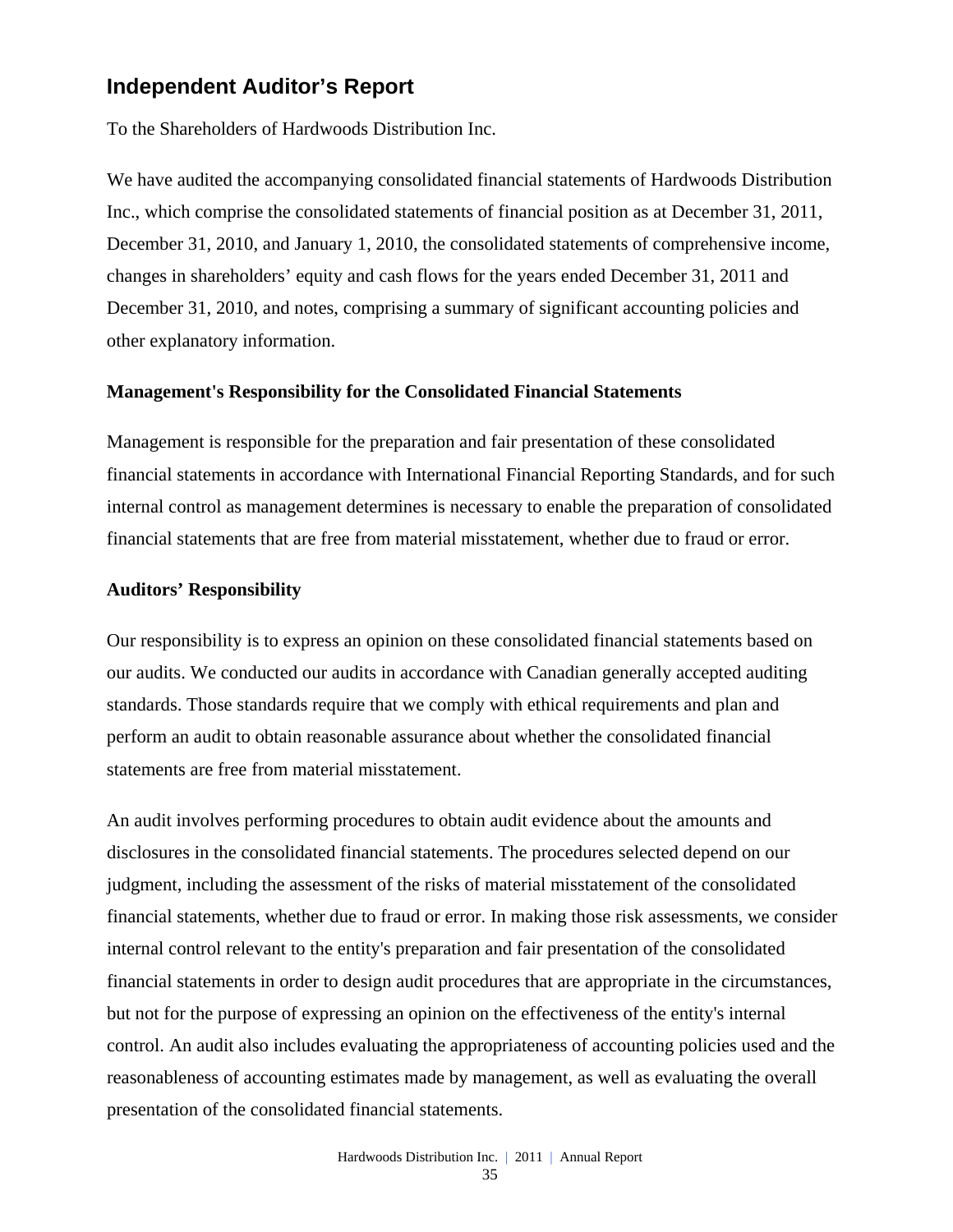We believe that the audit evidence we have obtained in our audits is sufficient and appropriate to provide a basis for our audit opinion.

### **Opinion**

In our opinion, the consolidated financial statements present fairly, in all material respects, the consolidated financial position of Hardwoods Distribution Inc. as at December 31, 2011, December 31, 2010, and January 1, 2010, and its consolidated financial performance and its consolidated cash flows for the years ended December 31, 2011 and December 31, 2010 in accordance with International Financial Reporting Standards.

 $k$ *PmG*  $44$ 

Chartered Accountants March 9, 2012

Vancouver, Canada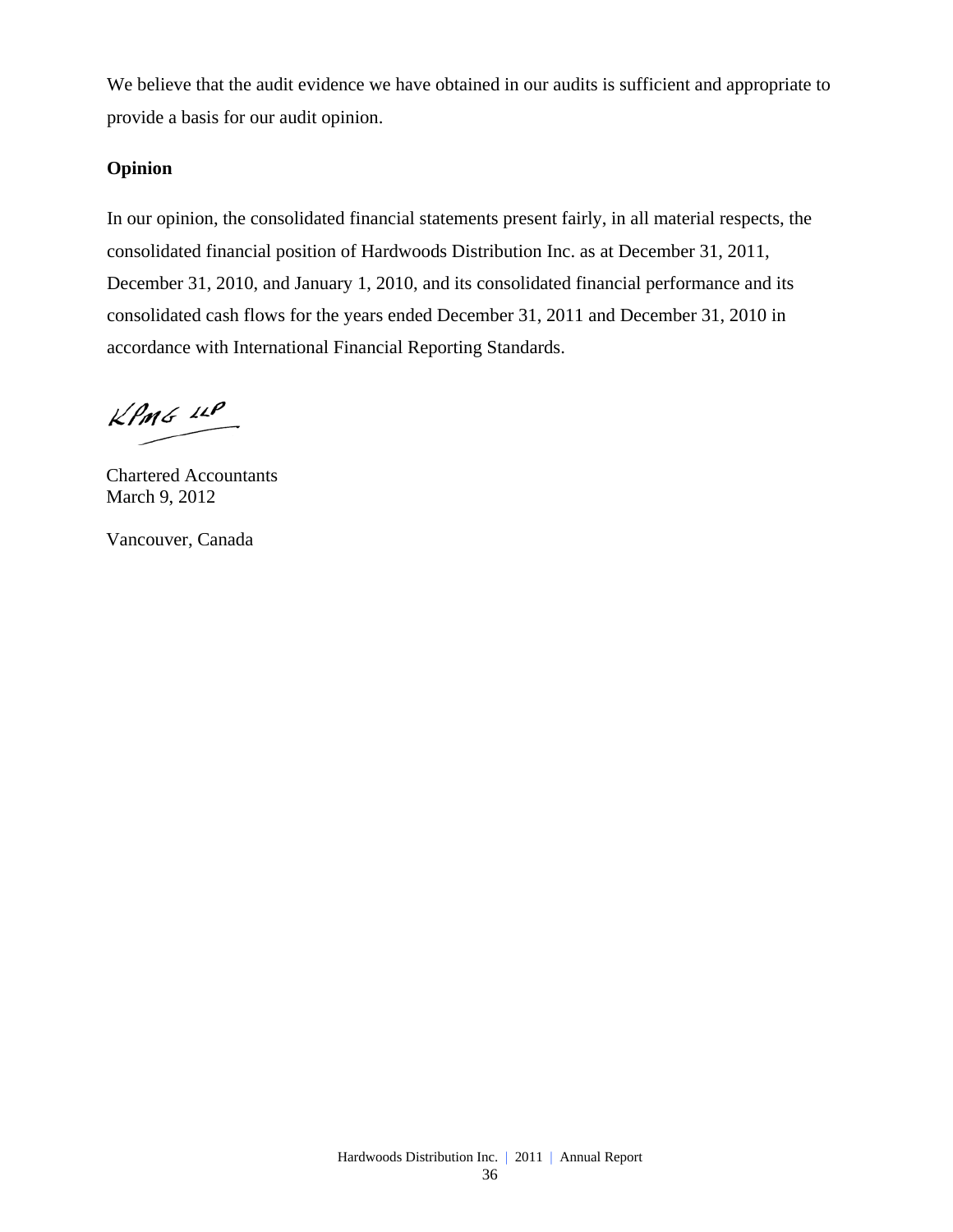Consolidated Statements of Financial Position

(Expressed in thousands of Canadian dollars)

|                                            |             |    | December 31, | December 31, |           |    | January 1, |
|--------------------------------------------|-------------|----|--------------|--------------|-----------|----|------------|
|                                            | <b>Note</b> |    | 2011         |              | 2010      |    | 2010       |
| <b>Assets</b>                              |             |    |              |              |           |    |            |
|                                            |             |    |              |              |           |    |            |
| Current assets:                            |             |    |              |              |           |    |            |
| Cash                                       |             | \$ | 392          | \$           | 43        | \$ | 463        |
| Accounts receivable                        | 7           |    | 33,263       |              | 26,656    |    | 25,585     |
| Income taxes recoverable                   |             |    | 7            |              | 1,820     |    | 2,286      |
| Inventories                                | 8           |    | 39,015       |              | 27,441    |    | 23,901     |
| Prepaid expenses                           |             |    | 902          |              | 768       |    | 878        |
| Total current assets                       |             |    | 73,579       |              | 56,728    |    | 53,113     |
| Non-current assets:                        |             |    |              |              |           |    |            |
| Long-term receivables                      | 7           |    | 1,394        |              | 1,515     |    | 1,883      |
| Property, plant and equipment              | 9           |    | 6,483        |              | 2,444     |    | 2,567      |
| Deferred income taxes                      | 15          |    | 17,556       |              | 15,463    |    | 17,417     |
| Intangible asset                           |             |    | 22           |              |           |    |            |
| Total non-current assets                   |             |    | 25,455       |              | 19,422    |    | 21,867     |
| <b>Total assets</b>                        |             | \$ | 99,034       | \$           | 76,150    | \$ | 74,980     |
| Liabilities                                |             |    |              |              |           |    |            |
| <b>Current liabilities:</b>                |             |    |              |              |           |    |            |
| <b>Bank indebtedness</b>                   | 10          | \$ | 19,794       | \$           | 6,745     | \$ | 4,564      |
| Accounts payable and                       |             |    |              |              |           |    |            |
| accrued liabilities                        |             |    | 5,474        |              | 3,098     |    | 4,035      |
| Income taxes payable                       |             |    | 50           |              | 41        |    | 94         |
| Provisions                                 | 11          |    | 90           |              | 301       |    | 385        |
| Finance lease obligation                   | 12          |    | 817          |              | 733       |    | 885        |
| Dividend payable                           | 5           |    | 321          |              |           |    |            |
| <b>Total current liabilities</b>           |             |    | 26,546       |              | 10,918    |    | 9,963      |
| Non-current liabilities:                   |             |    |              |              |           |    |            |
| Provisions                                 | 11          |    | 7            |              | 240       |    | 474        |
| Finance lease obligation                   | 12          |    | 582          |              | 722       |    | 267        |
| Non-controlling interests                  | 13          |    |              |              | 3,197     |    | 2,733      |
| Long term incentive plan liability         | 14(b)       |    |              |              | 264       |    |            |
| <b>Fund Units</b>                          | 14(a)       |    |              |              | 144,366   |    | 144,100    |
| Total non-current liabilities              |             |    | 589          |              | 148,789   |    | 147,574    |
| <b>Total liabilities</b>                   |             |    | 27,135       |              | 159,707   |    | 157,537    |
| Shareholders' equity/Unitholders' deficit  |             |    |              |              |           |    |            |
| Share capital                              | 14(a)       |    | 44,061       |              |           |    |            |
| Contributed surplus                        |             |    | 105,097      |              |           |    |            |
| Deficit                                    |             |    | (76, 196)    |              | (81, 620) |    | (82, 557)  |
| Accumulated other comprehensive loss       |             |    | (1,063)      |              | (1,937)   |    |            |
| Shareholders' equity/Unitholder's deficit  |             |    | 71,899       |              | (83, 557) |    | (82, 557)  |
| Total shareholders' equity and liabilities |             | \$ | 99,034       | \$           | 76,150    | \$ | 74,980     |
|                                            |             |    |              |              |           |    |            |

The accompanying notes are an integral part of these consolidated financial statements.

Approved on behalf of the board of directors:

### **(Signed) GRAHAM M. WILSON** Director **(Signed) TERRY M. HOLLAND** Director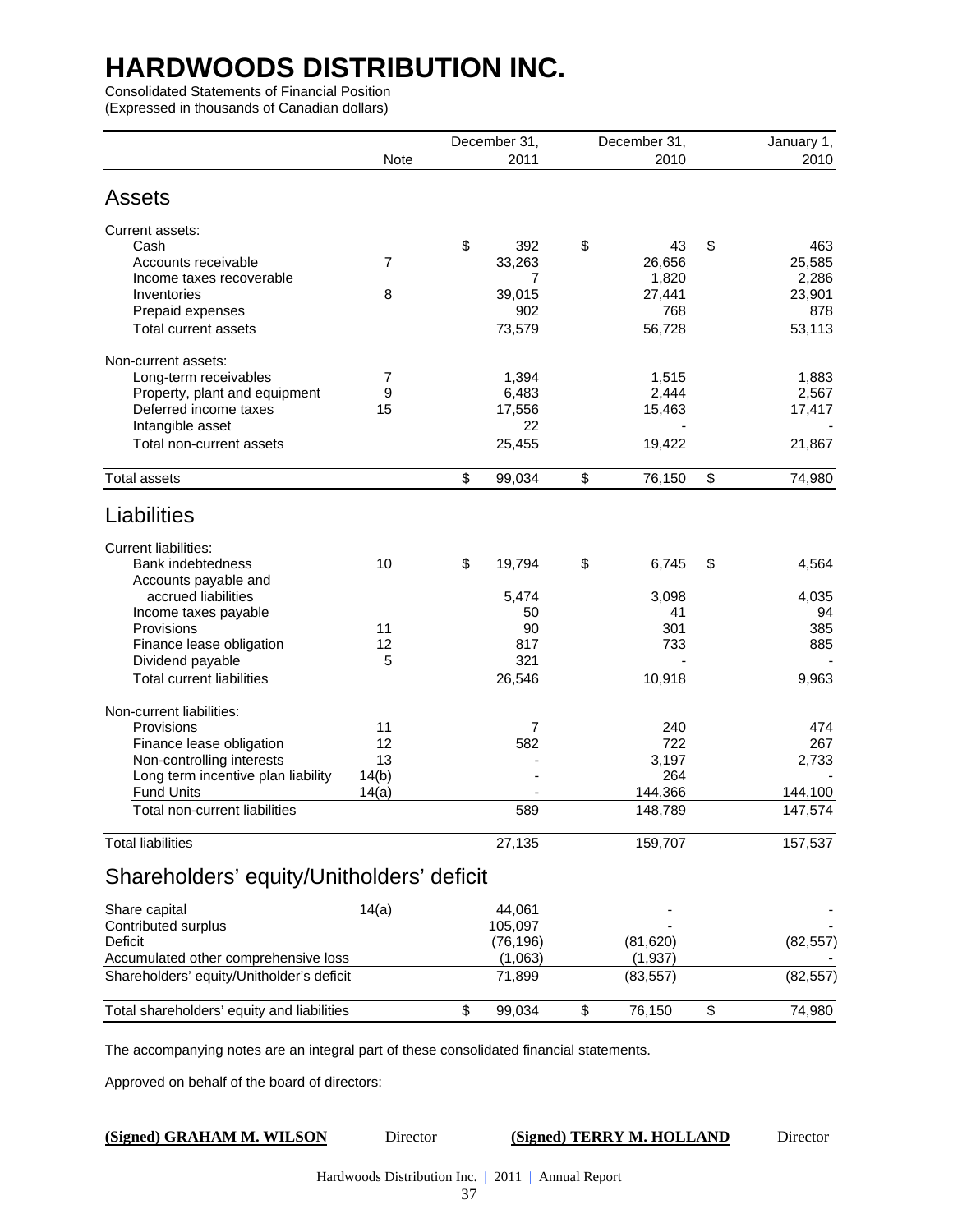Consolidated Statements of Comprehensive Income

(Expressed in thousands of Canadian dollars)

Years ended December 31, 2011 and 2010

|                                                                                           | <b>Note</b>    |          | 2011                    |          | 2010                        |
|-------------------------------------------------------------------------------------------|----------------|----------|-------------------------|----------|-----------------------------|
| Sales<br>Cost of sales                                                                    |                | \$       | 230,019<br>(189, 399)   | \$       | 197,655<br>(163, 298)       |
| Gross profit                                                                              |                |          | 40,620                  |          | 34,357                      |
| Operating expenses:<br>Selling and distribution<br>Administration                         |                |          | (27, 570)<br>(7,240)    |          | (24, 268)<br>(6, 857)       |
| Other (expense) recovery                                                                  |                |          | (843)<br>(35, 653)      |          | 317<br>(30, 808)            |
| Profit from operating activities                                                          |                |          | 4,967                   |          | 3,549                       |
| Finance expense<br>Finance income                                                         | 16<br>16       |          | (1, 388)<br>819         |          | (1,605)<br>577              |
| Net finance costs                                                                         |                |          | (569)                   |          | (1,028)                     |
| Profit before income taxes                                                                |                |          | 4,398                   |          | 2,521                       |
| Income tax recovery (expense):<br>Current<br>Deferred                                     | 15<br>15       |          | (158)<br>1,825<br>1,667 |          | (104)<br>(1,480)<br>(1,584) |
| Profit for the year                                                                       |                |          | 6,065                   |          | 937                         |
| Other comprehensive income (loss):<br>Exchange differences translating foreign operations |                |          | 874                     |          | (1, 937)                    |
| Total comprehensive income (loss) for the period                                          |                | \$       | 6,939                   | \$       | (1,000)                     |
| Basic profit per share/unit<br>Diluted profit per share/unit                              | 14(c)<br>14(c) | \$<br>\$ | 0.40<br>0.39            | \$<br>\$ | 0.07<br>0.06                |

The accompanying notes are an integral part of these consolidated financial statements.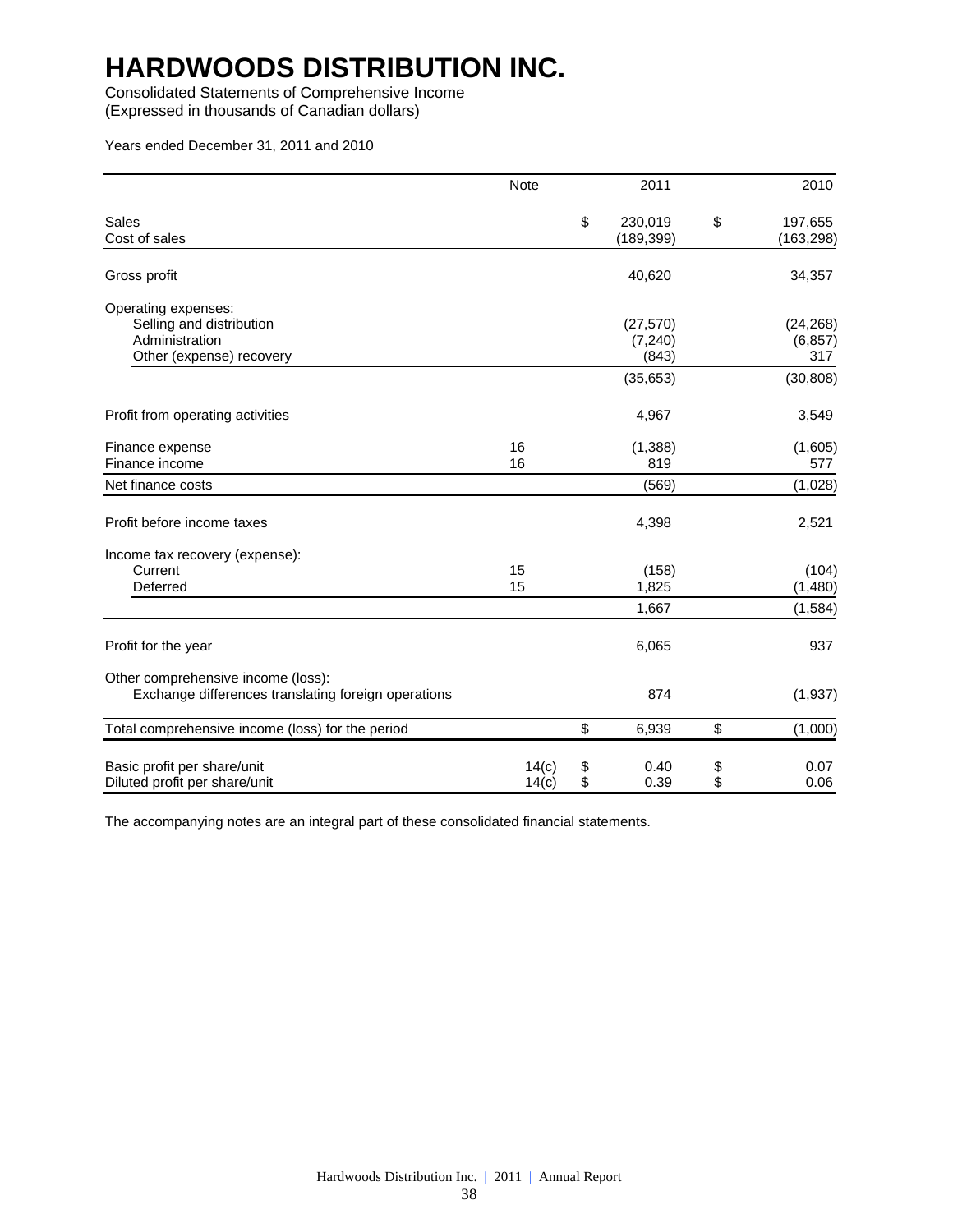Consolidated Statements of Changes in Shareholders' Equity (Expressed in thousands of Canadian dollars)

Years ended December 31, 2011 and 2010

|                                                                |             |                  |                        | Accumulated other<br>comprehensive |                        |    |                  |
|----------------------------------------------------------------|-------------|------------------|------------------------|------------------------------------|------------------------|----|------------------|
|                                                                | <b>Note</b> | Share<br>capital | Contributed<br>surplus | loss -<br>translation reserve      | Deficit                |    | Total            |
|                                                                |             |                  |                        |                                    |                        |    |                  |
| Balance at January 1, 2010<br>Profit for the year              |             | \$               | \$                     | \$                                 | \$<br>(82, 557)<br>937 | S  | (82, 557)<br>937 |
| Translation of foreign operations                              |             |                  |                        | (1,937)                            |                        |    | (1,937)          |
| Balance at December 31, 2010                                   |             | \$               | \$                     | \$<br>(1, 937)                     | \$<br>(81, 620)        | \$ | (83, 557)        |
| Shares issued on conversion<br>Transferred from LTIP liability | 14(a)       | \$43,759         | \$104,573              | \$                                 | \$                     | \$ | 148,332          |
| July 1, 2011<br>Share based compensation                       | 14(b)       |                  | 436                    |                                    |                        |    | 436              |
| expense since July 1, 2011<br>Share-based compensation         |             |                  | 357                    |                                    |                        |    | 357              |
| tax adjustment<br>Shares issued pursuant to LTIP               |             |                  | 33                     |                                    |                        |    | 33               |
| since July 1, 2011                                             |             | 302              | (302)                  |                                    |                        |    |                  |
| Profit for the year<br>Dividends declared                      |             |                  |                        |                                    | 6,065<br>(641)         |    | 6,065<br>(641)   |
| Translation of foreign operations                              |             |                  |                        | 874                                |                        |    | 874              |
| Balance at December 31, 2011                                   |             | \$44,061         | \$105,097              | \$<br>(1,063)                      | \$<br>(76, 196)        | \$ | 71,899           |

The accompanying notes are an integral part of the consolidated financial statements.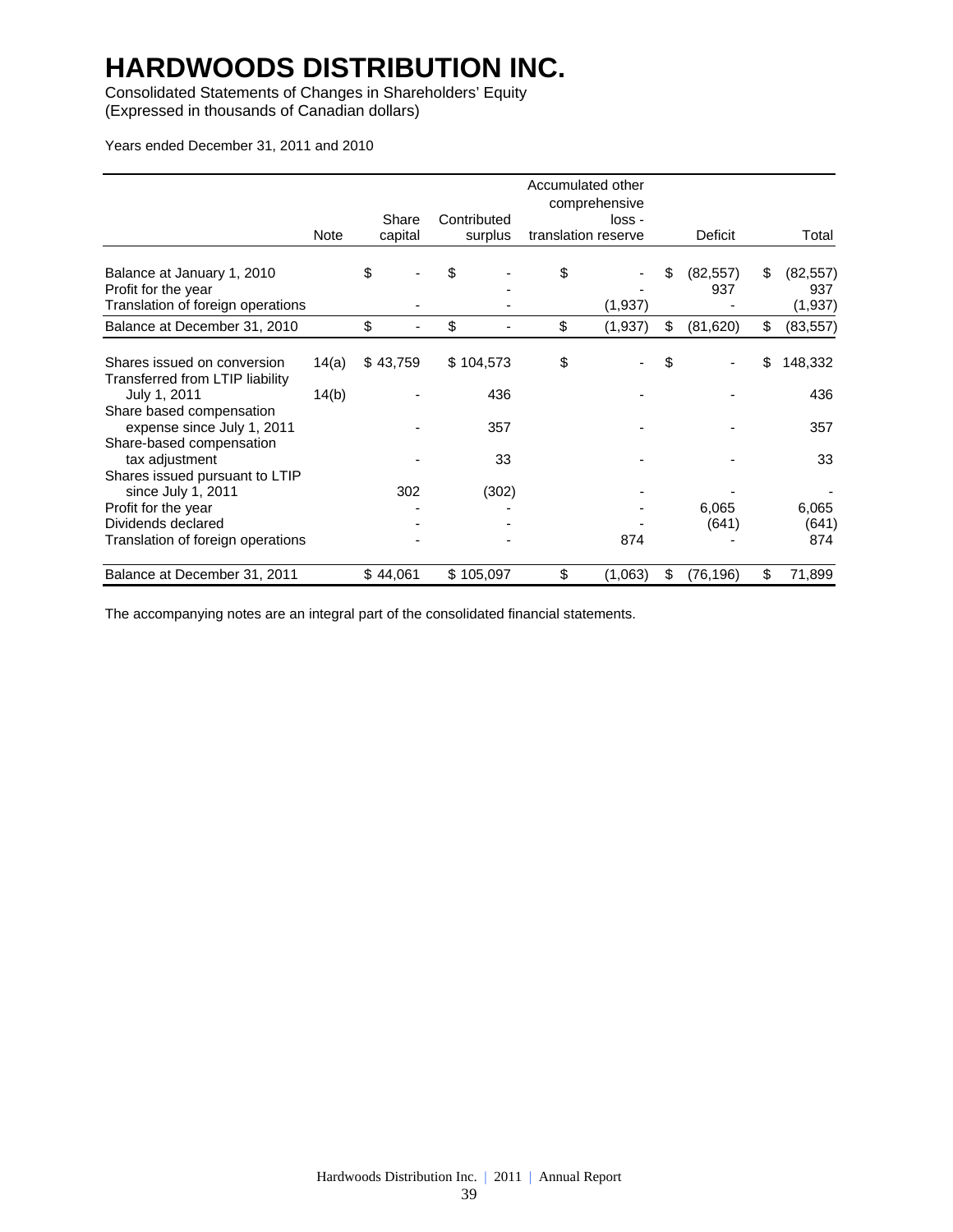Consolidated Statements of Cash Flows

(Expressed in thousands of Canadian dollars)

Years ended December 31, 2011 and 2010

|                                                       | <b>Note</b>    | 2011        | 2010      |
|-------------------------------------------------------|----------------|-------------|-----------|
| Cash flows from operating activities:                 |                |             |           |
| Profit for the year                                   |                | \$<br>6,065 | \$<br>937 |
| Adjustments for:                                      |                |             |           |
| Depreciation                                          | 9              | 1,002       | 1,138     |
| Gain on sale of property, plant and equipment         | 9              | (81)        | (109)     |
| Non-cash employee incentive program                   | 14(b)          | 750         | 531       |
| Income tax (recovery) expense                         |                | (1,667)     | 1,584     |
| Net finance costs                                     |                | 569         | 1,028     |
| Interest received                                     |                | 487         | 555       |
| Interest paid                                         |                | (636)       | (791)     |
| Income taxes paid                                     |                | (141)       | (77)      |
| Income tax refunds received                           |                | 1,809       | 323       |
|                                                       |                | 8,157       | 5,119     |
| Changes in non-cash working capital:                  |                |             |           |
| Accounts receivable                                   |                | (2,237)     | (2, 457)  |
| Inventories                                           |                | (5, 110)    | (4, 436)  |
| Prepaid expenses                                      |                | (121)       | 85        |
| Provisions                                            |                | (444)       | (290)     |
| Accounts payable and accrued liabilities              |                | 2,293       | (816)     |
|                                                       |                | (5,619)     | (7, 914)  |
| Net cash provided by (used in) operating activities   |                | 2,538       | (2,795)   |
| Cash flow from financing activities:                  |                |             |           |
| Increase in bank indebtedness                         |                | 12,471      | 2,265     |
| Principle payments on finance lease obligation        |                | (702)       | (762)     |
| Dividends paid to shareholders                        | 5              | (319)       |           |
| Net cash provided by financing activities             |                | 11,450      | 1,503     |
| Cash flow from investing activities:                  |                |             |           |
| Additions to property, plant and equipment            |                | (379)       | (106)     |
| Proceeds on disposal of property, plant and equipment |                | 112         | 220       |
| <b>Business acquisition</b>                           | $\overline{4}$ | (13, 693)   |           |
| Payments received on long-term receivables            |                | 321         | 758       |
| Net cash provided by (used in) investing activities   |                | (13, 639)   | 872       |
|                                                       |                |             |           |
| Increase (decrease) in cash                           |                | 349         | (420)     |
| Cash, beginning of period                             |                | 43          | 463       |
| Cash, end of period                                   |                | \$<br>392   | \$<br>43  |

The accompanying notes are an integral part of the consolidated financial statements.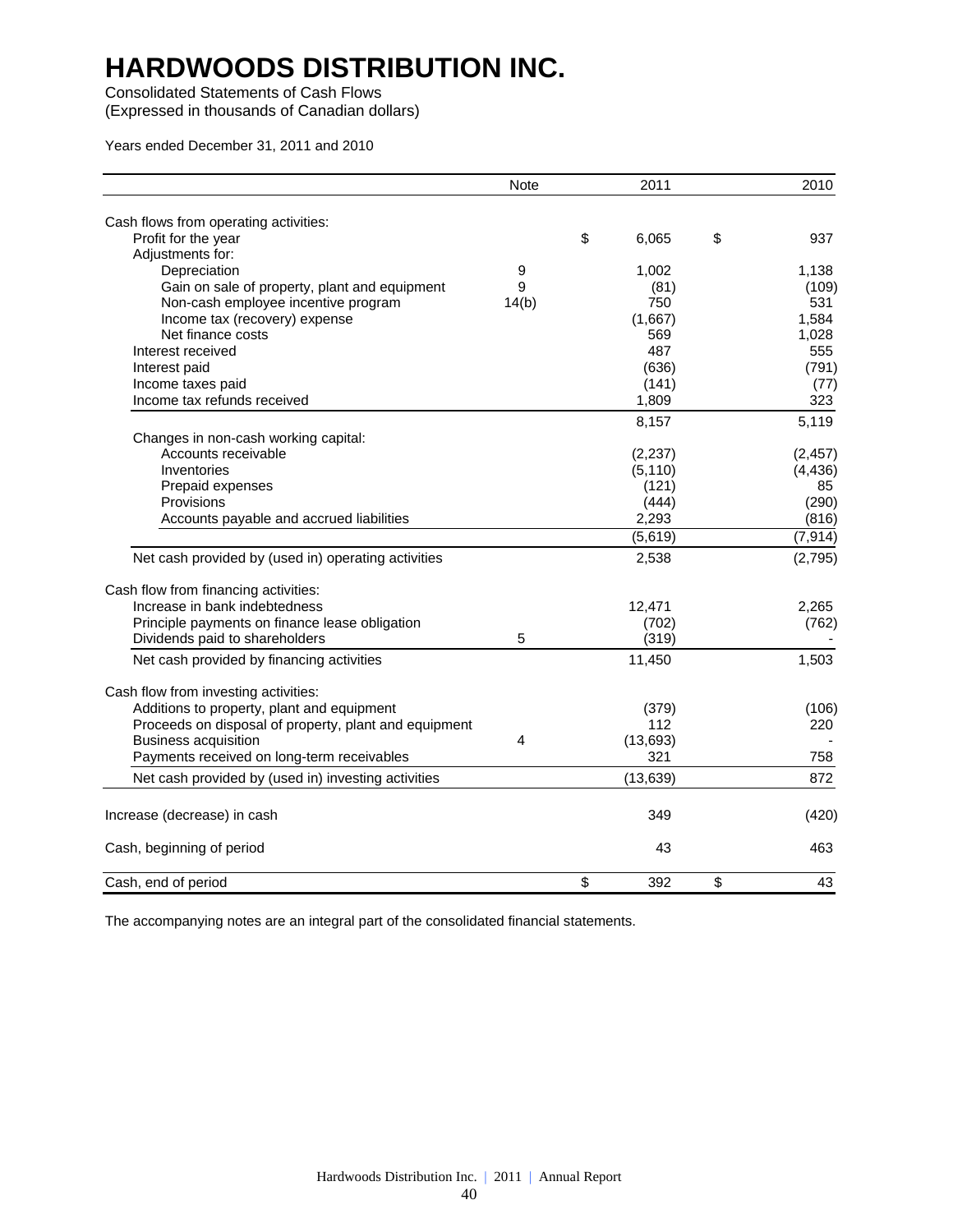Notes to Consolidated Financial Statements (Tabular amounts expressed in thousands of Canadian dollars)

Years ended December 31, 2011 and 2010

### **1. Nature of operations and the Arrangement:**

Hardwoods Distribution Inc. (the "Company") is incorporated under the Canada Business Corporations Act. The Company is the successor to Hardwoods Distribution Income Fund (the "Fund") following the completion of the conversion of the Fund (the "Reorganization") from an income trust structure by way of a court-approved plan of arrangement under the Canada Business Corporation Act on July 1, 2011 (the "Arrangement").

Pursuant to the Arrangement holders of units of the Fund received common shares ("Common Shares") of the newly created corporation, Hardwoods Distribution Inc., on a one-for-one basis. Concurrently with the Arrangement, holders of the Special Voting Units of the Fund and corresponding Class B limited partner units of Hardwoods Specialty Products LP and Hardwoods Specialty Products USLP (together the "Exchangeable Units") directly or indirectly exchanged each Exchangeable Unit for 0.3793 Common Shares of the Company. Upon completion of the Arrangement, the Company holds all the assets previously held by the Fund and wholly owns Hardwoods Specialty Products LP and Hardwoods Specialty Products USLP. Hardwoods Specialty Products LP and Hardwoods Specialty Products USLP are the primary operating entities of the Company in Canada and the US, respectively. As a result of the Arrangement, the Company became the sole unitholder of the Fund's outstanding Units. On July 1, 2011 the Fund was dissolved and all of its assets were transferred to, and all of its liabilities were assumed by, the Company as the Fund's sole unitholder on that date.

The Arrangement resulted in the Company having 15,970,514 Common Shares issued and outstanding as of July 1, 2011, and the Common Shares trading on the Toronto Stock Exchange under the symbol "HWD." The Company's principal office is located at #306, 9440 202nd Street, Langley, British Columbia V1M 4A6. Taken together, Hardwoods Specialty Products LP and Hardwoods Specialty Products USLP operate a network of 30 distribution centers in Canada and the US engaged in the wholesale distribution of hardwood lumber and related sheet goods and specialty products.

The Reorganization has been accounted for on a continuity of interest basis and accordingly, the consolidated financial statements reflect the financial position, results of operations and cash flows as if the Company had always carried on the business formerly carried on by the Fund, with all assets and liabilities transferring to the Company at their respective carrying values on July 1, 2011. Costs of \$0.6 million associated with the Reorganization have been expensed as incurred and are included in other expenses in the statement of comprehensive income.

Information herein with respect to Hardwoods Distribution Inc. includes information in respect of the Fund prior to completion of the Reorganization to the extent applicable unless the context otherwise requires. In addition, references to "common shares" and "shares" should be read as references to "units" for periods prior to July 1, 2011.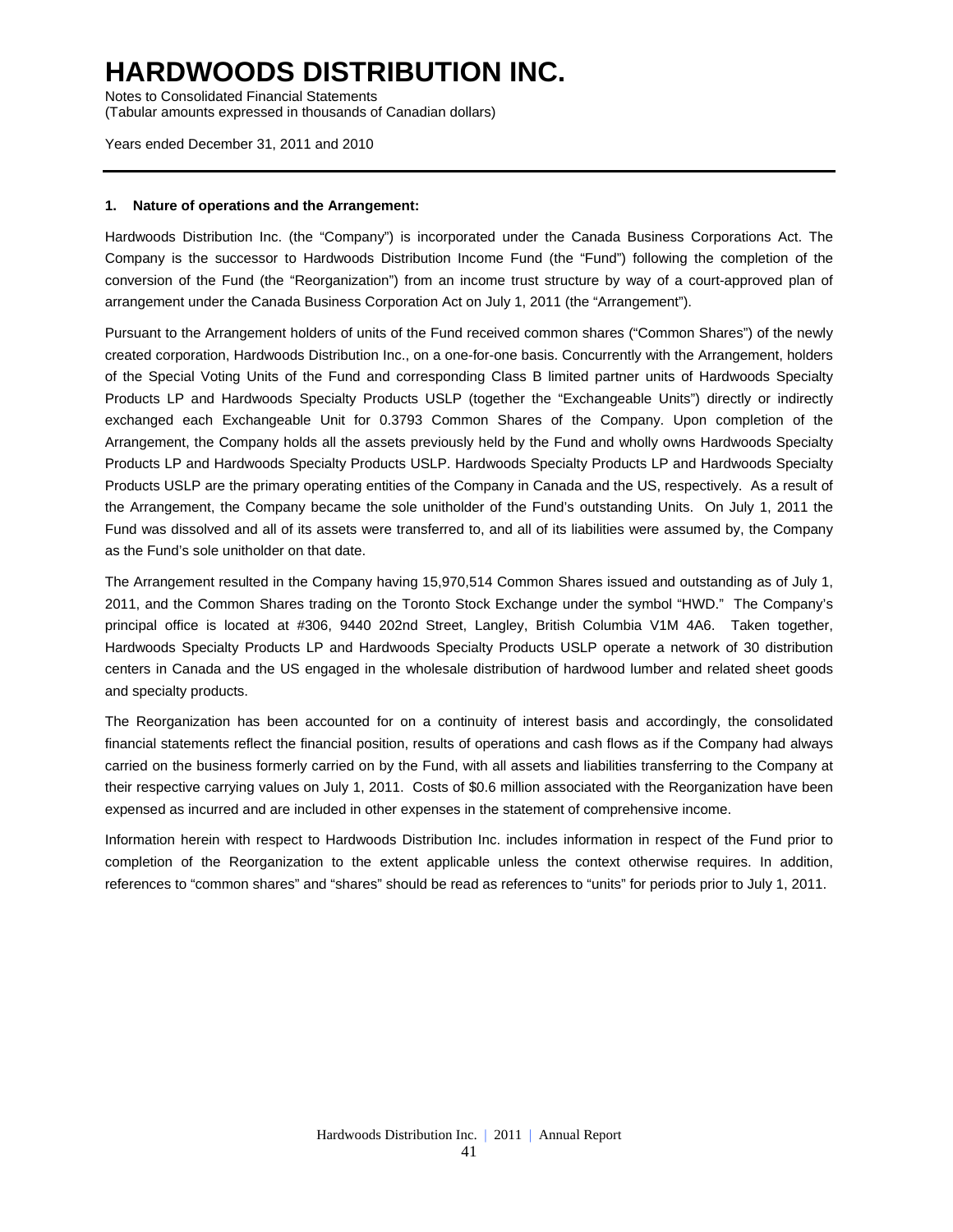Notes to Consolidated Financial Statements (Tabular amounts expressed in thousands of Canadian dollars)

Years ended December 31, 2011 and 2010

### **2. Basis of preparation:**

(a) Statement of compliance:

These consolidated financial statements of the Company have been prepared in accordance with International Financial Reporting Standards ("IFRS") as issued by the International Accounting Standards Board. These are the Company's first consolidated annual financial statements prepared in accordance with IFRS and IFRS 1, First Time Adoption of International Financial Reporting Standards ("IFRS 1"), has been applied. The preparation of these consolidated financial statements resulted in changes to the accounting policies adopted by the Company in its previous annual financial statements, which were prepared under Canadian generally accepted accounting principals ("GAAP") as issued by the Canadian Institute of Chartered Accountants. An explanation of how the transition to IFRS has affected the reported financial position and financial performance of the Company is explained in note 20 to these consolidated financial statements.

The consolidated financial statements were authorized for issue by the Board of Directors on March 9, 2012.

(b) Basis of measurement:

The consolidated financial statements have been prepared on the historical cost basis, except for the noncontrolling interest's exchangeable unit liability and long-term incentive plan liability which were recorded in the statement of financial position at their estimated fair value until July 1, 2011.

(c) Functional and presentation currency:

These consolidated financial statements are presented in Canadian dollars, which is the Company's functional currency. All financial information presented in the financial statements, with the exception of per share/unit amounts, has been rounded to the nearest thousand.

(d) Use of estimates and judgment:

The preparation of financial statements in accordance with IFRS requires management to make judgments, estimates and assumptions that affect the application of accounting policies and the reported amounts of assets and liabilities at the date of the financial statements and the reported amounts of revenue and expenses during the reporting period. Actual amounts may differ from the estimates applied in the preparation of these financial statements.

Estimates and underlying assumptions are reviewed on an ongoing basis. Revisions to accounting estimates are recognized in the period in which the estimates are revised and in any future periods affected.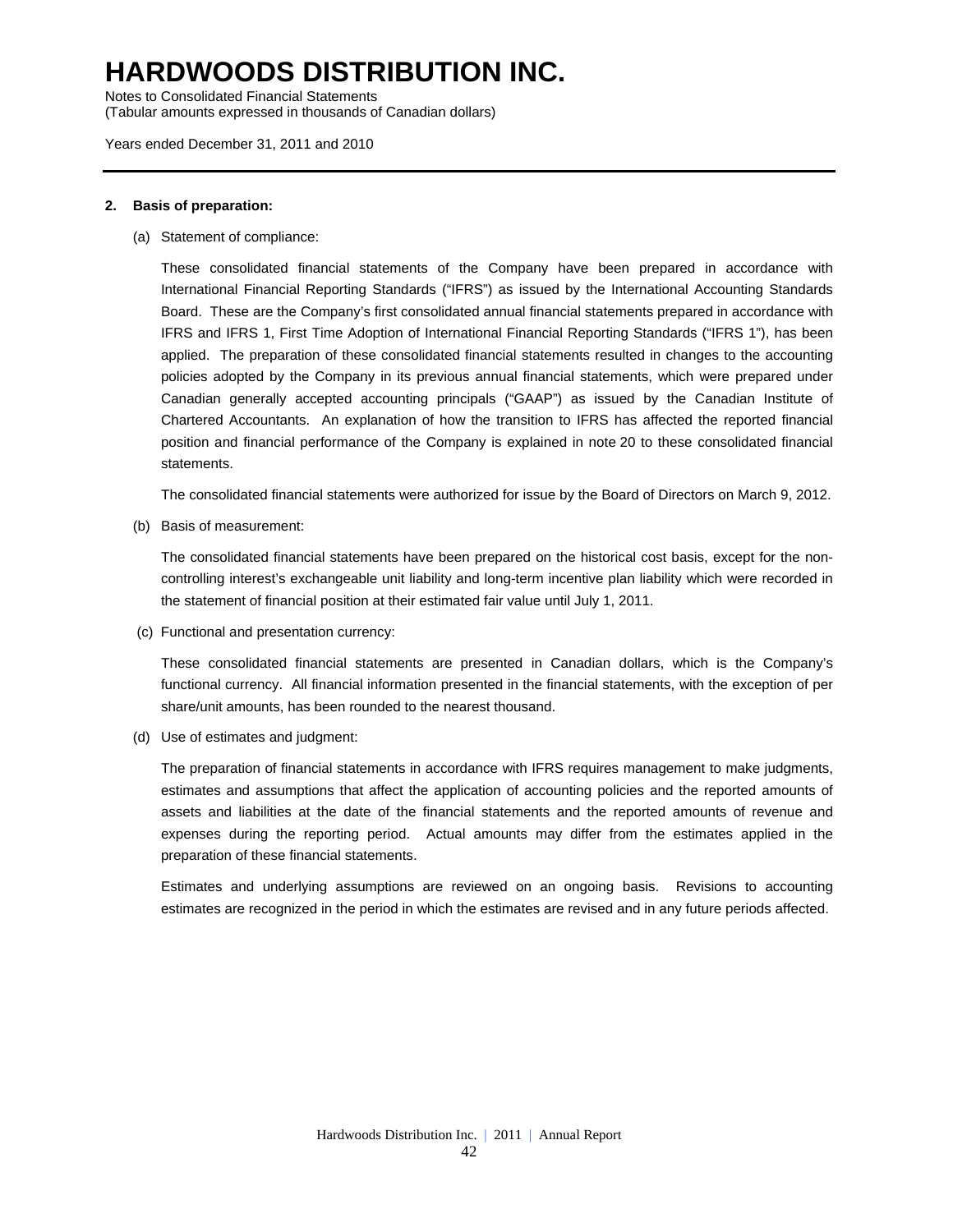Notes to Consolidated Financial Statements

(Tabular amounts expressed in thousands of Canadian dollars)

### Years ended December 31, 2011 and 2010

### **2. Basis of preparation (continued):**

(d) Use of estimates and judgment (continued)

Information about significant areas of estimation uncertainty and critical judgments in applying policies that have the most significant effect on the amounts recognized in the consolidated financial statements is included in the following notes:

- Note 4 the estimate of fair values and pro forma sales and profitability associated with the Frank Paxton business acquisition;
- Note 7 the determination of the allowance for credit loss;
- Note 11 the determination and measurement of provisions and contingencies;
- Note 12 the determination and measurement of finance lease obligations;
- Note 13 the valuation of the non-controlling interest exchangeable units; and
- Note 15 the valuation of deferred income taxes and utilization of tax loss carry forwards.

#### **3. Significant accounting policies:**

The significant accounting policies that have been used in the preparation of these consolidated financial statements are summarized below. These accounting policies have been applied consistently by the Company and its subsidiaries to all periods presented in these financial statements and in preparing the opening IFRS statement of financial position at January 1, 2010, as required by IFRS 1.

(a) Principles of consolidation:

These consolidated financial statements include the accounts of the Company and its subsidiaries. All significant intercompany balances and transactions have been eliminated on consolidation.

Wholly owned subsidiaries of the Company are Hardwoods Specialty Products ULC, Hardwoods LP, Hardwoods GP, Hardwoods USLP, Hardwoods USGP, Paxton Hardwoods LLC, and Hardwoods Specialty Products (Washington) Corp.

On January 1, 2012 Hardwoods Specialty Products ULC amalgamated with the Company.

(b) Foreign currencies:

#### *Foreign currency transactions*

Foreign currency transactions are translated into the respective functional currencies of the Company and its subsidiaries, using the exchange rates prevailing at the dates of the transactions. Monetary assets and liabilities denominated in foreign currencies at the reporting date are translated to the functional currency at the exchange rate in effect at the financial statement date. The foreign currency gain or loss on monetary items is the difference between the amortized cost in the functional currency at the beginning of the period, adjusted for effective interest and payments during the period, and the amortized cost in the foreign currency translated at the exchange rate at the end of the period. Such exchange gains or losses arising from translation are recognized in profit and loss for the reporting period.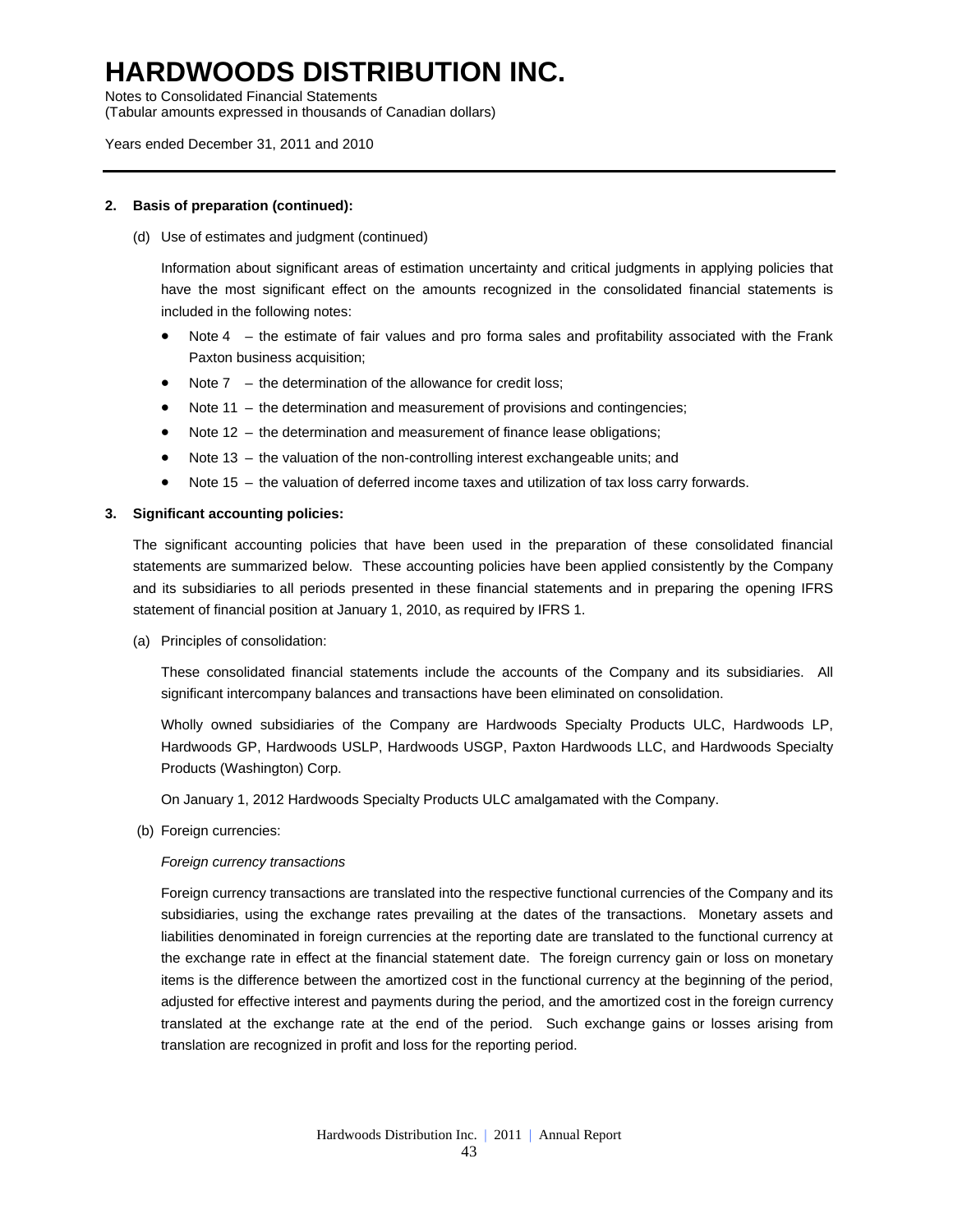Notes to Consolidated Financial Statements (Tabular amounts expressed in thousands of Canadian dollars)

#### Years ended December 31, 2011 and 2010

#### **3. Significant accounting policies (continued):**

(b) Foreign currencies (continued):

### *Translation of foreign operations for consolidation*

For purposes of consolidation, the assets and liabilities of foreign operations with functional currencies other than the Canadian dollar are translated to Canadian dollars using the rate of exchange in effect at the financial statement date. Revenue and expenses of the foreign operations are translated to Canadian dollars at exchange rates at the date of the transactions with the average exchange rate for the period being used for practical purposes. Foreign currency differences resulting from translation of the accounts of foreign operations are recognized directly in other comprehensive income and are accumulated in the translation reserve as a separate component of shareholders equity.

Gains or losses arising from a monetary item receivable from or payable to a foreign operation, the settlement of which is neither planned nor likely in the foreseeable future, are consider in substance to form part of the net investment in a foreign operation and are recognized directly in other comprehensive income in the cumulative amount of foreign currency translation differences.

When a foreign operation is disposed of, the amount of the associated translation reserve is fully transferred to profit or loss.

(c) Segment reporting:

Operating segments are based on the information about the components of the entity that management uses to make decisions about operating matters. The subsidiaries of the Company engage in one main business activity, hence operating segment information is not provided. Geographical segment information is provided by country of operations in note 17.

(d) Revenue recognition:

Revenue from the sale of hardwood lumber, sheet goods and specialty products is measured by reference to the fair value of consideration received or receivable by the operating subsidiaries of the Company, excluding taxes, rebates, and trade discounts. Revenue is recognized when persuasive evidence exists that the Company has transferred to the buyer the significant risks and rewards of ownership of the goods supplied, recovery of the consideration is probable and the revenue and associated costs can be measured reliably. Significant risks and rewards are generally considered to be transferred when the customer has taken undisputed delivery of the goods.

(e) Finance costs and income:

Finance cost is primarily comprised of interest of the Company's operating line of credit, changes in the fair value of the non-controlling interest's exchangeable units prior to July 1, 2011, and the unwinding of the discount on the Company's finance lease obligations. Finance costs also include the amortization of costs incurred to obtain credit facilities in Canada and the United States. Interest on bank indebtedness and accretion of the lease obligation is expensed using the effective interest method. Deferred finance costs are amortized on a straight-line basis over the term of the related credit facility as an effective interest rate method is not practicable given the revolving debt balances. The change in fair value of the non-controlling interest units was expensed in the period in which they were incurred.

Hardwoods Distribution Inc. | 2011 | Annual Report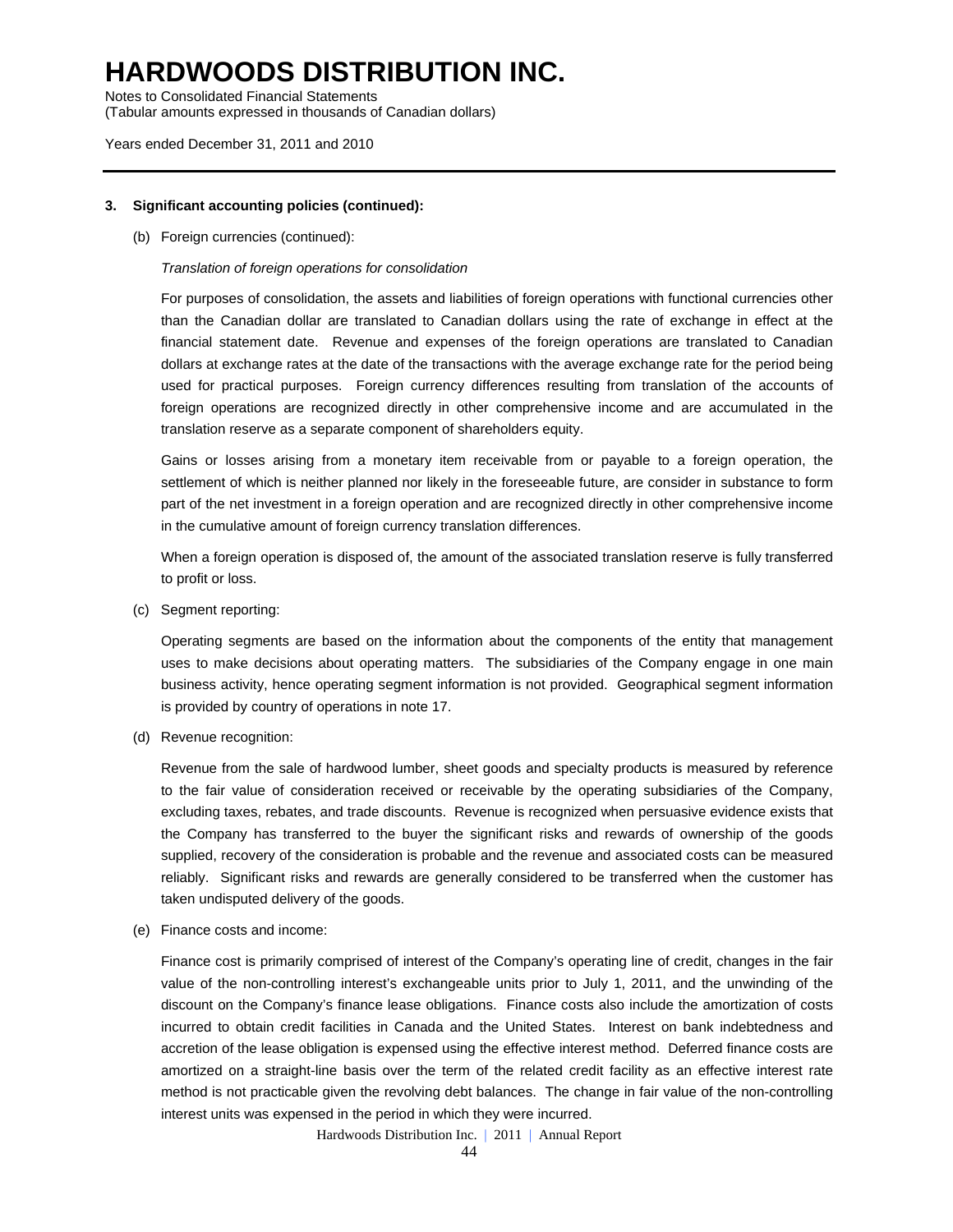Notes to Consolidated Financial Statements

(Tabular amounts expressed in thousands of Canadian dollars)

#### Years ended December 31, 2011 and 2010

#### **3. Significant accounting policies (continued):**

(e) Finance costs and income (continued):

Finance income is comprised of interest earned on cash balances, imputed interest income on employee loans receivable, and interest charged and received or receivable on trade accounts receivable and notes receivable from customers. Finance income is recognized as it accrues using the effective interest method.

Foreign exchange gains and losses are reported on a net basis as either finance income or finance expense.

(f) Inventories:

Inventories are measured at the lower of cost and net realizable value. Cost is determined using the weighted average cost method and includes invoice cost, duties, freight, and other directly attributable costs of acquiring the inventory. Net realizable value is the estimated selling price in the ordinary course of business less any applicable selling expenses

Volume rebates and other supplier discounts are included in income when earned. Volume rebates and supplier trade discounts are accounted for as a reduction of the cost of the related inventory and are earned when inventory is sold.

(g) Property, plant and equipment:

Items of property, plant and equipment are carried at acquisition cost less accumulated depreciation and accumulated impairment losses. Cost includes expenditures that are directly attributable to the acquisition of the asset. Depreciation is provided at straight-line rates sufficient to depreciate the cost of the assets over their estimated useful lives less estimated residual value as follows:

| Assets                  | Estimated useful life      |
|-------------------------|----------------------------|
|                         |                            |
| Furniture and equipment | 3 to 10 years              |
| Mobile equipment        | up to 15 years             |
| Leased vehicles         | Over the term of the lease |
| Leasehold improvements  | Over the term of the lease |

Leased assets are depreciated over the lease term unless the useful life is shorter than the lease term. If a component of an asset has a useful life that is different from the remainder of the asset, then that component is depreciated separately.

Depreciation methods, material residual value estimates and estimates of useful lives are reviewed at each financial year end and updated as required.

Gains or losses arising on the disposal of property, plant and equipment are determined as the difference between the disposal proceeds and the carrying amount of the assets and are recognized in profit or loss at the time of the disposal.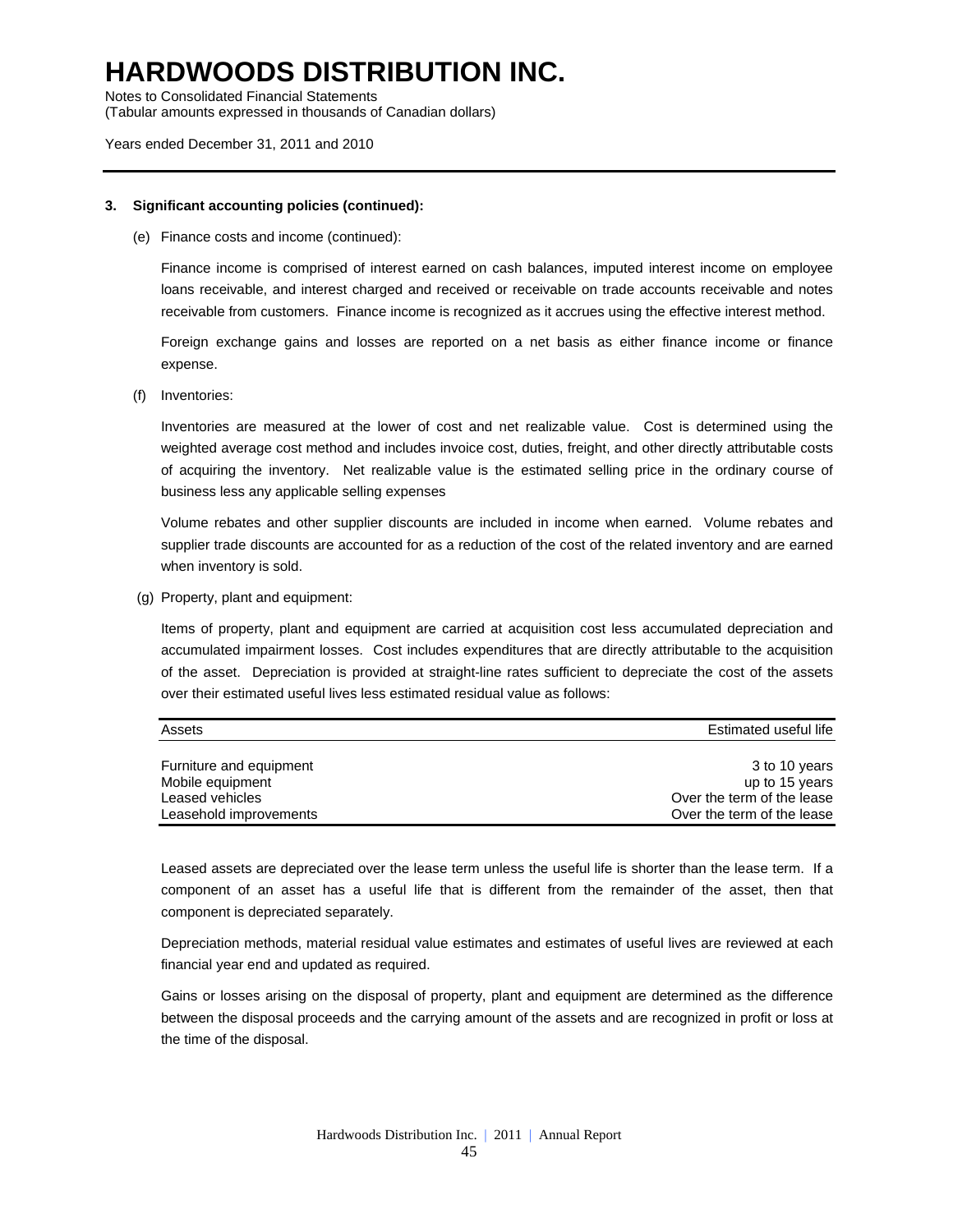Notes to Consolidated Financial Statements (Tabular amounts expressed in thousands of Canadian dollars)

#### Years ended December 31, 2011 and 2010

### **3. Significant accounting policies (continued):**

#### (h) Impairment:

#### *Non-Financial assets*

The carrying values of the Company's non-financial assets are reviewed at each reporting date to assess whether there is any indication of impairment. If any such indication is present, then the recoverable amount of the assets is estimated.

The recoverable amount of an asset or cash-generating unit is the greater of its value in use and its fair value less costs to sell. In assessing value in use, the estimated future cash flows are discounted to their present value using a pre-tax discount rate that reflects current market assessments of the time value of money and the risks specific to the asset. For the purposes of impairment testing, assets are grouped at the lowest levels that generate cash inflows from continuing use that are largely independent of the cash inflows of other assets or groups of assets (the "cash-generating unit").

An impairment loss is recognized if the carrying amount of an asset or its cash-generating unit exceeds its estimated recoverable amount. Impairment losses are recognized in profit and loss. Impairment losses recognized in prior periods are assessed at each reporting date for any indications that the loss has decreased or no longer exists. An impairment charge is reversed only to the extent that the asset's carrying amount does not exceed the carrying amount that would have been determined, net of depreciation or amortization, if no impairment loss had been recognized.

#### *Financial assets*

A financial asset is assessed at each reporting date to determine whether there is any objective evidence that it is impaired. A financial asset is considered to be impaired if objective evidence indicates that one or more events have had a negative effect on the estimated future cash flows of that asset.

Objective evidence that financial assets are impaired can include default or delinquency by a debtor, restructuring of an amount due to the Company on terms that the Company would not consider otherwise, or indications that a debtor or issuer will enter bankruptcy.

The Company considers evidence of impairment for financial assets, and in particular receivables, at both a specific asset and collective level.

All individually significant receivables are assessed for specific impairment. All individually significant receivables found not to be specifically impaired are then collectively assessed for any impairment that has been incurred but not yet identified. Receivables that are not individually significant are collectively assessed for impairment by grouping together receivables with similar risk characteristics. In assessing collective impairment of receivables, management considers the aging of receivables, the nature and extent of security held, historical trends of default, and current economic and credit conditions to estimate impairments.

An impairment loss in respect of a financial asset measured at amortized cost is calculated as the difference between its carrying amount and the present value of the estimated future cash flows, discounted at the original effective interest rate.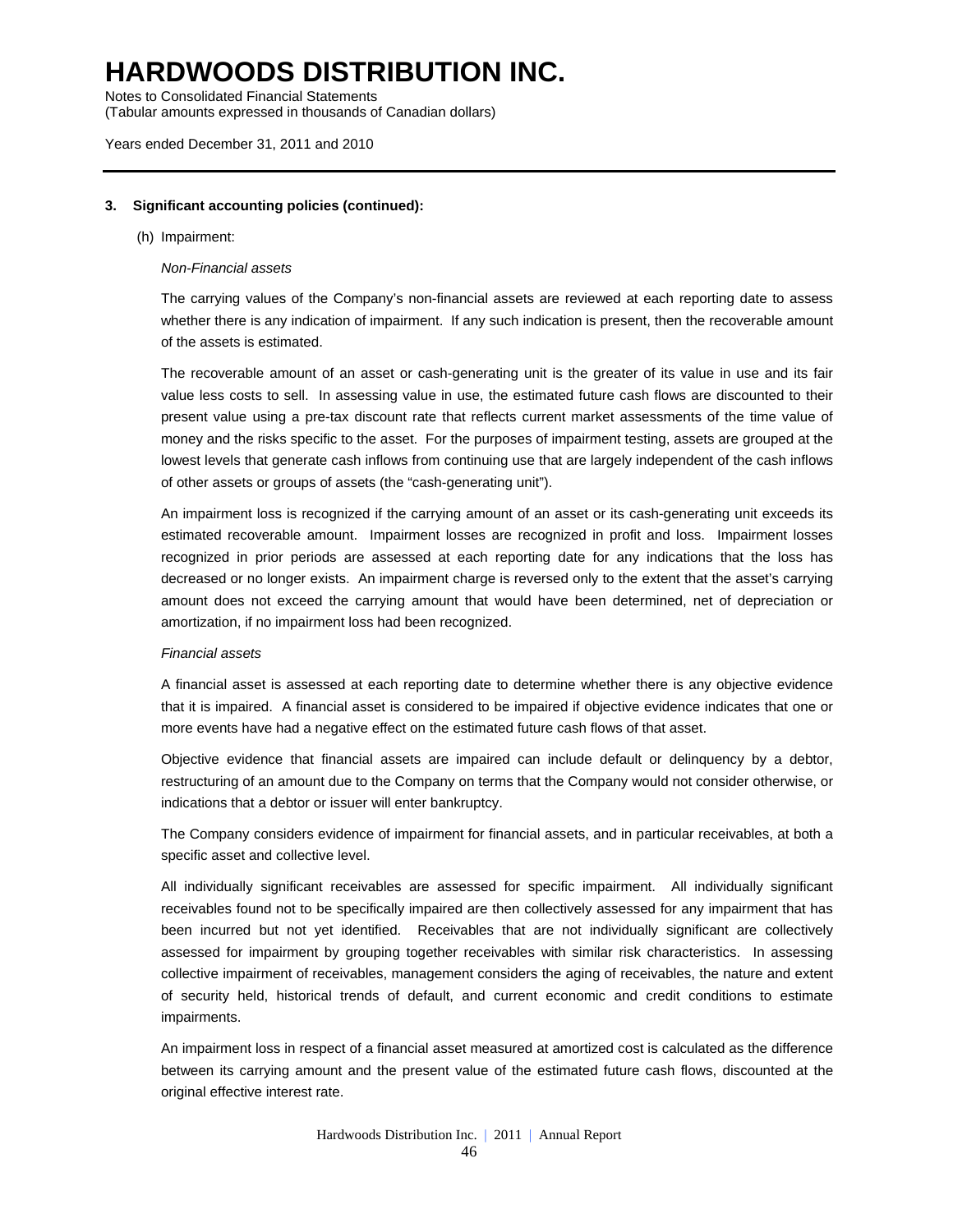Notes to Consolidated Financial Statements (Tabular amounts expressed in thousands of Canadian dollars)

Years ended December 31, 2011 and 2010

### **3. Significant accounting policies (continued):**

(h) Impairment (continued)

### *Financial assets (continued)*

An impairment loss is reversed if the reversal can be related objectively to an event occurring after the impairment loss is recognized. For financial assets measured at amortized cost, this reversal is recognized in profit or loss.

(i) Financial instruments:

Financial assets and financial liabilities are recognized when the Company becomes a party to the contractual provisions of the financial instrument. Financial assets are derecognized when the contractual rights to the cash flows from the financial asset expire, or when the financial asset and all substantial risks and rewards are transferred. A financial liability is derecognized when it is extinguished, discharged, cancelled or expires.

Financial assets and financial liabilities are measured initially at fair value plus transactions cost, except for financial assets and financial liabilities carried at fair value through profit or loss, which are measured initially at fair value.

The classification and measurement of the Company's financial instruments is disclosed in note 6 of these consolidated financial statements.

#### *Cash and cash equivalents*

The Company considers deposits in banks, certificates of deposit and short-term investments with original maturities of three months or less when acquired as cash and cash equivalents.

#### *Receivables*

Loans and receivables are non-derivative financial assets with fixed or determinable payments that are not quoted in an active market. After initial recognition these are measured at amortized cost using the effective interest method, less provision for impairment. Discounting is omitted where the effect of discounting is immaterial.

Individual receivables are considered for impairment when they are past due or when other objective evidence is received that a specific counterparty will default. Impairment of trade receivables are presented within "selling and distribution expenses".

Loans receivable consist of notes from customers discounted using the effective interest method, and loans to employees for relocation costs, also discounted. Interest revenue on these loans is recognized within "finance income".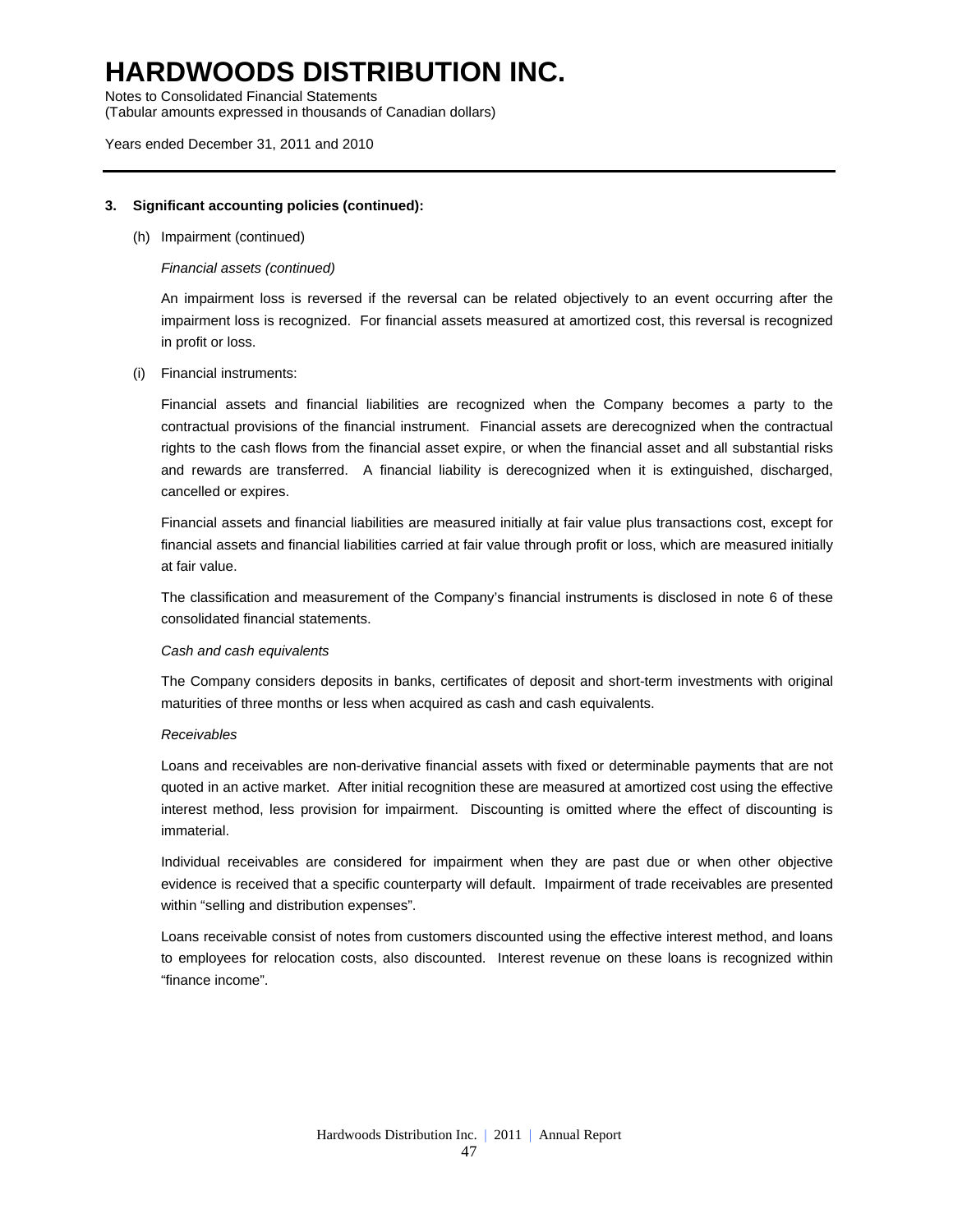Notes to Consolidated Financial Statements (Tabular amounts expressed in thousands of Canadian dollars)

### Years ended December 31, 2011 and 2010

### **3. Significant accounting policies (continued):**

(i) Financial instruments (continued):

### *Financial liabilities*

Loans and payables are non-derivative financial liabilities with fixed or determinable payments that are not quoted in an active market. After initial recognition these liabilities are measured at amortized cost using the effective interest method, less provision for impairment. Discounting is omitted where the effect of discounting is immaterial. The revolving bank line of credit is not discounted; rather, actual interest accrued based on the daily balances is recorded each month.

(j) Income taxes:

Income tax expense comprises current and deferred tax and is recognized in profit and loss. Current income tax is the expected tax payable on the taxable income for the year, using tax rates enacted or substantively enacted at the reporting date, and any adjustment to tax payable in respect of the previous years.

Deferred tax is recognized by the Company and its subsidiaries in respect of temporary differences between the carrying amount of assets and liabilities for financial reporting purposes and the amounts used for taxation purposes. Deferred tax is not recognized for the initial recognition of assets or liabilities in a transaction that is not a business combination and that affects neither accounting nor taxable profit or loss; differences relating to investments in subsidiaries to the extent that it is probable that they will not reverse in the foreseeable future; and taxable differences arising on the initial recognition of goodwill.

Deferred tax is measured at the tax rates that are expected to be applied to temporary differences when they reverse, based on the laws that have been enacted or substantively enacted by the reporting date. Deferred tax assets and liabilities are offset only when the Company has a legally enforceable right and intention to set off current tax assets and liabilities from the same taxation authority.

A deferred tax asset is recognized for unused tax losses, tax credits and deductible temporary differences, to the extent that it is probable that future taxable profits will be available against which they can be utilized. Deferred tax assets are reviewed at each reporting date and are reduced to the extent that it is no longer probable that the related tax benefit will be realized.

(k) Leases:

Automobile leases for which the Company assumes substantially all the risks and rewards of ownership are classified as finance leases. Upon initial recognition the leased asset is measured at an amount equal to the lower of its fair value and the present value of the minimum lease payments and a lease obligation is recorded equal to the present value of the minimum lease payments.

Subsequent to initial recognition, the leased asset is accounted for in accordance with the accounting policy applicable to that asset. Minimum lease payments made under finance leases are apportioned between finance expense and the reduction of the outstanding liability. The finance expense is allocated to each period during the lease term so as to produce a constant periodic rate of interest on the remaining balance of the liability.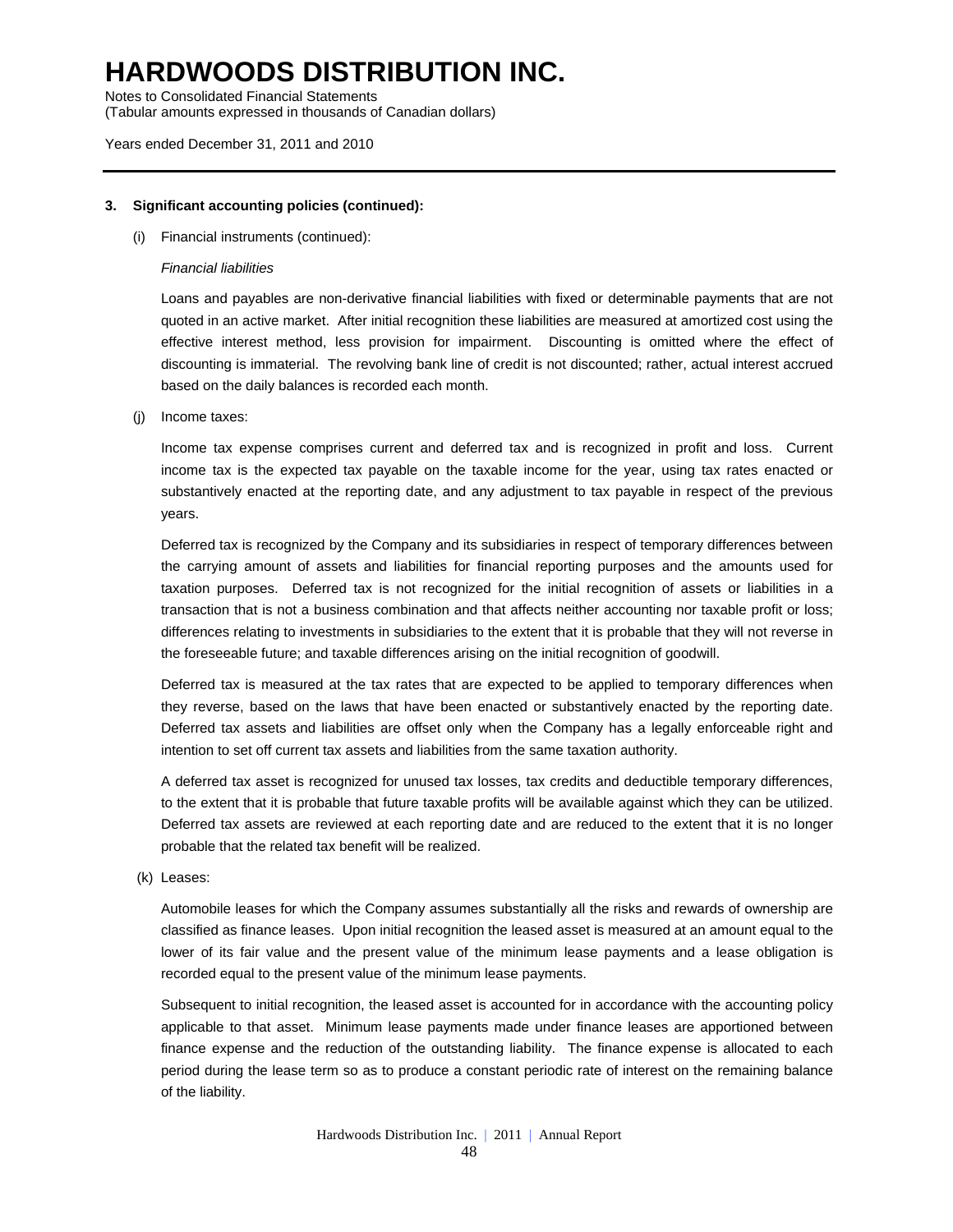Notes to Consolidated Financial Statements (Tabular amounts expressed in thousands of Canadian dollars)

#### Years ended December 31, 2011 and 2010

#### **3. Significant accounting policies (continued):**

(k) Leases (continued):

Other leases are operating leases and as such the leased assets are not recognized in the Company's statement of financial position. Payments made under operating leases are recognized in profit or loss on a straight-line basis over the term of the lease. Lease incentives received are recognized as an integral part of the total lease expense, over the term of the lease.

(l) Provisions and contingent liabilities:

Provisions are recognized in the statement of financial position when the Company has a present legal or constructive obligation as a result of a past event, it is probable that an outflow of economic benefits will be required to settle the obligation, and a reliable estimate can be made of the amount of the obligation. Provisions are determined by discounting the expected future cash flows at a pre-tax rate that reflects current market assessments of the time value of money and the risks specific to the liability.

The Company's provisions include amounts related to the settlement of litigation and onerous contracts where the expected benefits to be derived from a contract are lower than the unavoidable cost of meeting the obligations under the contract.

(m) Basic and diluted profit per Share/Unit:

The Company presents basic and diluted profit per share/unit data for its outstanding common shares/units. Basic profit per share/unit attributable to shareholders is calculated by dividing profit by the weighted average number of common shares/units outstanding during the reporting period. Diluted profit per unit is determined by adjusting the profit attributable to common shareholders/unitholders and the weighted average number of common shares/units outstanding for the effects of all dilutive potential common shares/units.

(n) Share based compensation:

The Company has a share based long-term incentive plan as described in note 14(b). The Company is accounting for the Restricted Shares and Performance Shares as employee equity settled awards whereby the compensation cost is determined based on the grant date fair value and is recognized as an expense with a corresponding increase to contributed surplus in equity over the period that the employees unconditionally become entitled to payment. The amount recognized as an expense is adjusted to reflect the number of awards for which the related service and non-market vesting conditions are expected to be met.

Prior to July 1, 2011 the Fund accounted for Restricted Units and Performance Units as cash settled awards with an expense and corresponding liability being recorded based on the fair value of the share-based awards at each reporting date being recognized over the period that the employees unconditionally became entitled to payment.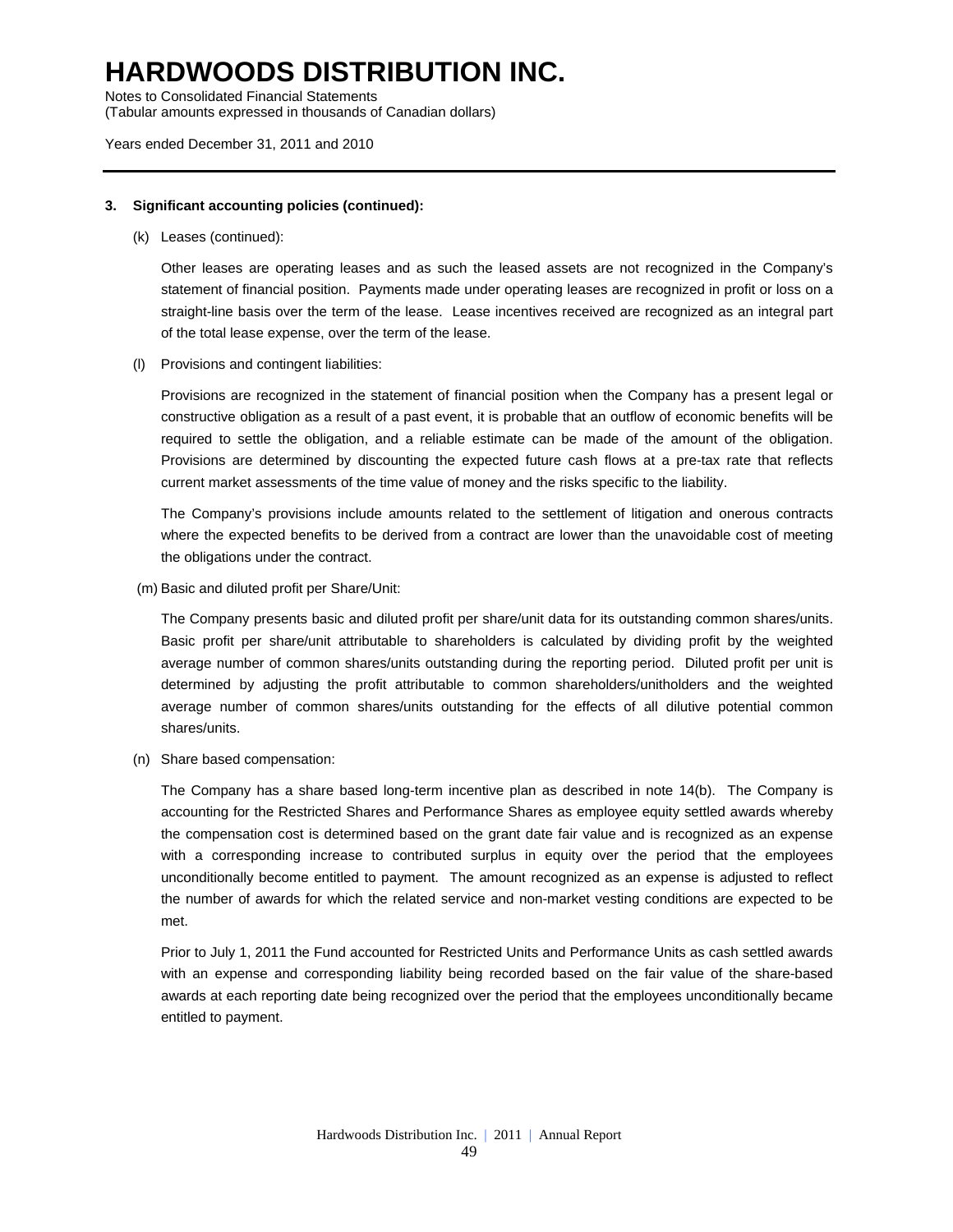Notes to Consolidated Financial Statements

(Tabular amounts expressed in thousands of Canadian dollars)

### Years ended December 31, 2011 and 2010

### **3. Significant accounting policies (continued):**

(o) New standards and interpretations yet to be adopted:

The following summarizes relevant new standards and interpretations that are effective for future annual periods.

### *IFRS 9 - Financial Instruments*

In November 2009, the IASB issued IFRS 9 - *Financial Instruments*, which is the first step in its project to replace IAS 39 - *Financial Instruments: Recognition and Measurement*. IFRS 9 establishes the measurement and classification of financial assets. Under IFRS 9, financial assets are measured either at fair value through earnings or at amortized cost if certain conditions are met. The effective date of this standard is January 1, 2015, but early adoption is permitted. The Company will apply this standard to its financial statements beginning on January 1, 2015. The Company is currently evaluating the impact of IFRS 9 on its financial statements.

#### *IFRS 10 – Consolidated Financial Statements*

In May 2011, the IASB issued IFRS 10 – *Consolidated Financial Statements*. The objective of IFRS 10 is to establish principles for the presentation and preparation of consolidated financial statements when an entity controls one or more other entities. The effective date of this standard is January 1, 2013, but early adoption is permitted. The Company will apply this standard to its financial statements beginning on January 1, 2013. The adoption of IFRS 10 is not expected to have a significant impact on the Company's consolidated financial statements.

#### *IFRS 12 – Disclosure of Interests in Other Entities*

In May 2011, the IASB issued IFRS 12 – *Disclosure of Interests in Other Entities*. The objective of IFRS 12 is to require the disclosure of information that enables users of financial statements to evaluate the nature of, and risks associated with, its interests in other entities and the effects of those interests on its financial position, financial performance and cash flows. The effective date of this standard is January 1, 2013, but early adoption is permitted. The Company will apply this standard to its financial statements beginning on January 1, 2013. The Company is currently evaluating the impact of IFRS 12 on its financial statements..

#### *IFRS 13 – Fair Value Measurement*

In May 2011, the IASB issued IFRS 13 – *Fair Value Measurement*. The objective of IFRS 13 is to define fair value, set out in a single IFRS framework for measuring fair value, and establish disclosure requirements regarding fair value measurements. The effective date of this standard is January 1, 2013, but early adoption is permitted. The Company will apply this standard to its financial statements beginning on January 1, 2013. The Company is currently evaluating the impact of IFRS 13 on its financial statements.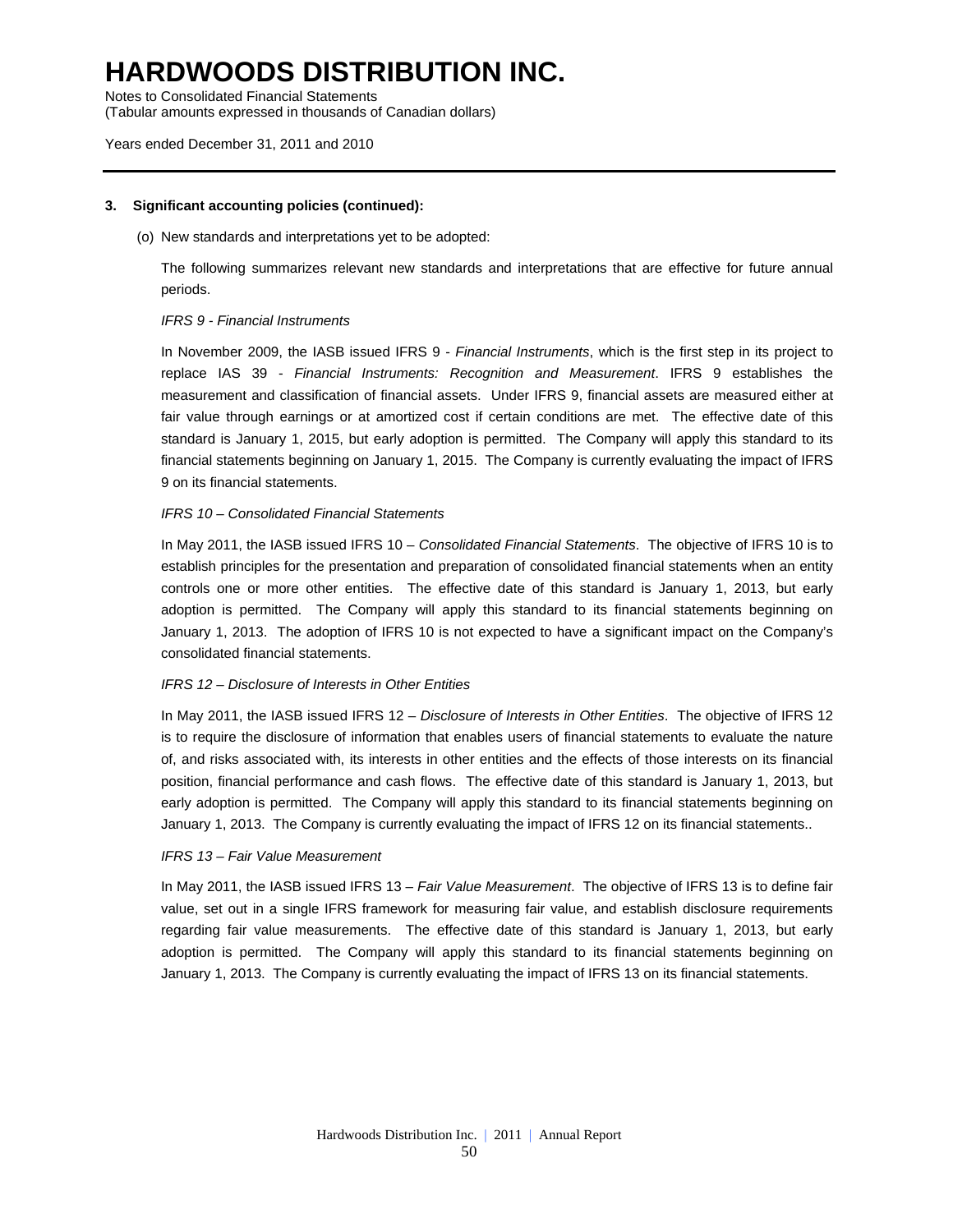Notes to Consolidated Financial Statements

(Tabular amounts expressed in thousands of Canadian dollars)

Years ended December 31, 2011 and 2010

### **4. Business acquisition:**

On September 19, 2011 a subsidiary of the Company purchased certain assets of Frank Paxton Lumber Company ("Paxton") with the intention to continue operations of the business. Paxton is a US based remanufacturer and distributor of hardwood lumber, millwork and sheet goods, with branch operations in San Antonio, Denver, Cincinnati, Kansas City and Chicago. The Company purchased the trade accounts receivable, inventory, and property, plant and equipment of Paxton for cash consideration of \$13.7 million (US\$13.9 million) and hired Paxton's employees to continue operating the business. As part of the agreement certain accounts receivable totaling \$0.2 million not subsequently collected were returned to the seller with the amount recorded at December 31, 2011 as a short term other receivable.

The acquisition has been accounted for as a business combination. The allocation of the purchase price to identified assets acquired is as follows:

| Trade accounts receivable     | 3,972  |
|-------------------------------|--------|
| Inventory                     | 5,769  |
| Property, plant and equipment | 3,931  |
| Intangible asset              | 21     |
| Cash paid                     | 13,693 |
| Receivable adjustment         | (179)  |
| Net investment                | 13.514 |

Costs associated with the acquisition of \$0.2 million have been expensed as incurred and are included in other expenses in the statement of comprehensive income.

As part of the acquisition, buildings have been leased from the previous owner at market rates. Liabilities were not assumed with the exception of equipment and truck leases, which are classified as operating leases. The lease obligations at the date of acquisition were as follows:

| Minimum lease payments due                 | Within<br>one year | One to<br>five years | After<br>five years                                  | Total        |
|--------------------------------------------|--------------------|----------------------|------------------------------------------------------|--------------|
| <b>Buildings</b><br>Equipment and vehicles | 1.048<br>86        | 4.193<br>67          | $\overline{\phantom{a}}$<br>$\overline{\phantom{0}}$ | 5,241<br>153 |

Had the acquisition occurred on January 1, 2011 management estimates that the Company's consolidated sales would have been \$280.2 million and profit would have been \$7.1 million for the year ended December 31, 2011. Included in these consolidated financial statements for the period from September 19 to December 31, 2011 for Paxton are sales of \$13.6 million and profit of \$0.1 million.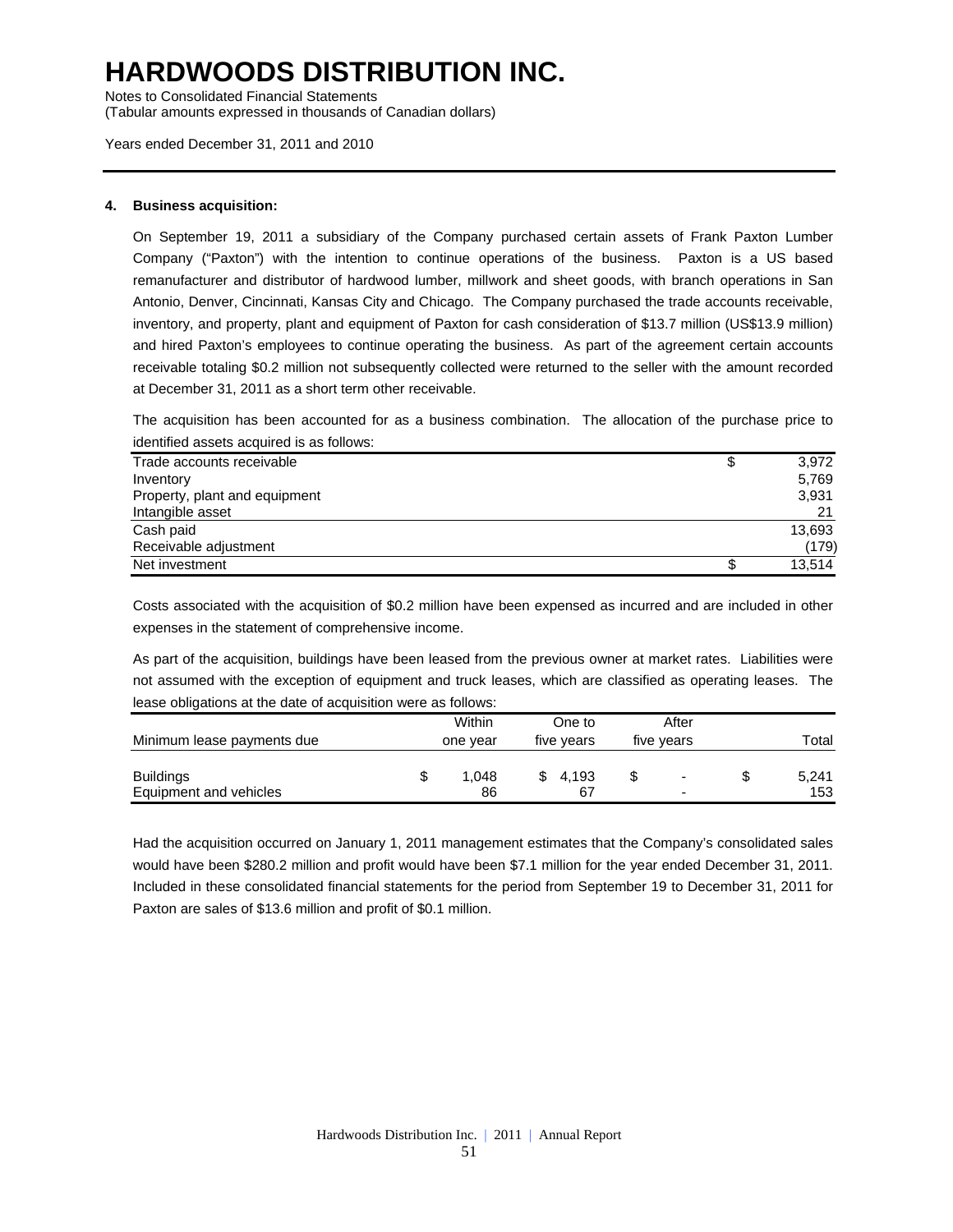Notes to Consolidated Financial Statements

(Tabular amounts expressed in thousands of Canadian dollars)

### Years ended December 31, 2011 and 2010

#### **5. Capital management:**

The Company's policy is to maintain a strong capital base so as to maintain investor, creditor and market confidence and to sustain future development of the business. The Company considers its capital to be bank indebtedness (net of cash) and shareholders' equity or Fund unit liability and net deficit attributable to Unitholders. The Company's capitalization is as follows:

|                                                                                                                            | December 31,<br>2011            | December 31,<br>2010                        | January 1,<br>2010                           |
|----------------------------------------------------------------------------------------------------------------------------|---------------------------------|---------------------------------------------|----------------------------------------------|
| Cash<br><b>Bank indebtedness</b><br>Fund unit liability<br>Net deficit attributable to unitholders<br>Shareholders' equity | \$<br>(392)<br>19,794<br>71,899 | \$<br>(43)<br>6,745<br>144,366<br>(83, 557) | \$<br>(463)<br>4,564<br>144.100<br>(82, 557) |
| Total capitalization                                                                                                       | 91,301                          | \$<br>67.511                                | \$<br>65,644                                 |

The terms of the Company's US and Canadian credit facilities are described in note 10. The terms of the agreements with the Company's lenders provide that distributions cannot be made by its subsidiaries in the event that its subsidiaries do not meet certain credit ratios. The Company's operating subsidiaries were compliant with all required credit ratios under the US and Canadian credit facilities as at December 31, 2011, and accordingly there were no restrictions on distributions arising from compliance with financial covenants.

Dividends are one way the Company manages its capital. Dividends are declared having given consideration to a variety of factors including the outlook for the business and financial leverage. There were no changes to the Company's approach to capital management during the year ended December 31, 2011.

A cash dividend of \$0.02 per common share was paid to shareholders on October 31, 2011. On November 7, 2011 Hardwoods Distribution Inc. declared a cash dividend of \$0.02 per common share to shareholders of record as of January 20, 2012. The dividend was paid to shareholders on January 31, 2012. On March 9, 2012 Hardwoods Distribution Inc. declared a cash dividend of \$0.02 per common share to shareholders of record as of April 20, 2012 to be paid on April 30, 2012.

#### **6. Financial instruments:**

Financial instrument assets include cash and cash equivalents, current and long-term receivables, and income taxes recoverable, which are designated as loans and receivables and measured at amortized cost. Nonderivative financial instrument liabilities include bank indebtedness, accounts payable, accrued liabilities, finance lease obligation and prior to conversion of the Fund to a corporation, the Fund unit liability and associated long term incentive plan liability. All financial liabilities are designated as other liabilities and are measured at amortized cost. There are no financial instruments classified as available-for-sale or held-to-maturity.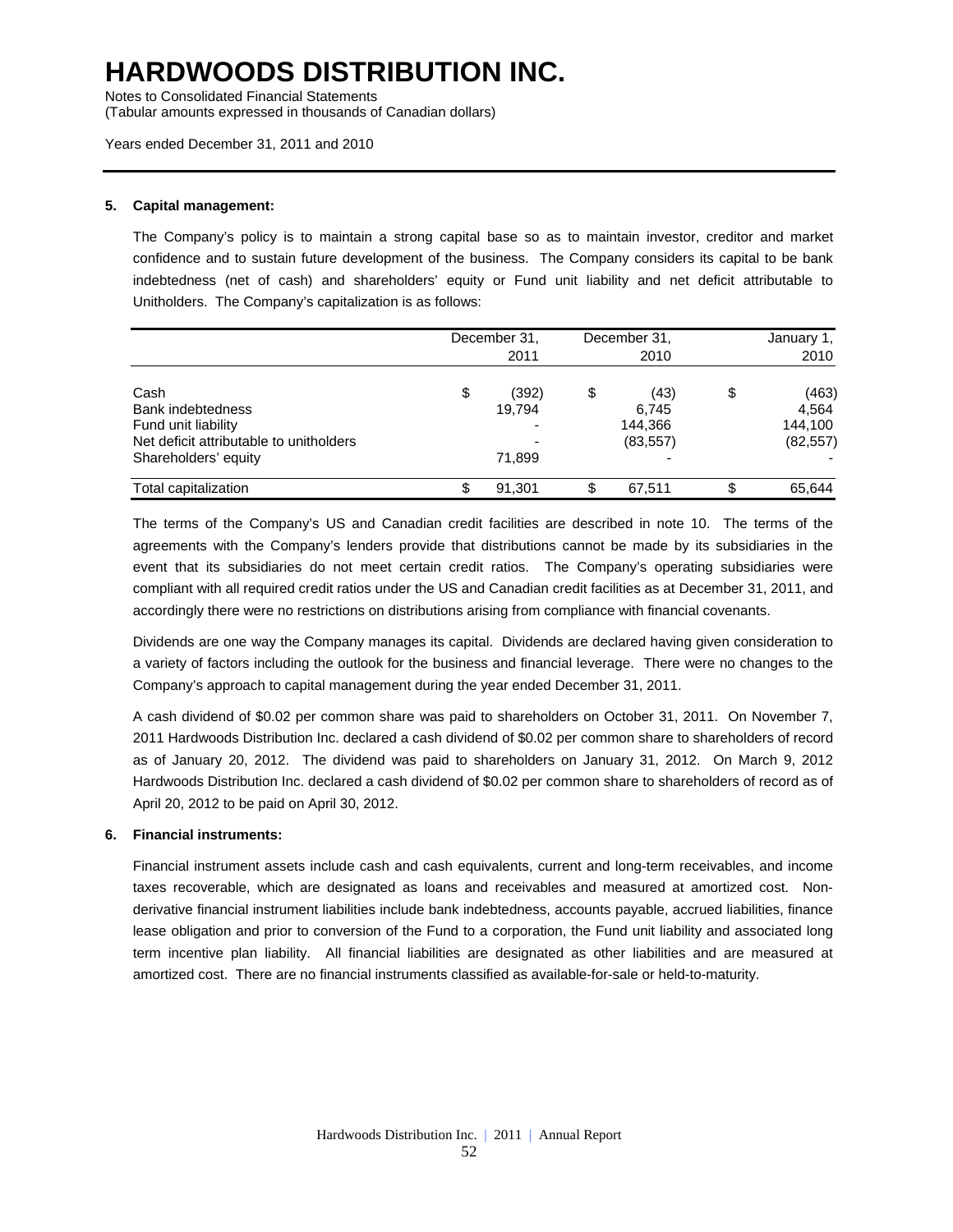Notes to Consolidated Financial Statements (Tabular amounts expressed in thousands of Canadian dollars)

### Years ended December 31, 2011 and 2010

### **6. Financial instruments (continued):**

#### *Fair values of financial instruments*

The carrying values of cash and cash equivalents, accounts receivable, income tax recoverable, and accounts payable accrued liabilities approximate their fair values due to the relatively short period to maturity of the instruments. The fair value of long-term receivables and finance lease obligations are not expected to differ materially from their respective carrying values, given the interest rates being charged. The carrying values of the credit facilities approximate their fair values due to the existence of floating market based interest rates. The fair value of these non-derivative financial assets and liabilities has been estimated based on the present value of future cash flows, discounted at a market rate of interest at the reporting date.

The fair value of the Fund Unit liability at December 31, 2010, based on the quoted market price of the Fund Units was \$34.0 million (January 1, 2010 - \$28.8 million).

### *Derivative financial instruments*

The Fund's non-controlling interest exchangeable unit liability (note 13) was recorded at fair value each reporting period, until their conversion to shares of the Company on July 1, 2011 (notes 1 and 14). The fair value was determined based on quoted market prices of the Fund's units adjusted to reflect the impact of the subordination arrangement in effect.

### *Financial risk management:*

The Board of Directors of the Company and its subsidiaries has the overall responsibility for the establishment and oversight of the Company's risk management framework. The Company's risk management policies are established to identify and analyze the risks faced by the Company, to set appropriate risk limits and controls, and to monitor risks and adherence to limits. Risk management policies and systems are reviewed regularly to reflect changes in market conditions and in response to the Company's activities. Through its standards and procedures management has developed a disciplined and constructive control environment in which all employees understand their roles and obligations. Management regularly monitors compliance with the Company's risk management policies and procedures and reviews the adequacy of the risk management framework in relation to the risks faced by the Company.

The Company has exposure to credit, liquidity and market risks from its use of financial instruments.

(*i*) Credit risk:

Credit risk is the risk of financial loss to the Company if a customer or counterparty to a financial instrument fails to meet its contractual obligations. Credit risk arises principally from the Company's current and longterm receivables from its customers. Cash held at banks, employee housing loans and security deposits also present credit risk to the Company. The carrying value of these financial assets, which total \$35.1 million at December 31, 2011, represents the Company's maximum exposure to credit risk.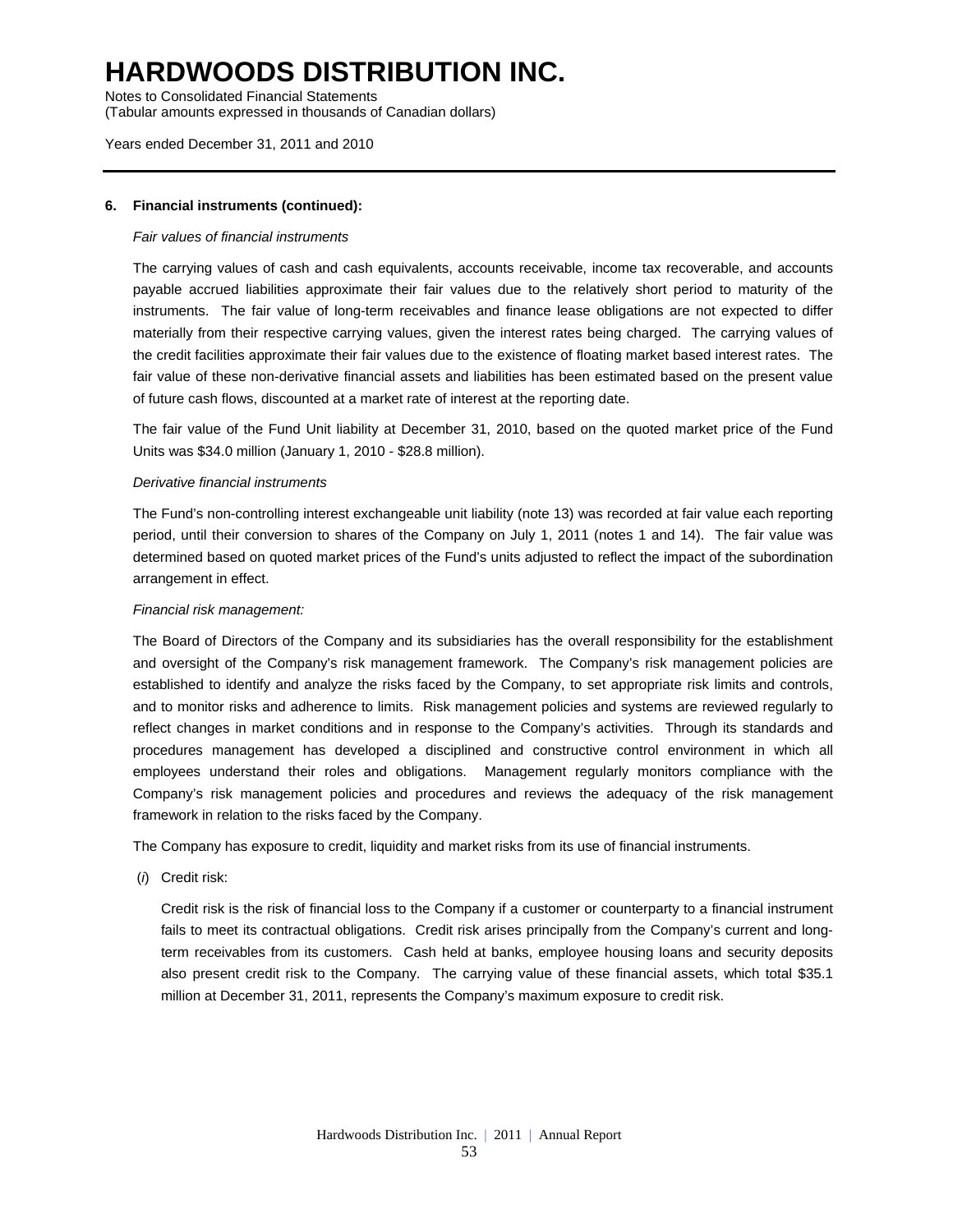Notes to Consolidated Financial Statements (Tabular amounts expressed in thousands of Canadian dollars)

#### Years ended December 31, 2011 and 2010

#### **6. Financial instruments (continued):**

*Financial risk management (continued):* 

(*i*) Credit risk (continued):

*Trade accounts receivable:* 

The Company's exposure to credit risk is influenced mainly by the individual characteristics of each customer. The Company is exposed to credit risk in the event it is unable to collect in full amounts receivable from its customers. The Company employs established credit approval practices and engages credit attorneys when appropriate to mitigate credit risk. It is the Company's policy to secure credit advanced to customers whenever possible by registering security interests in the assets of the customer and by obtaining personal guarantees. Credit limits are established for each customer and are regularly reviewed. In some instances the Company may choose to transact with a customer on a cash-on-delivery basis. The Company's largest individual customer balance amounted to  $7.4\%$  (2010 – 8.1%) of trade accounts receivable and customer notes receivable at December 31, 2011. No one customer represents more than 2.5% of sales.

 More detailed information regarding management of trade accounts receivable is found in note 7 to these consolidated financial statements.

#### *Employee housing loans:*

Employee loans are non-interest bearing and are granted to employees who are relocated. Employee loans are secured by a deed of trust or mortgage depending upon the jurisdiction. Employee loans are repaid in accordance with the loan agreement. These loans are measured at their fair market value upon granting the loan and subsequently measured at amortized cost.

#### *Customer notes:*

Customer notes are issued to certain customers to provide fixed repayment schedules for amounts owing that have been agreed will be repaid over longer periods of time. The terms of each note are negotiated with the customer. For notes issued the Company requires a fixed payment amount, personal guarantees, general security agreements, and security over specific property or assets. Customer notes bear market interest rates ranging from 5%-18%.

#### *Security deposits:*

Security deposits are recoverable on leased premises at the end of the related lease term. The Company does not believe there is any material credit risk associated with its security deposits.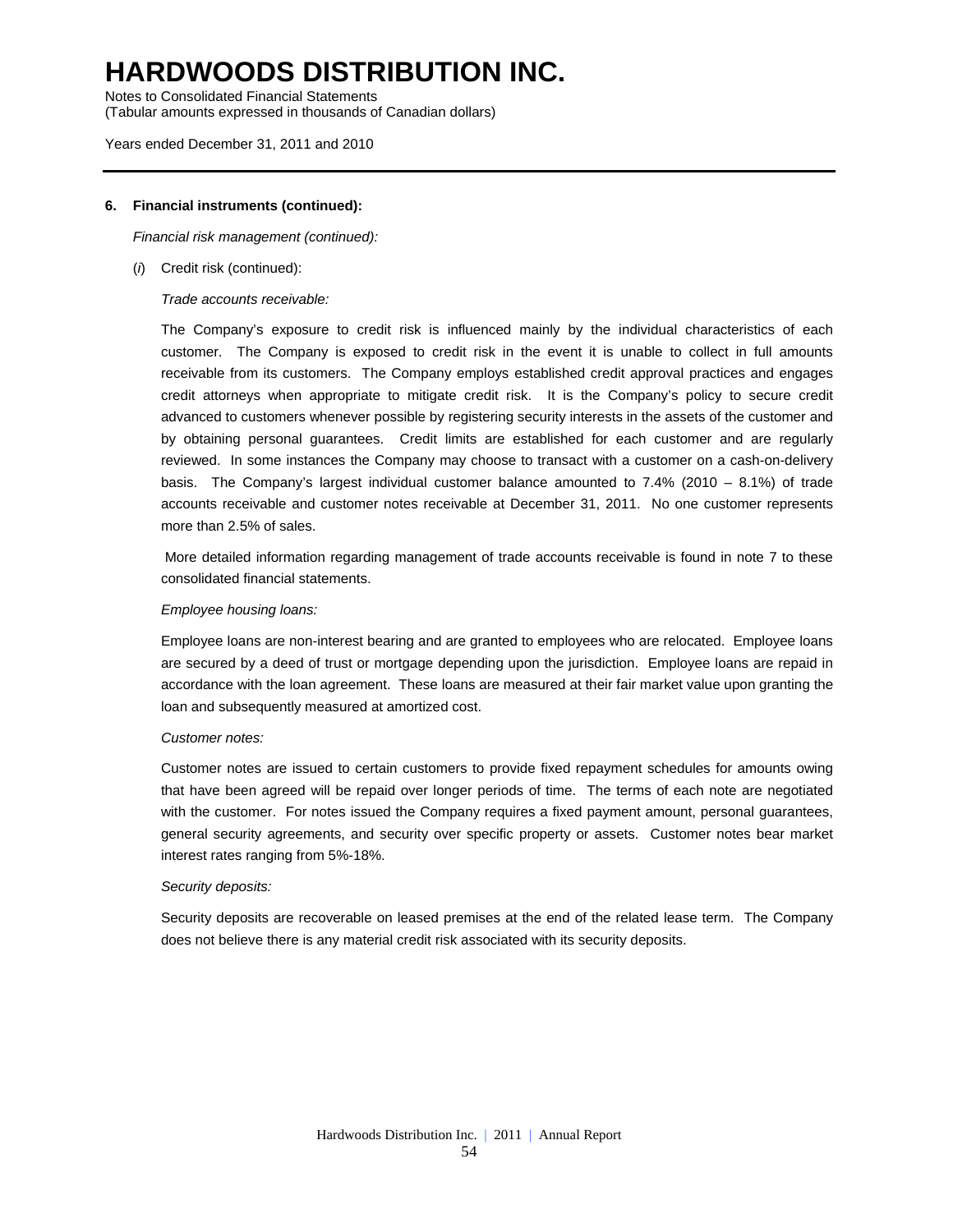Notes to Consolidated Financial Statements (Tabular amounts expressed in thousands of Canadian dollars)

#### Years ended December 31, 2011 and 2010

#### **6. Financial instruments (continued):**

*Financial risk management (continued):* 

(*ii*) Liquidity risk:

Liquidity risk is the risk that the Company will not be able to meet its financial obligations as they fall due. The Company's approach to managing liquidity is to ensure that it will have sufficient cash available to meet its liabilities when due, under both normal and stressed conditions, without incurring unacceptable losses or risking damage to the Company's reputation. At December 31, 2011, in Canada, a subsidiary of the Company had a revolving credit facility of up to \$15.0 million. In the US, a subsidiary of the Company had a revolving credit facility of up to \$30.5 million (US\$30.0 million). These credit facilities can be drawn down to meet short-term financing requirements, including fluctuations in non-cash working capital. The amount made available under the revolving credit facilities from time to time is limited to the extent of the value of certain accounts receivable and inventories held by subsidiaries of the Company, as well as by continued compliance with credit ratios and certain other terms under the credit facilities. At December 31, 2011 the Canadian and U.S. credit facilities had \$6.9 million and \$14.4 million (US\$14.1 million), respectively, of additional borrowing capacity.

The Company's accounts payable and accrued liabilities are subject to normal trade terms and have contracted materialities that will result in payment in the following quarter. The undiscounted contractual maturities of finance lease obligations is presented in note 12 to these financial statements.

(*iii*) Market risk:

Market risk is the risk that changes in market prices, such as interest rates, foreign exchange rates, and commodity prices will affect the Company's net earnings or value of its holdings of financial instruments.

### *Interest rate risk:*

The Company is exposed to interest rate risk on its credit facilities which bear interest at floating market rates.

Based upon December 31, 2011 bank indebtedness balance of \$19.8 million, a 1% increase or decrease in the interest rates charged would result in decrease or increase to annual net earnings by approximately \$198,000.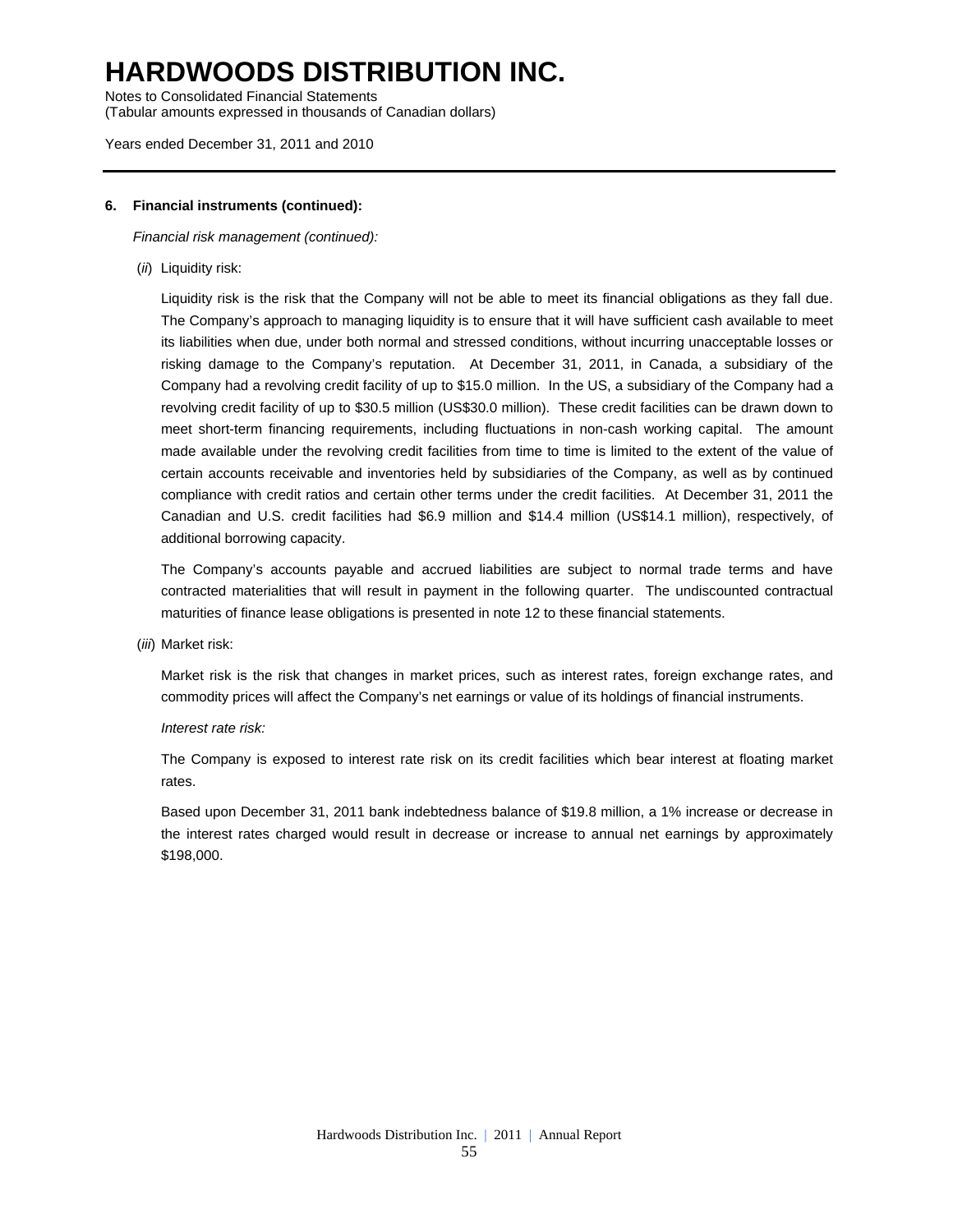Notes to Consolidated Financial Statements (Tabular amounts expressed in thousands of Canadian dollars)

#### Years ended December 31, 2011 and 2010

#### **6. Financial instruments (continued):**

*Financial risk management (continued):* 

(*iii*) Market risk (continued):

#### *Currency risk:*

As the Company conducts business in both Canada and the United States it is exposed to currency risk. Most of the hardwood lumber sold by the Company in Canada is purchased in U.S. dollars from suppliers in the United States. Although the Company reports its financial results in Canadian dollars, approximately two-thirds of its sales are generated in the United States. Changes in the currency exchange rates of the Canadian dollar against the U.S. dollar will affect the results presented in the Company's financial statements and cause its earnings to fluctuate. Changes in the costs of hardwood lumber purchased by the Company in the United States as a result of the changing value of the Canadian dollar against the U.S. dollar are usually absorbed by the Canadian market. When the hardwood lumber is resold in Canada it is generally sold at a Canadian dollar equivalent selling price, and accordingly revenues in Canada are effectively increased by decreases in value of the Canadian dollar and vice versa. Fluctuations in the value of the Canadian dollar against the U.S. dollar will affect the amount of cash available to the Company for distribution to its Shareholders.

At December 31, 2011 the Company's Canadian subsidiaries primary exposure to foreign denominated working capital financial instruments was in relation to accounts receivable from U.S. customers (2011 - US\$0.2 million, 2010 – US\$0.2 million), income taxes recoverable (2011 - nil, 2010 – US\$1.9 million), and accounts payable to U.S. suppliers (2011 - \$0.3 million, 2010 – US\$0.2 million).

Based on the Company's exposure to foreign denominated financial instruments, the Company estimates a \$0.05 weakening in the Canadian dollar as compared to the U.S. dollar would have reduced the net income for the year ended December 31, 2011 by approximately \$0.1 million (2010 - \$0.1 million). A \$0.05 strengthening of the Canadian dollar as compared to the U.S. dollar would have had the equal but opposite effect.

This foreign currency sensitivity is focused solely on the currency risk associated with the Company's Canadian subsidiaries exposure to foreign denominated financial instruments as at December 31, 2011 and does not take into account the effect of a change in currency rates will have on the translation of the balance sheet and operations of the Company's U.S. subsidiaries nor is it intended to estimate the potential impact changes in currency rates would have on the Company's sales and purchases.

### *Commodity price risk:*

The Company does not enter in to any commodity contracts. Inventory purchases are transacted at current market rates based on expected usage and sale requirements and increases or decreases in prices are reflected in the Company's selling prices to customers.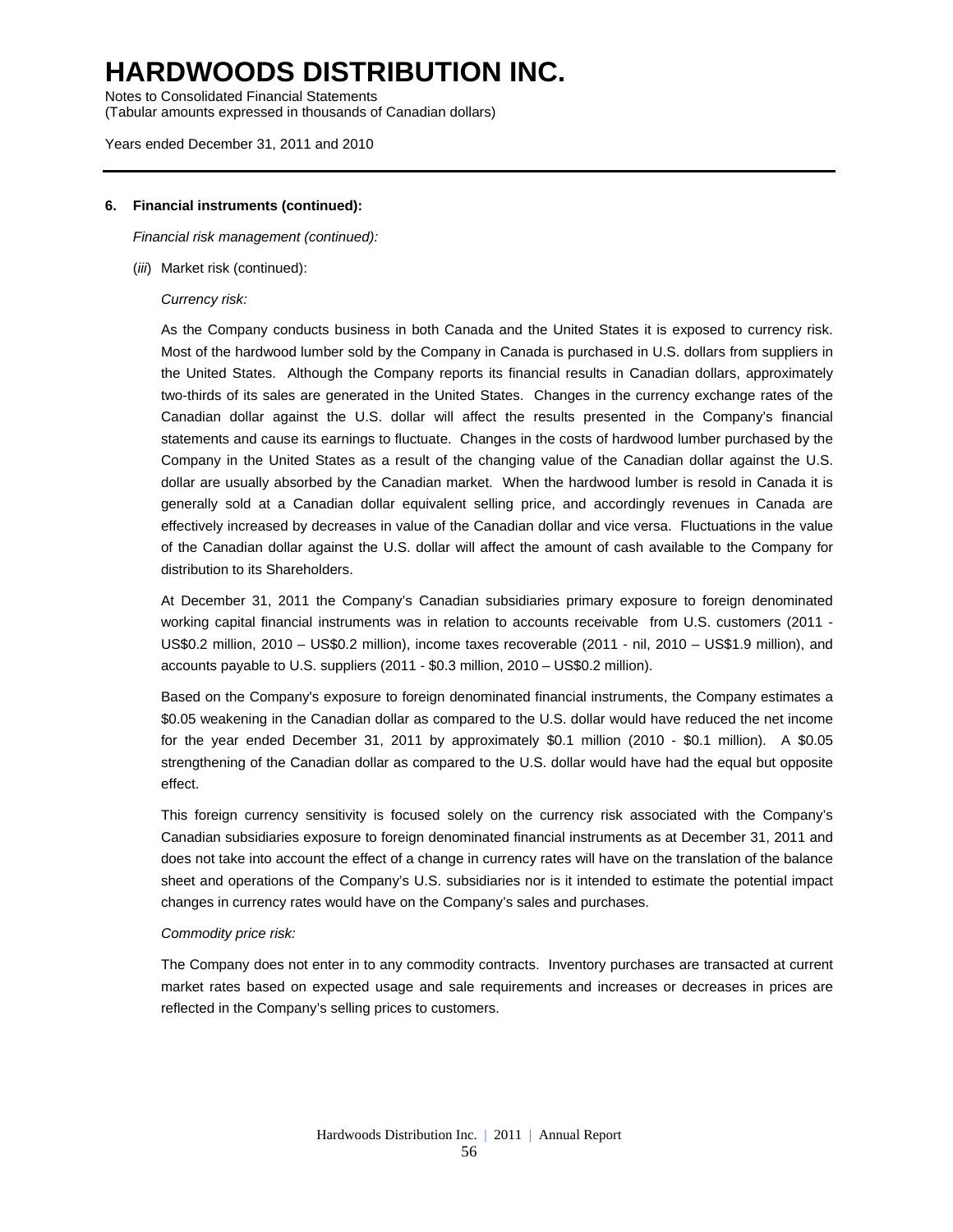Notes to Consolidated Financial Statements

(Tabular amounts expressed in thousands of Canadian dollars)

### Years ended December 31, 2011 and 2010

#### **7. Accounts receivable:**

The following is a breakdown of the Company's current and long term receivables and represents the Company's principal exposure to credit risk.

|                                                  | December 31, | December 31. | January 1,   |
|--------------------------------------------------|--------------|--------------|--------------|
|                                                  | 2011         | 2010         | 2010         |
| Trade accounts receivable - Canada               | \$<br>10,561 | \$<br>10,555 | \$<br>9,756  |
| Trade accounts receivable - United States        | 24,226       | 17,726       | 16,117       |
| Sundry receivable                                | 148          | 200          | 203          |
| Current portion of long-term receivables         | 1,158        | 413          | 919          |
|                                                  | 36,093       | 28,894       | 26,995       |
| Less:                                            |              |              |              |
| Allowance for credit loss                        | 2,830        | 2,238        | 1,410        |
|                                                  | \$<br>33,263 | \$<br>26,656 | \$<br>25,585 |
| Long-term receivables:                           |              |              |              |
| Employee housing loans                           | \$<br>368    | \$<br>375    | \$<br>450    |
| Customer notes                                   | 1,753        | 1,088        | 1,834        |
| Security deposits                                | 431          | 465          | 518          |
|                                                  | 2,552        | 1,928        | 2,802        |
| Less:                                            |              |              |              |
| Current portion, included in accounts receivable | 1,158        | 413          | 919          |
|                                                  | \$<br>1,394  | \$<br>1,515  | \$<br>1,883  |

The aging of trade receivables was:

|                                                                                |   | December 31,<br>2011              |    | December 31,<br>2010              |    | January 1,<br>2010                |
|--------------------------------------------------------------------------------|---|-----------------------------------|----|-----------------------------------|----|-----------------------------------|
| Current<br>Past due 31 - 60 days<br>Past due 61 - 90 days<br>Past due 90+ days | S | 20.977<br>7.174<br>2,676<br>3,960 | \$ | 16.791<br>5,460<br>2,059<br>3,971 | \$ | 14,557<br>5,283<br>2,181<br>3,852 |
|                                                                                |   | 34.787                            |    | 28,281                            | æ  | 25,873                            |

The Company determines its allowance for credit loss based on its best estimate of the net recoverable amount by customer account. Accounts that are considered uncollectable are written off. The total allowance at December 31, 2011 was \$2.8 million (December 31, 2010 - \$2.2 million; January 1, 2010 - \$1.4 million). The amount of the allowance is considered sufficient based on the past experience of the business, the security the Company has in place for past due accounts and management's regular review and assessment of customer accounts and credit risk.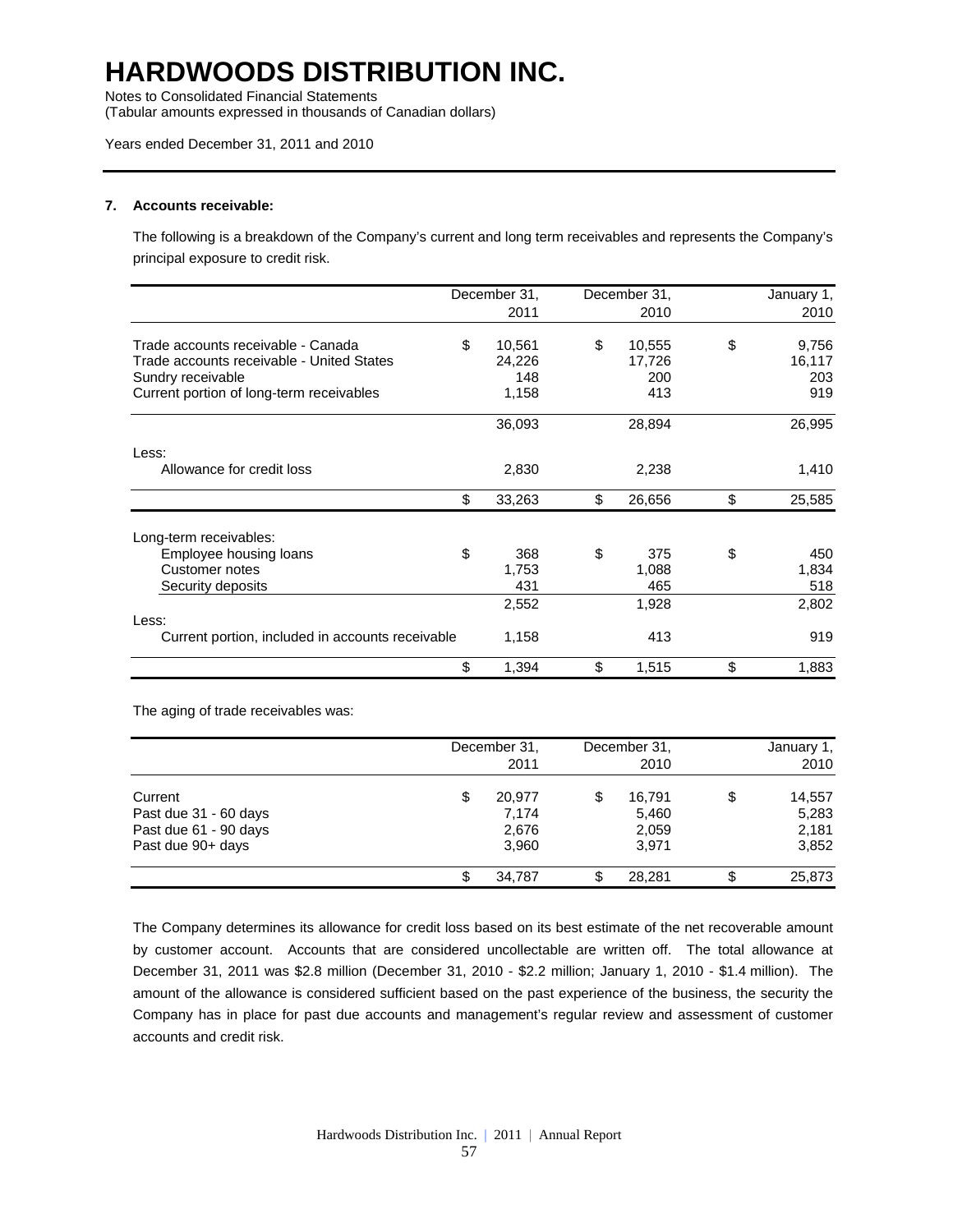Notes to Consolidated Financial Statements

(Tabular amounts expressed in thousands of Canadian dollars)

#### Years ended December 31, 2011 and 2010

### **7. Accounts receivable (continued):**

The change in the allowance for credit loss can be reconciled as follows:

|                                                                                                                              |   | 2011                          | 2010                                   |
|------------------------------------------------------------------------------------------------------------------------------|---|-------------------------------|----------------------------------------|
| Balance as at January 1<br>Additions during the period<br>Changes due to currency rate fluctuations<br>Use during the period | S | 2.238<br>1,072<br>64<br>(544) | \$<br>1,410<br>1,788<br>(102)<br>(858) |
| Balance as at December 31                                                                                                    |   | 2.830                         | 2.238                                  |

Bad debt expense, net of recoveries, for the year ended December 31, 2011 was \$1.4 million which equates to 0.6% of sales (year ended December 31, 2010 – \$2.0 million, being 1.0% of sales).

#### **8. Inventories:**

|                                                        | December 31,<br>2011                     | December 31,<br>2010                    |    | January 1,<br>2010                |
|--------------------------------------------------------|------------------------------------------|-----------------------------------------|----|-----------------------------------|
| Lumber<br>Sheet goods<br>Specialty<br>Goods in-transit | \$<br>13.469<br>19,346<br>3,497<br>2,703 | \$<br>9,868<br>13,270<br>2,307<br>1,996 | \$ | 8,224<br>12,171<br>2,099<br>1,407 |
|                                                        | 39,015                                   | 27.441                                  | æ  | 23,901                            |

Inventory related expenses are included in the consolidated statement of comprehensive income as follows:

|                                               |    | Year ended<br>December 31,<br>2011 | Year ended<br>December 31.<br>2010 |                  |  |
|-----------------------------------------------|----|------------------------------------|------------------------------------|------------------|--|
| Inventory write-downs                         | \$ | 720                                | \$                                 | 977              |  |
| Cost of inventory sold<br>Other cost of sales | S  | 181,256<br>8,143                   | \$                                 | 156,665<br>6,633 |  |
| Total cost of sales                           |    | 189,399                            |                                    | 163,298          |  |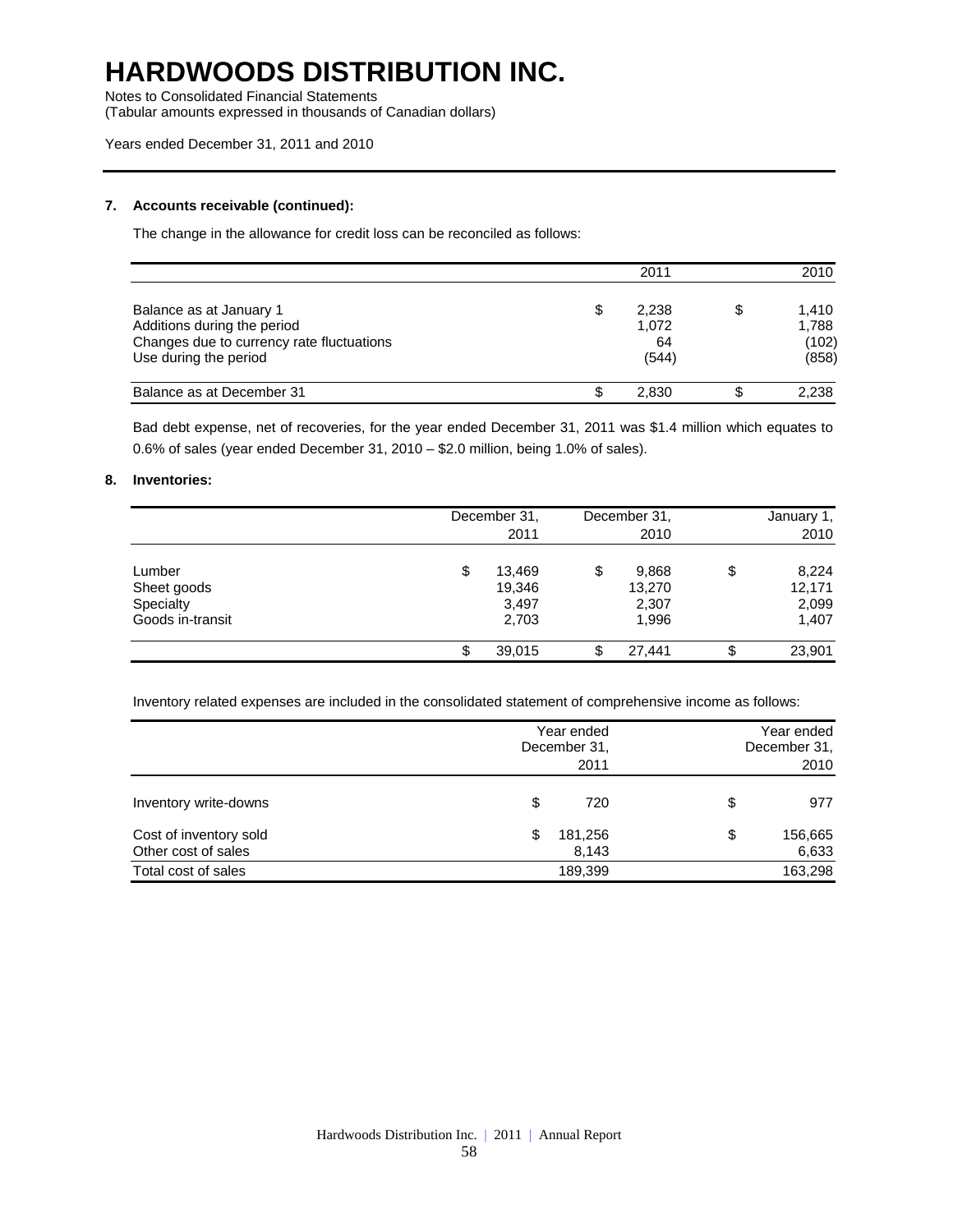Notes to Consolidated Financial Statements

(Tabular amounts expressed in thousands of Canadian dollars)

### Years ended December 31, 2011 and 2010

### **9. Property, plant and equipment:**

|                                                                                              | Leased<br>vehicles               |                         | Machinery and<br>equipment | Mobile<br>equipment         | Leasehold<br>improvements |                          | Total                      |
|----------------------------------------------------------------------------------------------|----------------------------------|-------------------------|----------------------------|-----------------------------|---------------------------|--------------------------|----------------------------|
| Cost                                                                                         |                                  |                         |                            |                             |                           |                          |                            |
| Balance at January 1, 2010<br>Additions<br><b>Disposals</b><br>Adjustments:                  | \$<br>2.456<br>1,476<br>(1, 416) | \$                      | 2.095<br>61<br>(137)       | \$<br>3,225<br>(134)        | \$<br>786<br>13<br>(2)    | \$                       | 8,562<br>1,550<br>(1,689)  |
| Foreign currency translation                                                                 | (82)                             |                         | (63)                       | (112)                       | (12)                      |                          | (269)                      |
| Balance at December 31, 2010<br><b>Additions</b><br><b>Disposals</b><br>Adjustments:         | 2,434<br>767<br>(698)            |                         | 1,956<br>3,660<br>(62)     | 2,979<br>513<br>(45)        | 785<br>132<br>(166)       |                          | 8,154<br>5,072<br>(971)    |
| Foreign currency translation                                                                 | 33                               |                         | 124                        | 57                          | 5                         |                          | 219                        |
| Balance at December 31, 2011                                                                 | \$<br>2,536                      | $\overline{\mathbf{s}}$ | 5,678                      | \$<br>3,504                 | \$<br>756                 | $\overline{\mathcal{S}}$ | 12,474                     |
| <b>Accumulated depreciation</b>                                                              |                                  |                         |                            |                             |                           |                          |                            |
| Balance at January 1, 2010<br>Depreciation during period<br><b>Disposals</b><br>Adjustments: | \$<br>1,180<br>706<br>(974)      | \$                      | 1,685<br>189<br>(133)      | \$<br>2,394<br>205<br>(133) | \$<br>736<br>38<br>(3)    | \$                       | 5,995<br>1,138<br>(1, 243) |
| Foreign currency translation                                                                 | (31)                             |                         | (53)                       | (85)                        | (11)                      |                          | (180)                      |
| Balance at December 31, 2010<br>Depreciation during period<br>Disposals<br>Adjustments:      | 881<br>663<br>(536)              |                         | 1,688<br>196<br>(59)       | 2,381<br>115<br>(37)        | 760<br>28<br>(166)        |                          | 5,710<br>1,002<br>(798)    |
| Foreign currency translation                                                                 | 14                               |                         | 24                         | 34                          | 5                         |                          | 77                         |
| Balance at December 31, 2011                                                                 | \$<br>1,022                      | \$                      | 1,849                      | \$<br>2,493                 | \$<br>627                 | \$                       | 5,991                      |
| Net book value:<br>January 1, 2010<br>December 31, 2010<br>December 31, 2011                 | \$<br>1,276<br>1,553<br>1,514    | \$                      | 410<br>268<br>3,829        | \$<br>831<br>598<br>1,011   | \$<br>50<br>25<br>129     | \$                       | 2,567<br>2,444<br>6,483    |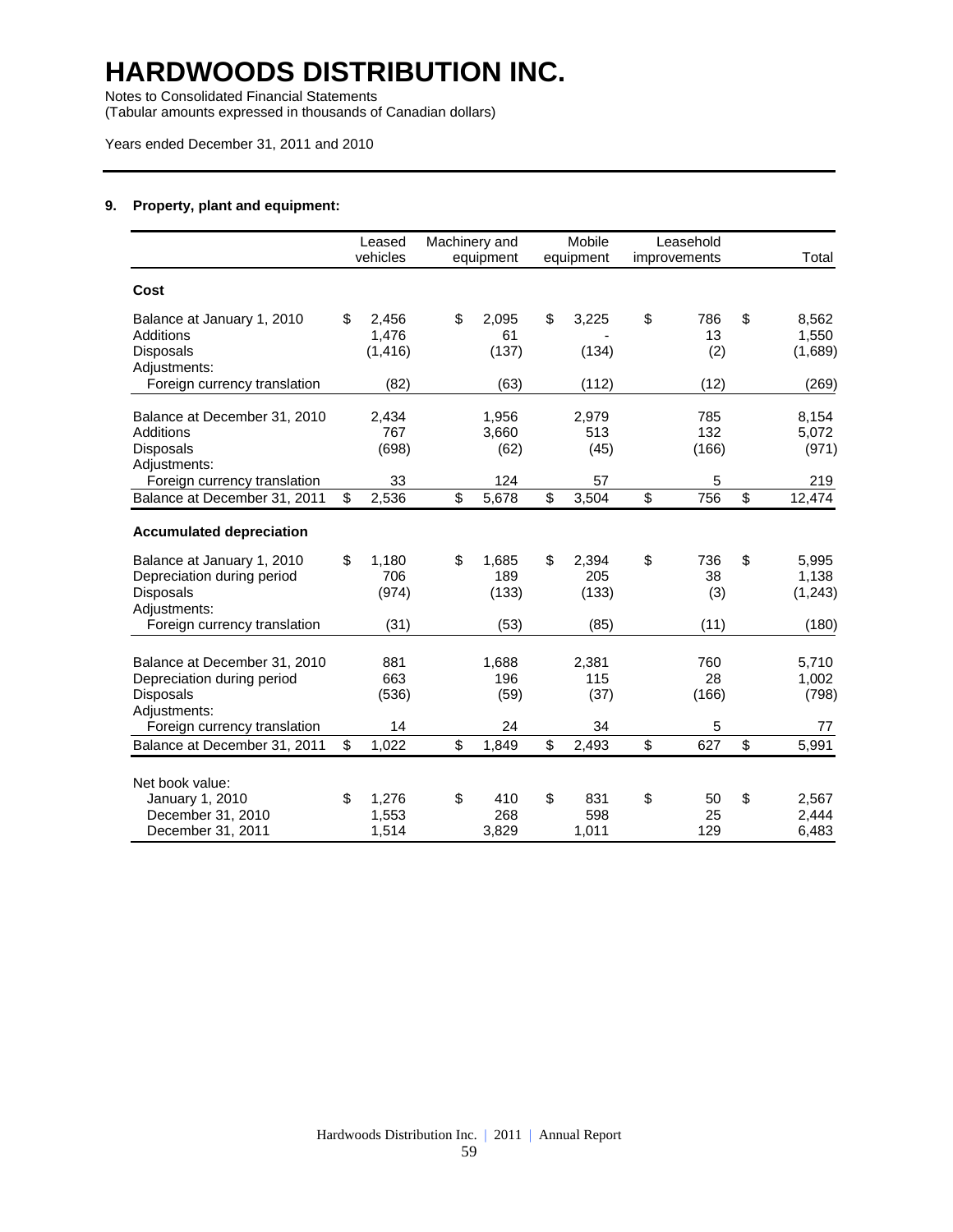Notes to Consolidated Financial Statements

(Tabular amounts expressed in thousands of Canadian dollars)

### Years ended December 31, 2011 and 2010

#### **9. Property, plant and equipment (continued):**

Depreciation of property, plant and equipment for the year ended December 31, 2011 was \$1.0 million (year ended December 31, 2010 - \$1.1 million) and is included in the statement of comprehensive income as follows:

|                                                             |    | 2011            |   | 2010         |
|-------------------------------------------------------------|----|-----------------|---|--------------|
| Selling and distribution<br>Cost of sales<br>Administration | \$ | 884<br>85<br>33 | J | 1,018<br>120 |
|                                                             | Ф  | 1,002           |   | 1,138        |

Gains and losses on disposal of property, plant and equipment for the year ended December 31, 2011 was a net gain of \$81,403 (2010 - \$109,680) and is included in the statement of comprehensive income as follows:

|                                               | 2011    | 2010     |
|-----------------------------------------------|---------|----------|
| Selling and distribution<br>Administration    | 81<br>- | 100<br>9 |
| Gain on sale of property, plant and equipment | 81      | 109      |

### **10. Bank indebtedness:**

|                                                                                                                                                                                        | December 31,<br>2011 | December 31,<br>2010 |    | January 1,<br>2010 |
|----------------------------------------------------------------------------------------------------------------------------------------------------------------------------------------|----------------------|----------------------|----|--------------------|
| Checks issued in excess of funds on deposit<br>Credit facility, Hardwoods LP<br>Credit facility, Hardwoods USLP<br>(December 31, 2011 - US\$13,692;<br>December 31, 2010 - US\$6, 162; | \$<br>922<br>4,943   | \$<br>282<br>548     | \$ | 1,077<br>1,945     |
| $-$ US\$1.844)<br>January 1, 2010<br>Deferred finance fees                                                                                                                             | 13.929               | 6,129<br>(214)       |    | 1,938<br>(396)     |
|                                                                                                                                                                                        | \$<br>19,794         | \$<br>6,745          | ß. | 4,564              |

Bank indebtedness consists of checks issued in excess of funds on deposit and advances under operating lines of credit available to Hardwoods LP and Hardwoods USLP (the "Credit Facilities").

Each of the Credit Facilities is separate, is not guaranteed by the other partnership, and does not contain cross default provisions to the other Credit Facility. The Credit Facility made available to Hardwoods LP is secured by a first security interest in all of the present and after acquired property of Hardwoods LP and the Hardwoods LP partnership units held by subsidiaries of the Company. The Credit Facility made available to Hardwoods USLP is secured by a first security interest in all of the present and after acquired property of Hardwoods USLP and by the USLP Units held by a subsidiary of the Company.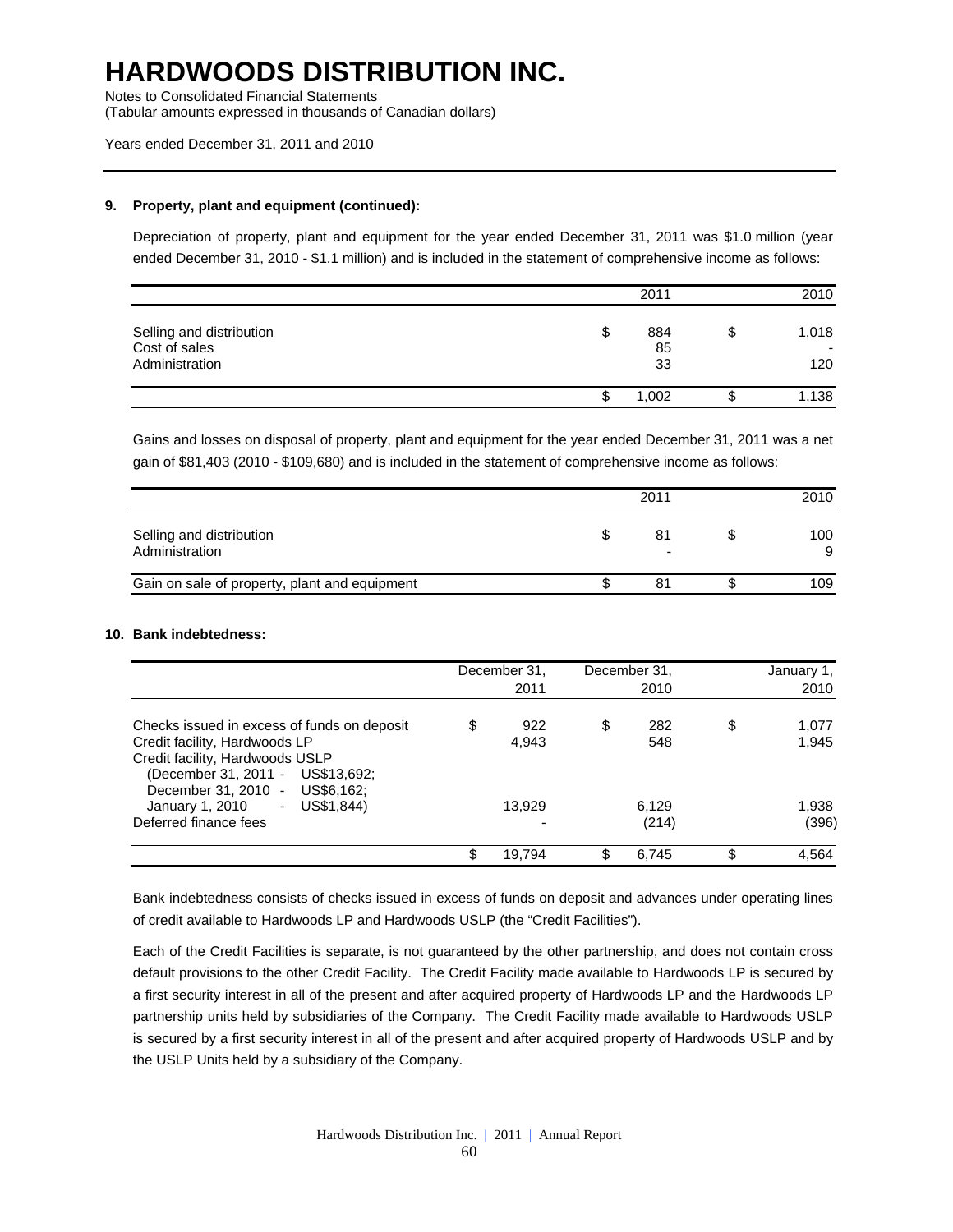Notes to Consolidated Financial Statements (Tabular amounts expressed in thousands of Canadian dollars)

Years ended December 31, 2011 and 2010

### **10. Bank indebtedness (continued):**

The Hardwoods LP Credit Facility, which was extended to August 7, 2016 during the fourth quarter of 2011, provides financing up to \$15.0 million. During the three month period ended September 30, 2011, Hardwoods USLP amended its credit facility in conjunction with the Paxton acquisition, increasing the maximum borrowing available under the credit facility from US\$25 million to US\$30 million. The Hardwoods USLP credit facility has a four year term with a maturity date of May 26, 2015. Each facility is payable in full at maturity. Both Hardwoods Credit Facilities are revolving credit facilities which Hardwoods may terminate at any time without prepayment penalty. The Credit Facilities bear interest at a floating rate based on the Canadian or US prime rate (as the case may be), LIBOR or bankers acceptance rates plus, in each case, an applicable margin. Letters of credit are also available under the Credit Facilities on customary terms for facilities of this nature. Commitment fees and standby charges usual for borrowings of this nature were and are payable.

The amount made available under the Credit Facility to Hardwoods LP from time to time is limited to the extent of 85% of the book value of accounts receivable and the lesser of 60% of the book value or 85% of appraised value of inventories with the amount based on inventories not to exceed 60% of the total amount to be available. Certain identified accounts receivable and inventories are excluded from the calculation of the amount available under the Credit Facility. Hardwoods LP is required to maintain a fixed charge coverage ratio (calculated as the ratio of EBITDA less cash taxes less capital expenditures less distributions, divided by interest plus principal payments on capital lease obligations) of not less than 1.1 to 1. However, this covenant does not apply so long as the unused availability under the credit line is in excess of \$2.0 million. At December 31, 2011, the Hardwoods LP credit facility had \$6.9 million of available borrowing capacity.

The amount to be made available under the Credit Facility to Hardwoods USLP from time to time is limited to the extent of 85% of the book value of certain accounts receivable and 55% of the book value of inventories (with certain accounts receivable and inventory being excluded). Hardwoods USLP is required to maintain a fixed charge coverage ratio (calculated as EBITDA less cash taxes less capital expenditures, divided by interest plus distributions) of 1.0 to 1. This covenant of the Hardwoods USLP Credit Facility does not need to be met however when the unused availability under the credit facility is in excess of US\$2.5 million. At December 31, 2011, the Hardwoods USLP credit facility had unused availability of \$14.4 million (US\$14.1 million).

The average annual interest rates paid in respect of bank indebtedness for the year ended December 31, 2011 were 3.84% and 3.55% (2010 – 4.79% and 5.88%) for the Hardwoods LP and Hardwoods USLP credit facilities, respectively. In addition, standby fees of 0.25% and 0.25% (2010 – 0.5% and 0.75%) related to the unused portion of the credit facilities was charged by the banks for Hardwoods LP and Hardwoods USLP respectively.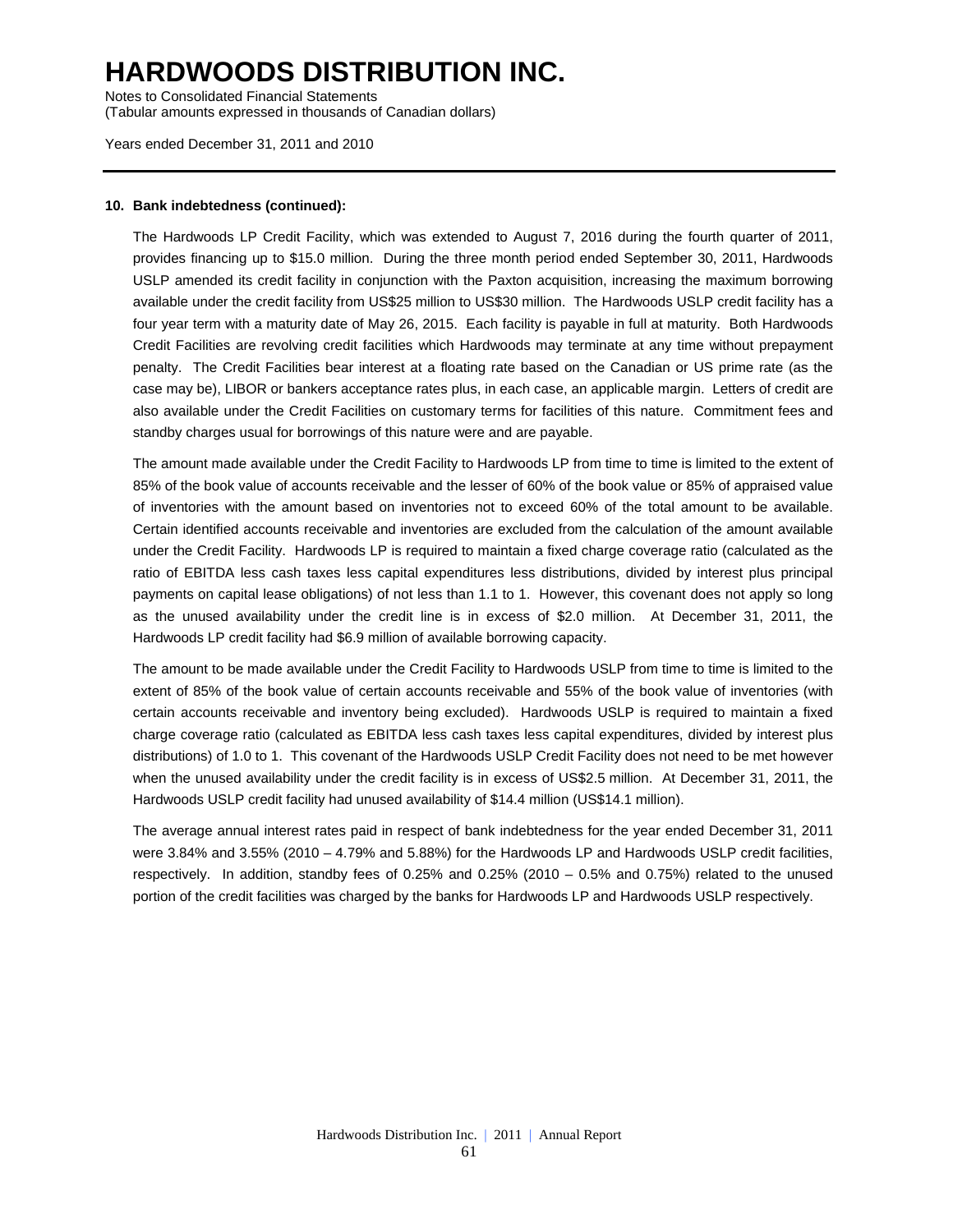Notes to Consolidated Financial Statements

(Tabular amounts expressed in thousands of Canadian dollars)

### Years ended December 31, 2011 and 2010

#### **11. Provisions:**

|                                                                        |              | Onerous   |              |
|------------------------------------------------------------------------|--------------|-----------|--------------|
|                                                                        | Legal        | contracts | Total        |
| Balance at January 1, 2010                                             | \$<br>203    | \$<br>656 | \$<br>859    |
| Provisions made during the period<br>Provisions used during the period | 150<br>(53)  | (415)     | 150<br>(468) |
| Balance at December 31, 2010                                           | 300          | 241       | 541          |
| Provisions made during the period<br>Provisions used during the period | 150<br>(400) | (194)     | 150<br>(594) |
| Balance at December 31, 2011                                           | \$<br>50     | \$<br>47  | \$<br>97     |
| Non-current                                                            | \$           | \$        | \$           |
| Current                                                                | 50           | 40        | 90           |
|                                                                        | \$<br>50     | \$<br>47  | \$<br>97     |

#### *Legal*

The Company and its subsidiaries are subject to legal proceedings that arise in the ordinary course of its business. Provisions for legal costs are related to employee severance and product liability issues. Management is of the opinion, based upon information presently available, that it is unlikely that any liability, to the extent not provided for or insured, would be material in relation to the Company's consolidated financial statements.

#### *Onerous contracts*

Due to the closure of some branches before the expiry of the lease the Company has a legal obligation to pay the monthly lease until the expiry date. The Company has mitigated the obligation by sub-leasing the properties. The Company has made provision for the net lease cost in the case that the sub-lease does not cover the entire obligation. The full expense was recognized in profit/loss in the period of the branch closure and subsequently the related liability is being reduced over the life of the obligation as cash payments are made. The liability is measured at the present value of the expected net cost of the remaining term of the contract.

#### *Decommissioning*

The Company and its subsidiaries are not obligated in any material way for decommissioning or site restoration.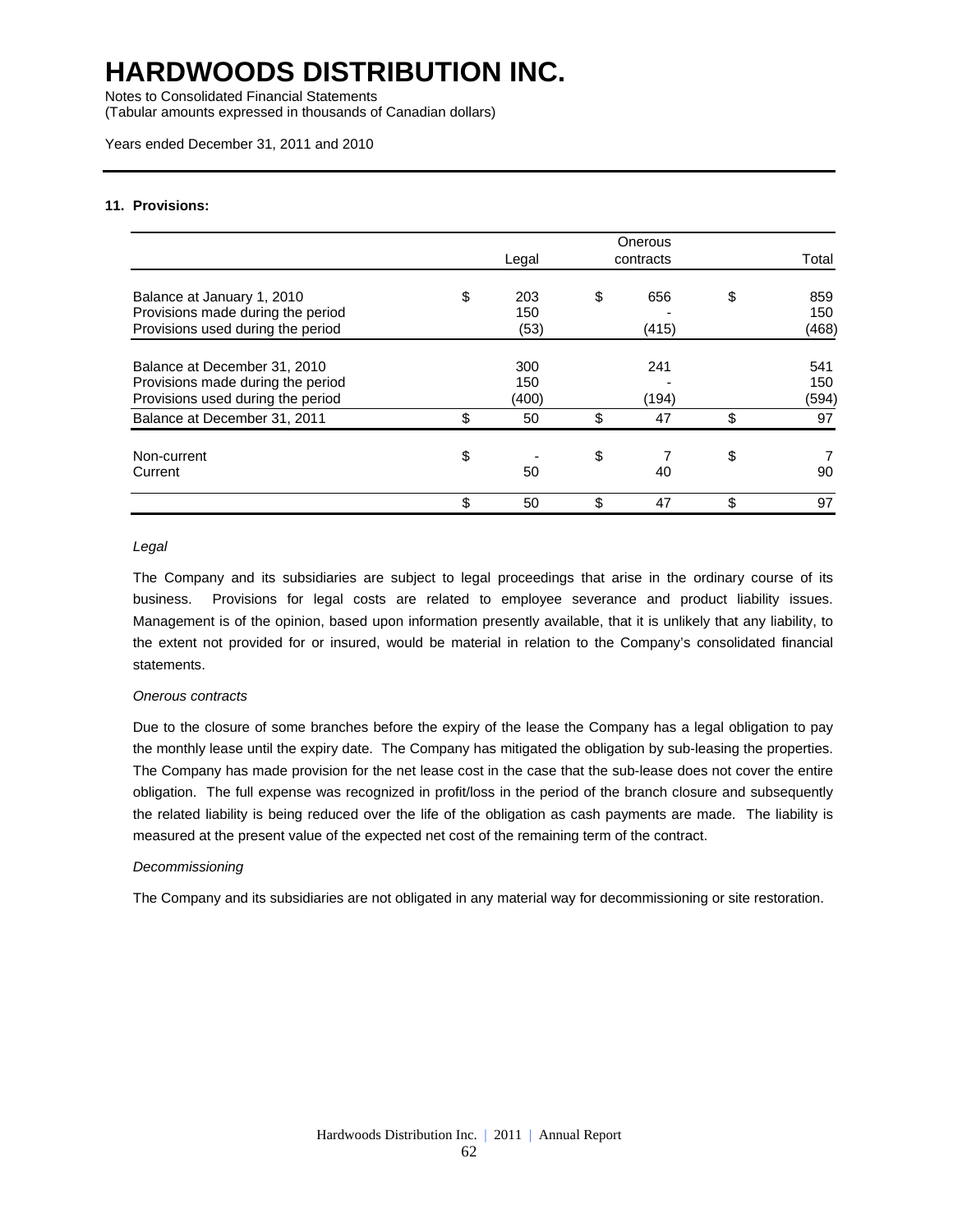Notes to Consolidated Financial Statements

(Tabular amounts expressed in thousands of Canadian dollars)

#### **12. Leases:**

(a) Finance leases as lessee:

Subsidiaries of the Company lease vehicles with terms ranging from 18 to 50 months. Hardwoods LP guarantees a residual value under the terms of the leases in Canada, and any difference between the amount realized and the guaranteed residual value is either paid to or paid by Hardwoods LP. In the US the lease payments cover the full capitalized cost over the term of the lease, and any proceeds from the sale of the vehicle are paid to Hardwoods USLP. The Company and its subsidiaries have determined that these vehicle leases are considered finance leases and are recorded on the statement of financial position.

Finance lease liabilities are payable as follows:

| Minimum lease payments due                | Within<br>one year | One to<br>five years | Total              |
|-------------------------------------------|--------------------|----------------------|--------------------|
| December 31, 2011:                        |                    |                      |                    |
| Future minimum lease payments<br>Interest | \$<br>880<br>63    | \$<br>607<br>25      | \$<br>1,487<br>88  |
| Present value of minimum payments         | \$<br>817          | \$<br>582            | \$<br>1,399        |
| December 31, 2010:                        |                    |                      |                    |
| Future minimum lease payments<br>Interest | \$<br>806<br>73    | \$<br>758<br>36      | \$<br>1,564<br>109 |
| Present value of minimum payments         | \$<br>733          | \$<br>722            | \$<br>1,455        |
| January 1, 2010:                          |                    |                      |                    |
| Future minimum lease payments<br>Interest | \$<br>928<br>43    | \$<br>283<br>16      | \$<br>1.211<br>59  |
| Present value of minimum payments         | \$<br>885          | \$<br>267            | \$<br>1,152        |

The present value of the lease payments is calculated using the interest rate implicit in the lease.

(b) Operating leases as lessee:

The Company's subsidiaries are obligated under various operating leases, including building and trucking equipment leases that require future minimum rental payments as follows:

| Minimum lease payments due                                | Within<br>one year | One to<br>five years | After<br>five years | Total  |
|-----------------------------------------------------------|--------------------|----------------------|---------------------|--------|
| Minimum lease payments due:<br>December 31, 2011          | 4.962              | \$12.281             | \$<br>42            | 17.285 |
| Minimum sublease revenue receivable:<br>December 31, 2011 | 133                | 147                  |                     | 280    |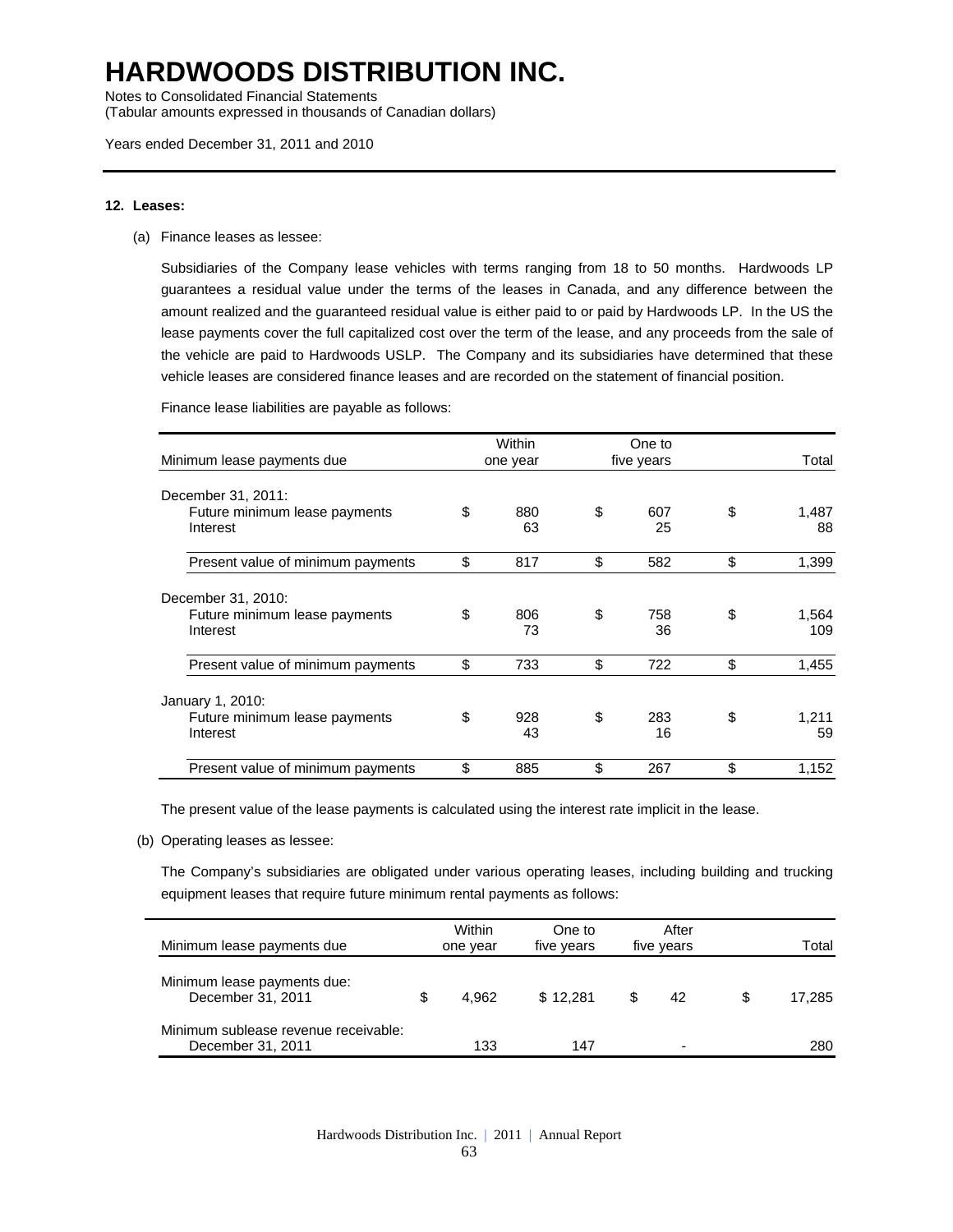Notes to Consolidated Financial Statements (Tabular amounts expressed in thousands of Canadian dollars)

Years ended December 31, 2011 and 2010

### **12. Leases (continued):**

(b) Operating leases as lessee (continued):

Minimum lease payments recognized as an expense during the year ended December 31, 2011 amount to \$4.5 million (2010 - \$4.1 million). Sublease payments received during the year ended December 31, 2011 were \$0.6 million (2010 - \$0.6 million) and are recognized as a reduction to selling and distribution costs on the statement of comprehensive income.

The Company's operating lease agreements do not contain any contingent rent clauses. Some operating building lease agreements contain renewal options but none contains any restrictions regarding distributions, further leasing or additional debt. Renewal options are reviewed regularly by management.

### **13. Non-controlling interests:**

Prior to completion of the Arrangement on July 1, 2011 (note 1), the previous owners of the business had retained a 20% interest in Hardwoods LP and Hardwoods USLP through ownership of Class B Hardwoods LP units ("Class B LP Units") and Class B Hardwoods USLP units ("Class B USLP Units") respectively. In accordance with the Arrangement described in Note 1 the owners of the Class B LP Units and Class B USLP Units agreed to exchange their units for 0.3793 Common Shares of the Company per outstanding unit.

For accounting purposes up to the conversion to a corporation, the non-controlling interest exchangeable Units, being the Class B LP Units and the Class B USLP Units, were considered a liability as the Units to be issued by the Fund in an exchange were themselves a puttable financial instrument. The non-controlling interest exchangeable Units included an embedded derivative, being the ability of the non-controlling interest to convert the exchangeable Units to full participating Fund Units. The Fund chose not to separate the embedded derivative and is instead recorded the non-controlling interest exchangeable unit liability at its estimated fair value as at the reporting dates.

The fair value of the non-controlling interest exchangeable unit liability was estimated to be as follows:

|                                                         | December 31, | 2011 | December 31,<br>2010 | January1,<br>2010 |
|---------------------------------------------------------|--------------|------|----------------------|-------------------|
| Non-controlling interest exchangeable<br>unit liability |              |      | 3.197                | 2,733             |

Changes in the fair value of the above noted liability were recorded in the statement of comprehensive income as part of net finance expense (note 16). The fair value of \$3.7 million at June 30, 2011 was transferred to share capital upon conversion to shares of the Company.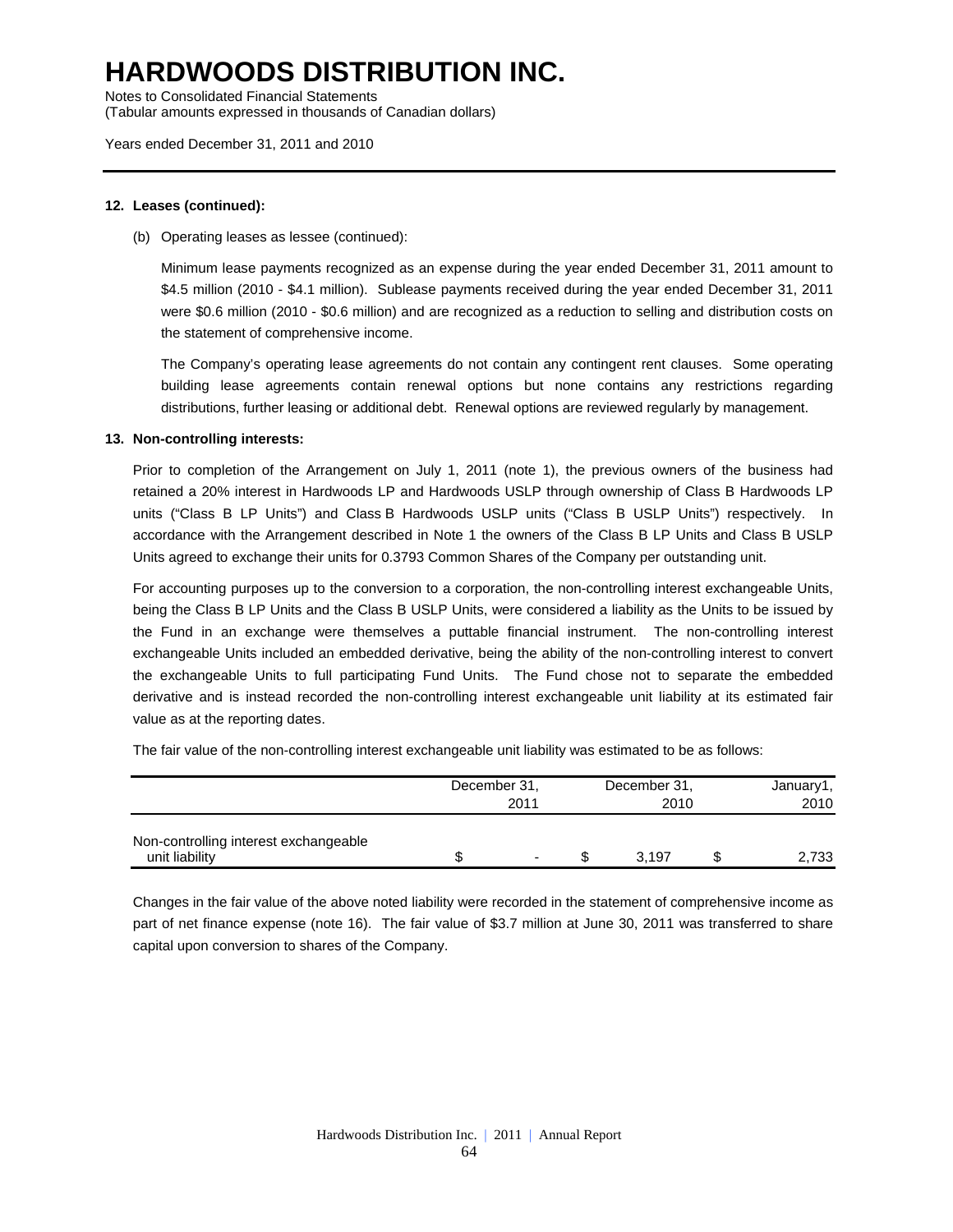Notes to Consolidated Financial Statements

(Tabular amounts expressed in thousands of Canadian dollars)

### Years ended December 31, 2011 and 2010

#### **14. Shares and Fund Units (continued):**

(a) Share capital

At December 31, 2011, the authorized share capital of the Company comprised an unlimited number of common shares without par value ("Shares").

Prior to the Arrangement the Fund had issued 14,604,085 Units with a carrying value of \$144.6 million. The Fund Units were classified as a liability under IFRS in accordance with IAS 32, Financial Instruments: Presentation. This classification is a result of the Units being puttable instruments as the holder had the option to redeem the Units for amounts based on the market prices at the time of redemption and the Units had a contractual obligation requiring delivery of income to the unitholders. The Fund recorded the liability at the fair value of the Units at the inception of the liability and recorded the amounts subsequent to initial recognition on an amortized cost basis. Direct expenses associated with the initial issuance of the Fund Units, totaling \$10.6 million, were expensed as a financing cost at the date of issuance.

On July 1, 2011 the Fund Units were converted on a one-to-one basis to common shares in the Company and are now recorded as Share Capital at the fair market value on the date of conversion being \$43.7 million, with the difference of \$104.6 million between the carrying value of the Fund Unit liability and the fair value of the shares issued being recorded in contributed surplus.

A continuity of the Shares and Fund Unit liability is as follows:

|                                                | <b>Shares</b> | Units        | Total         |
|------------------------------------------------|---------------|--------------|---------------|
| Balance at January 1, 2010                     |               | 14,410,000   | \$<br>144,100 |
| Issued pursuant to long term incentive plan    |               | 113,858      | 266           |
| Balance at December 31, 2010                   |               | 14,523,858   | 144.366       |
| Issued pursuant to long term incentive plan    |               | 80.227       | 222           |
| Converted to Common Shares                     |               | (14,604,085) | (144,588)     |
| Common shares at fair value as of July 1, 2011 | 14,604,085    |              | 40,015        |
| Class B units converted to Common Shares       | 1,366,429     |              | 3,744         |
| Issued pursuant to long term incentive plan    | 124.829       |              | 302           |
| Balance at December 31, 2011                   | 16,095,343    |              | \$<br>44.061  |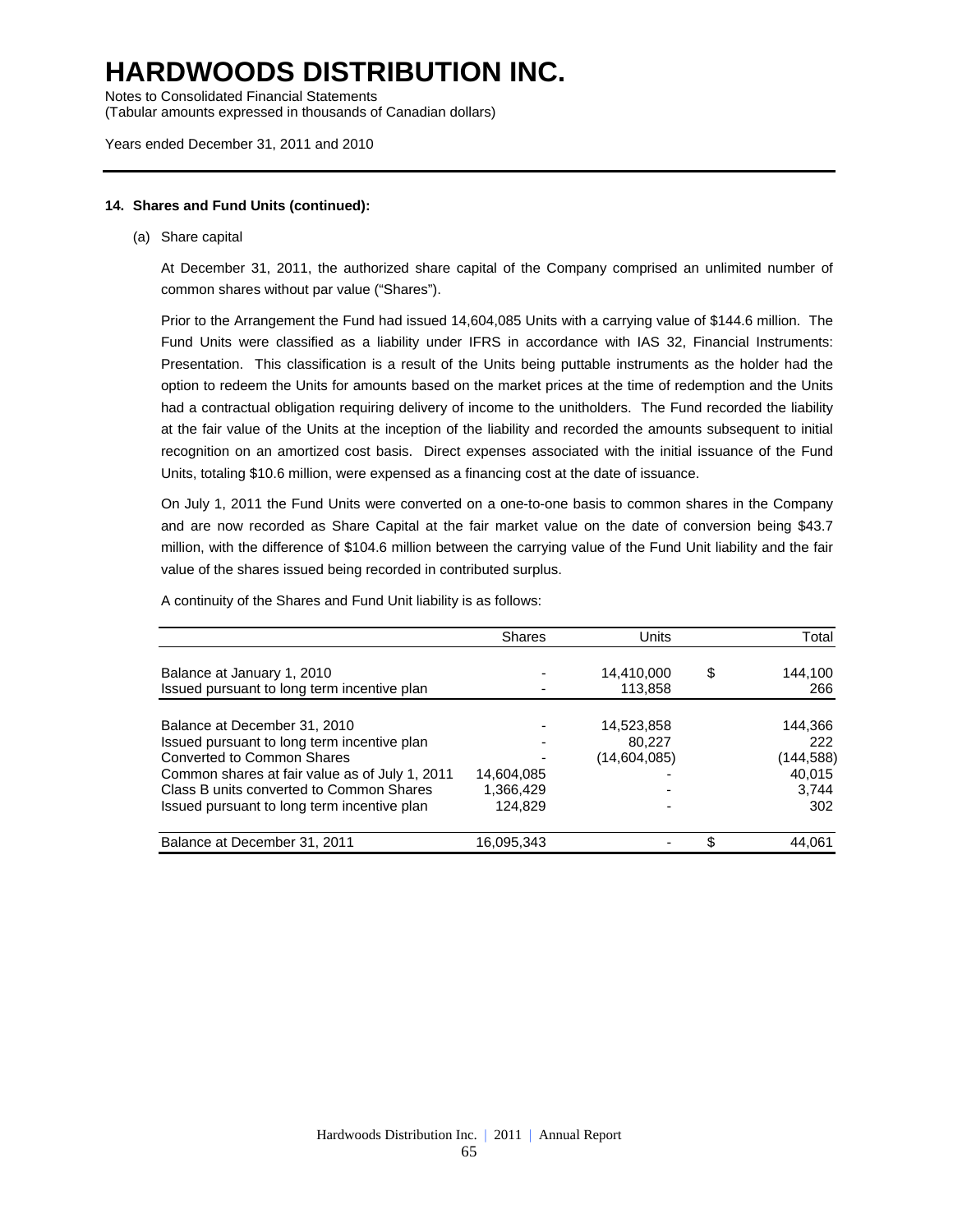Notes to Consolidated Financial Statements (Tabular amounts expressed in thousands of Canadian dollars)

### Years ended December 31, 2011 and 2010

### **14. Shares and Fund Units (continued):**

(b) Long Term Incentive Plan:

At the Annual General Meeting held on May 20, 2010, the Unitholders approved a long term incentive plan ("LTIP") which authorized the issuance of a maximum of 850,000 Units to qualified trustees, directors, officers, employees and consultants to align the interests of such persons with the interests of Unitholders. Upon conversion to a corporation on July 1, 2011 the LTIP plan was continued with references to Units being replaced by common shares.

The LTIP is comprised of Restricted Shares and Performance Shares. Each Restricted Share will entitle the holder to be issued the number of Shares of the Company designated in the grant agreement for that Restricted Share. Shares issuable pursuant to Restricted Share grants will vest and be issued on the date or dates determined by the Company's Compensation Committee and set out in the grant agreement, provided such date or dates are not later than December 31<sup>st</sup> following the third anniversary of the date the Restricted Share was granted. Each Performance Share will entitle the holder to be issued the number of Shares designated in the grant agreement for the Performance Share multiplied by a payout multiplier which may range from a minimum of zero to a maximum of two depending on the achievement of the defined performance criteria. Shares issuable pursuant to Performance Shares will be issued on the date set out in the grant agreement if the performance criteria are satisfied, provided such date is not later than December 31<sup>st</sup> following the third anniversary of the date the Performance Share was granted.

The Shares to which a grantee is entitled under a Restricted Share or Performance Share may, at the discretion of the Board of Directors, be settled by the Company in Shares issued from treasury, Shares purchased by the Company in the secondary market, in an amount of cash equal to the fair market value of such Shares, or any combination of the foregoing.

If any Restricted Shares or Performance Shares granted under LTIP expire, terminate or are cancelled for any reason without the Shares issuable under the Restricted Share or Performance Share having been issued in full, those Shares will become available for the purposes of granting further Restricted Shares or Performance Shares under the LTIP. To the extent any Shares issuable pursuant to Restricted Shares or Performance Shares are settled in cash or with Shares purchased in the market, those Shares will become available for the purposes of granting further Restricted Shares or Performance Shares.

The LTIP provides for cumulative adjustments to the number of Shares to be issued pursuant to Restricted Shares or Performance Shares on each date that distributions are paid on the Shares by an amount equal to a fraction having as its numerator the amount of the distribution per Share and having as its denominator the fair market value of the Shares on the trading day immediately preceding the dividend payment date. Fair market value is the weighted average price that the Shares traded on the Toronto Stock Exchange for the five trading days on which the Shares traded immediately preceding that date.

The LTIP provides that the number of Shares issued to insiders pursuant to the plan and other Share compensation arrangements of the Company within a one year period, or at any one time, may not exceed 10% of the issued and outstanding Shares.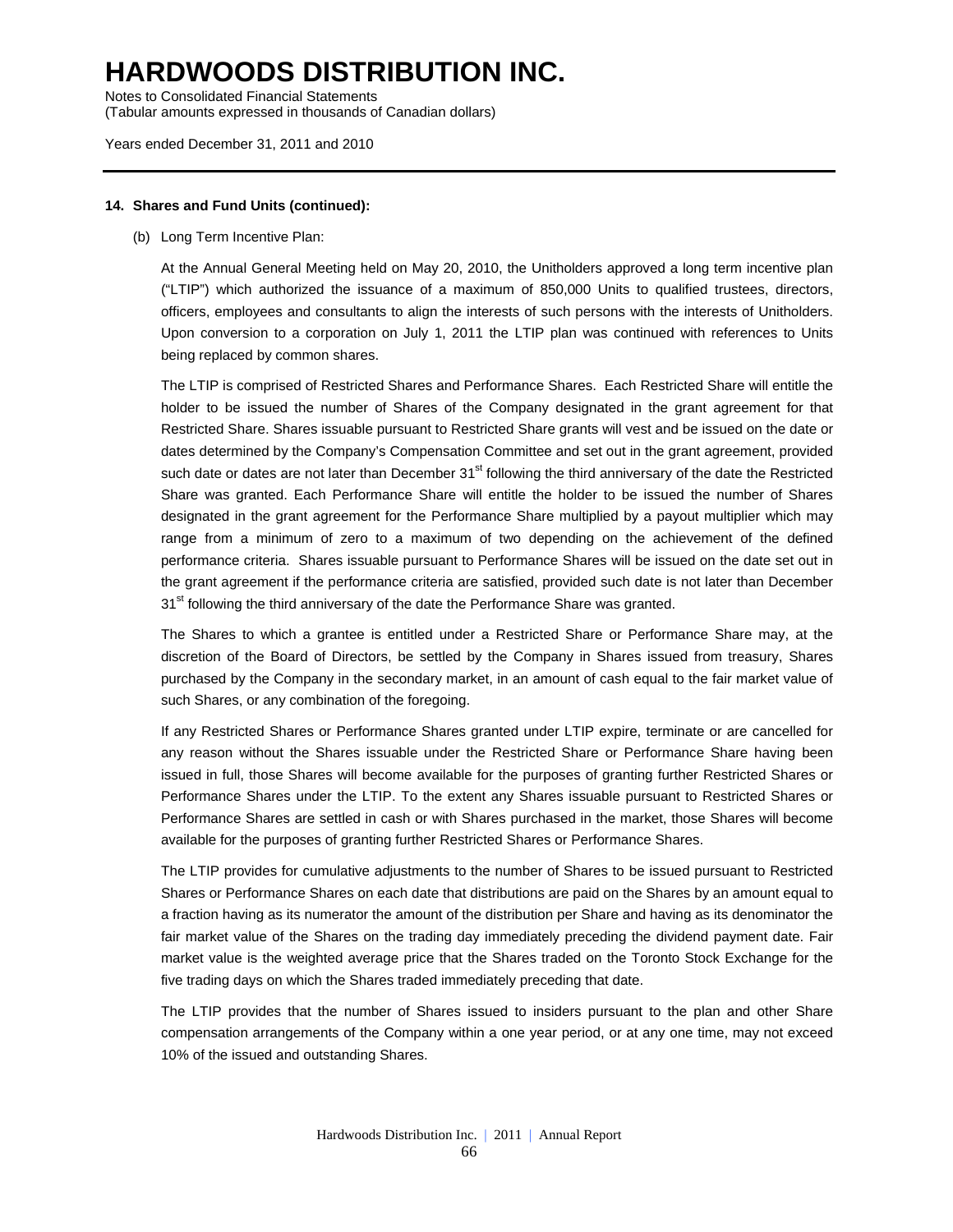Notes to Consolidated Financial Statements (Tabular amounts expressed in thousands of Canadian dollars)

Years ended December 31, 2011 and 2010

### **14. Shares and Fund Units (continued):**

### (b) Long Term Incentive Plan (continued):

For the period prior to July 1, 2011, in accordance with the IFRS 2, Share-based Payment, the Fund was required to classify its Restricted Units and Performance Units as cash settled awards as they converted into Units of the Fund which were redeemable at the holder's option. The amount of compensation cost was measured each period end based on the current market price of the Fund's Units and the expense was recognized each period during the requisite service period based on the estimated number of awards that were expected to vest and in the case of Performance Units, based on the estimated number of Units to be issued provided that the performance conditions were considered probable of achievement.

Post-conversion to a corporate entity, the LTIP awards can be settled in common shares of the Company, and as such, the Company has reclassified the LTIP shares as an equity-settled share based award, as the Company has no stated intent and no past practice of settling in cash. The Company has accounted for the changes to the LTIP as a modification of the LTIP awards. The fair value of the LTIP liability at July 1, 2011, being the date of the modification, was transferred to contributed surplus. The compensation cost from July 1, 2011 onwards is based on the fair value of the awards at grant date and will be recorded over the remaining vesting periods.

A continuity of the LTIP Shares/Units outstanding is as follows:

| Performance Units/Shares                                      |           | <b>Restricted Units/Shares</b> |
|---------------------------------------------------------------|-----------|--------------------------------|
|                                                               |           |                                |
| Balance at January 1, 2010                                    |           |                                |
| LTIP Units issued during the period                           | 160,452   | 341,571                        |
| LTIP Units settled by exchange for free-trading Fund Units    |           | (113, 858)                     |
|                                                               |           |                                |
| Balance at December 31, 2010                                  | 160,452   | 227,713                        |
| LTIP Units issued during the period                           | 24.631    | 116,558                        |
| LTIP Units settled by exchange for free-trading Common shares | (80, 227) | (124, 829)                     |
| Balance at December 31, 2011                                  | 104.856   | 219,442                        |

As of March 31, 2011, 80,227 Performance Units became fully vested and were settled by the issuance of Fund Units with a fair value of \$0.2 million. On December 31, 2011, 124,829 Restricted Units/Shares became fully vested and were settled by the issuance of Company Shares with a fair value of \$0.3 million

Non-cash compensation expense amount of \$749,655 was recorded for the year ended December 31, 2011  $(2010 - $530,887)$ .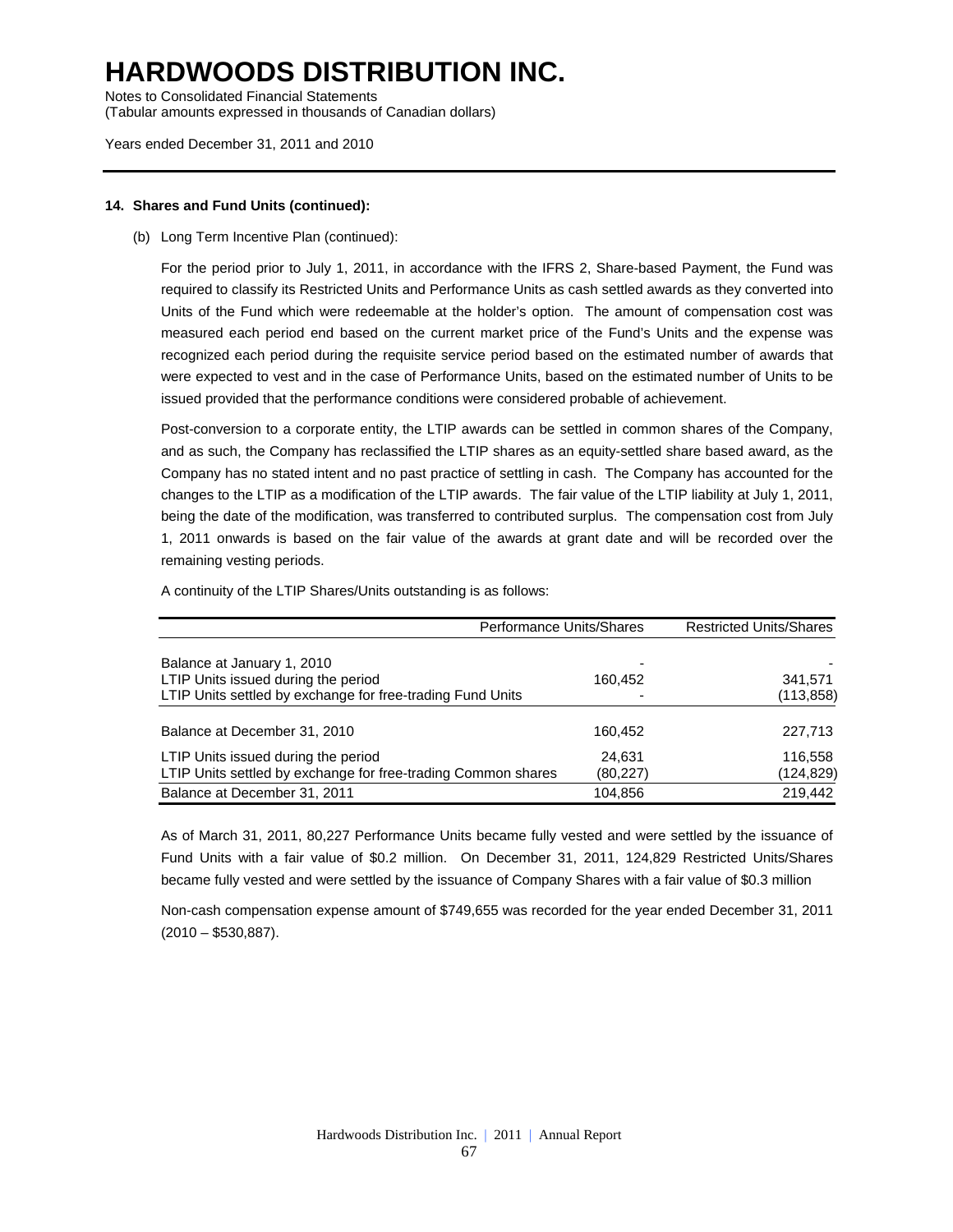Notes to Consolidated Financial Statements

(Tabular amounts expressed in thousands of Canadian dollars)

#### Years ended December 31, 2011 and 2010

### **14. Shares and Fund Units (continued):**

#### (c) Weighted average shares

The calculation of basic and fully diluted profit per share is based on the profit for the year of \$6.1 million (2010 – \$0.9 million). The weighted average number of common shares / units outstanding in each of the reporting periods was as follows:

|                                                                                        | 2011       | 2010       |
|----------------------------------------------------------------------------------------|------------|------------|
| Issued ordinary shares/units at January 1                                              | 14,523,858 | 14,410,000 |
| Effect of shares/units issued during the year:<br>Pursuant to long-term incentive plan | 60,853     | 311        |
| Pursuant to conversion of Class B unitholders                                          | 683.215    |            |
| Weighted average common shares / units (basic)<br>Effect of dilutive securities:       | 15,267,926 | 14.410.311 |
| Long term incentive plan                                                               | 340.034    | 40,927     |
| Weighted average common shares / units (diluted)                                       | 15,607,960 | 14,451,238 |

#### **15. Income taxes:**

|                                                        | 2011 |                |   | 2010             |  |
|--------------------------------------------------------|------|----------------|---|------------------|--|
| Current tax expense<br>Deferred tax recovery (expense) | S    | (158)<br>1,825 | ง | (104)<br>(1,480) |  |
|                                                        |      | 1,667          |   | (1,584)          |  |

Under current income tax regulations, subsidiaries of the Company are subject to income taxes in Canada and the United States. The applicable statutory rate in Canada for the year ending December 31, 2011 is 27.1% (2010 – 28.5%) and in the United States is 39.4% (2010 – 39.4%). Historically the majority of the Company's tax expense arose from its US subsidiaries, and as such the company reconciles its consolidated income tax expense to the statutory rate applicable in the United States.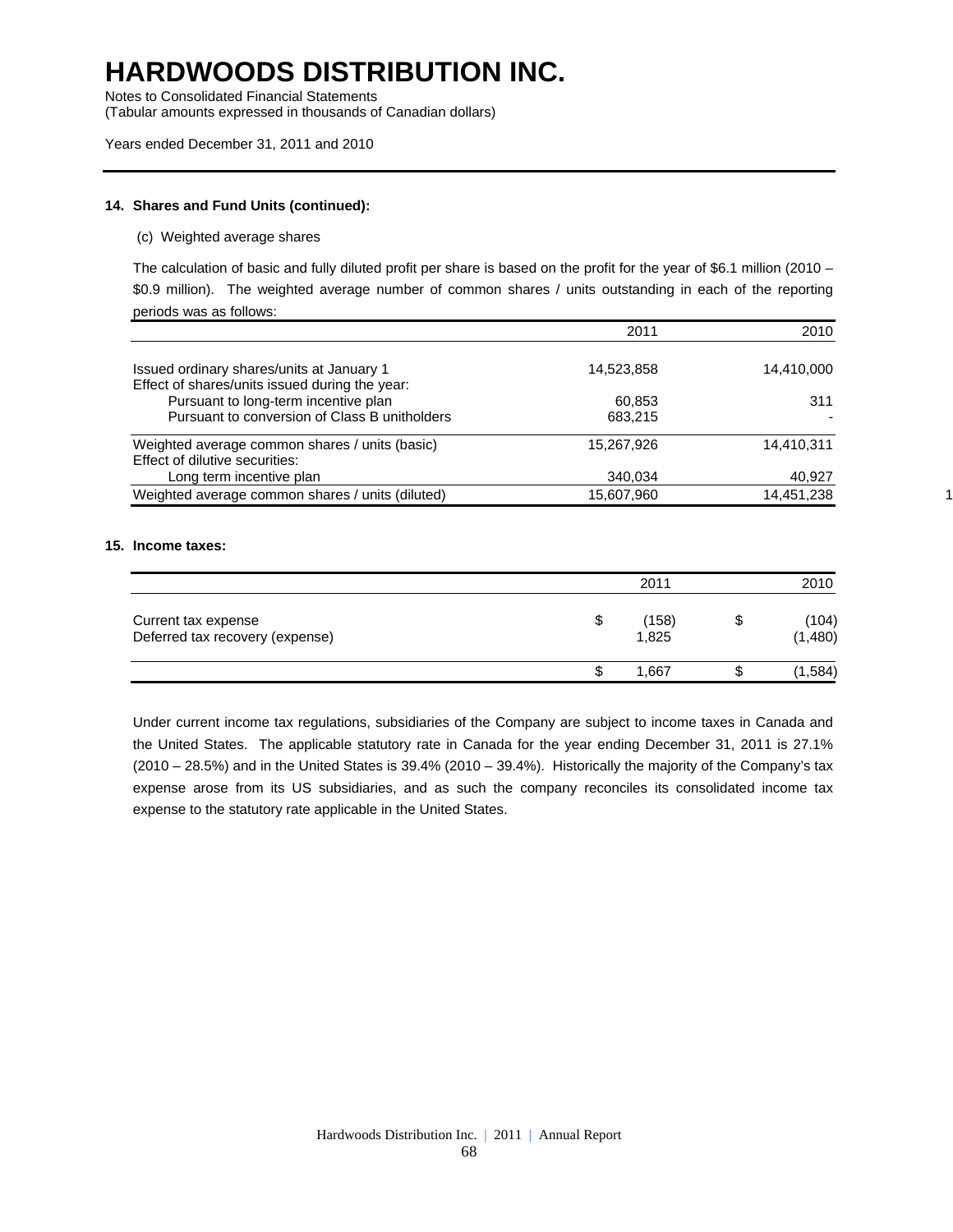Notes to Consolidated Financial Statements

(Tabular amounts expressed in thousands of Canadian dollars)

### Years ended December 31, 2011 and 2010

#### **15. Income taxes (continued):**

Income tax expense differs from that calculated by applying U.S. federal and state income tax rates to earnings before income taxes for the following reasons:

|                                                                                                                                                                                                                                                                       | 2011                                                            | 2010                                                         |
|-----------------------------------------------------------------------------------------------------------------------------------------------------------------------------------------------------------------------------------------------------------------------|-----------------------------------------------------------------|--------------------------------------------------------------|
| Profit before income tax                                                                                                                                                                                                                                              | \$<br>4.398                                                     | \$<br>2,521                                                  |
| Statutory rate                                                                                                                                                                                                                                                        | 39.4%                                                           | 39.4%                                                        |
| Computed tax expense at statutory rate<br>Effect of lower tax rates in Canada and other rate changes<br>Non-deductible expenses<br>Corporate conversion and internal restructuring<br>State tax<br>Adjustment to non-controlling interest not subject to tax<br>Other | \$<br>(1,733)<br>185<br>(252)<br>3,787<br>(55)<br>(215)<br>(50) | \$<br>(993)<br>105<br>(266)<br>(301)<br>(71)<br>(182)<br>124 |
| Income tax recovery (expense)                                                                                                                                                                                                                                         | 1,667                                                           | \$<br>(1,584)                                                |

The tax effect of temporary differences that give rise to significant portions of the deferred income tax assets and liabilities is as follows:

|                                                              | December 31, | December 31, | January 1,   |
|--------------------------------------------------------------|--------------|--------------|--------------|
|                                                              | 2011         | 2010         | 2010         |
| Deferred tax assets:                                         |              |              |              |
| Accounts receivable                                          | \$<br>1,079  | \$<br>663    | \$<br>437    |
| Accounts payable and provisions                              | 133          | 171          | 207          |
| Inventory                                                    | 599          | 387          | 290          |
| Employee housing loans                                       | 39           | 36           | 44           |
| Finance lease obligations                                    | 463          | 395          | 309          |
| Goodwill                                                     | 11,634       | 13,684       | 15,927       |
| Tax loss carry forwards and future interest deductions 3,809 |              | 4,123        | 3,766        |
| Financing charges and other                                  | 170          | 158          | 215          |
|                                                              | 17,926       | 19,617       | 21,195       |
| Deferred tax liabilities:                                    |              |              |              |
| Prepaid expenses                                             | (101)        | (48)         | (45)         |
| Property, plant and equipment                                | (269)        | (292)        | (60)         |
| Investment in Hardwoods USLP                                 |              | (3,814)      | (3,673)      |
|                                                              | (370)        | (4, 154)     | (3,778)      |
| Deferred tax asset                                           | \$<br>17,556 | \$<br>15,463 | \$<br>17,417 |

At December 31, 2011, subsidiaries of the Company have operating loss carry forwards for income tax purposes of approximately \$12.9 million in Canada and US\$1.3 million in the United States that may be utilized to offset future taxable income. These losses, if not utilized expire between 2014 and 2030.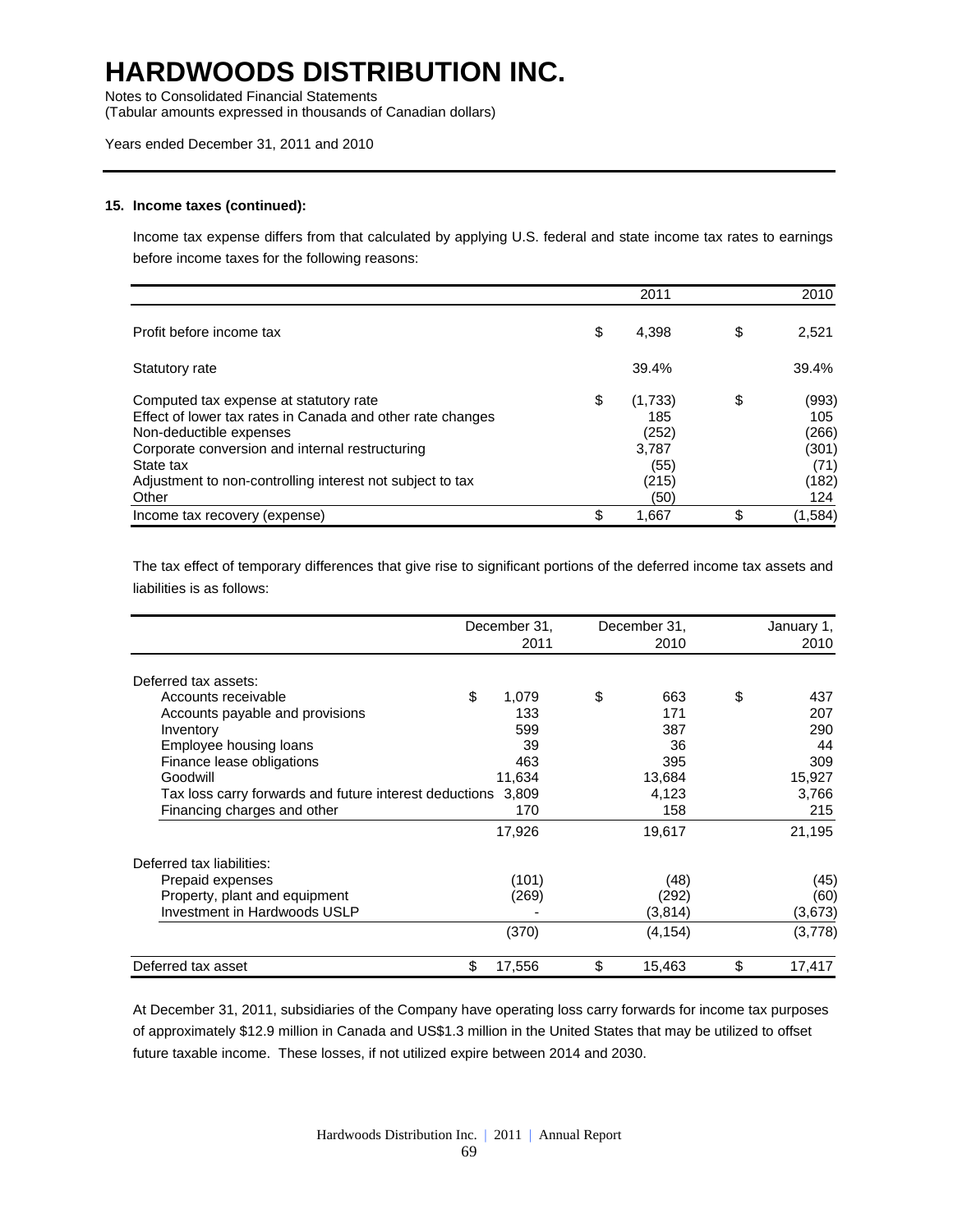Notes to Consolidated Financial Statements

(Tabular amounts expressed in thousands of Canadian dollars)

#### **15. Income taxes (continued):**

At December 31, 2011 the Company and its Canadian subsidiaries have capital losses of approximately \$23.4 million (2010 - \$23.4 million), and suspended capital losses of approximately \$44.2 million (2010 - \$44.2 million) available to offset future Canadian taxable capital gains. These capital losses arose as a result of internal restructuring and inter-entity transactions during the year ended December 31, 2009. The deferred income tax asset of \$8.5 million (2010 - \$8.5 million) associated with these capital losses has not been recorded because it is not probable that future taxable capital gains will be generated to utilize the benefit.

#### **16. Finance income and expense:**

|                                                  | Year ended |                   |       |                  | Year ended |
|--------------------------------------------------|------------|-------------------|-------|------------------|------------|
|                                                  | Note       | December 31, 2011 |       | December 31,2010 |            |
| Finance expense:                                 |            |                   |       |                  |            |
| Interest on bank indebtedness                    | 10         | \$                | 537   | \$               | 709        |
| Amortization of deferred finance cost            | 10         |                   | 214   |                  | 177        |
| Accretion of finance lease obligation            | 12         |                   | 91    |                  | 94         |
| Change in fair value of non-controlling interest | 13         |                   | 546   |                  | 464        |
| Foreign exchange losses                          |            |                   |       |                  | 161        |
| Total finance expense                            |            |                   | 1,388 |                  | 1.605      |
| Finance income:                                  |            |                   |       |                  |            |
| Imputed interest on employee loans receivable    |            |                   | 17    |                  | 22         |
| Interest on trade receivables and customer notes |            |                   | 487   |                  | 555        |
| Foreign exchange gains                           |            |                   | 315   |                  |            |
| Total finance income                             |            |                   | 819   |                  | 577        |
| Net finance costs                                |            | \$                | 569   | \$               | 1.028      |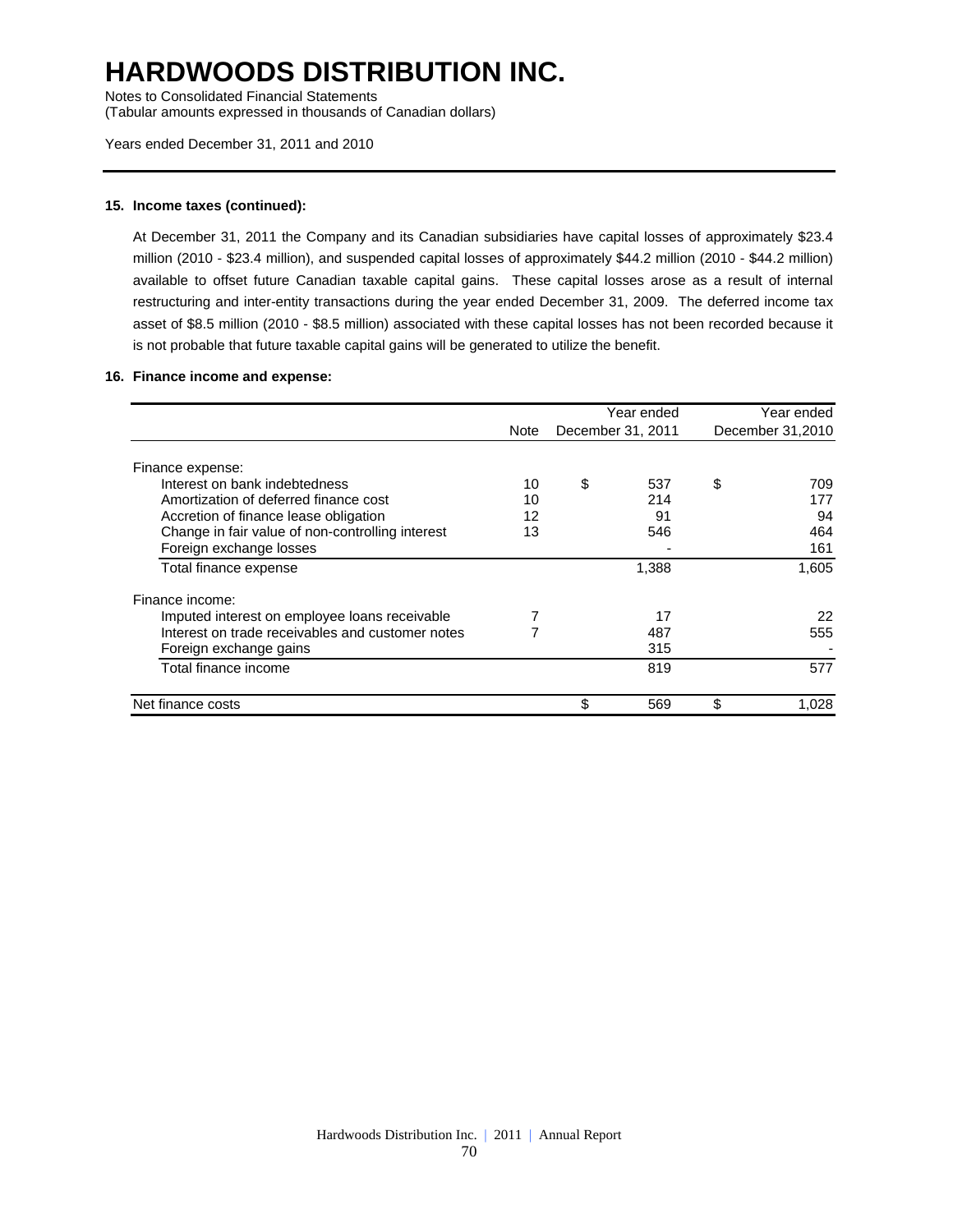Notes to Consolidated Financial Statements

(Tabular amounts expressed in thousands of Canadian dollars)

### **17. Segment reporting:**

Information about geographic areas is as follows:

|                                                                    | Year ended<br>December 31,<br>2011 |    | Year ended<br>December 31,<br>2010 |  |
|--------------------------------------------------------------------|------------------------------------|----|------------------------------------|--|
| Revenue from external customers:<br>Canada<br><b>United States</b> | \$<br>83,271<br>146,748            | \$ | 79,653<br>118,002                  |  |
|                                                                    | \$<br>230.019                      | \$ | 197,655                            |  |

|                                                       | December 31,<br>2011  | December 31,<br>2010  | January 1,<br>2010    |
|-------------------------------------------------------|-----------------------|-----------------------|-----------------------|
| Non-current assets:<br>Canada<br><b>United States</b> | \$<br>8,855<br>16.600 | \$<br>8,340<br>11.082 | \$<br>9,350<br>12,517 |
|                                                       | \$<br>25,455          | \$<br>19.422          | \$<br>21,867          |

### **18. Employee remuneration:**

(a) Employee benefits expense:

Expenses recognized for employee benefits are analyzed below.

|                                                                                                        | Year ended<br>December 31,<br>2011 |                      | Year ended<br>December 31,<br>2010 |  |
|--------------------------------------------------------------------------------------------------------|------------------------------------|----------------------|------------------------------------|--|
| Wages, salaries, and benefits<br>Pensions - defined contribution plans<br>LTIP Share/Unit compensation | \$                                 | 18,211<br>498<br>750 | \$<br>14,586<br>443<br>531         |  |
|                                                                                                        | S                                  | 19.459               | 15.560                             |  |

Employee benefit expenses are included in the consolidated statement of comprehensive income as follows:

|                                                             | Year ended<br>December 31,<br>2011 |    |                 |
|-------------------------------------------------------------|------------------------------------|----|-----------------|
| Cost of sales<br>Selling and distribution<br>Administration | \$<br>412<br>15,265<br>3,782       | \$ | 12,337<br>3,223 |
|                                                             | \$<br>19,459                       |    | 15,560          |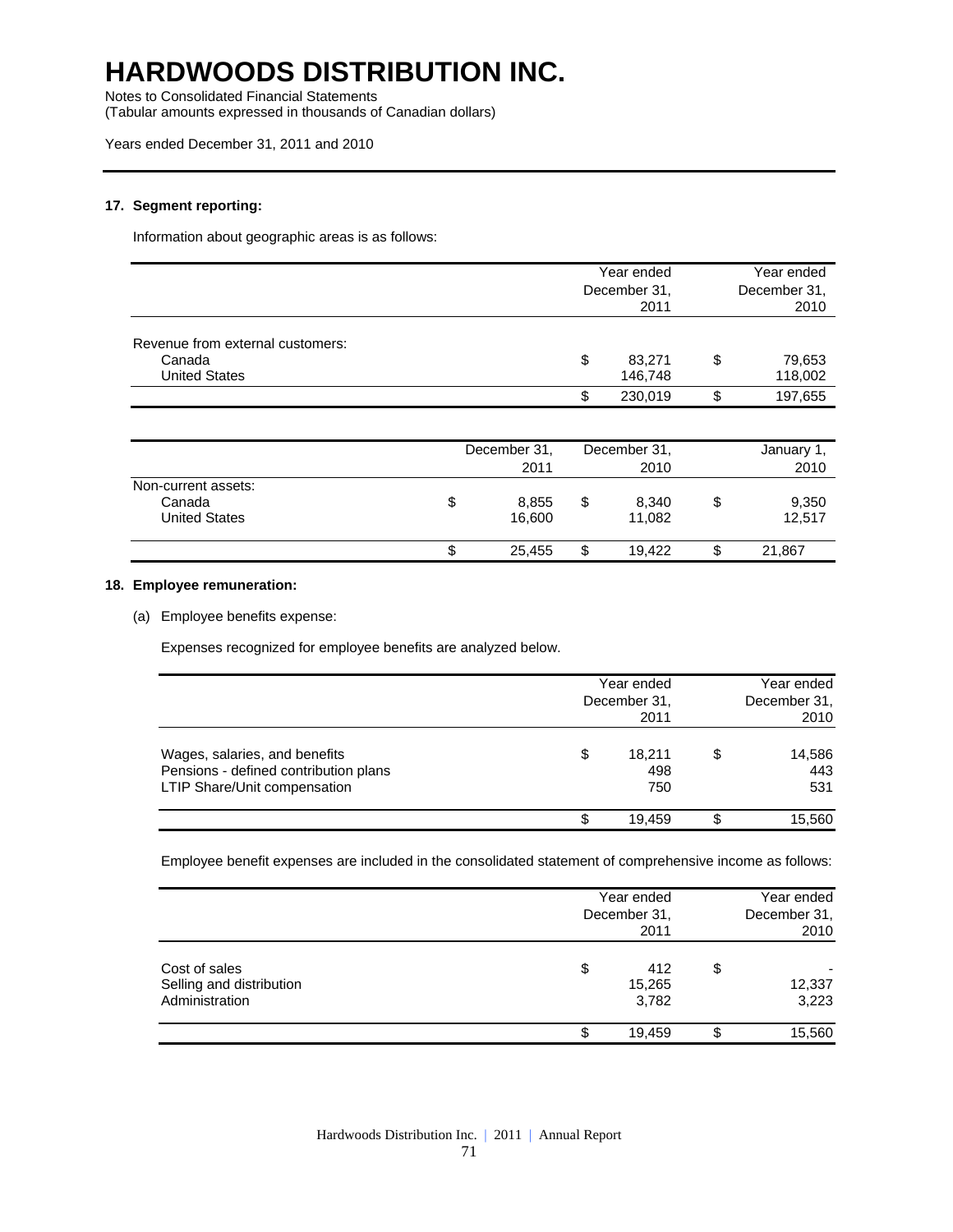Notes to Consolidated Financial Statements (Tabular amounts expressed in thousands of Canadian dollars)

Years ended December 31, 2011 and 2010

### **18. Employee remuneration (continued):**

(b) Pensions:

Hardwoods USLP and Paxton Hardwoods LLC maintain defined contribution 401(k) retirement savings plans (the "USLP Plan" and the "Paxton Plan"). The assets of the USLP Plan are held and related investment transactions are executed by the Plan's Trustee, ING National Trust, and, accordingly, are not reflected in these consolidated financial statements. During the year ended December 31, 2011, Hardwoods USLP contributed and expensed \$237,934 (US\$240,556) (year ended December 31, 2010 - \$218,345 (US\$211,924)) in relation to the USLP Plan. The assets of the Paxton Plan are held and related investment transactions are executed by the Plan's Trustee, PNC Bank, and, accordingly, are not reflected in these consolidated financial statements. During the year ended December 31, 2011, Hardwoods USLP contributed and expensed \$18,587(US\$18,792) in relation to the Paxton Plan.

Hardwoods LP does not maintain a pension plan. Hardwoods LP does, however, administer a group registered retirement savings plan ("LP Plan") that has a matching component whereby Hardwoods LP makes contributions to the LP Plan which match contributions made by employees up to a certain level. The assets of the LP Plan are held and related investment transactions are executed by LP Plan's Trustee, Sun Life Financial Trust Inc., and, accordingly, are not reflected in these consolidated financial statements. During the year ended December 31, 2011, Hardwoods LP contributed and expensed \$241,177 (year ended December 31, 2010 - \$204,621) in relation to the LP Plan.

### **19. Related party transactions:**

The Company's related parties include Sauder Industries Limited (SIL) (note 13), key management, and postemployment benefit plan for the employees of the Company's subsidiaries.

(a) Transactions with SIL:

For the year ended December 31, 2011, sales of \$271,389 (year ended December 31, 2010 - \$435,792) were made to affiliates of SIL, and the Company's subsidiaries made purchases of \$84,263 (year ended December 31, 2010 - \$120,107) from affiliates of SIL. All these sales and purchases took place at prevailing market prices.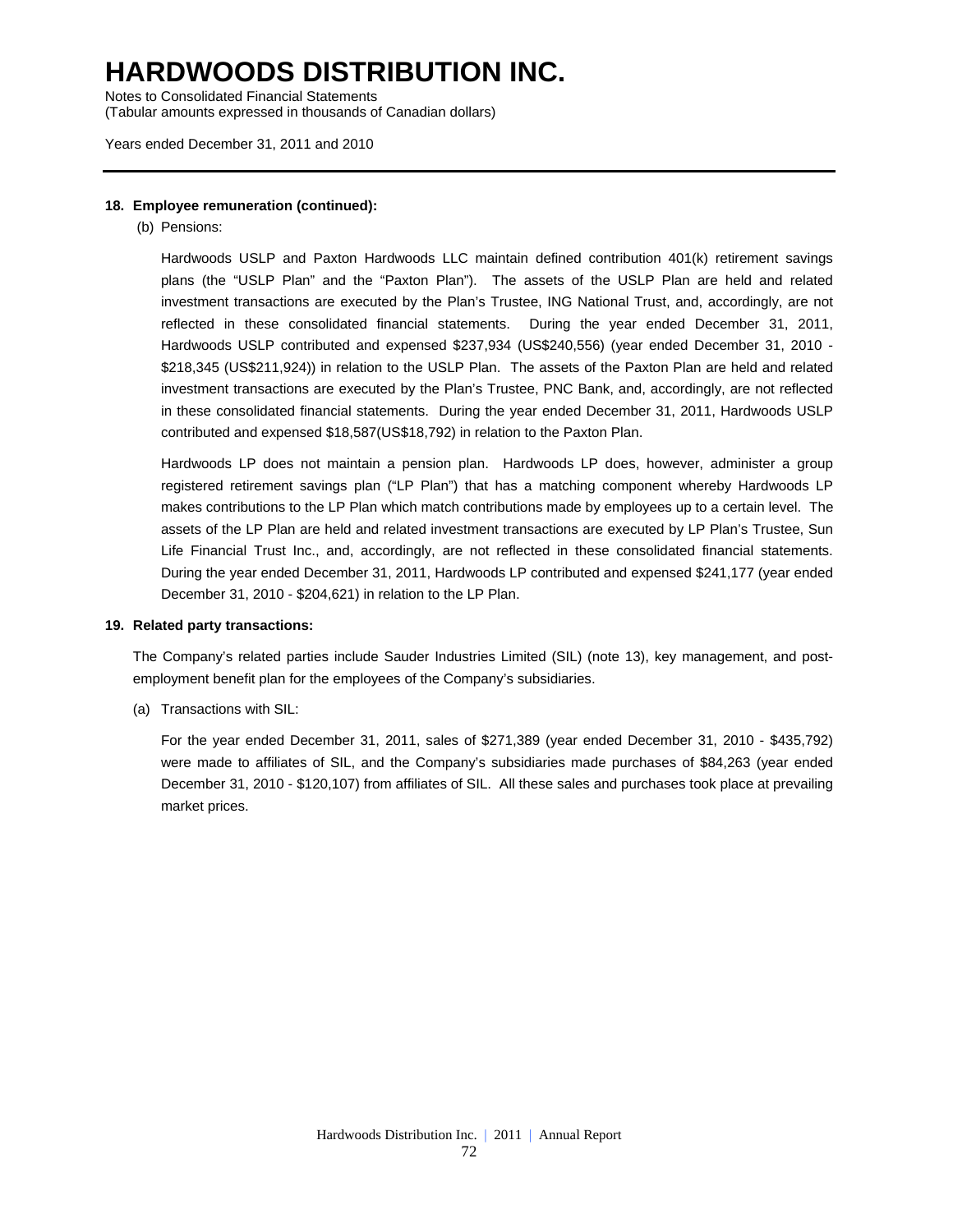Notes to Consolidated Financial Statements

(Tabular amounts expressed in thousands of Canadian dollars)

### Years ended December 31, 2011 and 2010

### **19. Related party transactions (continued):**

(b) Transactions with key management personnel:

Key management of the Company includes members of the Board of Directors, the President, Chief Financial Officer, and regional Vice Presidents. Key management personnel remuneration includes the following expenses:

|                                                                                                                         | Year ended<br>December 31,<br>2011 |                    |    | Year ended<br>December 31.<br>2010 |  |
|-------------------------------------------------------------------------------------------------------------------------|------------------------------------|--------------------|----|------------------------------------|--|
| Short-term employee benefits:<br>Salaries and benefits including bonuses<br>Company car<br>LTIP Share/Unit compensation | \$                                 | 1.691<br>35<br>405 | \$ | 1,718<br>46<br>294                 |  |
| Total remuneration                                                                                                      | \$                                 | 2.131              | S. | 2,058                              |  |

The Company offers housing loans to employees required to relocate. Key management had no loans outstanding at either December 31, 2011 or December 31, 2010.

During the year ended December 31, 2011, the Company paid \$0.4 million (year ended December 31, 2010 - \$0.1 million) to former key management personnel under the term of non-compete and consulting arrangements.

(c) Transactions with post-employment benefit plans:

.

The defined contribution plan referred to in note 18(b) is a related party to the Company. The Company's transactions with the pension scheme include contributions paid to the plan, which are disclosed in note 18(b). The Company has not entered into other transactions with the pension plan, neither has it any outstanding balances at the reporting dates under review.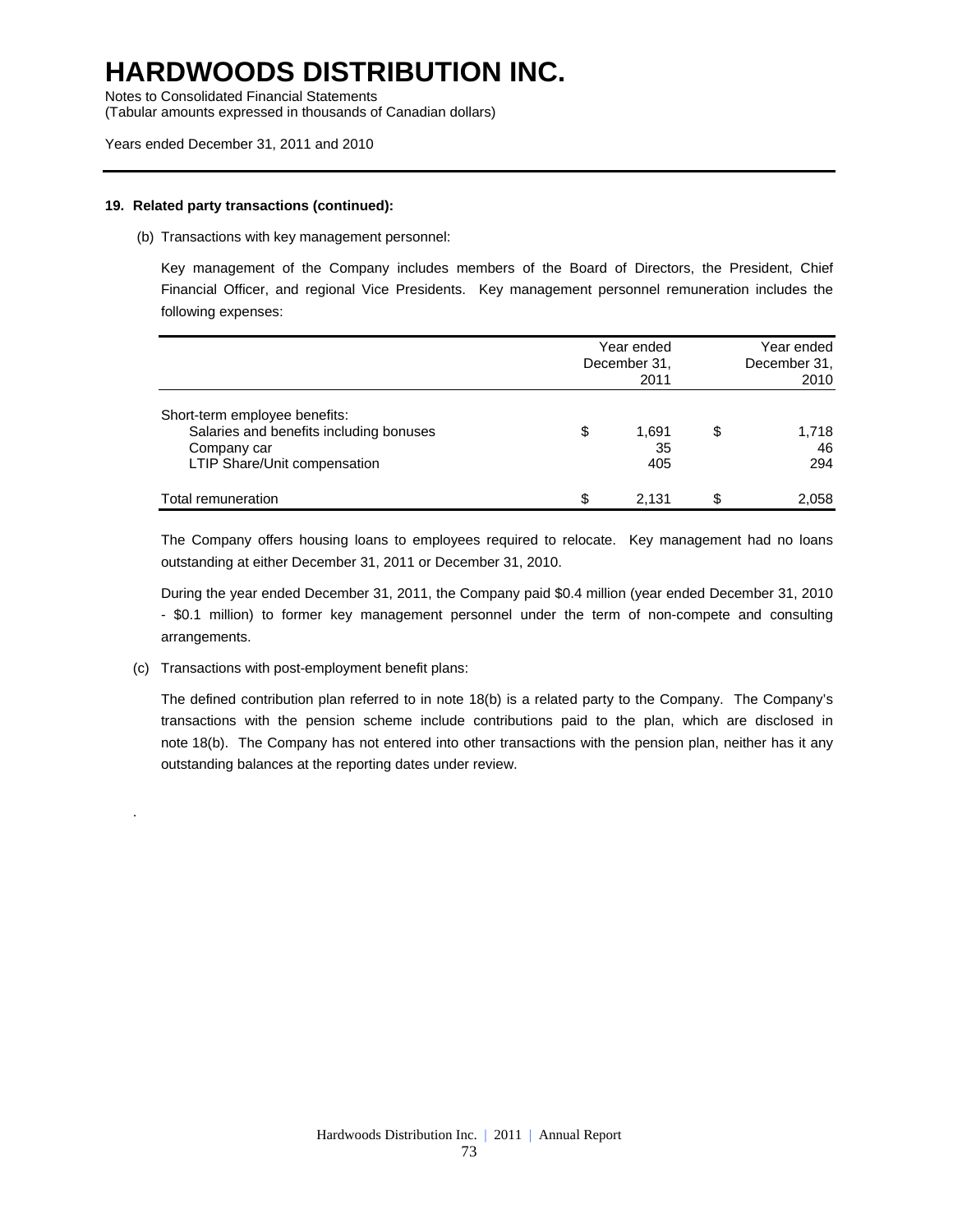Notes to Consolidated Financial Statements (Tabular amounts expressed in thousands of Canadian dollars)

### Years ended December 31, 2011 and 2010

### **20. Explanation of transition to IFRS:**

The accounting policies set out in note 3 have been consistently applied in preparing the financial statements for year ended December 31, 2011 and the comparative year ended December 31, 2010 and in the preparation of an opening IFRS statement of financial position at January 1, 2010 (the Company's date of transition).

#### *Adjustments on transition to IFRS*

In preparing its opening IFRS statement of financial position and the comparative year ended December 31, 2010, the Company has adjusted amounts reported previously in financial statements prepared in accordance with previous Canadian GAAP. An explanation of how the transition from previous Canadian GAAP to IFRS has affected the Company's financial position and financial performance is set out in the following tables and the accompanying notes thereto.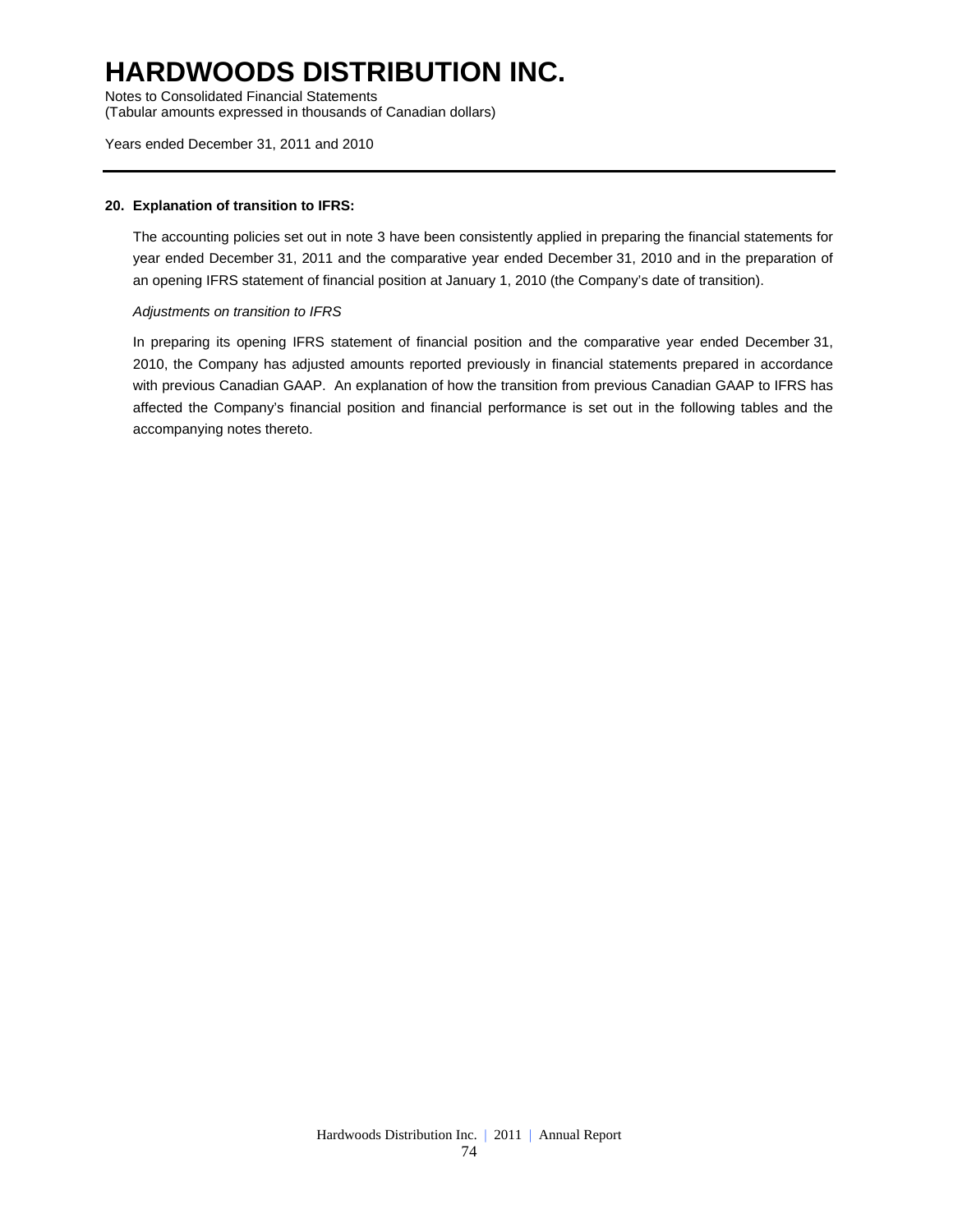Notes to Consolidated Financial Statements

(Tabular amounts expressed in thousands of Canadian dollars)

### Years ended December 31, 2011 and 2010

### **20. Explanation of transition to IFRS (continued):**

Reconciliation of Consolidated Statement of Financial Position at January 1, 2010:

|                                                        |             |              | Effect of   |              |
|--------------------------------------------------------|-------------|--------------|-------------|--------------|
|                                                        |             | Canadian     | transition  |              |
|                                                        | <b>Note</b> | <b>GAAP</b>  | to IFRS     | <b>IFRS</b>  |
| Assets                                                 |             |              |             |              |
| Current assets:                                        |             |              |             |              |
| Cash                                                   |             | \$<br>463    | \$          | \$<br>463    |
| Accounts receivable                                    |             | 25,585       |             | 25,585       |
| Income taxes recoverable                               |             | 2,286        |             | 2,286        |
| Inventories                                            |             | 23,901       |             | 23,901       |
| Prepaid expenses                                       |             | 878          |             | 878          |
| Total current assets                                   |             | 53,113       |             | 53,113       |
| Non-current assets:                                    |             |              |             |              |
| Long-term receivables                                  |             | 1,883        |             | 1,883        |
| Property, plant and equipment                          | e           | 1,291        | 1,276       | 2,567        |
| Deferred financing costs                               | h           | 396          | (396)       |              |
| Deferred income taxes                                  | ÷           | 17,587       | (170)       | 17,417       |
| Total non-current assets                               |             | 21,157       | 710         | 21,867       |
| <b>Total assets</b>                                    |             | \$<br>74,270 | \$<br>710   | \$<br>74,980 |
| Liabilities                                            |             |              |             |              |
| <b>Current liabilities:</b>                            |             |              |             |              |
| Bank indebtedness                                      | h           | \$<br>4,960  | \$<br>(396) | \$<br>4,564  |
| Accounts payable and                                   |             |              |             |              |
| accrued liabilities                                    | g           | 4,988        | (953)       | 4,035        |
| Income taxes payable                                   | g           |              | 94          | 94           |
| Provisions                                             | g           |              | 385         | 385          |
| Finance lease obligation                               | e           |              | 885         | 885          |
| <b>Total current liabilities</b>                       |             | 9,948        | 15          | 9,963        |
| Non-current liabilities:                               |             |              |             |              |
| Deferred gain on sale leaseback                        | d           | 416          | (416)       |              |
| Provisions                                             | g           |              | 474         | 474          |
| Finance lease obligation                               | е           |              | 267         | 267          |
| Non-controlling interests                              | C           | 8,748        | (6,015)     | 2,733        |
| <b>Fund Units</b>                                      | b           |              | 144,100     | 144,100      |
| Total non-current liabilities                          |             | 9,164        | 138,410     | 147,574      |
| <b>Total liabilities</b>                               |             | 19,112       | 138,425     | 157,537      |
| Net Assets (Deficit) Attributable to Unitholders       |             |              |             |              |
| <b>Fund Units</b>                                      | b           | 133,454      | (133, 454)  |              |
| <b>Deficit</b>                                         | k           | (60, 198)    | (22, 359)   | (82, 557)    |
| Accumulated other comprehensive loss                   | a           | (18,098)     | 18,098      |              |
| Total net assets (deficit) attributable to unitholders |             | 55,158       | (137, 715)  | (82, 557)    |

Total net assets (deficit) and liabilities  $$74,270$   $$710$   $$74,980$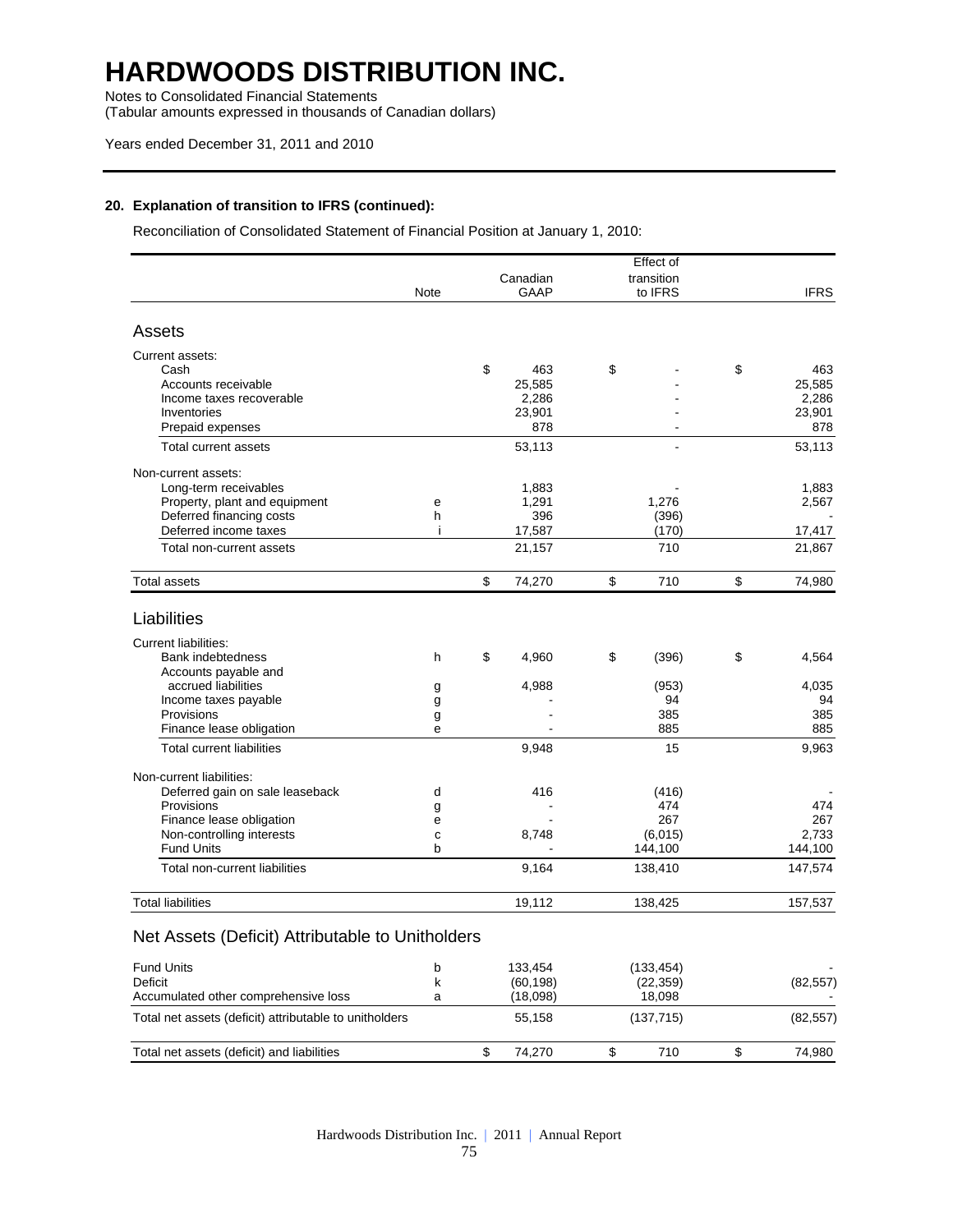Notes to Consolidated Financial Statements

(Tabular amounts expressed in thousands of Canadian dollars)

### Years ended December 31, 2011 and 2010

### **20. Explanation of transition to IFRS (continued):**

Reconciliation of Consolidated Statement of Financial Position at December 31, 2010:

|                                                  |      |                     | Effect of            |                       |
|--------------------------------------------------|------|---------------------|----------------------|-----------------------|
|                                                  |      | Canadian            | transition           |                       |
|                                                  | Note | GAAP                | to IFRS              | <b>IFRS</b>           |
| Assets                                           |      |                     |                      |                       |
| Current assets:                                  |      |                     |                      |                       |
| Cash                                             |      | \$<br>43            | \$                   | \$<br>43              |
| Accounts receivable                              |      | 26,656              |                      | 26,656                |
| Income taxes recoverable                         |      | 1,820               |                      | 1,820                 |
| Inventories<br>Prepaid expenses                  |      | 27,441<br>768       |                      | 27,441<br>768         |
| <b>Total current assets</b>                      |      | 56,728              |                      | 56,728                |
|                                                  |      |                     |                      |                       |
| Non-current assets:                              |      |                     |                      |                       |
| Long-term receivables                            |      | 1,515               |                      | 1,515                 |
| Property, plant and equipment                    | е    | 891                 | 1,553                | 2,444                 |
| Deferred financing costs                         | h    | 214                 | (214)                |                       |
| Deferred income taxes                            | Ť    | 15,594              | (131)                | 15,463                |
| Total non-current assets                         |      | 18,214              | 1,208                | 19,422                |
| <b>Total assets</b>                              |      | \$<br>74,942        | \$<br>1,208          | \$<br>76,150          |
| Liabilities                                      |      |                     |                      |                       |
| <b>Current liabilities:</b>                      |      |                     |                      |                       |
| Bank indebtedness                                | h    | \$<br>6,959         | \$<br>(214)          | \$<br>6,745           |
| Accounts payable and accrued liabilities         | g    | 3,680               | (582)                | 3,098                 |
| Income taxes payable                             | g    |                     | 41                   | 41                    |
| Provisions                                       | g    |                     | 301                  | 301                   |
| Finance lease obligation                         | e    |                     | 733                  | 733                   |
| <b>Total current liabilities</b>                 |      | 10,639              | 279                  | 10,918                |
| Non-current liabilities:                         |      |                     |                      |                       |
| Deferred gain on sale leaseback                  | d    | 320                 | (320)                |                       |
| Provisions                                       | g    |                     | 240                  | 240                   |
| Finance lease obligation                         | е    |                     | 722                  | 722                   |
| Non-controlling interests                        | C    | 8,744               | (5, 547)             | 3,197                 |
| Long term incentive plan liability               |      |                     | 264                  | 264                   |
| <b>Fund Units</b>                                | b,j  |                     | 144,366              | 144,366               |
| Total non-current liabilities                    |      | 9,064               | 139,725              | 148,789               |
| <b>Total liabilities</b>                         |      | 19,703              | 140,004              | 159,707               |
| Net Assets (Deficit) Attributable to Unitholders |      |                     |                      |                       |
|                                                  |      |                     |                      |                       |
| <b>Fund Units</b><br>Contributed surplus         | b    | 133,653             | (133, 653)           |                       |
|                                                  | J    | 198                 | (198)                |                       |
| Deficit<br>Accumulated other comprehensive loss  | k    | (59, 242)           | (22, 378)            | (81, 620)             |
| Net assets (deficit) attributable to unitholders | a    | (19, 370)<br>55,239 | 17,433<br>(138, 796) | (1, 937)<br>(83, 557) |
|                                                  |      |                     |                      |                       |
| Total net assets (deficit) and liabilities       |      | \$<br>74,942        | \$<br>1,208          | \$<br>76,150          |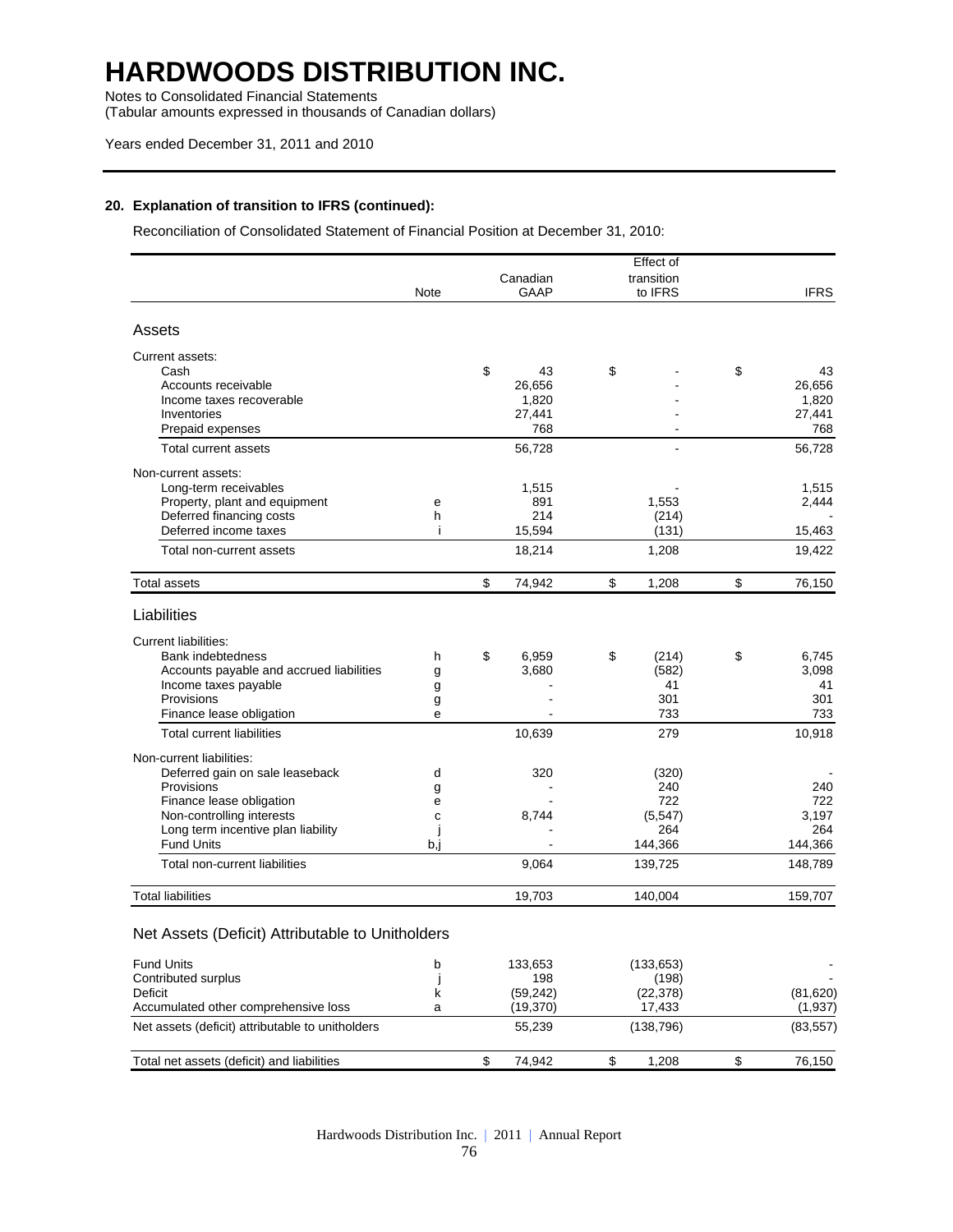Notes to Consolidated Financial Statements

(Tabular amounts expressed in thousands of Canadian dollars)

### Years ended December 31, 2011 and 2010

### **20. Explanation of transition to IFRS (continued):**

Reconciliation of the Consolidated Statement of Comprehensive Income for the year ended December 31, 2010:

|                                                     |              |               | Effect of   |               |
|-----------------------------------------------------|--------------|---------------|-------------|---------------|
|                                                     |              | Canadian      | transition  |               |
|                                                     | Note         | <b>GAAP</b>   | to IFRS     | <b>IFRS</b>   |
|                                                     |              |               |             |               |
| <b>Sales</b>                                        |              | \$<br>197,655 | \$          | \$<br>197,655 |
| Cost of sales                                       |              | (163, 298)    |             | (163, 298)    |
| Gross profit                                        |              | 34,357        |             | 34,357        |
| Expenses:                                           |              |               |             |               |
| Selling and distribution                            | e,f          |               | (24, 268)   | (24, 268)     |
| Administration                                      | f,j          |               | (6, 857)    | (6, 857)      |
| Other                                               | f            |               | 317         | 317           |
| Sales and administration                            | f            | (29, 740)     | 29,740      |               |
| Depreciation                                        | f            | (431)         | 431         |               |
| Deferred financing costs                            |              | (177)         | 177         |               |
| Amortization of deferred gain                       | d            | 76            | (76)        |               |
| Interest                                            | f            | (709)         | 709         |               |
| Foreign exchange losses                             | f            | (161)         | 161         |               |
|                                                     |              | (31, 142)     | 334         | (30, 808)     |
|                                                     |              |               |             |               |
| Finance expense                                     | c,e,f        |               | (1,605)     | (1,605)       |
| Finance income                                      | f            |               | 577         | 577           |
| Net finance expense                                 |              |               | (1,028)     | (1,028)       |
| Non-controlling interest                            | $\mathbf{C}$ | (643)         | 643         |               |
| Profit before income taxes                          |              | 2,752         | (51)        | 2,521         |
| Income tax expense:                                 |              |               |             |               |
| Current                                             |              | (104)         |             | (104)         |
| Deferred                                            | d,e          | (1, 512)      | 32          | (1,480)       |
|                                                     |              | (1,616)       | 32          | (1, 584)      |
|                                                     |              | 956           |             | 937           |
| Profit for the year                                 |              |               | (19)        |               |
| Other comprehensive loss:                           |              |               |             |               |
| Exchange differences translating foreign operations |              | (1, 272)      | (665)       | (1,937)       |
| Total comprehensive loss for the year               |              | \$<br>(316)   | \$<br>(684) | \$<br>(1,000) |
| Basic profit per Unit                               |              | \$<br>0.07    | \$<br>0.00  | \$<br>0.07    |
| Diluted profit per Unit                             |              | 0.07          | (0.01)      | 0.06          |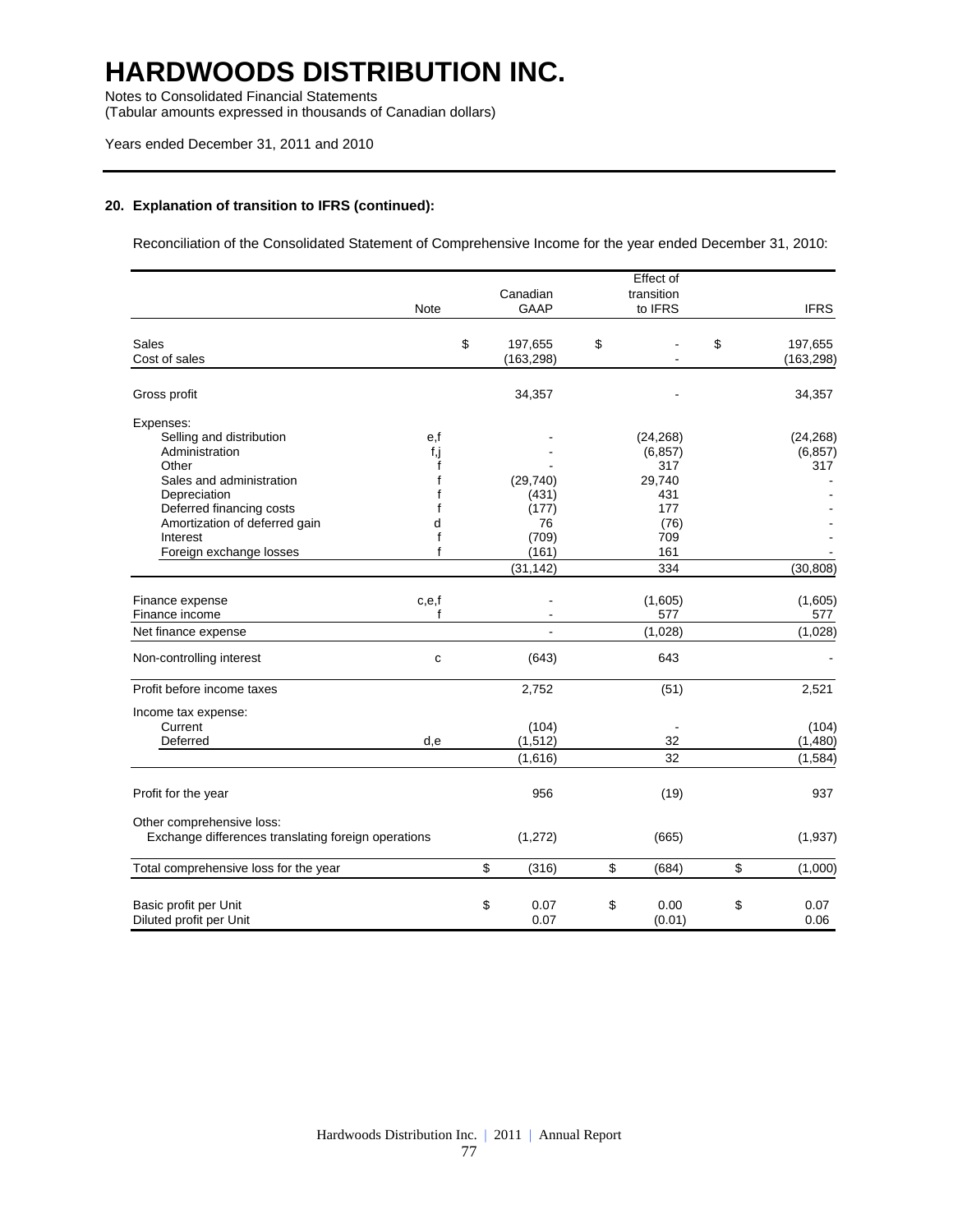Notes to Consolidated Financial Statements (Tabular amounts expressed in thousands of Canadian dollars)

Years ended December 31, 2011 and 2010

### **20. Explanation of transition to IFRS (continued):**

#### *Notes to the reconciliation of net assets*

(a) IFRS 1 "First-time Adoption of International Financial Reporting Standards" ("IFRS 1"):

IFRS 1 generally requires that first-time adopters retrospectively apply all effective IFRS standards and interpretations in effect as at the reporting date. IFRS-1 also provides for certain optional exemptions and mandatory exceptions to this general principle. The Fund has made the following elections under IFRS 1:

- (*i*) The Company has elected under IFRS 1 not to apply IFRS 3 "Business Combinations" retrospectively to business combinations that occurred prior to January 1, 2010 (the date of transition to IFRS). Accordingly, the Company has continued with the same accounting treatment of previous business combinations under Canadian GAAP.
- (*ii*) The Company has elected under IFRS 1 not to apply IAS 21 "The Effects of Changes in Foreign Exchange Rates" to the cumulative translation differences that arose prior to the date of transition to IFRS. The cumulative translation differences that existed for foreign subsidiaries at the date of transition to IFRS have been deemed to be nil and the amount recorded at December 31, 2009 under Canadian GAAP was transferred to deficit. Gains or losses on a subsequent disposal of foreign operations will exclude translation differences that arose before the date of transition to IFRS.

The effect of this election is to increase deficit and decrease accumulated other comprehensive loss by \$18.1 million at January 1, 2010 and December 31, 2010 as compared to amounts reported under previous Canadian GAAP.

(b) Previously under Canadian GAAP, the Fund's Units were classified as equity instruments. In Accordance with IAS 32, "Financial Instruments: Presentation" ("IAS 32"), the Units are classified as a long-term liability as the Units are considered puttable financial instruments as the holder has the option to redeem the Units for amounts related to market prices at the time of the redemption and the Units impose an obligation requiring delivery of income to the unitholders. Certain exceptions provided in IAS 32 allow some puttable instruments to be classified as equity under IFRS, however these conditions are much more restrictive than previous Canadian GAAP. The Units did not meet the exceptions in IAS 32 for equity presentation, as there was a contractual obligation to distribute taxable income to unitholders on an annual basis.

The Company has made the following two accounting policy elections with respect to these Units:

- (i) it has not separated the income distribution stream as an embedded derivative as it is considered to be dependent on a non-financial variable specific to a party to the contract, and
- (ii) it has elected to treat the distribution stream based on income as a floating rate financial instrument.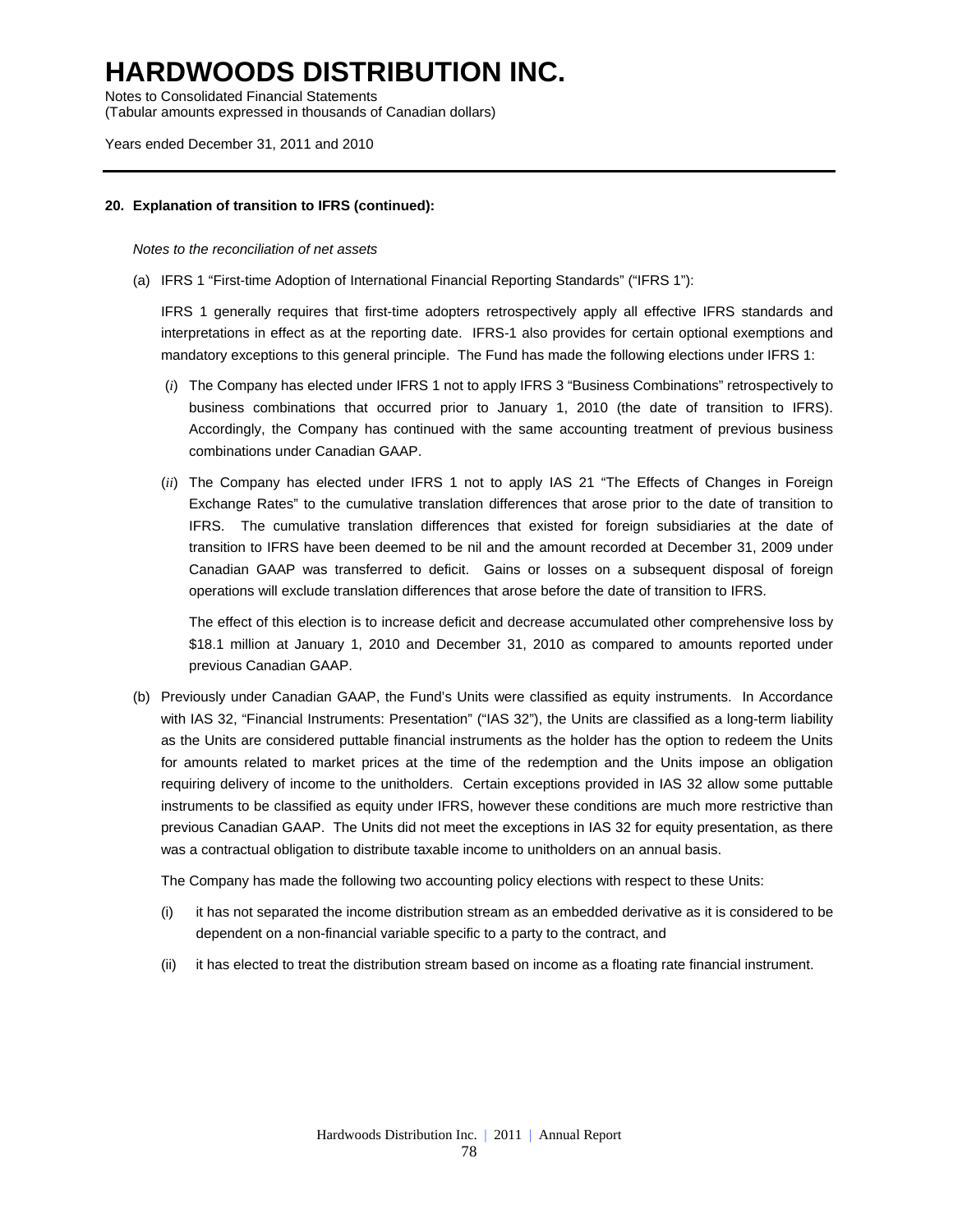Notes to Consolidated Financial Statements (Tabular amounts expressed in thousands of Canadian dollars)

### Years ended December 31, 2011 and 2010

### **20. Explanation of transition to IFRS (continued):**

*Notes to the reconciliation of net assets (continued)* 

(b) (continued):

 As a result the Company has recorded the liability at the cash amount originally exchanged for the Units, being \$144.4 million. The effect of classification of the Units as a long-term liability is to reduce Unitholders' equity and increase long-term liabilities by \$144.1 million at January 1, 2010 and at December 31, 2010 as compared to amounts reported under previous Canadian GAAP. The Company has transferred \$10.6 million of related Unit issuance costs previously netted against the Unitholders' equity balance to deficit as a financing cost expensed prior to the IFRS adoption date.

Consistent with the classification of the units as a liability, distributions paid to Unitholders are considered a financing cost in the statement of comprehensive income. As no distributions were paid during the year ended December 31, 2010, there is no impact to the comparative statement of comprehensive income. As the Units are treated as a floating rate liability, any changes in the distributions based on changes to income levels are expensed in the period in which they occur.

 (c) Prior to July 1, 2011, the Company's non-controlling interest was in the form of exchangeable Class B units that, under certain conditions, could be converted into Units of the Fund. In accordance with IAS 32, if the instruments to be received on exchange are themselves puttable instruments, or instruments that impose an obligation to deliver a pro rata share of the net assets of the entity on liquidation, the exchangeable instruments are themselves considered a financial liability. As the Units were themselves considered a liability, the non-controlling interest's exchangeable units were also considered a liability. As the noncontrolling interest was previously presented in the statement of financial position as a liability there is no difference in classification arising from the transition to IFRS.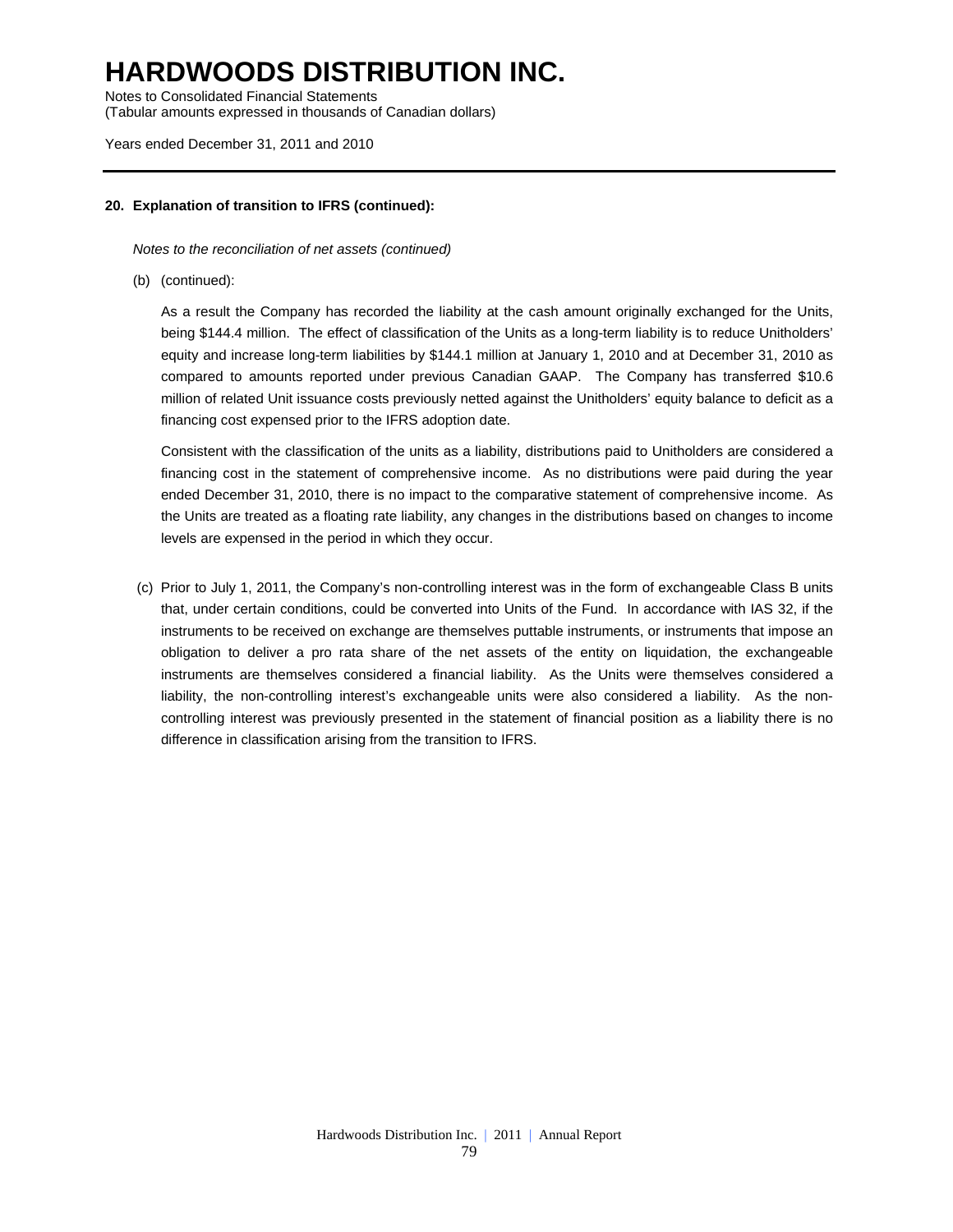Notes to Consolidated Financial Statements (Tabular amounts expressed in thousands of Canadian dollars)

### Years ended December 31, 2011 and 2010

### **20. Explanation of transition to IFRS (continued):**

*Notes to the reconciliation of net assets (continued)* 

(c) (continued):

As described in note 13, the non-controlling interest's exchangeable units are measured at fair value at each financial statement date and the difference is recorded as a gain or loss in the net finance cost section of the consolidated statement of comprehensive income. The impact resulting from the change in measurement of the non-controlling interest is as follows:

|                                                                                         |                    | Year ended<br>December 31,<br>2010 |
|-----------------------------------------------------------------------------------------|--------------------|------------------------------------|
| Consolidated statement of comprehensive income                                          |                    |                                    |
| Decrease in non-controlling interest share of net income<br>Increase in finance expense |                    | \$<br>643<br>(464)                 |
| Increase in comprehensive income                                                        |                    | \$<br>179                          |
|                                                                                         | January 1,<br>2010 | December 31,<br>2010               |
| Consolidated statement of financial position                                            |                    |                                    |
| Decrease in non-controlling interest                                                    | \$<br>(6,015)      | \$<br>(5, 547)                     |
| Decrease in deficit                                                                     | \$<br>6,015        | \$<br>5,547                        |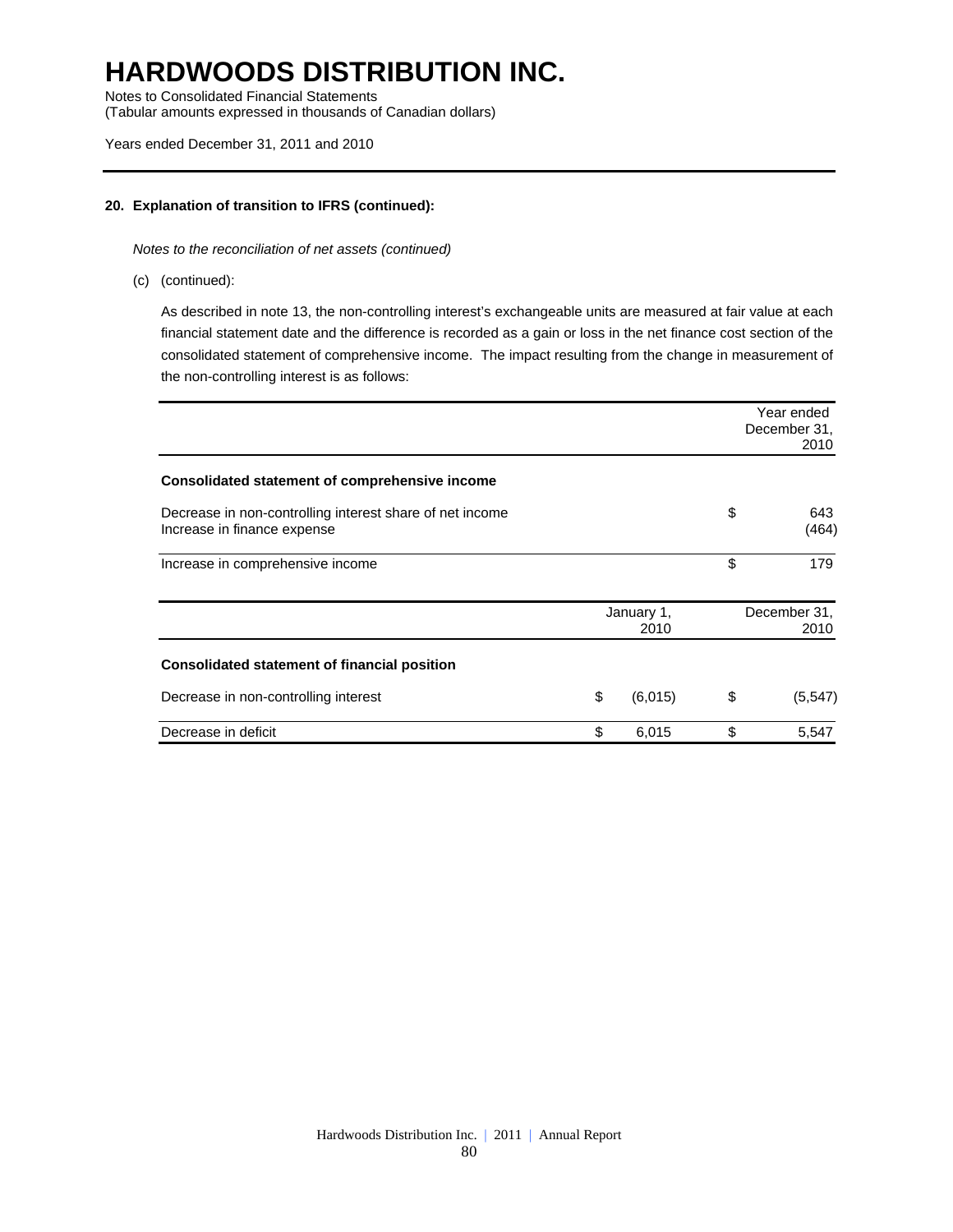Notes to Consolidated Financial Statements (Tabular amounts expressed in thousands of Canadian dollars)

#### Years ended December 31, 2011 and 2010

### **20. Explanation of transition to IFRS (continued):**

#### *Notes to the reconciliation of net assets (continued)*

 (d) During the year ended December 31, 2005, a subsidiary of the Company sold a building and related land to an unrelated third party and subsequently leased back the facilities. Canadian GAAP required the gain on the sale to be deferred and amortized in proportion to the rental payments. IFRS requires the gain on the sale to be recognized in income when the sale is made at fair market value and the leaseback is classified as an operating lease. The Company has determined that under IFRS the gain on sale would have been recognized in its entirety in 2005.

The impact arising from the transition to IFRS is summarized as follows:

|                                                                                                     |                    | Year ended<br>December 31, 2010 |
|-----------------------------------------------------------------------------------------------------|--------------------|---------------------------------|
| Consolidated statement of comprehensive income                                                      |                    |                                 |
| Decrease in other income – amortization of deferred gain<br>Decrease in deferred income tax expense |                    | \$<br>(76)<br>25                |
| Decrease in comprehensive income                                                                    |                    | \$<br>(51)                      |
|                                                                                                     | January 1,<br>2010 | December 31,<br>2010            |
| <b>Consolidated statement of financial position</b>                                                 |                    |                                 |
| Decrease in deferred gain on sale leaseback<br>Decrease in deferred income tax asset                | \$<br>(416)<br>131 | \$<br>(320)<br>101              |
| Decrease in deficit                                                                                 | \$<br>285          | \$<br>219                       |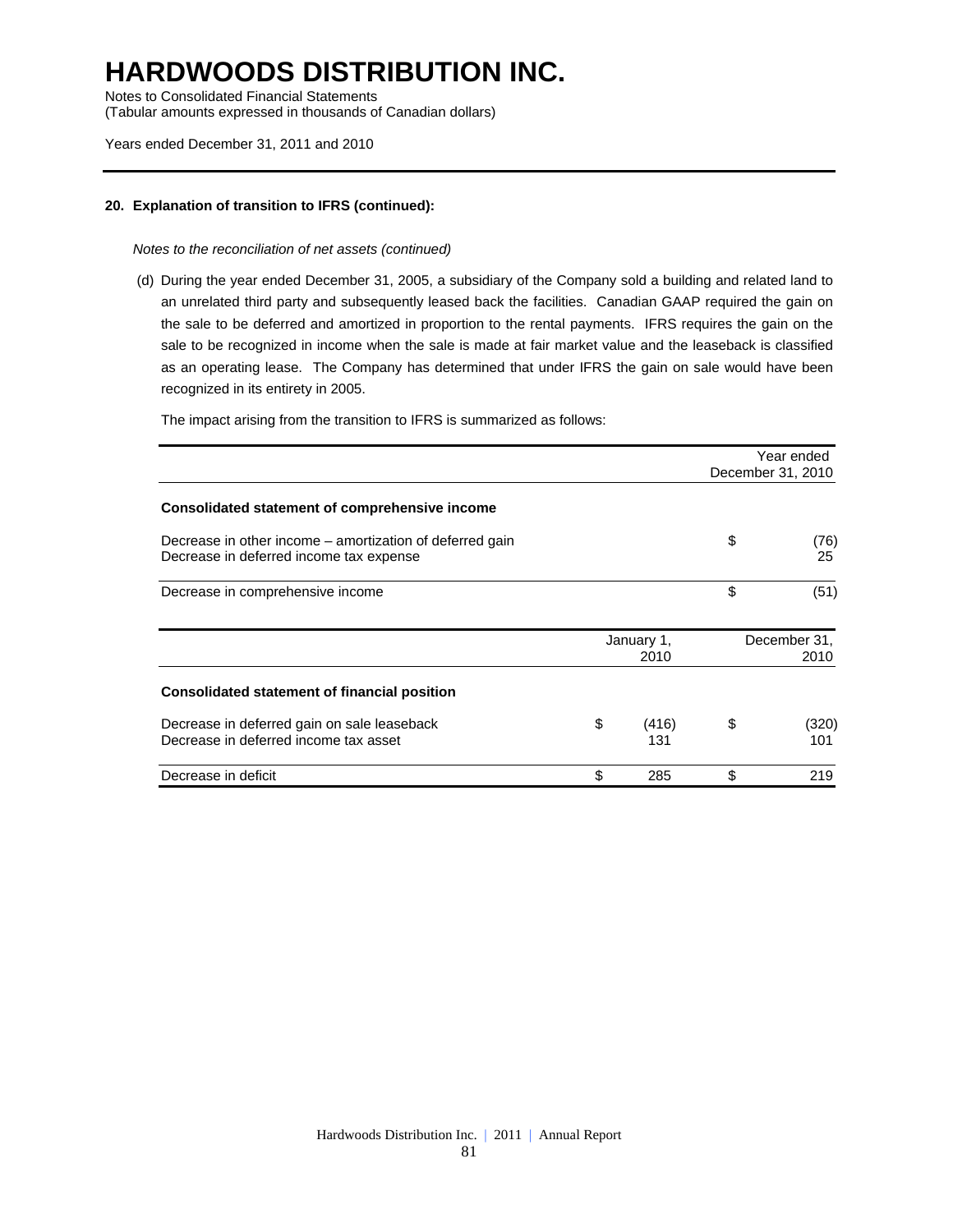Notes to Consolidated Financial Statements (Tabular amounts expressed in thousands of Canadian dollars)

#### Years ended December 31, 2011 and 2010

#### **20. Explanation of transition to IFRS (continued):**

#### *Notes to the reconciliation of net assets*

(e) Under previous Canadian GAAP, leases of automobiles used by the Company's sales people were considered operating leases. Upon assessment of IAS 17 "Leases", the Company has concluded that the automobile leases are finance leases, primarily because the gains or losses from the fluctuation in the fair value of the automobiles residual values accrue to the Company and its subsidiaries as a result of a residual value guarantee included in the lease agreement.

The effect of this change in classification has resulted in the Company's subsidiaries recording a finance lease obligation and increasing its property, plant and equipment to reflect the depreciated value of the automobiles. Furthermore, the statement of comprehensive income now includes depreciation expense related to the automobiles and finance costs related to the lease obligation, as compared to an operating lease expense which had been previously recorded as a selling and distribution expense.

 Year ended December 31, 2010 **Consolidated statement of comprehensive income**  Increase (decrease) in selling and distribution: Decrease in operating lease expense the state of the state of the state of the state of the 911 Increase in amortization expense (707) Decrease in gain on leased automobiles (131) Decrease in expense related to leased automobiles **Fig. 2008** 73 Increase in finance costs (94) Decrease in deferred income tax expense 7 Decrease in comprehensive income  $\sim$  (14) January 1, December 31, 2010 2010 **Consolidated statement of financial position**  Increase in property, plant and equipment  $$ 1,276$   $$ 1,553$ Increase in capital lease obligation: Current portion 885 733 Long-term portion 267 722 Decrease in deferred income tax asset (39) (30) Decrease in deficit 68 and 200 km in the contract of the contract of the contract of the contract of the contract of the contract of the contract of the contract of the contract of the contract of the contract of the contr

The impact arising from the change is summarized as follows: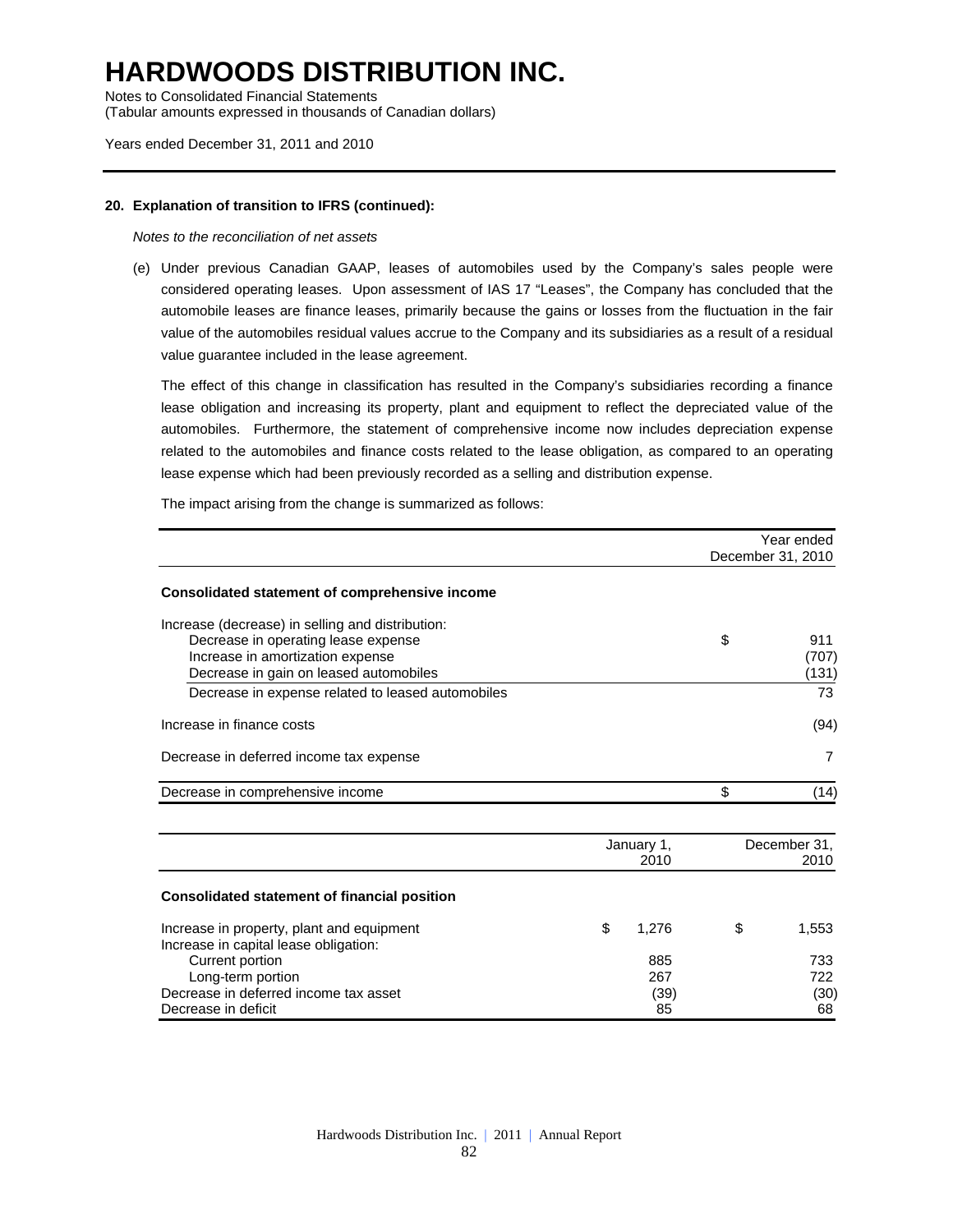Notes to Consolidated Financial Statements (Tabular amounts expressed in thousands of Canadian dollars)

### Years ended December 31, 2011 and 2010

### **20. Explanation of transition to IFRS (continued):**

*Notes to the reconciliation of net assets* 

- (f) Management has elected to present the consolidated statement of comprehensive income according to the expenses functional classification. Previously under Canadian GAAP, the sales and administrative expenses were presented together. Under IFRS, these categories have been separated and expenses such as employee expenses and benefits (note 18) and amortization (note 9) have been allocated between these functional categories. Furthermore expenses related to deferred finance costs, interest and foreign exchange losses were reclassified to finance expense and interest income from employee loan receivables, trade receivables and customer notes previously netted against sales and administration costs were reclassified to finance income.
- (g) In accordance with IAS 37, "Provisions, Contingent Liabilities and Contingent Assets", management of the Company reviewed its assessments relating to provisions for legal proceedings based on the probabilityweighted average of the possible outcomes. There is no change to provisions at January 1, 2010 or December 31, 2010.

Other provisions and income taxes payable that were previously included in accounts payable and accrued liabilities have been separately disclosed on the IFRS statement of financial position. The impact of these reclassifications is as follows:

|                                              | January 1,<br>2010 | December 31,<br>2010 |       |  |
|----------------------------------------------|--------------------|----------------------|-------|--|
| Consolidated statement of financial position |                    |                      |       |  |
| Decrease in accounts payable                 |                    |                      |       |  |
| and accrued liabilities                      | \$<br>(953)        | S                    | (582) |  |
| Reclassified to provisions:                  |                    |                      |       |  |
| Current portion                              | 385                |                      | 301   |  |
| Long-term portion                            | 474                |                      | 240   |  |
| Reclassified to income taxes payable         | 94                 |                      | -41   |  |

(h) In accordance with IAS 32, deferred finance costs that were directly incurred in attaining revolving credit facilities by subsidiaries of the Company are to be netted against the associated bank indebtedness. Under previous Canadian GAAP, such charges were shown as a long-term asset. This reclassification has no impact on the Company's deficit.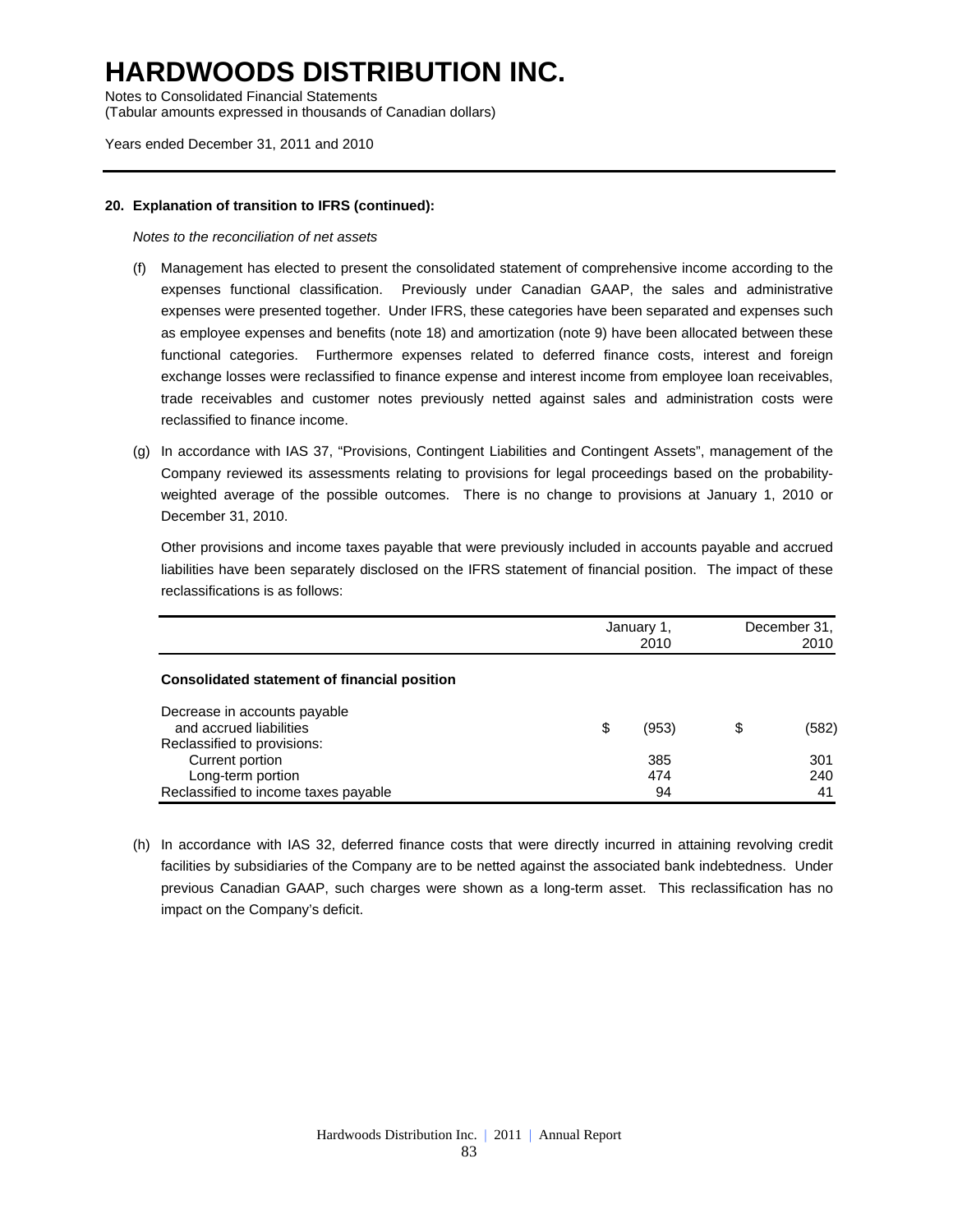Notes to Consolidated Financial Statements

(Tabular amounts expressed in thousands of Canadian dollars)

### Years ended December 31, 2011 and 2010

### **20. Explanation of transition to IFRS (continued):**

*Notes to the reconciliation of net assets* 

(i) The above changes increased (decreased) the deferred income tax asset as follows based on a tax rate of 39.4% in the US and 26% in Canada:

|                                                                                                                | <b>Note</b> | January 1,<br>2010 | December 31,<br>2010 |
|----------------------------------------------------------------------------------------------------------------|-------------|--------------------|----------------------|
| Decrease to the deferred tax asset arising from:                                                               |             |                    |                      |
| Elimination of deferred gain<br>on sale lease-back<br>financing charges                                        | d           | 131                | 101                  |
| Recognition of finance lease<br>obligation and corresponding<br>adjustment to property, plant<br>and equipment | е           | 39                 | 30                   |
| Decrease in deferred tax asset                                                                                 |             | \$<br>(170)        | \$<br>(131)          |

(j) In accordance with IFRS 2, "Share-based Payment", the Company is required to classify its Restricted Units and Performance Units, issued under the Company's LTIP, as a liability as compared to equity (contributed surplus) under previous Canadian GAAP. In addition, unlike Canadian GAAP, the LTIP liability is remeasured each period end based on the current market price of the Company's units.

The impact arising from the transition to IFRS is summarized as follows:

|                                                | Year ended<br>December 31, 2010 |
|------------------------------------------------|---------------------------------|
| Consolidated statement of comprehensive income |                                 |
| Increase in administration expense             | \$<br>(134)                     |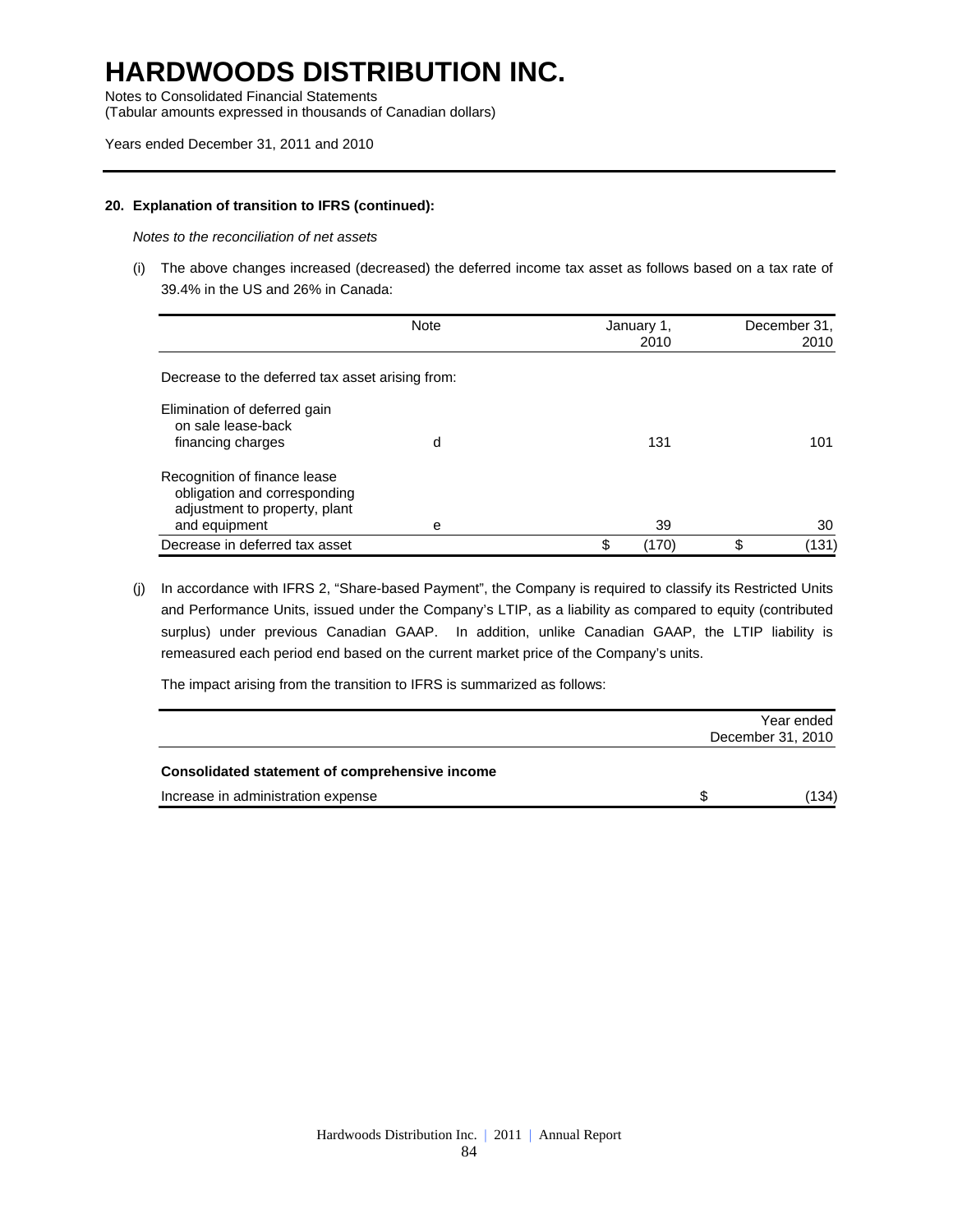Notes to Consolidated Financial Statements

(Tabular amounts expressed in thousands of Canadian dollars)

### **20. Explanation of transition to IFRS (continued):**

*Notes to the reconciliation of net assets* 

(j) (continued):

|                                                                                   | January 1, | December 31,<br>2010 |   |           |
|-----------------------------------------------------------------------------------|------------|----------------------|---|-----------|
| Consolidated statement of financial position                                      |            |                      |   |           |
| Increase in long term incentive plan liability<br>Increase in Fund Unit liability | \$         |                      | S | 264<br>68 |
| Decrease in contributed surplus                                                   |            |                      |   | (198)     |
| Increase in deficit                                                               |            |                      |   | (134      |

#### (k) The above noted changes decreased (increased) deficit (each net of related tax) as follows:

|                                     | <b>Note</b> | January 1,<br>2010 | December 31,<br>2010 |
|-------------------------------------|-------------|--------------------|----------------------|
| Reclassification of cumulative      |             |                    |                      |
| currency differences                | a           | (18,098)           | \$<br>(18,098)       |
| Unit issuance costs                 | b           | (10, 646)          | (10, 646)            |
| Fair value non-controlling interest | C           | 6,015              | 5,547                |
| Deferred gain on sale leaseback     | d           | 285                | 219                  |
| Finance leases                      | e           | 85                 | 68                   |
| LTIP compensation                   |             |                    | (134)                |
| CTA on adjustment items             |             |                    | 666                  |
| Increase in deficit                 |             | (22, 359)          | (22,378)             |

(l) The following table is a reconciliation of the change in classification of cash flows arising from the transition to IFRS for the year ended December 31, 2010:

|                                                                                                                                 |   | Canadian<br>GAAP        | Effect of<br>transition<br>to IFRS | <b>IFRS</b>             |
|---------------------------------------------------------------------------------------------------------------------------------|---|-------------------------|------------------------------------|-------------------------|
| Net cash used in operating activities<br>Net cash provided by financing activities<br>Net cash provided by investing activities | S | (3,402)<br>2,265<br>717 | 802<br>(940)<br>138                | (2,600)<br>1,325<br>855 |

The adjustments to the cash flow classification arise as a result of the presentation of the Company's automobile leases as finance leases. In accordance with the Company's lease classification, the principle repayments on the automobile leases are presented as a financing activity.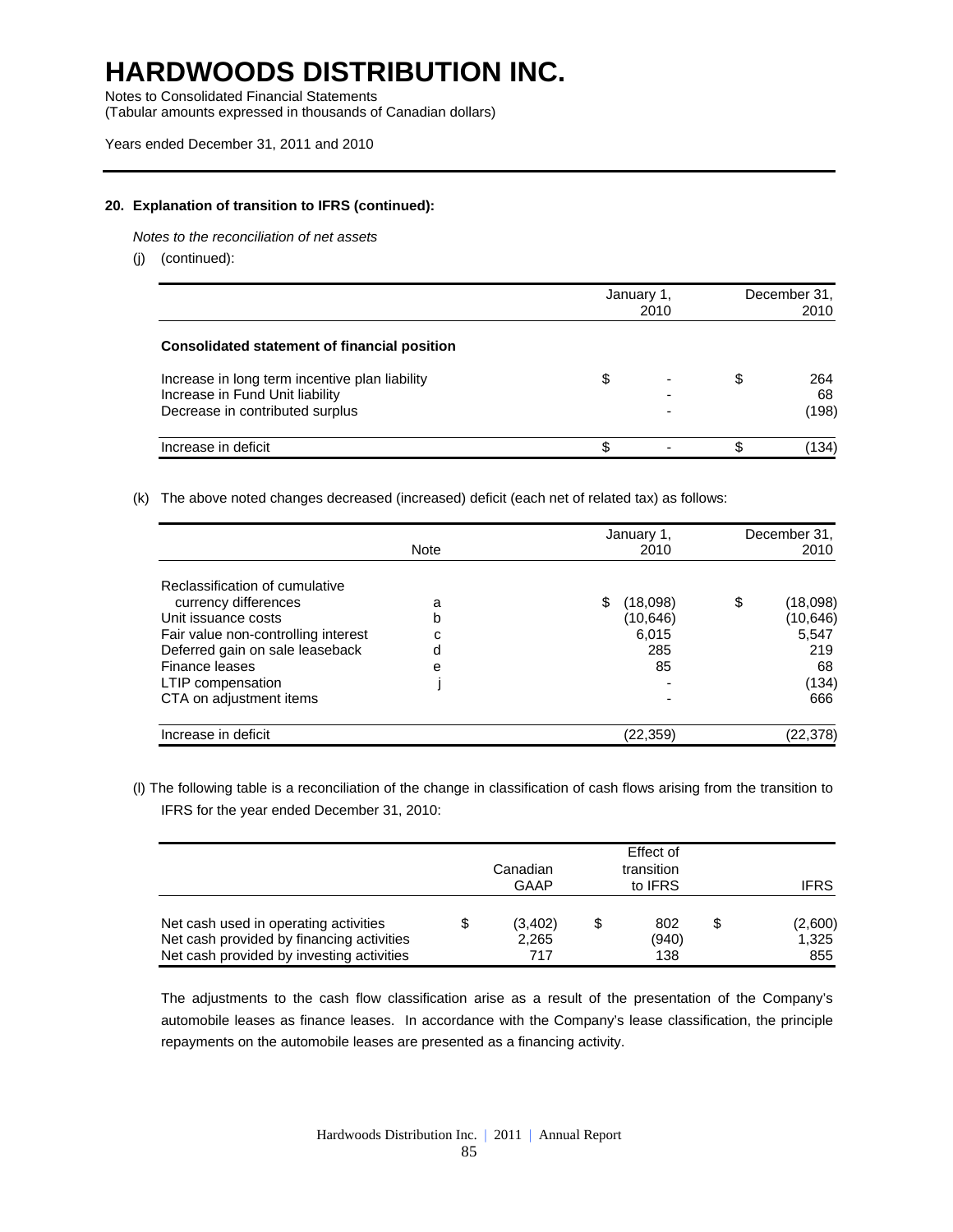### **Corporate Information**

### **Directors Officers**

Terry M. Holland Robert J. Brown President, Krystal Financial Corp. Vice President & CFO

Graham M. Wilson Daniel A. Besen President, Grawil Consultants Inc. Vice President, California

E. Lawrence Sauder Garry W. Warner Chair & CEO, Sauder Industries Vice President, Canada

William Sauder Executive VP, Sauder Industries

R. Keith Purchase Lance R. Blanco Director President & Chief Executive Officer

Langley, BC Canada V1M 4A6 Vancouver, British Columbia Telephone: 604-881-1988 Telephone:604-881-1990 Facsimile: 604-881-1995 Email:

#306 – 9440 202<sup>nd</sup> Street KPMG LLP Rob Brown<br>
Langley, BC Canada V1M 4A6 Vancouver, British Columbia Chief Financial Officer

### **Head Office Auditors Investor Relations**

robbrown@hardwoods-inc.com

The Toronto Stock Exchange Computershare Trust Trading under **HWD** Company of Canada

**Listings Transfer Agent**